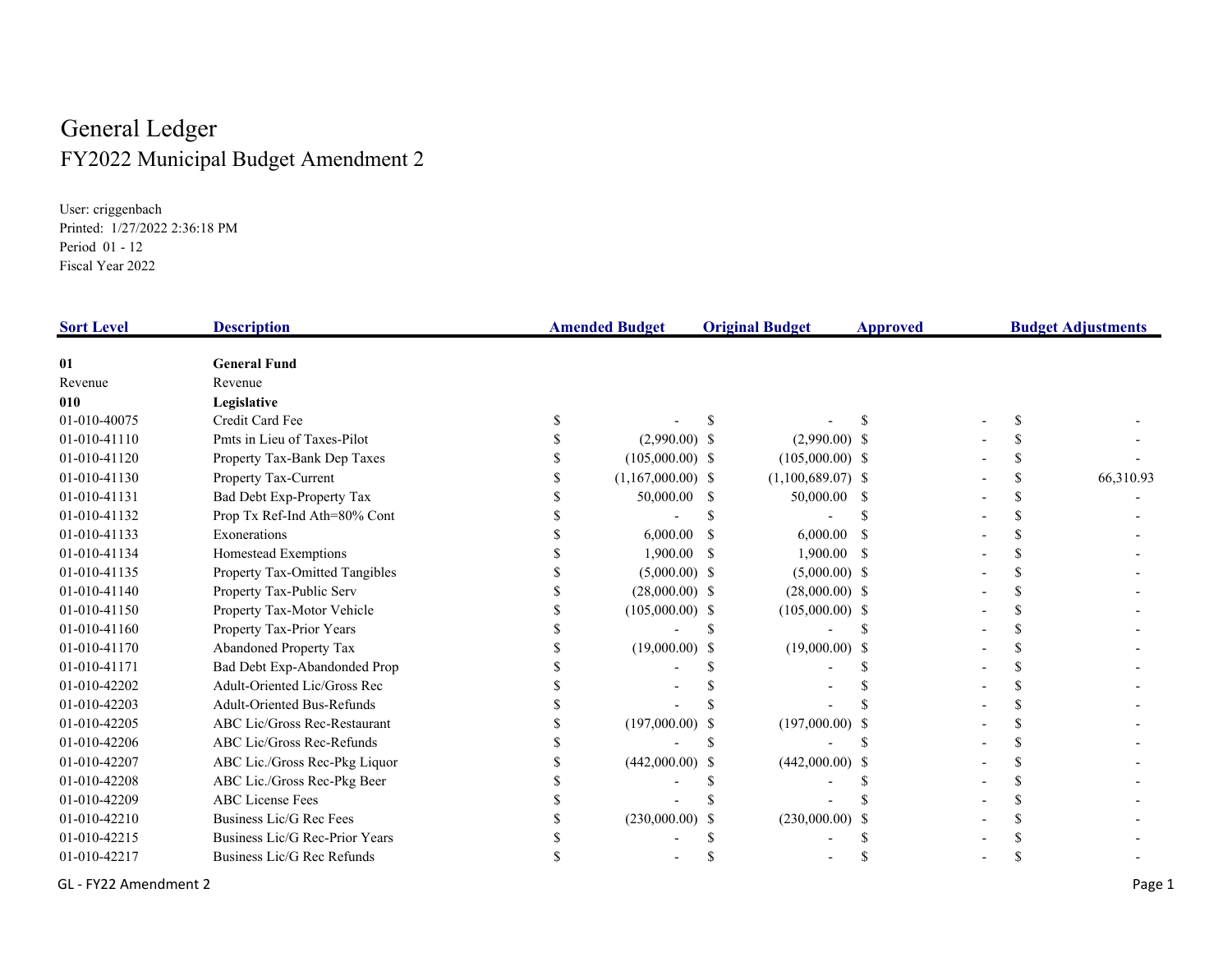| <b>Sort Level</b> | <b>Description</b>             |               | <b>Amended Budget</b> |     | <b>Original Budget</b> | <b>Approved</b> | <b>Budget Adjustments</b> |               |            |
|-------------------|--------------------------------|---------------|-----------------------|-----|------------------------|-----------------|---------------------------|---------------|------------|
| 01-010-42218      | Fireworks License              | <sup>\$</sup> | $(3,000.00)$ \$       |     | $(3,000.00)$ \$        |                 |                           |               |            |
| 01-010-42220      | Franchise Fee-Cable TV (CATV)  |               | $(66,000.00)$ \$      |     | $(66,000.00)$ \$       |                 |                           |               |            |
| 01-010-42230      | Franchise Fee-Natural Gas      |               | $(25,000.00)$ \$      |     | $(25,000.00)$ \$       |                 |                           |               |            |
| 01-010-42240      | Insurance Premium Fees         |               | $(1,930,000.00)$ \$   |     | $(1,930,000.00)$ \$    |                 |                           |               |            |
| 01-010-42243      | Insurance Fees-Prior Years     |               |                       |     |                        |                 |                           |               |            |
| 01-010-42245      | Insurance Fees-Refunds         |               |                       |     |                        |                 |                           |               |            |
| 01-010-42250      | Manufacturer License Fees      |               | $(50,000.00)$ \$      |     | (50,000.00)            |                 |                           |               |            |
| 01-010-42252      | Manufacturer Fee Refunds       |               |                       |     |                        |                 |                           |               |            |
| 01-010-42255      | Indus Auth-E Indus Contract    |               |                       |     |                        |                 |                           |               |            |
| 01-010-42260      | Occupational Fees-Payroll      |               | $(3,383,000.00)$ \$   |     | $(3,383,000.00)$ \$    |                 |                           |               |            |
| 01-010-42263      | Occupational Fees-Prior Year   |               |                       | \$  |                        |                 |                           |               |            |
| 01-010-42264      | Occ/Bus Lic Special Proj       |               |                       |     |                        |                 |                           |               |            |
| 01-010-42265      | Luvata (Annex AGRMNT)          |               |                       |     |                        |                 |                           |               |            |
| 01-010-42266      | Occ/Bus Lic Special Proj Refnd |               |                       |     |                        |                 |                           |               |            |
| 01-010-42270      | Occ Fee Refunds-Payroll        |               |                       |     |                        |                 |                           |               |            |
| 01-010-42275      | Indus Auth-E Indus Contract    |               |                       |     |                        |                 |                           |               |            |
| 01-010-43310      | Area Development Funds         |               |                       |     |                        |                 |                           |               |            |
| 01-010-43315      | ATF Equitable Sharing DOJ      |               |                       |     |                        |                 |                           |               |            |
| 01-010-43320      | Court Cost Revenue HB413       |               | $(10,000.00)$ \$      |     | $(10,000.00)$ \$       |                 |                           |               |            |
| 01-010-43325      | Drug Task Force Revenue        |               | $(5,000.00)$ \$       |     | $(5,000.00)$ \$        |                 |                           | \$            |            |
| 01-010-43330      | KLEFPF-Police Incentive        |               | $(130, 334.52)$ \$    |     | $(126,829.68)$ \$      |                 |                           |               | 3,504.84   |
| 01-010-43332      | Grant-Homeland Security        |               |                       |     |                        |                 |                           |               |            |
| 01-010-43333      | FEMA Award Flood               |               |                       |     |                        |                 |                           |               |            |
| 01-010-43334      | Grant Revenue KY ASAP          |               |                       |     |                        |                 |                           |               |            |
| 01-010-43335      | KY Dept Library-Codification   |               |                       |     |                        |                 |                           |               |            |
| 01-010-43338      | <b>State Grant</b>             |               | (362, 805.00)         | -\$ |                        |                 |                           |               | 362,805.00 |
| 01-010-43339      | Grants - Local                 |               |                       |     |                        |                 |                           |               |            |
| 01-010-43340      | Grants - Police & Fire         |               |                       |     |                        |                 |                           |               |            |
| 01-010-43345      | Grant-Streetscape FS Renaiss   |               |                       |     |                        |                 |                           |               |            |
| 01-010-43350      | FS Renaissance Contribution    |               |                       |     |                        |                 |                           |               |            |
| 01-010-43355      | <b>Community Projects</b>      |               |                       |     |                        |                 |                           |               |            |
| 01-010-43360      | School - SRO Revenue           |               |                       |     |                        |                 |                           |               |            |
| 01-010-43370      | FS Housing Authority           |               |                       |     |                        |                 |                           |               |            |
| 01-010-43375      | Simpson Fiscal Ct-Code Enf Rev |               |                       |     |                        |                 |                           |               |            |
| 01-010-43380      | Federal Recovery Funds         |               | (184, 384.00)         |     |                        |                 | 1.00                      | <sup>\$</sup> | 184,384.00 |
| 01-010-44110      | Penalties-Delinq Tax/License   |               | $(80,000.00)$ \$      |     | (80,000.00)            |                 |                           |               |            |
| 01-010-44111      | ABC Lic.-Penalties & Interest  |               |                       | S   |                        |                 |                           |               |            |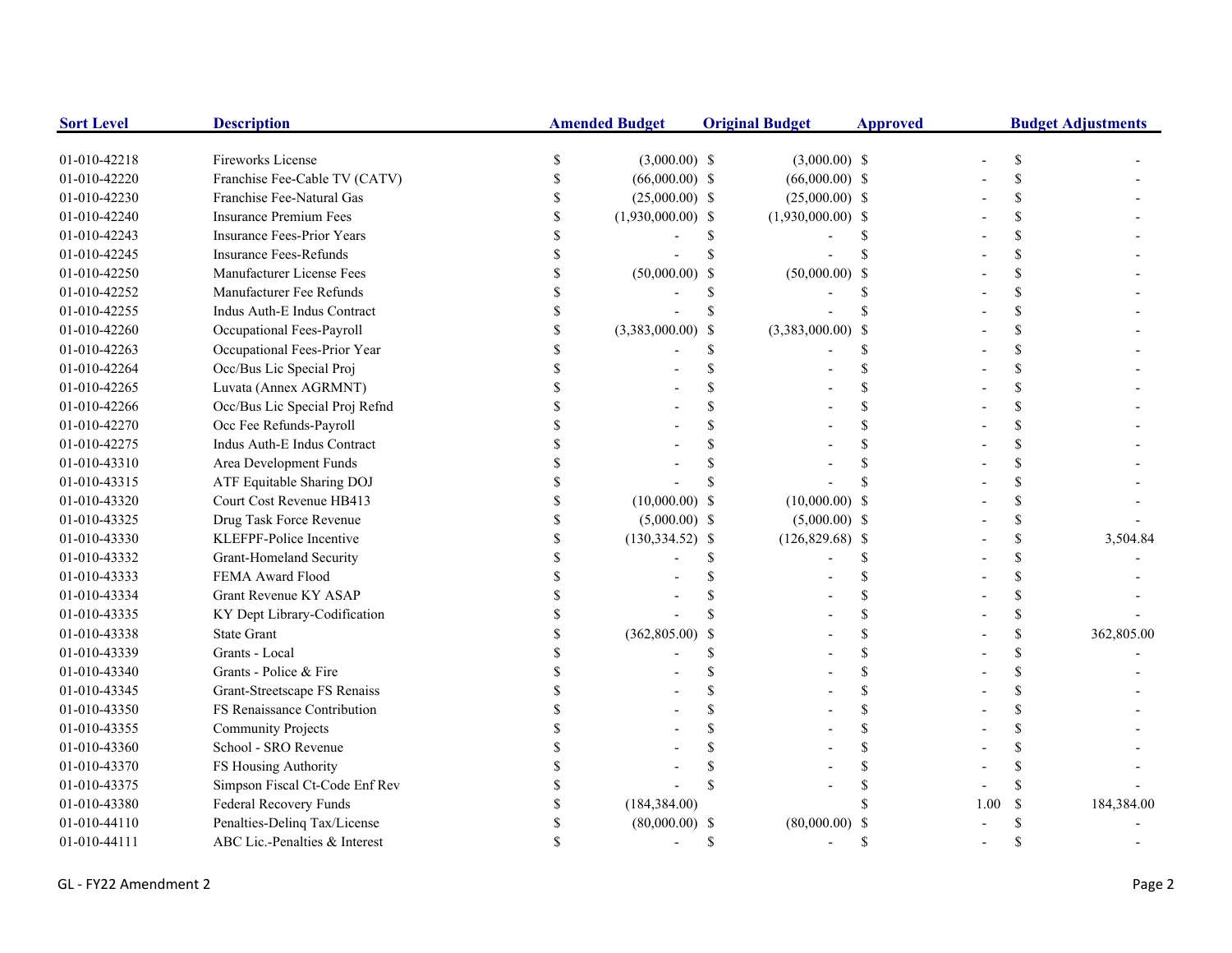| <b>Sort Level</b> | <b>Description</b>                |               | <b>Amended Budget</b> |               | <b>Original Budget</b> | <b>Approved</b> | <b>Budget Adjustments</b> |               |        |
|-------------------|-----------------------------------|---------------|-----------------------|---------------|------------------------|-----------------|---------------------------|---------------|--------|
| 01-010-44115      | Burn Permits/Reports-Fire Dept    |               |                       | \$.           |                        |                 |                           | \$            |        |
| 01-010-44120      | Drug/Gambling Seizure Fees        |               |                       |               |                        |                 |                           | \$            |        |
| 01-010-44125      | Code Enforcement Fines            |               | $(10,000.00)$ \$      |               | $(10,000.00)$ \$       |                 |                           | \$.           |        |
| 01-010-44130      | Fines & Costs-Police              |               | $(7,500.00)$ \$       |               | $(7,500.00)$ \$        |                 |                           | \$.           |        |
| 01-010-44131      | Police - Security Reimb           |               |                       | <sup>\$</sup> |                        | <b>S</b>        |                           | $\mathcal{S}$ |        |
| 01-010-45110      | Admin Overhead-Cemetery           |               | $(34,649.46)$ \$      |               | $(34,649.46)$ \$       |                 |                           | \$            |        |
| 01-010-45120      | Admin Overhead-Sanitation Fund    |               | $(276, 454.09)$ \$    |               | $(276, 454.09)$ \$     |                 |                           | \$            |        |
| 01-010-45130      | Admin Overhead-Utility Fund       | <sup>\$</sup> | $(261, 547.20)$ \$    |               | $(261, 547.20)$ \$     |                 |                           | \$.           |        |
| 01-010-45140      | Overhead Municipal Aid            | \$            | $(194,087.74)$ \$     |               | $(194,087.74)$ \$      |                 |                           | $\mathcal{S}$ |        |
| 01-010-45150      | Admin Overhead-Fiber Optic Fnd    | \$            |                       |               |                        |                 |                           | <sup>\$</sup> |        |
| 01-010-45151      | Transfer In from Fiber Fund       | \$            |                       |               |                        |                 |                           | <sup>\$</sup> |        |
| 01-010-45152      | Transfer In - Stormwater          |               | $(38,048.24)$ \$      |               | $(38,048.24)$ \$       |                 |                           | \$            | (0.00) |
| 01-010-45153      | Transfer In - Utility             |               |                       |               |                        |                 |                           | \$            |        |
| 01-010-46120      | Cost of Issue Rebate              |               |                       |               |                        |                 |                           | \$            |        |
| 01-010-46136      | Highway Safety Prog Grant         |               |                       |               |                        |                 |                           | $\mathcal{S}$ |        |
| 01-010-46137      | Justice Asistance Grant           |               |                       |               |                        |                 |                           | \$.           |        |
| 01-010-46139      | Safe Routes to School Grant       |               |                       |               |                        |                 |                           | \$            |        |
| 01-010-46140      | Donations to Police Dept.         |               |                       |               |                        |                 |                           | \$            |        |
| 01-010-46147      | EPA-Solid Waste Litter Grant      |               |                       |               |                        |                 |                           | \$.           |        |
| 01-010-46157      | Industrial Auth Rev-Wrld Color    |               |                       |               |                        |                 |                           | \$.           |        |
| 01-010-46159      | Industrial Auth Exp-Wrld Color    |               |                       |               |                        |                 |                           | $\mathcal{S}$ |        |
| 01-010-46160      | Insurance Proceeds/Incl Fire      |               | $(10,000.00)$ \$      |               | $(10,000.00)$ \$       |                 |                           | \$            |        |
| 01-010-46161      | Admin Industrial Auth KLC         |               |                       |               |                        |                 |                           | \$            |        |
| 01-010-46180      | Investment Income                 |               | $(84,596.78)$ \$      |               | $(84,596.78)$ \$       |                 |                           | <sup>\$</sup> | (0.00) |
| 01-010-46181      | Gain/Loss on Investment           |               |                       |               |                        |                 |                           | \$            |        |
| 01-010-46190      | Legal Fees-Prop Tx Liens/Other    |               | $(5,000.00)$ \$       |               | $(5,000.00)$ \$        |                 |                           | \$            |        |
| 01-010-46191      | Clerks Fees Prop Tax Liens        |               | $(4,000.00)$ \$       |               | $(4,000.00)$ \$        |                 |                           | \$            |        |
| 01-010-46192      | Property Lease-Witt Rd            |               |                       | \$.           |                        | \$.             |                           | \$.           |        |
| 01-010-46193      | Lease - Regions Bank              |               | $(86,553.11)$ \$      |               | $(86,553.11)$ \$       |                 |                           | \$            |        |
| 01-010-46194      | Land Lease                        |               |                       | \$            |                        |                 |                           | \$.           |        |
| 01-010-46196      | Property Tax Copy/Lookup Fees     |               | $(500.00)$ \$         |               | $(500.00)$ \$          |                 |                           | \$.           |        |
| 01-010-46200      | Miscellaneous Income              |               | $(1,000.00)$ \$       |               | $(1,000.00)$ \$        |                 |                           | \$            |        |
| 01-010-46205      | <b>Unclaimed Property Revenue</b> |               |                       |               |                        |                 |                           | $\mathcal{S}$ |        |
| 01-010-46211      | Condemnation Income               |               |                       |               |                        |                 |                           | \$.           |        |
| 01-010-46215      | Over/Short Cash                   |               |                       |               |                        |                 |                           | \$            |        |
| 01-010-46220      | Proceeds for Sale of Assets       |               | $(20,000.00)$ \$      |               | $(20,000.00)$ \$       |                 |                           | \$.           |        |
| 01-010-46225      | Gain or Loss on Asset Disposal    |               | 10,000.00             | <sup>\$</sup> | $10,000.00$ \$         |                 |                           | $\mathbf S$   |        |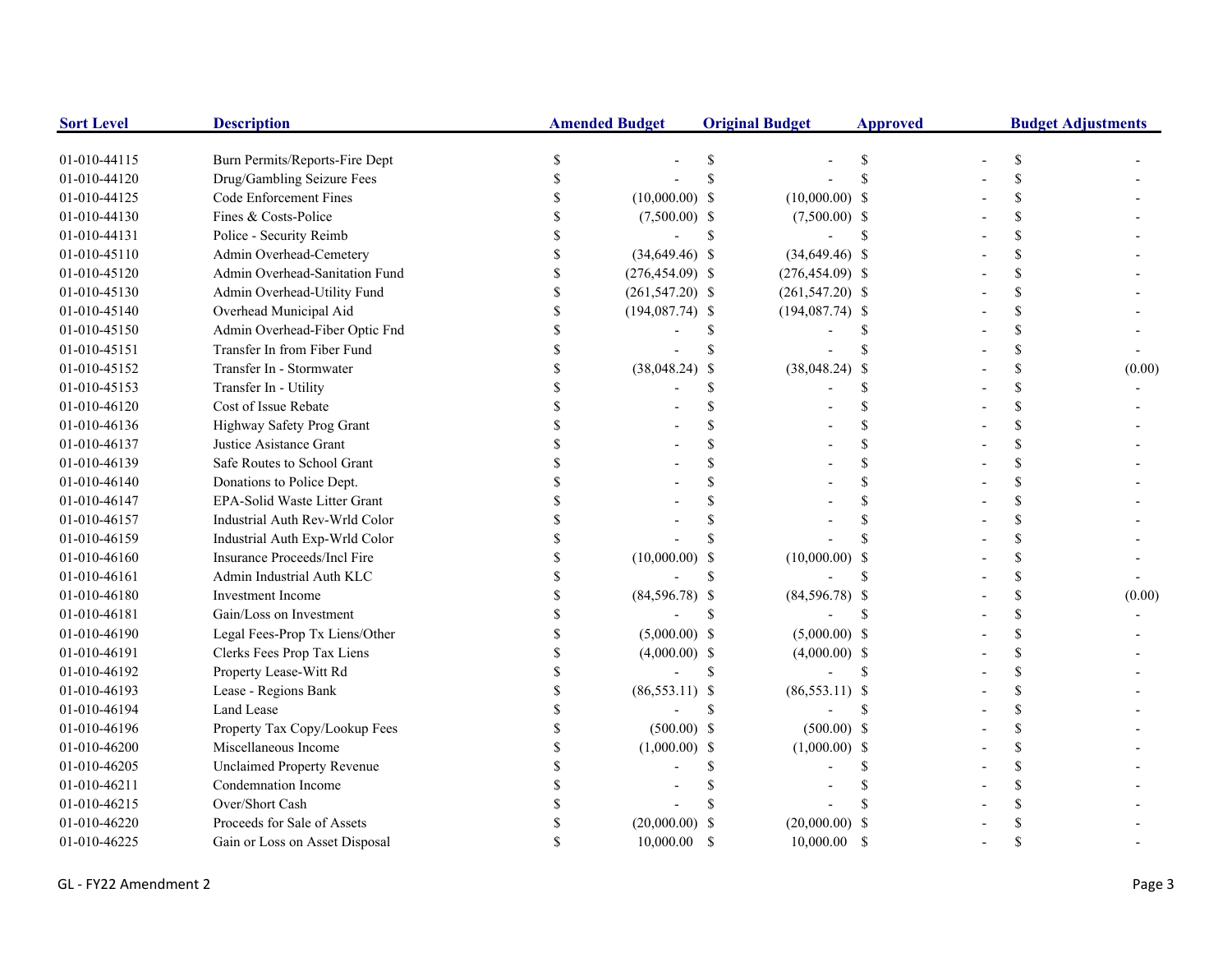| <b>Sort Level</b> | <b>Description</b>           | <b>Amended Budget</b> |                     | <b>Original Budget</b> |                          | Approved |                          | <b>Budget Adjustments</b> |            |  |
|-------------------|------------------------------|-----------------------|---------------------|------------------------|--------------------------|----------|--------------------------|---------------------------|------------|--|
| 01-010-46230      | Storm Drainage/Plan Reviews  |                       | $(1,500.00)$ \$     |                        | $(1,500.00)$ \$          |          | $\overline{\phantom{0}}$ |                           |            |  |
| 01-010-47135      | Line of Credit Franklin Bank |                       | $\sim$              |                        | $\overline{\phantom{0}}$ |          | $\overline{\phantom{a}}$ |                           |            |  |
| 01-010-47140      | Loan Proceeds                |                       | $\sim$              |                        | $\sim$                   |          | $\overline{\phantom{a}}$ |                           |            |  |
| 01-010-48001      | Contributed Capital          |                       | $\sim$              |                        | $\overline{\phantom{a}}$ |          | $\overline{\phantom{0}}$ |                           |            |  |
| 010               | Legislative                  |                       | $(9,498,050.13)$ \$ |                        | $(8,881,045.37)$ \$      |          | $\sim$                   | - 70                      | 617,004.76 |  |
| Revenue           | Revenue                      |                       | 9.498.050.13 \$     |                        | 8,881,045.37 \$          |          | $\overline{\phantom{0}}$ |                           | 617,004.76 |  |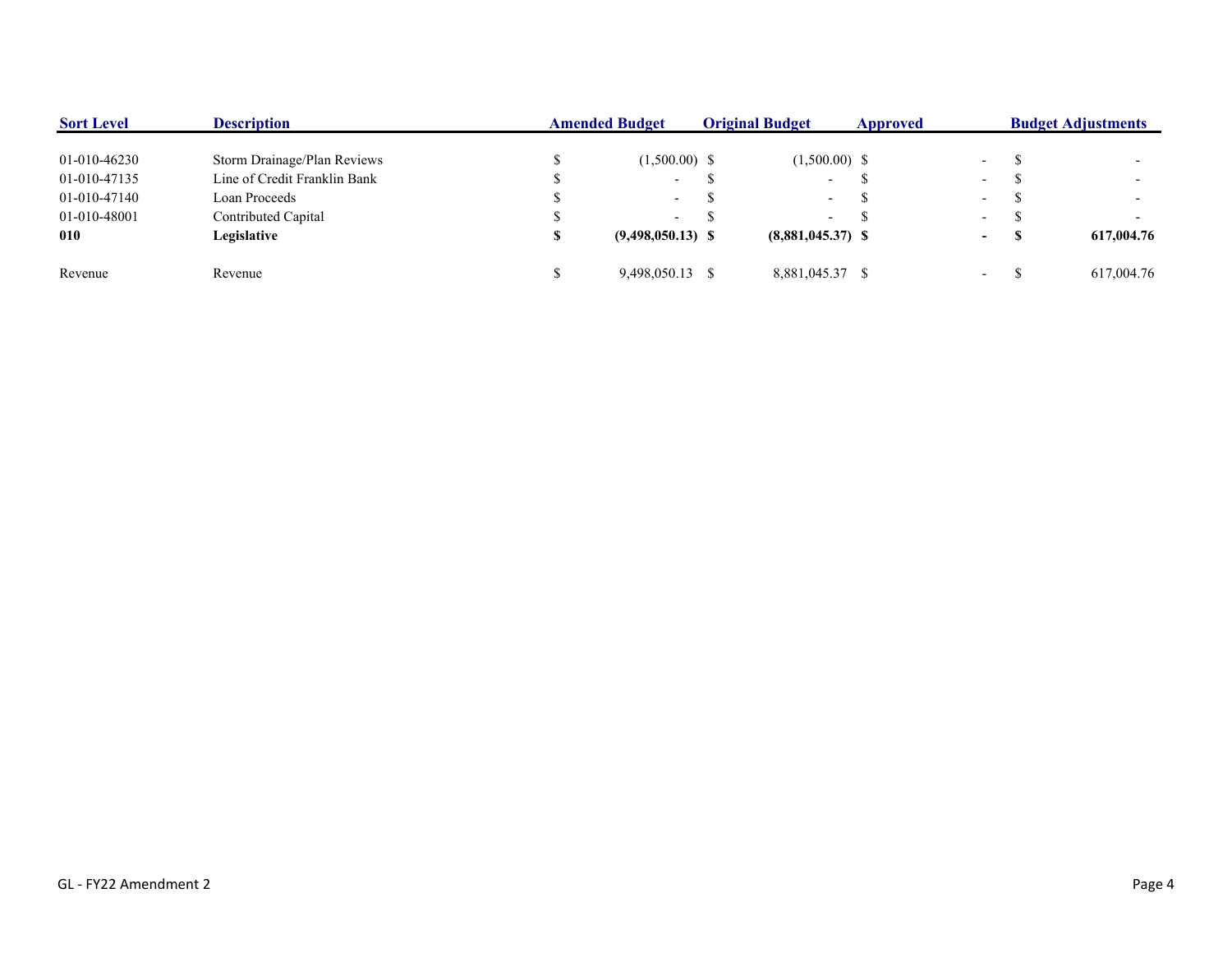| <b>Sort Level</b> | <b>Description</b>               |             | <b>Amended Budget</b> |                    | <b>Original Budget</b> | <b>Approved</b>    | <b>Budget Adjustments</b> |            |  |
|-------------------|----------------------------------|-------------|-----------------------|--------------------|------------------------|--------------------|---------------------------|------------|--|
|                   |                                  |             |                       |                    |                        |                    |                           |            |  |
| Expense           | Expense                          |             |                       |                    |                        |                    |                           |            |  |
| 010               | Legislative                      |             |                       |                    |                        |                    |                           |            |  |
| 01-010-50010      | Compensation                     | \$          | 73,200.00             | <sup>\$</sup>      | 74,800.00              | - \$               | \$                        | (1,600.00) |  |
| 01-010-50011      | Emergency - Compensation         |             |                       | \$                 |                        | \$                 | \$                        |            |  |
| 01-010-50060      | Compensation-On Call Pay         |             |                       | \$                 |                        | \$                 | \$                        |            |  |
| 01-010-50070      | Overtime-Non Salaried            |             |                       |                    |                        | <sup>\$</sup>      | \$                        |            |  |
| 01-010-50080      | Compensation-Deferred            |             |                       | \$                 |                        | <b>S</b>           | \$                        |            |  |
| 01-010-50110      | FICA/Medicare                    |             | 7,145.16              | <sup>\$</sup>      | 7,145.16               | -S                 | \$                        |            |  |
| 01-010-50210      | Insurance-Dental                 |             | 271.20                | <sup>\$</sup>      | 537.60 \$              |                    | \$                        | (266.40)   |  |
| 01-010-50220      | Insurance-Life                   |             | 386.50                | $\mathcal{S}$      | 380.16 \$              |                    | \$                        | 6.34       |  |
| 01-010-50230      | Insurance-Medical                | $\mathbf S$ | 36,605.04             | <sup>\$</sup>      | 36,604.32              | $\mathbf{\hat{s}}$ | \$                        | 0.72       |  |
| 01-010-50231      | Insurance-HRA                    | \$          | 978.00                | <sup>\$</sup>      | 978.00 \$              |                    | \$                        |            |  |
| 01-010-50240      | <b>Insurance-Retirees</b>        | S           |                       | \$                 |                        | <sup>\$</sup>      | \$                        |            |  |
| 01-010-50250      | Insurance-Unemployment           | \$          | 85.64                 | $\mathcal{S}$      | 87.52                  | -S                 | \$                        | (1.88)     |  |
| 01-010-50260      | Insurance-Workers Comp           |             |                       | \$                 | 1,678.85               | $\mathbf{\hat{s}}$ | \$                        | (1,678.85) |  |
| 01-010-50280      | Vacation                         |             |                       | $\mathbf{\hat{S}}$ |                        | <sup>\$</sup>      | \$                        |            |  |
| 01-010-50510      | Other                            |             |                       | \$                 | 1,000.00               | <sup>\$</sup>      | \$                        | (1,000.00) |  |
| 01-010-50610      | Pensions-Retirees                |             |                       | $\mathbf{\hat{S}}$ |                        | <sup>\$</sup>      | \$                        |            |  |
| 01-010-50710      | Retirement - CERS                |             | 3,234.00              | <sup>\$</sup>      | 3,234.00               | <sup>\$</sup>      | \$                        |            |  |
| 01-010-50711      | Retirement - OPEB                |             |                       | \$                 |                        | <sup>\$</sup>      | \$                        |            |  |
| 01-010-50810      | Uniforms                         |             |                       | \$                 |                        | <sup>\$</sup>      | \$                        |            |  |
| 01-010-51005      | <b>Annexation Costs</b>          |             | 2,500.00              | \$                 | 2,500.00               | <sup>\$</sup>      | \$                        |            |  |
| 01-010-51120      | Contract Labor-Bldg Repair       | S           |                       | \$.                |                        | \$.                | \$                        |            |  |
| 01-010-51220      | <b>Equipment Rental</b>          | S           |                       | \$.                |                        | $\mathbf{\hat{S}}$ | \$                        |            |  |
| 01-010-51221      | <b>Technology Lease Payments</b> | S           | 312.73                | <sup>S</sup>       | 312.73                 | -S                 | \$                        | 0.00       |  |
| 01-010-51230      | Freight/Shipping/Handling        | \$          | 100.00                | <sup>\$</sup>      | 100.00                 | - \$               | \$                        |            |  |
| 01-010-51310      | Janitorial Service & Related     |             |                       | <sup>\$</sup>      |                        | \$                 | \$                        |            |  |
| 01-010-51330      | Ordinance Codification           |             | 2,500.00              | <sup>\$</sup>      | 2,500.00               | - \$               | \$                        |            |  |
| 01-010-51610      | Printing & Advertising           |             | 18,000.00             | <sup>\$</sup>      | 10,000.00              | -S                 | \$                        | 8,000.00   |  |
| 01-010-51735      | Profess-Backhoe Repair/Maint     |             |                       | <sup>\$</sup>      |                        | <sup>\$</sup>      | \$                        |            |  |
| 01-010-51740      | Profess-Computer Maint/Repair    |             |                       | \$.                |                        |                    | \$                        |            |  |
| 01-010-51745      | Professional-Consultant          |             | 1,000.00              | <sup>\$</sup>      | 1,000.00               | <sup>\$</sup>      | \$                        |            |  |
| 01-010-51748      | Profess-License Maint/Support    |             |                       | \$                 |                        | <sup>\$</sup>      | \$                        |            |  |
| 01-010-51755      | Profess-Equip Maint/Repair       |             |                       |                    |                        |                    | \$                        |            |  |
| 01-010-51765      | Professional-Other               |             | 5,000.00              | <sup>\$</sup>      | 5,000.00               | <sup>\$</sup>      | \$                        |            |  |
| 01-010-51780      | Profess-Vehicle Repair/Maint     |             |                       | \$.                |                        | $\mathcal{S}$      | $\mathbf{\hat{S}}$        |            |  |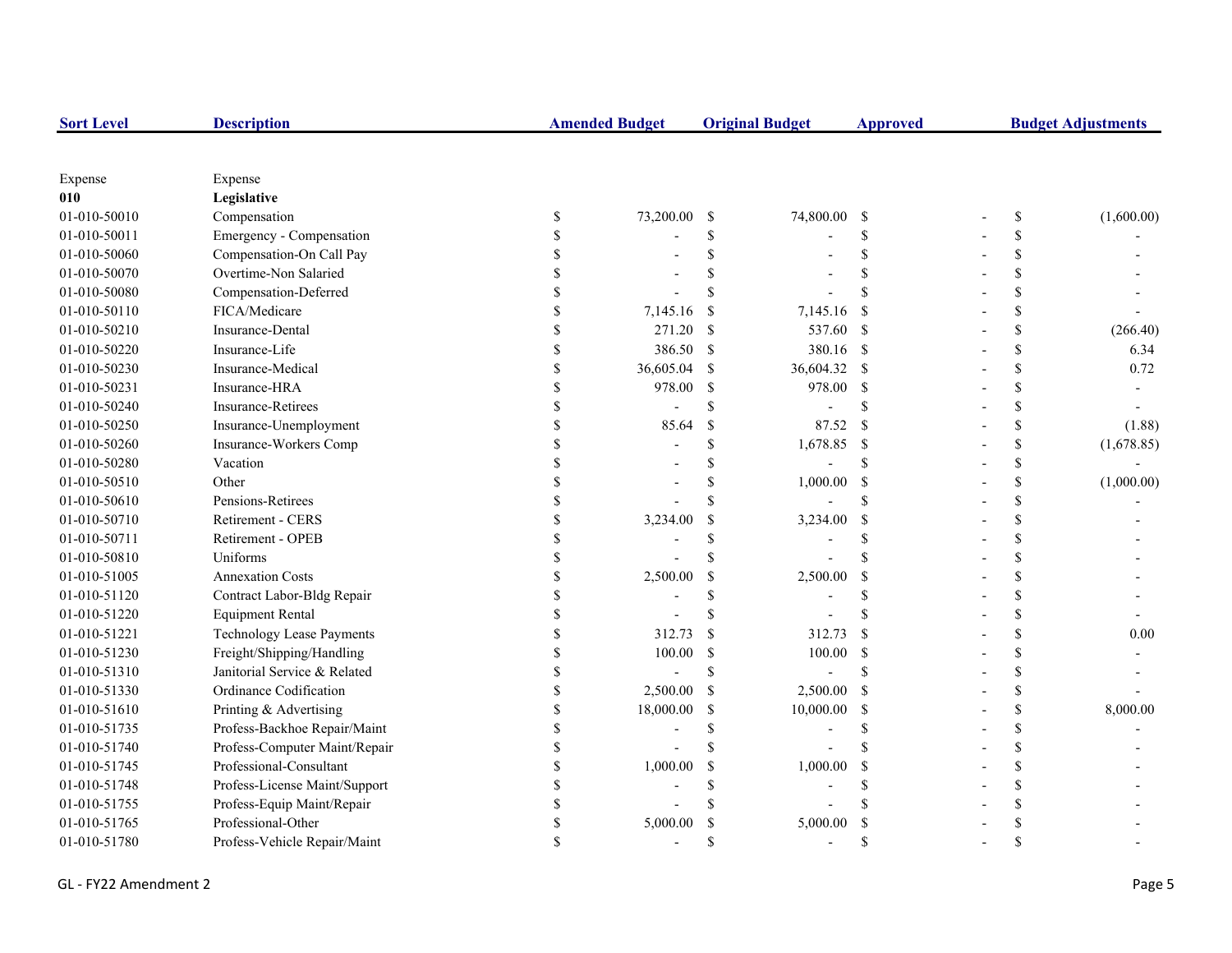| <b>Sort Level</b> | <b>Description</b>             | <b>Amended Budget</b> |               | <b>Original Budget</b> | <b>Approved</b> |  | <b>Budget Adjustments</b> |
|-------------------|--------------------------------|-----------------------|---------------|------------------------|-----------------|--|---------------------------|
| 01-010-51850      | <b>Test Analysis</b>           |                       |               |                        |                 |  |                           |
| 01-010-51910      | Utilities-Electric             |                       |               |                        |                 |  |                           |
| 01-010-51920      | Utilities-Nat Gas/Propane      |                       |               |                        |                 |  |                           |
| 01-010-51930      | Utilities- Warning Sirens      | 2,000.00              |               | 2,000.00               |                 |  |                           |
| 01-010-51940      | Utilities-Communications       | 1,020.00              |               | 1,020.00               |                 |  |                           |
| 01-010-51950      | Utilities-Water/Sewer          | 60.00                 | <sup>\$</sup> | 60.00                  | -S              |  |                           |
| 01-010-52020      | Supplies-Bldg Maint/Repair     | 500.00                | -S            | 500.00                 | - S             |  |                           |
| 01-010-52060      | Supplies-Computer/Copier/Print | 250.00                | -S            | $250.00$ \$            |                 |  |                           |
| 01-010-52110      | Equipment (Under \$2,000 Each) | 2,000.00              | -S            | 2,000.00               | -S              |  |                           |
| 01-010-52120      | Supplies-Equip Maint/Repair    |                       |               |                        |                 |  |                           |
| 01-010-52250      | Fuel, Oil, Fluids              |                       |               |                        |                 |  |                           |
| 01-010-52350      | Supplies-Janitorial            |                       |               |                        |                 |  |                           |
| 01-010-52700      | Supplies-Office                | 250.00                |               | 250.00                 |                 |  |                           |
| 01-010-52750      | Supplies-Other                 | 250.00                |               | 250.00                 |                 |  |                           |
| 01-010-52840      | Postage-Meter & Related        |                       |               |                        |                 |  |                           |
| 01-010-52865      | Supplies-Safety/Protective     |                       |               |                        |                 |  |                           |
| 01-010-52890      | Software                       |                       |               |                        |                 |  |                           |
| 01-010-52950      | Vehicle-Supplies Repair/Maint  |                       |               |                        |                 |  |                           |
| 01-010-53101      | Fines & Penalties              |                       |               |                        |                 |  |                           |
| 01-010-53375      | Character CTS/Proj Graduation  |                       |               | 1,000.00               |                 |  | (1,000.00)                |
| 01-010-53450      | Coffee, Tea & Related          | 100.00                |               | 100.00                 | - S             |  |                           |
| 01-010-53460      | Conference/Train/School        | 2,000.00              |               | $2,000.00$ \$          |                 |  |                           |
| 01-010-53470      | Dues & Subscriptions           | 11,500.00             |               | 11,500.00 \$           |                 |  |                           |
| 01-010-53500      | Easements                      |                       |               |                        |                 |  |                           |
| 01-010-53507      | Government CATV A/V Costs      | 2,700.00              |               | 2,700.00               |                 |  |                           |
| 01-010-53600      | Miscellaneous                  | 250.00                |               | 250.00                 |                 |  |                           |
| 01-010-53850      | Travel/Lodging/Meals           | 7,500.00              |               | 7,500.00 \$            |                 |  |                           |
| 010               | Legislative                    | 181,698.27            | S             | 179,238.34 \$          |                 |  | 2,459.93                  |
|                   |                                |                       |               |                        |                 |  |                           |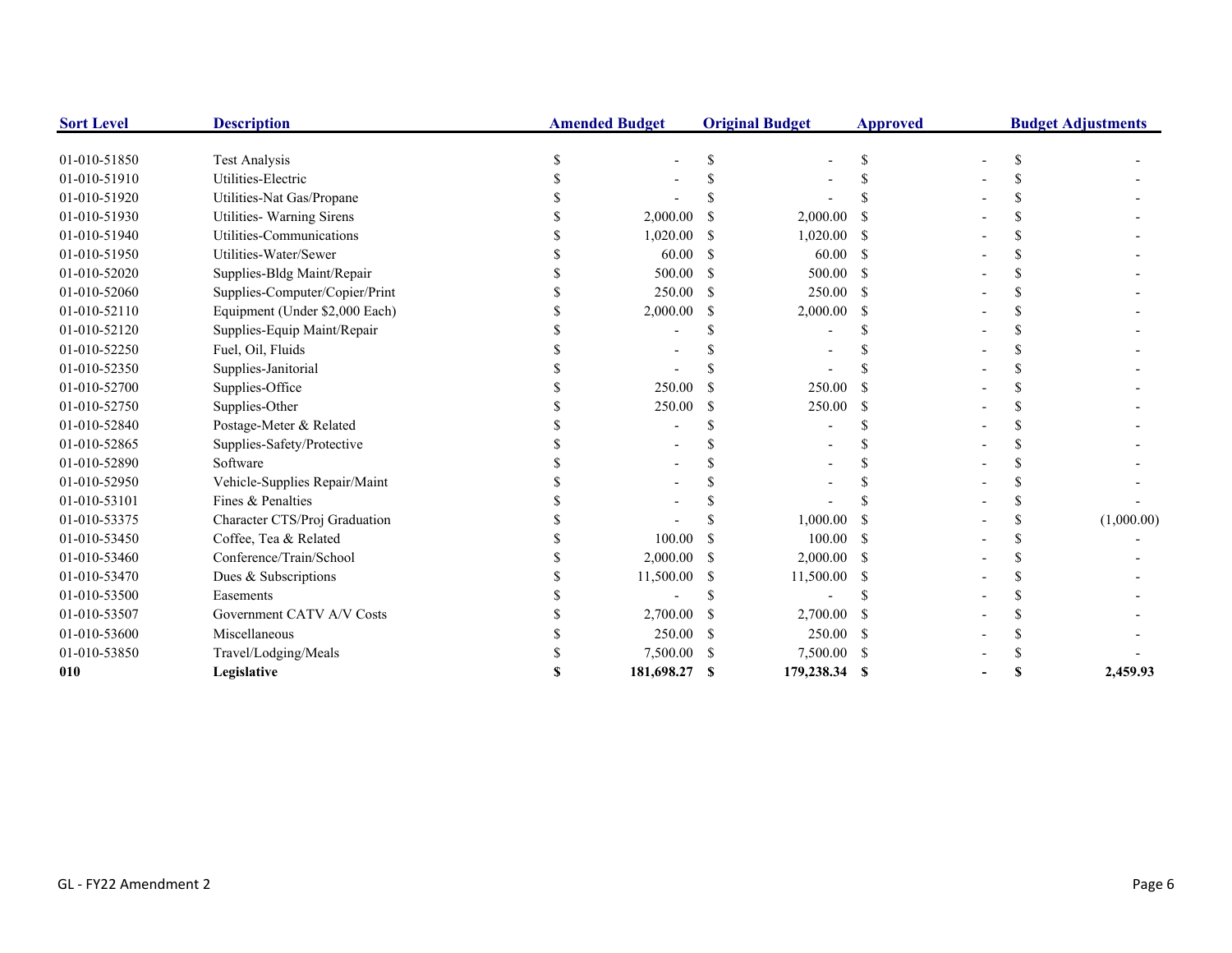| <b>Sort Level</b> | <b>Description</b>               |                    | <b>Amended Budget</b> |                           | <b>Original Budget</b> | <b>Approved</b> | <b>Budget Adjustments</b> |              |            |
|-------------------|----------------------------------|--------------------|-----------------------|---------------------------|------------------------|-----------------|---------------------------|--------------|------------|
|                   |                                  |                    |                       |                           |                        |                 |                           |              |            |
| 011               | Administration                   |                    |                       |                           |                        |                 |                           |              |            |
| 01-011-50010      | Compensation                     | \$                 | 218,783.51 \$         |                           | 215,335.21             | - \$            |                           | \$           | 3,448.30   |
| 01-011-50011      | Emergency - Compensation         | \$                 |                       | \$                        |                        | <sup>\$</sup>   |                           | \$           |            |
| 01-011-50060      | Compensation-On Call Pay         | \$                 |                       | \$                        |                        | <sup>\$</sup>   |                           | \$           |            |
| 01-011-50070      | Overtime-Non Salaried            |                    | 1,441.76              | -\$                       | 1,418.61               | <sup>\$</sup>   |                           | \$           | 23.15      |
| 01-011-50080      | Compensation-Deferred            |                    | 6,277.57              | -S                        | $6,141.72$ \$          |                 |                           | \$           | 135.85     |
| 01-011-50090      | Compensation-Vehicle Allowance   |                    | 7,200.00              | -\$                       |                        | <sup>\$</sup>   |                           | \$           | 7,200.00   |
| 01-011-50110      | FICA/Medicare                    |                    | $15,162.51$ \$        |                           | 15,130.44              | -S              |                           | \$           | 32.07      |
| 01-011-50210      | Insurance-Dental                 | $\mathbf{\hat{S}}$ | 792.30                | -S                        | 792.36 \$              |                 |                           | $\mathbb{S}$ | (0.06)     |
| 01-011-50220      | Insurance-Life                   | \$                 | 1,162.79              | -S                        | 1,128.92 \$            |                 |                           | \$           | 33.87      |
| 01-011-50230      | Insurance-Medical                | \$                 | 36,869.04             | -S                        | 36,868.74 \$           |                 |                           | $\mathbb{S}$ | 0.30       |
| 01-011-50231      | Insurance-HRA                    | \$                 | 2,531.76              | -S                        | 2,531.88 \$            |                 |                           | \$           | (0.12)     |
| 01-011-50240      | <b>Insurance-Retirees</b>        | \$                 | 29,352.36             | -S                        | 29,352.36 \$           |                 |                           | \$           |            |
| 01-011-50250      | Insurance-Unemployment           | S                  | 257.66                | -S                        | 253.60 \$              |                 |                           | \$           | 4.06       |
| 01-011-50260      | Insurance-Workers Comp           |                    | 1,841.78              | $\boldsymbol{\mathsf{S}}$ | 4,986.99               | -\$             |                           | \$           | (3,145.21) |
| 01-011-50280      | Vacation                         |                    |                       | $\mathbf S$               |                        | <sup>\$</sup>   |                           | \$           |            |
| 01-011-50510      | Other                            |                    | 14,000.00             | <sup>\$</sup>             | 12,000.00              | <sup>S</sup>    |                           | \$           | 2,000.00   |
| 01-011-50610      | Pensions-Retirees                |                    | 7,200.00              | <sup>\$</sup>             | 7,200.00 \$            |                 |                           | \$           |            |
| 01-011-50710      | Retirement - CERS                |                    | 59,350.71             | \$                        | 58,415.24 \$           |                 |                           | \$           | 935.47     |
| 01-011-50711      | Retirement - OPEB                |                    |                       | <sup>\$</sup>             |                        | <sup>\$</sup>   |                           | \$           |            |
| 01-011-50810      | Uniforms                         |                    | 250.00                | <sup>S</sup>              | 250.00                 | $\mathcal{S}$   |                           | $\mathbb{S}$ |            |
| 01-011-51120      | Contract Labor-Bldg Repair       | \$                 | 3,500.00              | <sup>\$</sup>             | 2,500.00 \$            |                 |                           | $\mathbb{S}$ | 1,000.00   |
| 01-011-51121      | Leasehold Maint/Repair           | \$                 | 5,000.00              | \$                        | 5,000.00 \$            |                 |                           | \$           |            |
| 01-011-51220      | <b>Equipment Rental</b>          | \$                 |                       | \$                        |                        | -S              |                           | \$           |            |
| 01-011-51221      | <b>Technology Lease Payments</b> | \$                 | 1,660.68              | -S                        | 1,660.68               | - \$            |                           | \$           |            |
| 01-011-51230      | Freight/Shipping/Handling        | \$                 | 200.00                | -S                        | $200.00$ \$            |                 |                           | \$           |            |
| 01-011-51310      | Janitorial Service & Related     |                    | 6,000.00              | <sup>\$</sup>             | 1,500.00 \$            |                 |                           | \$           | 4,500.00   |
| 01-011-51510      | Physicals/Rests/Vaccines         |                    | 1,000.00              | <sup>\$</sup>             | $1,000.00$ \$          |                 |                           | \$           |            |
| 01-011-51610      | Printing & Advertising           |                    | 1,000.00              | \$                        | 1,000.00               | $\mathbb{S}$    |                           | \$           |            |
| 01-011-51735      | Profess-Backhoe Repair/Maint     |                    |                       | $\mathcal{S}$             |                        | <sup>\$</sup>   |                           | \$           |            |
| 01-011-51740      | Profess-Computer Maint/Repair    |                    |                       |                           |                        |                 |                           | \$           |            |
| 01-011-51745      | Professional-Consultant          |                    | 70,000.00             | -S                        | 12,500.00              | <sup>\$</sup>   |                           | \$           | 57,500.00  |
| 01-011-51748      | Profess-License Maint/Support    |                    | 22,320.00             | -S                        | 22,320.00              | - \$            |                           | \$           |            |
| 01-011-51755      | Profess-Equip Maint/Repair       | \$                 | 2,000.00              | <sup>\$</sup>             | 2,000.00               | -S              |                           | \$           |            |
| 01-011-51765      | Professional-Other               | \$.                | 17,000.00             | <sup>\$</sup>             | 17,000.00              | <sup>S</sup>    |                           | \$           |            |
| 01-011-51780      | Profess-Vehicle Repair/Maint     |                    |                       | \$.                       |                        | -S              |                           | \$           |            |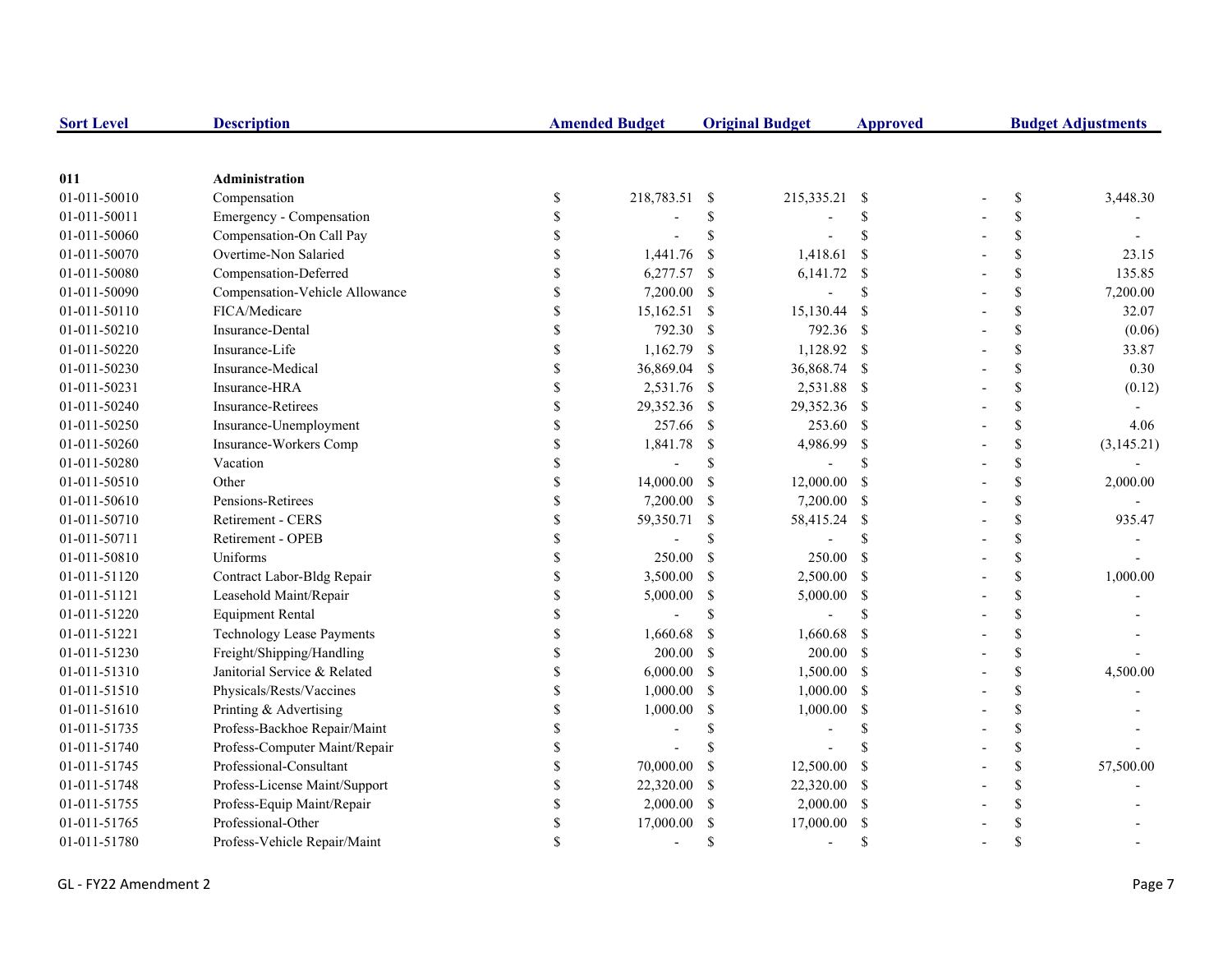| <b>Sort Level</b> | <b>Description</b>             | <b>Amended Budget</b> |              |               | <b>Original Budget</b> | <b>Approved</b> | <b>Budget Adjustments</b> |               |               |
|-------------------|--------------------------------|-----------------------|--------------|---------------|------------------------|-----------------|---------------------------|---------------|---------------|
| 01-011-51850      | <b>Test Analysis</b>           |                       |              |               |                        |                 |                           | S.            |               |
| 01-011-51910      | Utilities-Electric             |                       |              |               |                        |                 |                           |               |               |
| 01-011-51920      | Utilities-Nat Gas/Propane      |                       |              |               |                        |                 |                           |               |               |
| 01-011-51940      | Utilities-Communications       |                       | 4,200.00     |               | 3,800.00               |                 |                           | \$            | 400.00        |
| 01-011-51950      | Utilities-Water/Sewer          |                       |              |               |                        |                 |                           | \$.           |               |
| 01-011-52020      | Supplies-Bldg Maint/Repair     |                       | 500.00       |               | 500.00                 |                 |                           | \$            |               |
| 01-011-52060      | Supplies-Computer/Copier/Print |                       | 1,000.00     | S             | 1,000.00               | -S              |                           | \$            |               |
| 01-011-52110      | Equipment (Under \$2,000 Each) |                       | 1,000.00     | -S            | $1,000.00$ \$          |                 |                           | \$            |               |
| 01-011-52120      | Supplies-Equip Maint/Repair    |                       | 250.00       | -S            | 250.00                 | -S              |                           | \$            |               |
| 01-011-52250      | Fuel, Oil, Fluids              |                       |              |               |                        |                 |                           | \$.           |               |
| 01-011-52350      | Supplies-Janitorial            |                       | 1,000.00     |               | 1,000.00               | - \$            |                           |               |               |
| 01-011-52700      | Supplies-Office                |                       | 1,000.00     | -S            | $1,000.00$ \$          |                 |                           | \$.           |               |
| 01-011-52750      | Supplies-Other                 |                       | 250.00       | -S            | $250.00$ \$            |                 |                           | <sup>\$</sup> |               |
| 01-011-52840      | Postage-Meter & Related        |                       | 250.00       | <sup>\$</sup> | 250.00 \$              |                 |                           | \$            |               |
| 01-011-52865      | Supplies-Safety/Protective     |                       | 1,500.00     | -S            | 1,500.00 \$            |                 |                           | \$.           |               |
| 01-011-52890      | Software                       |                       | 7,800.00     | S             | 6,000.00               | -S              |                           | \$            | 1,800.00      |
| 01-011-52950      | Vehicle-Supplies Repair/Maint  |                       |              |               |                        |                 |                           | \$            |               |
| 01-011-53101      | Fines & Penalties              |                       |              |               |                        |                 |                           | \$            |               |
| 01-011-53450      | Coffee, Tea & Related          |                       | 150.00       |               | 150.00                 | -S              |                           | \$            |               |
| 01-011-53460      | Conference/Train/School        |                       | 23,000.00    |               | 23,000.00              | - \$            |                           | \$.           |               |
| 01-011-53470      | Dues & Subscriptions           |                       | 1,000.00     |               | 1,000.00               | - \$            |                           |               |               |
| 01-011-53500      | Easements                      |                       |              |               |                        |                 |                           | \$.           |               |
| 01-011-53600      | Miscellaneous                  |                       | 500.00       |               | 500.00                 | - \$            |                           | <sup>\$</sup> |               |
| 01-011-53850      | Travel/Lodging/Meals           |                       | 3,500.00     | \$            | 3,500.00               | - \$            |                           | \$            |               |
| 01-011-61500      | Depreciation                   |                       |              |               |                        |                 |                           | \$.           |               |
| 01-011-73550      | Reserve for Capital Improvmnt  |                       | 18,600.00    |               | 30,000.00              | -S              |                           | \$.           | (11,400.00)   |
| 01-011-74100      | <b>Buildings - Gen Govt</b>    |                       | 170,000.00   | -S            | 170,000.00 \$          |                 |                           | \$            |               |
| 01-011-74200      | Equipment - Gen govt           |                       | 19,756.00    | -S            | $7,000.00$ \$          |                 |                           | <sup>\$</sup> | 12,756.00     |
| 01-011-74300      | Land & Improvmnts-Gen Govt     |                       | 327,600.00   | S             | 430,069.08             | -S              |                           | <sup>\$</sup> | (102, 469.08) |
| 01-011-74400      | Plant In Service - Gen Govt    |                       |              |               |                        |                 |                           | \$.           |               |
| 01-011-74500      | Vehicles - Gen Govt            |                       |              |               |                        |                 |                           |               |               |
| 011               | Administration                 |                       | 1,115,010.41 |               | 1,140,255.83           | -S              |                           | S             | (25, 245.42)  |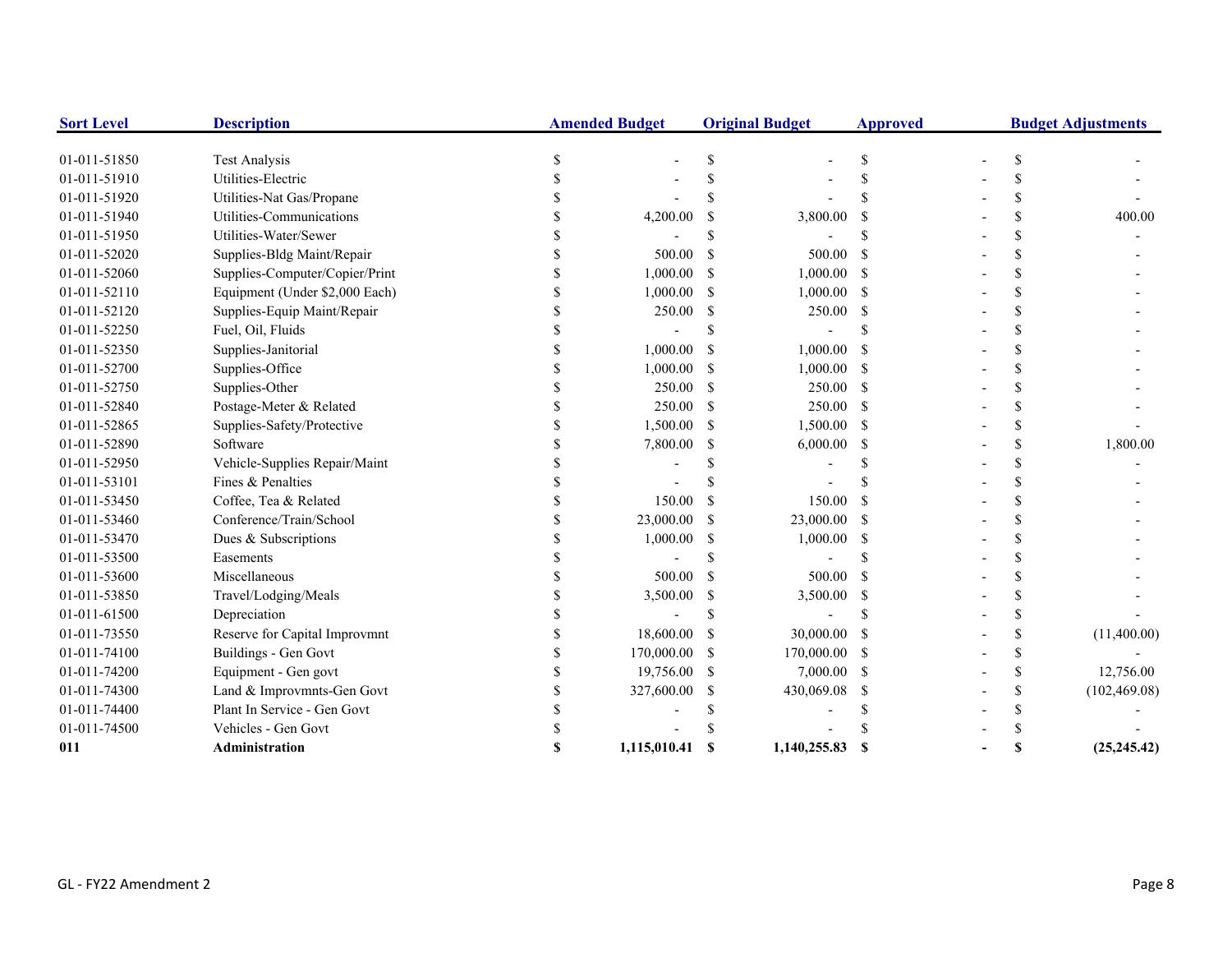| <b>Sort Level</b> | <b>Description</b>            |               | <b>Amended Budget</b> |                           | <b>Original Budget</b> | <b>Approved</b> | <b>Budget Adjustments</b> |            |  |
|-------------------|-------------------------------|---------------|-----------------------|---------------------------|------------------------|-----------------|---------------------------|------------|--|
|                   |                               |               |                       |                           |                        |                 |                           |            |  |
| 012               | <b>Finance</b>                |               |                       |                           |                        |                 |                           |            |  |
| 01-012-50010      | Compensation                  | \$            | 175,217.13            | -\$                       | 167,908.12 \$          |                 | \$                        | 7,309.01   |  |
| 01-012-50011      | Emergency - Compensation      | \$            |                       | \$                        |                        | \$              | \$                        |            |  |
| 01-012-50060      | Compensation-On Call Pay      |               |                       | $\mathcal{S}$             | 287.99                 | $\mathbf{s}$    | \$                        | (287.99)   |  |
| 01-012-50070      | Overtime-Non Salaried         |               | 2,171.73              | $\mathcal{S}$             | 2,069.52 \$            |                 | \$                        | 102.21     |  |
| 01-012-50080      | Compensation-Deferred         |               | 2,474.67              | <sup>\$</sup>             | 2,447.12 \$            |                 | \$                        | 27.55      |  |
| 01-012-50110      | FICA/Medicare                 |               | 12,213.22             | \$                        | 11,743.33 \$           |                 | \$                        | 469.89     |  |
| 01-012-50210      | <b>Insurance-Dental</b>       | $\mathcal{S}$ | 732.62                | <sup>S</sup>              | 706.96 \$              |                 | \$                        | 25.66      |  |
| 01-012-50220      | Insurance-Life                | \$            | 936.61                | $\mathbb{S}$              | 878.16 \$              |                 | \$                        | 58.45      |  |
| 01-012-50230      | Insurance-Medical             | \$            | 44,003.72             | <sup>\$</sup>             | 44,028.89 \$           |                 | \$                        | (25.17)    |  |
| 01-012-50231      | Insurance-HRA                 | \$            | 2,160.85              | <sup>\$</sup>             | 2,160.08 \$            |                 | \$                        | 0.77       |  |
| 01-012-50240      | Insurance-Retirees            | \$            |                       | <sup>\$</sup>             |                        | \$              | \$                        |            |  |
| 01-012-50250      | Insurance-Unemployment        | \$            | 207.54                | $\boldsymbol{\mathsf{S}}$ | 198.99                 | $\mathcal{S}$   | \$                        | 8.55       |  |
| 01-012-50260      | Insurance-Workers Comp        |               |                       | \$                        | 3,881.66               | - \$            | \$                        | (3,881.66) |  |
| 01-012-50280      | Vacation                      |               |                       | \$                        |                        | \$              | \$                        |            |  |
| 01-012-50510      | Other                         |               |                       | \$                        |                        | \$              | \$                        |            |  |
| 01-012-50610      | Pensions-Retirees             |               |                       | <sup>\$</sup>             |                        | \$              | \$                        |            |  |
| 01-012-50710      | Retirement - CERS             |               | 47,806.30             | \$                        | 45,835.87              | \$              | \$                        | 1,970.43   |  |
| 01-012-50711      | Retirement - OPEB             |               |                       | \$                        |                        | \$              | \$                        |            |  |
| 01-012-50810      | Uniforms                      |               |                       | \$                        |                        | $\mathbf S$     | \$                        |            |  |
| 01-012-51120      | Contract Labor-Bldg Repair    |               | 5,000.00              | <sup>\$</sup>             | 5,000.00               | -S              | $\mathbf S$               |            |  |
| 01-012-51220      | <b>Equipment Rental</b>       | \$            |                       | <sup>\$</sup>             |                        | \$              | \$                        |            |  |
| 01-012-51221      | Technology Lease Payments     | \$            | 3,692.43              | <sup>\$</sup>             | 3,692.43               | -S              | \$                        |            |  |
| 01-012-51230      | Freight/Shipping/Handling     | \$            | 1,500.00              | <sup>\$</sup>             | 1,500.00 \$            |                 | \$                        |            |  |
| 01-012-51310      | Janitorial Service & Related  | \$            | 1,500.00              | \$                        | 1,500.00               | $\mathcal{S}$   | \$                        |            |  |
| 01-012-51510      | Physicals/Rests/Vaccines      |               |                       | <sup>\$</sup>             |                        | \$              | \$                        |            |  |
| 01-012-51610      | Printing & Advertising        | <sup>\$</sup> | 12,000.00             | <sup>\$</sup>             | 12,000.00              | -S              | \$                        |            |  |
| 01-012-51710      | Profess-Accounting            | <sup>\$</sup> | 20,000.00             | <sup>\$</sup>             | 20,000.00              | - \$            | \$                        |            |  |
| 01-012-51725      | Profess-ADP Payroll           |               |                       | \$                        |                        | \$              | \$                        |            |  |
| 01-012-51735      | Profess-Backhoe Repair/Maint  |               |                       | $\mathcal{S}$             |                        | $\mathbf S$     | $\mathbb{S}$              |            |  |
| 01-012-51740      | Profess-Computer Maint/Repair |               | 300.00                | \$                        | 300.00                 | \$              | \$                        |            |  |
| 01-012-51745      | Professional-Consultant       |               |                       | \$                        | $\overline{a}$         | \$              | \$                        |            |  |
| 01-012-51748      | Profess-License Maint/Support |               |                       | \$                        |                        |                 | \$                        |            |  |
| 01-012-51755      | Profess-Equip Maint/Repair    | \$.           | 2,000.00              | <sup>\$</sup>             | 2,000.00               | -S              | \$                        |            |  |
| 01-012-51760      | Profess - US Admin Flex Fees  | \$.           | 6,000.00              | <sup>\$</sup>             | 6,000.00               | -S              | \$                        |            |  |
| 01-012-51765      | Professional-Other            |               | 500.00                | <sup>\$</sup>             | 500.00                 | -S              | $\mathcal{S}$             |            |  |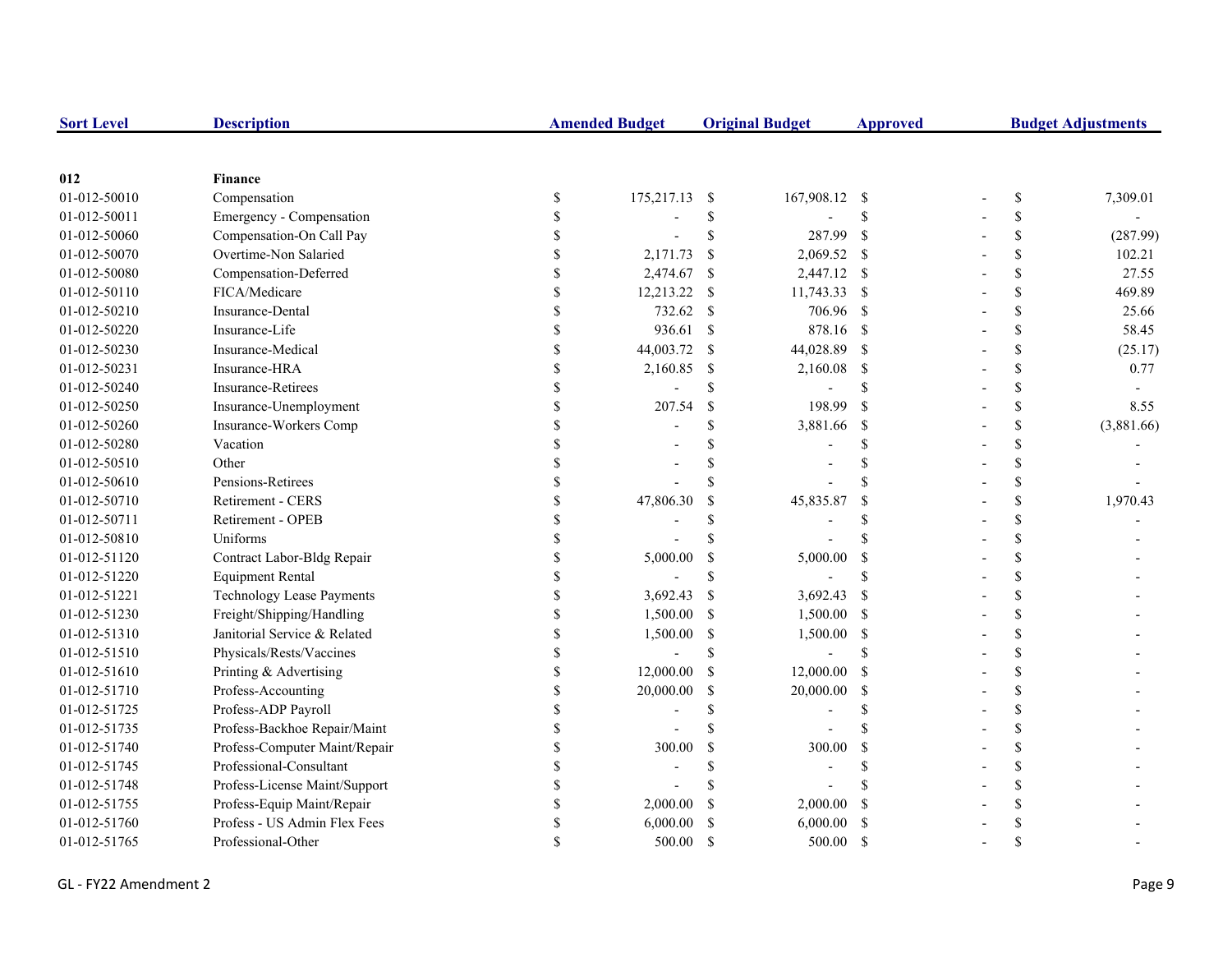| <b>Sort Level</b> | <b>Description</b>             | <b>Amended Budget</b> |            | <b>Original Budget</b> |               | <b>Approved</b> | <b>Budget Adjustments</b> |    |          |
|-------------------|--------------------------------|-----------------------|------------|------------------------|---------------|-----------------|---------------------------|----|----------|
| 01-012-51780      | Profess-Vehicle Repair/Maint   | \$                    |            | <sup>\$</sup>          |               | \$              |                           | \$ |          |
| 01-012-51785      | PVA Assessment                 | \$                    | 40,000.00  | \$                     | 40,000.00     | <sup>\$</sup>   |                           | S  |          |
| 01-012-51790      | Mobile Data Terminal           |                       |            | S                      |               |                 |                           |    |          |
| 01-012-51850      | <b>Test Analysis</b>           |                       |            |                        |               |                 |                           |    |          |
| 01-012-51910      | Utilities-Electric             |                       | 20,000.00  | <sup>\$</sup>          | 20,000.00     |                 |                           |    |          |
| 01-012-51920      | Utilities-Nat Gas/Propane      |                       | 5,000.00   | <sup>\$</sup>          | 5,000.00      | -S              |                           |    |          |
| 01-012-51940      | Utilities-Communications       |                       | 4,100.00   | S                      | 3,700.00      | -S              |                           |    | 400.00   |
| 01-012-51950      | Utilities-Water/Sewer          |                       | 750.00     | <sup>\$</sup>          | 750.00        | <sup>\$</sup>   |                           |    |          |
| 01-012-52020      | Supplies-Bldg Maint/Repair     |                       | 2,000.00   | $\mathcal{S}$          | $2,000.00$ \$ |                 |                           |    |          |
| 01-012-52060      | Supplies-Computer/Copier/Print |                       | 2,000.00   | <sup>\$</sup>          | 2,000.00      | - \$            |                           | \$ |          |
| 01-012-52110      | Equipment (Under \$2,000 Each) |                       | 715.00     | \$                     | 500.00        | \$              |                           |    | 215.00   |
| 01-012-52120      | Supplies-Equip Maint/Repair    |                       |            | \$                     |               |                 |                           |    |          |
| 01-012-52250      | Fuel, Oil, Fluids              |                       |            |                        |               |                 |                           | \$ |          |
| 01-012-52350      | Supplies-Janitorial            | \$                    | 1,200.00   | \$                     | 1,200.00      |                 |                           | \$ |          |
| 01-012-52700      | Supplies-Office                | <sup>\$</sup>         | 3,000.00   | \$                     | 3,000.00      | -S              |                           | \$ |          |
| 01-012-52750      | Supplies-Other                 |                       | 250.00     | -S                     | 250.00 \$     |                 |                           | S  |          |
| 01-012-52840      | Postage-Meter & Related        | \$                    | 20,000.00  | S                      | 20,000.00     | -S              |                           |    |          |
| 01-012-52845      | Postage-Bills & Notices        |                       | 26,000.00  | \$                     | 26,000.00     | -S              |                           |    |          |
| 01-012-52865      | Supplies-Safety/Protective     |                       |            | <sup>\$</sup>          |               | \$.             |                           |    |          |
| 01-012-52890      | Software                       |                       | 23,250.00  | \$                     | 23,250.00     | <sup>\$</sup>   |                           |    |          |
| 01-012-52950      | Vehicle-Supplies Repair/Maint  |                       |            | \$                     |               | \$              |                           |    |          |
| 01-012-53100      | <b>Bank Service Fees</b>       |                       | 2,000.00   | $\mathcal{S}$          | 2,000.00      | <sup>\$</sup>   |                           |    |          |
| 01-012-53101      | Fines & Penalties              |                       |            | $\mathcal{S}$          |               | $\mathcal{S}$   |                           |    |          |
| 01-012-53200      | Credit Card Merchant Fees      |                       | 2,400.00   | \$                     | 2,400.00      | <sup>\$</sup>   |                           |    |          |
| 01-012-53300      | <b>Building Rent</b>           |                       |            |                        |               |                 |                           |    |          |
| 01-012-53375      | Character CTS/Proj Graduation  | \$.                   |            | \$                     |               |                 |                           |    |          |
| 01-012-53450      | Coffee, Tea & Related          | S                     | 100.00     | <sup>\$</sup>          | 100.00        | -S              |                           | \$ |          |
| 01-012-53460      | Conference/Train/School        | <sup>\$</sup>         | 6,500.00   | \$                     | 6,500.00      | -S              |                           | \$ |          |
| 01-012-53470      | Dues & Subscriptions           | S                     | 2,000.00   | \$                     | 2,000.00      | -S              |                           |    |          |
| 01-012-53500      | Easements                      |                       |            | \$                     |               | <sup>\$</sup>   |                           |    |          |
| 01-012-53600      | Miscellaneous                  |                       | 500.00     | \$                     | 500.00        | $\mathcal{S}$   |                           |    |          |
| 01-012-53850      | Travel/Lodging/Meals           |                       | 5,000.00   | \$                     | 5,000.00      | <sup>\$</sup>   |                           |    |          |
| 01-012-61500      | Depreciation                   |                       |            | \$.                    |               |                 |                           |    |          |
| 012               | <b>Finance</b>                 | \$.                   | 507,181.84 | - \$                   | 500,789.12    | <b>S</b>        |                           | S  | 6,392.72 |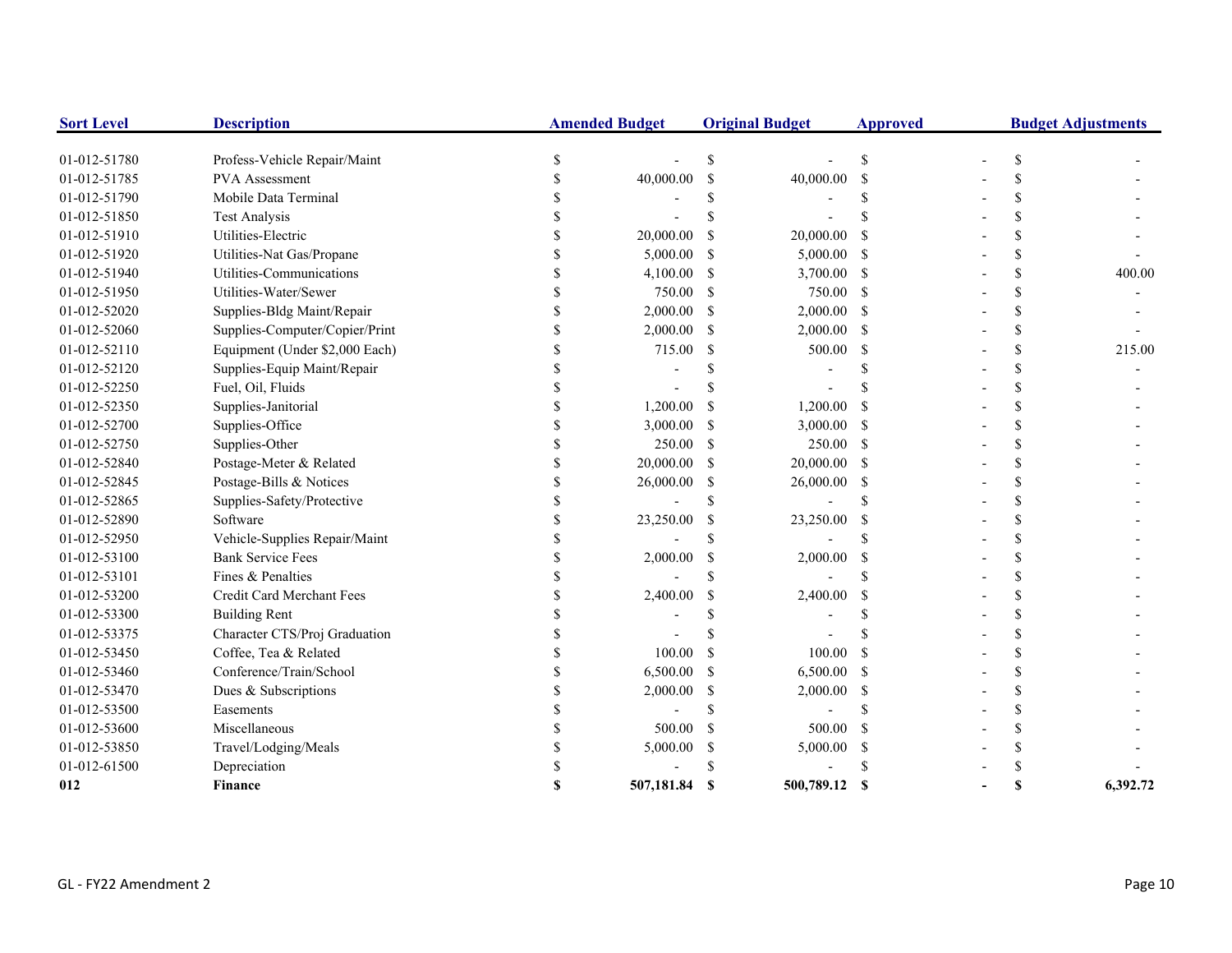| <b>Sort Level</b> | <b>Description</b>            | <b>Amended Budget</b> |               | <b>Original Budget</b> | <b>Approved</b>    | <b>Budget Adjustments</b> |                    |            |
|-------------------|-------------------------------|-----------------------|---------------|------------------------|--------------------|---------------------------|--------------------|------------|
|                   |                               |                       |               |                        |                    |                           |                    |            |
| 013               | Legal                         |                       |               |                        |                    |                           |                    |            |
| 01-013-50010      | Compensation                  | \$<br>152,064.39 \$   |               | 140,102.62 \$          |                    |                           | \$                 | 11,961.77  |
| 01-013-50060      | Compensation-On Call Pay      |                       | \$            |                        | <sup>S</sup>       |                           | \$                 |            |
| 01-013-50070      | Overtime-Non Salaried         |                       | \$            |                        | \$                 |                           | \$                 |            |
| 01-013-50080      | Compensation-Deferred         | 7,603.22              | <sup>\$</sup> | 7,005.12               | -S                 |                           | \$                 | 598.10     |
| 01-013-50110      | FICA/Medicare                 | 10,469.63             | <sup>\$</sup> | 9,868.68               | $\mathbf s$        |                           | \$                 | 600.95     |
| 01-013-50210      | Insurance-Dental              | 271.44                | -\$           | 213.00 \$              |                    |                           | \$                 | 58.44      |
| 01-013-50220      | Insurance-Life                | 802.90                | -S            | 739.80 \$              |                    |                           | \$                 | 63.10      |
| 01-013-50230      | Insurance-Medical             | 26,439.48             | -\$           | 25,803.60 \$           |                    |                           | \$                 | 635.88     |
| 01-013-50231      | Insurance-HRA                 | 978.00                | -S            | 978.00                 | <sup>\$</sup>      |                           | \$                 |            |
| 01-013-50240      | Insurance-Retirees            |                       | \$            |                        | <sup>\$</sup>      |                           | \$                 |            |
| 01-013-50250      | Insurance-Unemployment        | 177.92                | $\mathcal{S}$ | 163.92                 | <sup>S</sup>       |                           | \$                 | 14.00      |
| 01-013-50260      | Insurance-Workers Comp        |                       | \$.           | 3,266.81               | $\mathcal{S}$      |                           | \$                 | (3,266.81) |
| 01-013-50280      | Vacation                      |                       |               |                        | \$.                |                           | \$                 |            |
| 01-013-50510      | Other                         |                       |               |                        | S                  |                           | \$                 |            |
| 01-013-50610      | Pensions-Retirees             |                       |               |                        | \$.                |                           | \$                 |            |
| 01-013-50710      | Retirement - CERS             | 40,981.35             | $\mathcal{S}$ | 37,757.64              | <sup>\$</sup>      |                           | \$                 | 3,223.71   |
| 01-013-50711      | Retirement - OPEB             |                       | S             |                        | \$                 |                           | \$                 |            |
| 01-013-50810      | Uniforms                      |                       |               |                        | <sup>\$</sup>      |                           | \$                 |            |
| 01-013-51120      | Contract Labor-Bldg Repair    |                       |               |                        | <sup>\$</sup>      |                           | \$                 |            |
| 01-013-51220      | <b>Equipment Rental</b>       |                       |               |                        | <sup>\$</sup>      |                           | \$                 |            |
| 01-013-51230      | Freight/Shipping/Handling     |                       |               |                        | $\mathcal{S}$      |                           | \$                 |            |
| 01-013-51310      | Janitorial Service & Related  |                       |               |                        | \$                 |                           | \$                 |            |
| 01-013-51510      | Physicals/Rests/Vaccines      |                       |               |                        | <sup>\$</sup>      |                           | \$                 |            |
| 01-013-51610      | Printing & Advertising        |                       |               |                        | <sup>\$</sup>      |                           | \$                 |            |
| 01-013-51735      | Profess-Backhoe Repair/Maint  |                       |               |                        | <sup>\$</sup>      |                           | \$                 |            |
| 01-013-51740      | Profess-Computer Maint/Repair |                       |               |                        | <sup>\$</sup>      |                           | \$                 |            |
| 01-013-51745      | Professional-Consultant       | 23,000.00             | \$            | 12,000.00              | $\mathcal{S}$      |                           | \$                 | 11,000.00  |
| 01-013-51748      | Profess-License Maint/Support |                       |               |                        | <sup>\$</sup>      |                           | \$                 |            |
| 01-013-51755      | Profess-Equip Maint/Repair    |                       |               |                        | \$.                |                           | \$                 |            |
| 01-013-51765      | Professional-Other            | 2,500.00              | \$            | 2,500.00               | \$                 |                           | \$                 |            |
| 01-013-51780      | Profess-Vehicle Repair/Maint  |                       | S             |                        | <sup>\$</sup>      |                           | \$                 |            |
| 01-013-51850      | <b>Test Analysis</b>          |                       |               |                        | \$.                |                           | \$                 |            |
| 01-013-51910      | Utilities-Electric            |                       |               |                        |                    |                           | \$                 |            |
| 01-013-51920      | Utilities-Nat Gas/Propane     |                       |               |                        |                    |                           | \$                 |            |
| 01-013-51940      | Utilities-Communications      |                       |               |                        | $\mathbf{\hat{S}}$ |                           | $\mathbf{\hat{S}}$ |            |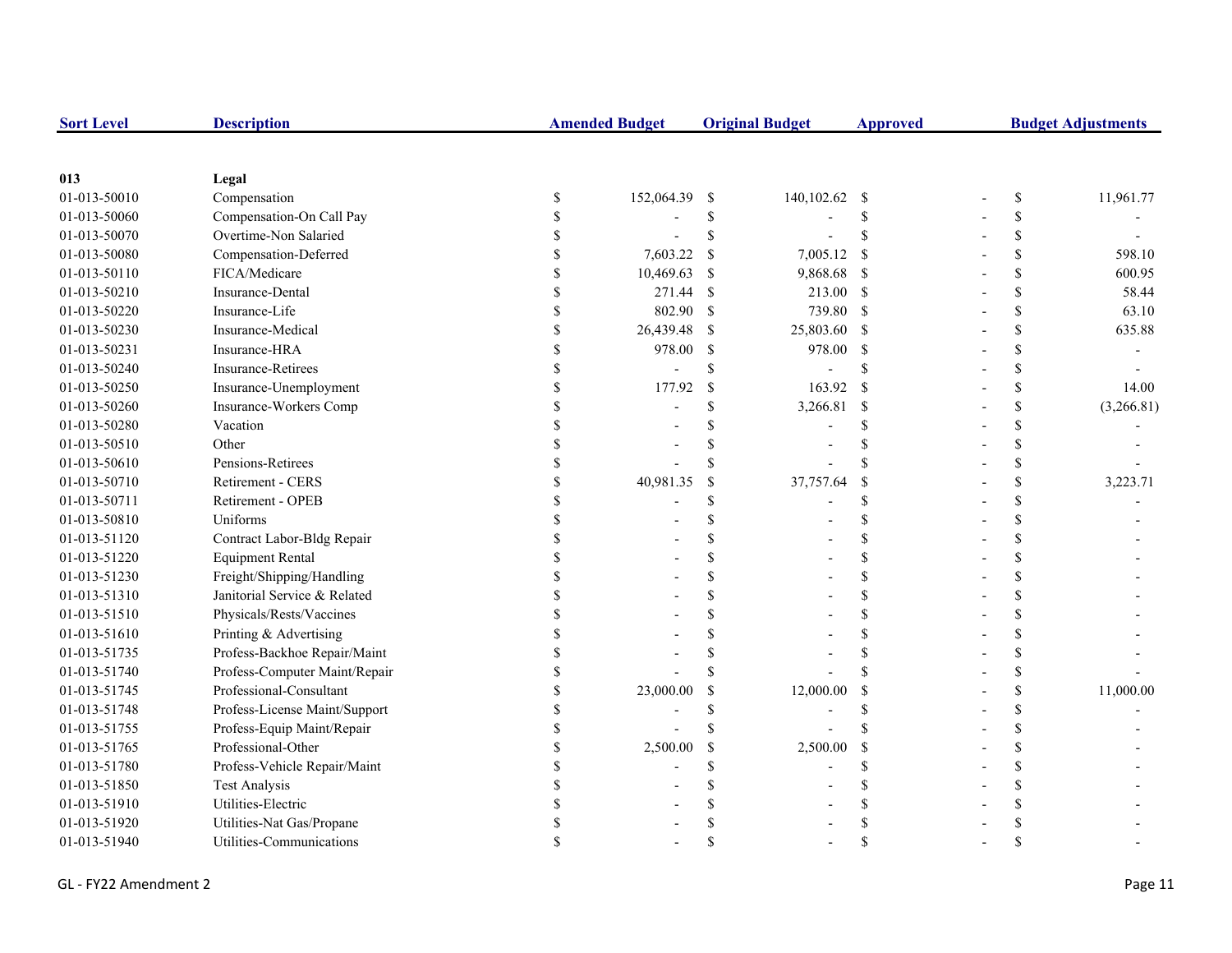| <b>Sort Level</b> | <b>Description</b>             | <b>Amended Budget</b> |      | <b>Original Budget</b> | <b>Approved</b> | <b>Budget Adjustments</b> |  |           |
|-------------------|--------------------------------|-----------------------|------|------------------------|-----------------|---------------------------|--|-----------|
| 01-013-51950      | Utilities-Water/Sewer          |                       |      |                        | <sup>\$</sup>   |                           |  |           |
| 01-013-52020      | Supplies-Bldg Maint/Repair     |                       |      |                        |                 |                           |  |           |
| 01-013-52060      | Supplies-Computer/Copier/Print |                       |      |                        |                 |                           |  |           |
| 01-013-52110      | Equipment (Under \$2,000 Each) |                       |      |                        |                 |                           |  |           |
| 01-013-52120      | Supplies-Equip Maint/Repair    |                       |      |                        |                 |                           |  |           |
| 01-013-52250      | Fuel, Oil, Fluids              |                       |      |                        |                 |                           |  |           |
| 01-013-52350      | Supplies-Janitorial            |                       |      |                        |                 |                           |  |           |
| 01-013-52700      | Supplies-Office                | 3,500.00              |      | 3,500.00               |                 |                           |  |           |
| 01-013-52750      | Supplies-Other                 |                       |      |                        |                 |                           |  |           |
| 01-013-52840      | Postage-Meter & Related        |                       |      |                        |                 |                           |  |           |
| 01-013-52865      | Supplies-Safety/Protective     |                       |      |                        |                 |                           |  |           |
| 01-013-52890      | Software                       |                       |      |                        |                 |                           |  |           |
| 01-013-52950      | Vehicle-Supplies Repair/Maint  |                       |      |                        |                 |                           |  |           |
| 01-013-53450      | Coffee, Tea & Related          |                       |      |                        |                 |                           |  |           |
| 01-013-53460      | Conference/Train/School        | 500.00                |      | 500.00                 |                 |                           |  |           |
| 01-013-53470      | Dues & Subscriptions           | 7,000.00              |      | 7,000.00               |                 |                           |  |           |
| 01-013-53500      | Easements                      |                       |      |                        |                 |                           |  |           |
| 01-013-53600      | Miscellaneous                  | 250.00                |      | 250.00                 |                 |                           |  |           |
| 01-013-53850      | Travel/Lodging/Meals           | 500.00                |      | 500.00                 | -S              |                           |  |           |
| 01-013-54200      | Insurance & Bonds              | 23,797.43             | -S   | 23,797.43 \$           |                 |                           |  | 0.00      |
| 01-013-54300      | Ins. Claims/Deductibles        | 15,000.00             | -S   | 15,000.00 \$           |                 |                           |  |           |
| 01-013-54400      | Profess-Other Legal            | 5,000.00              |      | 2,500.00 \$            |                 |                           |  | 2,500.00  |
| 01-013-54450      | Property Foreclosure Expense   | 35,000.00             |      | 35,000.00 \$           |                 |                           |  |           |
| 01-013-54490      | Judgements/Settlements         | 5,000.00              | - \$ | $5,000.00$ \$          |                 |                           |  |           |
| 013               | Legal                          | 360,835.76 \$         |      | 333,446.62 \$          |                 |                           |  | 27,389.14 |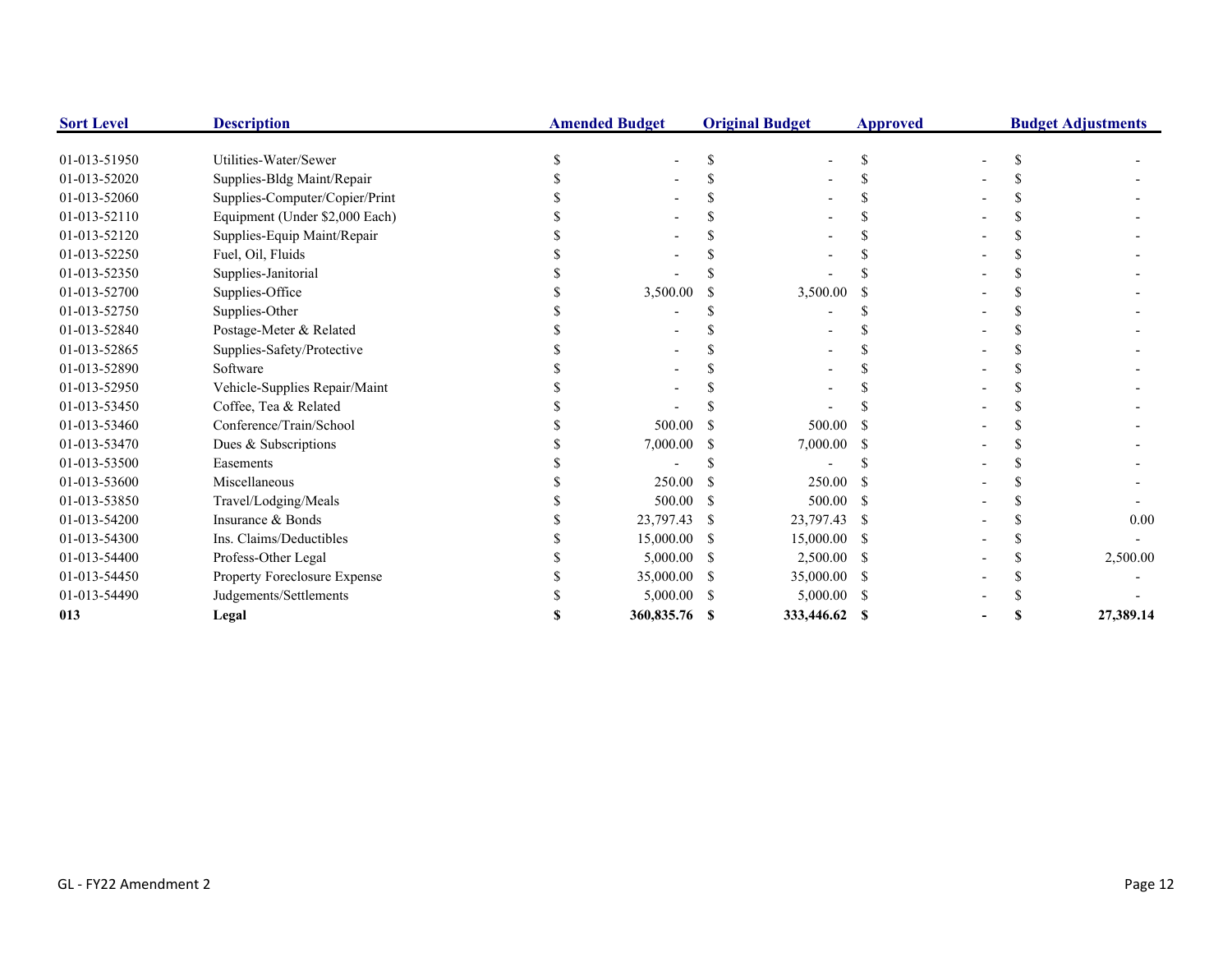| <b>Sort Level</b> | <b>Description</b>               |               | <b>Amended Budget</b> |               | <b>Original Budget</b> | <b>Approved</b>    | <b>Budget Adjustments</b> |    |            |
|-------------------|----------------------------------|---------------|-----------------------|---------------|------------------------|--------------------|---------------------------|----|------------|
|                   |                                  |               |                       |               |                        |                    |                           |    |            |
| 014               | <b>Police Admin Sworn</b>        |               |                       |               |                        |                    |                           |    |            |
| 01-014-50010      | Compensation                     | \$            | 170,298.81            | -S            | 162,349.76 \$          |                    |                           | \$ | 7,949.05   |
| 01-014-50011      | Emergency - Compensation         | \$            |                       | \$            |                        | <sup>\$</sup>      |                           | \$ |            |
| 01-014-50060      | Compensation-On Call Pay         |               |                       | $\mathcal{S}$ |                        | $\mathcal{S}$      |                           | \$ |            |
| 01-014-50070      | Overtime-Non Salaried            |               |                       |               |                        | $\mathcal{S}$      |                           | \$ |            |
| 01-014-50080      | Compensation-Deferred            |               |                       | \$            |                        | $\mathbf{\hat{S}}$ |                           | \$ |            |
| 01-014-50110      | FICA/Medicare                    |               | 11,725.07             | <sup>\$</sup> | 10,891.92              | <sup>\$</sup>      |                           | \$ | 833.15     |
| 01-014-50210      | Insurance-Dental                 |               | 542.76                | -S            | 542.88                 | - \$               |                           | \$ | (0.12)     |
| 01-014-50220      | Insurance-Life                   |               | 899.18                | -\$           | 851.76 \$              |                    |                           | \$ | 47.42      |
| 01-014-50230      | Insurance-Medical                | \$            | 27,413.04             | -S            | 27,412.80 \$           |                    |                           | \$ | 0.24       |
| 01-014-50231      | Insurance-HRA                    | \$            | 1,956.00              | -S            | 1,956.24               | -S                 |                           | \$ | (0.24)     |
| 01-014-50240      | <b>Insurance-Retirees</b>        | <sup>\$</sup> |                       | <sup>\$</sup> |                        | <sup>\$</sup>      |                           | \$ |            |
| 01-014-50250      | Insurance-Unemployment           | <sup>\$</sup> | 199.25                | $\mathbb{S}$  | 189.95                 | <sup>S</sup>       |                           | \$ | 9.30       |
| 01-014-50260      | Insurance-Workers Comp           |               |                       | \$            | 3,762.24               | \$                 |                           | \$ | (3,762.24) |
| 01-014-50280      | Vacation                         |               |                       |               |                        | $\mathcal{S}$      |                           | \$ |            |
| 01-014-50310      | <b>KLEFPF</b> Incentive          |               |                       |               |                        |                    |                           | \$ |            |
| 01-014-50510      | Other                            |               |                       |               |                        | $\mathbf{\hat{S}}$ |                           | \$ |            |
| 01-014-50610      | Pensions-Retirees                |               |                       | \$.           |                        | $\mathbf{\hat{S}}$ |                           | \$ |            |
| 01-014-50710      | Retirement - CERS                |               | 75,493.46             | <sup>\$</sup> | 71,969.56              | <sup>\$</sup>      |                           | \$ | 3,523.90   |
| 01-014-50711      | Retirement - OPEB                |               |                       | \$            |                        | $\mathcal{S}$      |                           | \$ |            |
| 01-014-50810      | Uniforms                         |               | 2,500.00              | <sup>\$</sup> | 2,500.00               | \$                 |                           | \$ |            |
| 01-014-50811      | Uniforms-NEW HIRE                |               |                       | \$.           |                        | <sup>\$</sup>      |                           | \$ |            |
| 01-014-51120      | Contract Labor-Bldg Repair       | \$            |                       | \$            |                        | $\mathbf S$        |                           | \$ |            |
| 01-014-51220      | <b>Equipment Rental</b>          | <sup>\$</sup> |                       | \$.           |                        | <sup>\$</sup>      |                           | \$ |            |
| 01-014-51221      | <b>Technology Lease Payments</b> |               |                       | $\mathcal{S}$ |                        | $\mathbf{\hat{S}}$ |                           | \$ |            |
| 01-014-51230      | Freight/Shipping/Handling        |               | 100.00                | $\mathcal{S}$ | 100.00                 | \$                 |                           | \$ |            |
| 01-014-51310      | Janitorial Service & Related     |               |                       | \$            |                        | <sup>\$</sup>      |                           | \$ |            |
| 01-014-51510      | Physicals/Rests/Vaccines         |               |                       | $\mathbf S$   |                        | $\mathbf{\hat{S}}$ |                           | \$ |            |
| 01-014-51610      | Printing & Advertising           |               | 150.00                | $\mathcal{S}$ | 150.00                 | $\mathcal{S}$      |                           | \$ |            |
| 01-014-51735      | Profess-Equip Repair/Maint       |               |                       | \$.           |                        | $\mathcal{S}$      |                           | \$ |            |
| 01-014-51740      | Profess-Computer Maint/Repair    |               |                       |               |                        | $\mathcal{S}$      |                           | \$ |            |
| 01-014-51745      | Professional-Consultant          |               |                       |               |                        | $\mathcal{S}$      |                           | \$ |            |
| 01-014-51748      | Profess-License Maint/Support    |               |                       |               |                        |                    |                           | \$ |            |
| 01-014-51755      | Profess-Equip Maint/Repair       | \$.           | 150.00                |               | 150.00                 | $\mathcal{S}$      |                           | \$ |            |
| 01-014-51765      | Professional-Other               |               | 500.00                |               | 500.00                 | <sup>\$</sup>      |                           | \$ |            |
| 01-014-51780      | Profess-Vehicle Repair/Maint     |               | 3,000.00              | $\mathcal{S}$ | 2,500.00               | <sup>\$</sup>      |                           | \$ | 500.00     |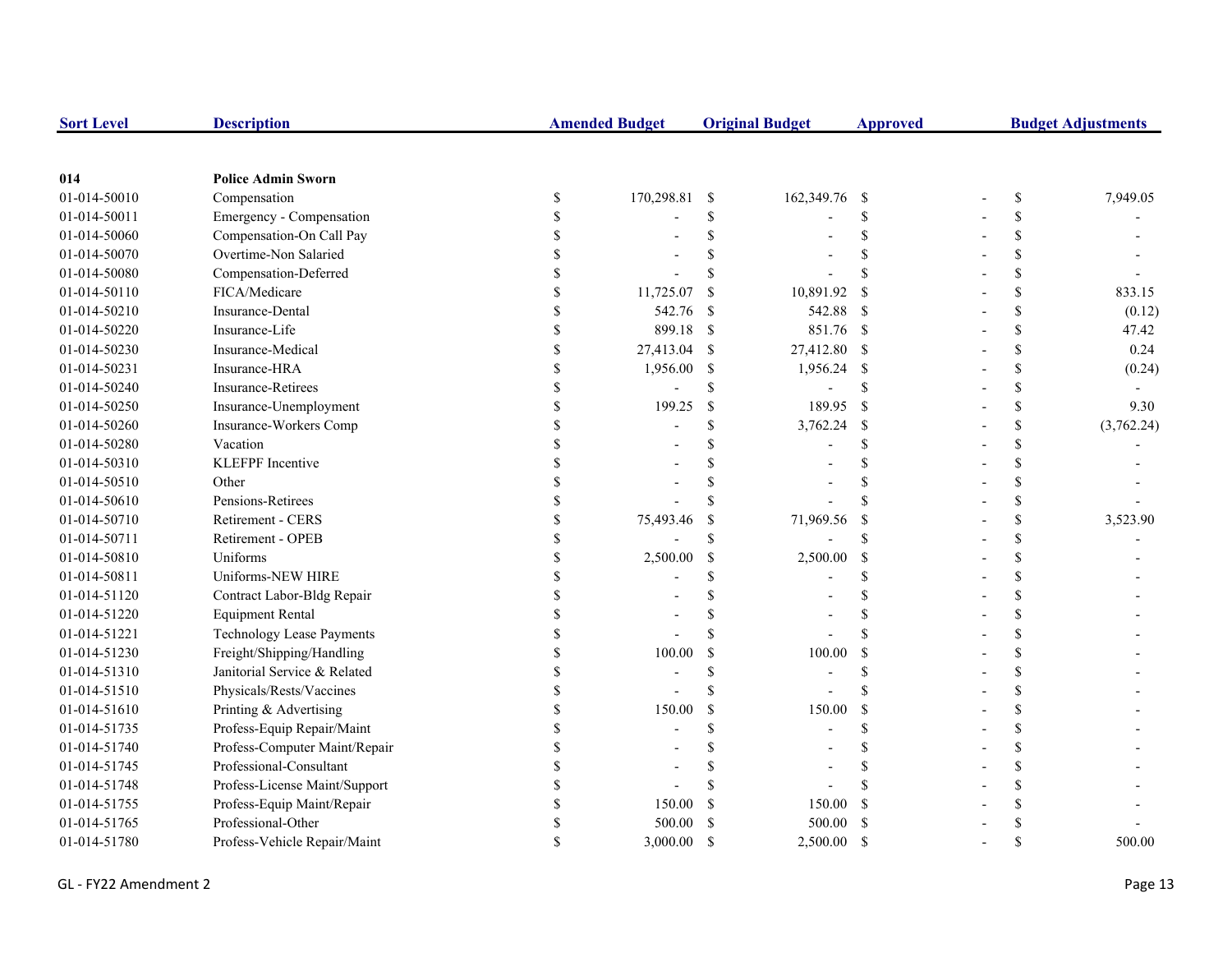| <b>Sort Level</b> | <b>Description</b>             |   | <b>Amended Budget</b> | <b>Original Budget</b> | <b>Approved</b> |   | <b>Budget Adjustments</b> |
|-------------------|--------------------------------|---|-----------------------|------------------------|-----------------|---|---------------------------|
| 01-014-51850      | <b>Test Analysis</b>           | S |                       |                        | S               |   |                           |
| 01-014-51875      | PD Undercover Purchases        |   |                       |                        |                 |   |                           |
| 01-014-51910      | Utilities-Electric             |   |                       |                        |                 |   |                           |
| 01-014-51920      | Utilities-Nat Gas/Propane      |   |                       |                        |                 |   |                           |
| 01-014-51940      | Utilities-Communications       |   | 1,200.00              | 1,200.00               |                 |   |                           |
| 01-014-51950      | Utilities-Water/Sewer          |   |                       |                        |                 |   |                           |
| 01-014-52020      | Supplies-Bldg Maint/Repair     |   |                       |                        |                 |   |                           |
| 01-014-52060      | Supplies-Computer/Copier/Print |   |                       |                        |                 |   |                           |
| 01-014-52110      | Equipment (Under \$2,000 Each) |   | 500.00                | 500.00                 |                 |   |                           |
| 01-014-52120      | Supplies-Equip Maint/Repair    |   | 150.00                | 150.00                 |                 |   |                           |
| 01-014-52250      | Fuel, Oil, Fluids              |   | 2,200.00              | 2,200.00               |                 |   |                           |
| 01-014-52310      | Gravel/Rock                    |   |                       |                        |                 |   |                           |
| 01-014-52350      | Supplies-Janitorial            |   | 50.00                 | 50.00                  |                 |   |                           |
| 01-014-52700      | Supplies-Office                |   |                       |                        |                 |   |                           |
| 01-014-52750      | Supplies-Other                 |   | 175.00                | 175.00                 |                 |   |                           |
| 01-014-52840      | Postage-Meter & Related        |   |                       |                        |                 |   |                           |
| 01-014-52865      | Supplies-Safety/Protective     |   |                       |                        |                 |   |                           |
| 01-014-52890      | Software                       |   | 100.00                | 100.00                 |                 |   |                           |
| 01-014-52950      | Vehicle-Supplies Repair/Maint  |   | 150.00                | 150.00                 |                 |   |                           |
| 01-014-53450      | Coffee, Tea & Related          |   |                       |                        |                 |   |                           |
| 01-014-53460      | Conference/Train/School        |   | 5,316.00              | 500.00                 |                 |   | 4,816.00                  |
| 01-014-53470      | Dues & Subscriptions           |   | 500.00                | 500.00                 |                 |   |                           |
| 01-014-53500      | Easements                      |   |                       |                        |                 |   |                           |
| 01-014-53600      | Miscellaneous                  |   |                       |                        |                 |   |                           |
| 01-014-53850      | Travel/Lodging/Meals           |   | 1,000.00              | 1,000.00               |                 |   |                           |
| 014               | <b>Police Admin Sworn</b>      |   | 306,268.57            | 292,352.11 \$          |                 | S | 13,916.46                 |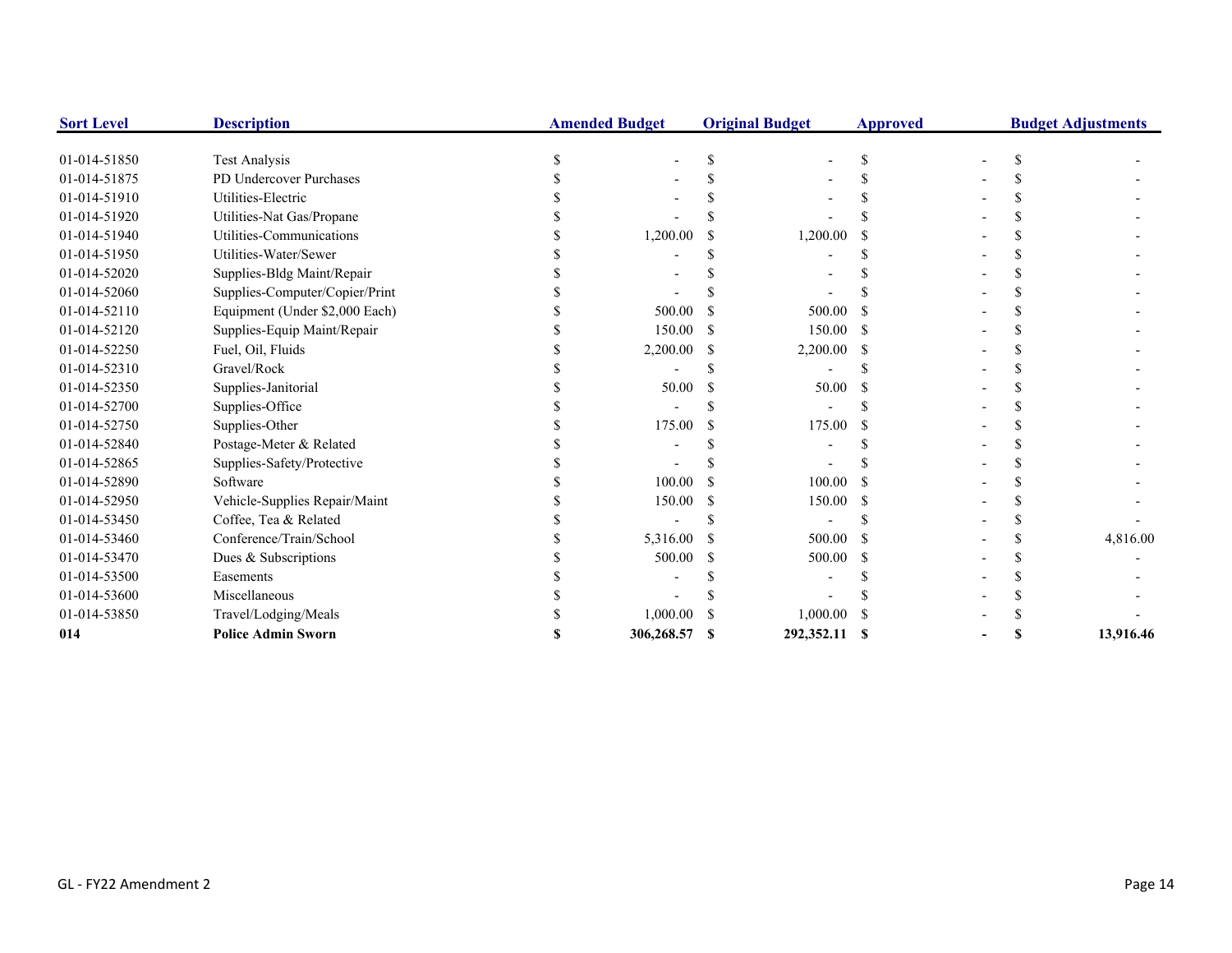| <b>Sort Level</b> | <b>Description</b>            |    | <b>Amended Budget</b> |               | <b>Original Budget</b> | <b>Approved</b> | <b>Budget Adjustments</b> |             |  |
|-------------------|-------------------------------|----|-----------------------|---------------|------------------------|-----------------|---------------------------|-------------|--|
|                   |                               |    |                       |               |                        |                 |                           |             |  |
| 015               | <b>Police Patrol</b>          |    |                       |               |                        |                 |                           |             |  |
| 01-015-50010      | Compensation                  | \$ | 1,029,356.16          | -\$           | 1,043,061.00 \$        |                 | \$                        | (13,704.84) |  |
| 01-015-50011      | Emergency - Compensation      | \$ |                       | \$            |                        | <sup>\$</sup>   | \$                        |             |  |
| 01-015-50060      | Compensation-On Call Pay      | S  |                       | \$            |                        | <sup>\$</sup>   | \$                        |             |  |
| 01-015-50070      | Overtime-Non Salaried         |    | 117,754.51            | $\mathcal{S}$ | 115,961.33             | <sup>\$</sup>   | \$                        | 1,793.18    |  |
| 01-015-50071      | Overtime-PD Security          |    |                       | \$            |                        | <sup>\$</sup>   | \$                        |             |  |
| 01-015-50080      | Compensation-Deferred         |    |                       | <sup>\$</sup> |                        |                 | \$                        |             |  |
| 01-015-50110      | FICA/Medicare                 |    | 78,978.57             | <sup>\$</sup> | 78,986.96              | - S             | \$                        | (8.39)      |  |
| 01-015-50210      | Insurance-Dental              |    | 5,969.04              | -\$           | 5,424.96 \$            |                 | \$                        | 544.08      |  |
| 01-015-50220      | Insurance-Life                |    | 5,435.00 \$           |               | 5,450.64 \$            |                 | \$                        | (15.64)     |  |
| 01-015-50230      | Insurance-Medical             | \$ | 217,543.08            | -S            | 196,349.28 \$          |                 | \$                        | 21,193.80   |  |
| 01-015-50231      | Insurance-HRA                 | \$ | 13,788.00             | -S            | 12,279.80 \$           |                 | \$                        | 1,508.20    |  |
| 01-015-50240      | <b>Insurance-Retirees</b>     | \$ | 3,030.00              | -\$           | 3,030.00 \$            |                 | \$                        |             |  |
| 01-015-50250      | Insurance-Unemployment        | \$ | 1,342.12              | -\$           | 1,356.06 \$            |                 | \$                        | (13.94)     |  |
| 01-015-50260      | Insurance-Workers Comp        | S  | 39,440.34             | <sup>\$</sup> | 24,076.54              | - \$            | \$                        | 15,363.80   |  |
| 01-015-50280      | Vacation                      |    |                       | <sup>\$</sup> |                        | <sup>\$</sup>   | \$                        |             |  |
| 01-015-50310      | <b>KLEFPF</b> Incentive       |    |                       |               |                        | <sup>\$</sup>   | \$                        |             |  |
| 01-015-50510      | Other                         |    |                       | <sup>\$</sup> |                        | \$.             | \$                        |             |  |
| 01-015-50610      | Pensions-Retirees             |    | 1,200.00              | -S            | 1,200.00               | -S              | \$                        |             |  |
| 01-015-50710      | Retirement - CERS             |    | 476,629.97            | \$            | 482,115.40             | - \$            | \$                        | (5,485.43)  |  |
| 01-015-50711      | Retirement - OPEB             |    |                       | <sup>\$</sup> |                        | <sup>\$</sup>   | \$                        |             |  |
| 01-015-50810      | Uniforms                      |    | 27,300.00             | <sup>\$</sup> | 19,000.00              | -S              | \$                        | 8,300.00    |  |
| 01-015-50811      | Uniforms-NEW HIRE             | \$ |                       | \$            |                        | \$              | \$                        |             |  |
| 01-015-51120      | Contract Labor-Bldg Repair    | \$ |                       | \$            |                        | <sup>\$</sup>   | \$                        |             |  |
| 01-015-51220      | <b>Equipment Rental</b>       | S  |                       | <sup>\$</sup> |                        |                 | \$                        |             |  |
| 01-015-51230      | Freight/Shipping/Handling     |    | 900.00                | <sup>\$</sup> | 900.00                 | <sup>\$</sup>   | \$                        |             |  |
| 01-015-51310      | Janitorial Service & Related  |    |                       | \$            |                        | $\mathcal{S}$   | \$                        |             |  |
| 01-015-51510      | Physicals/Rests/Vaccines      |    | 500.00                | $\mathcal{S}$ | 500.00                 | - \$            | \$                        |             |  |
| 01-015-51610      | Printing & Advertising        |    | 500.00                | $\mathbb{S}$  | 500.00                 | -S              | \$                        |             |  |
| 01-015-51735      | Profess-Backhoe Repair/Maint  |    |                       | \$            |                        | <sup>\$</sup>   | \$                        |             |  |
| 01-015-51740      | Profess-Computer Maint/Repair |    |                       |               |                        | <sup>\$</sup>   | \$                        |             |  |
| 01-015-51745      | Professional-Consultant       |    |                       | \$.           |                        | <sup>\$</sup>   | \$                        |             |  |
| 01-015-51748      | Profess-License Maint/Support |    |                       |               |                        |                 | \$                        |             |  |
| 01-015-51755      | Profess-Equip Maint/Repair    |    | 350.00                | <sup>\$</sup> | 350.00                 | <sup>\$</sup>   | \$                        |             |  |
| 01-015-51765      | Professional-Other            |    | 1,250.00              |               | 1,250.00               | -S              | \$                        |             |  |
| 01-015-51770      | Profess-Radio                 |    | 400.00                | -S            | 400.00                 | <sup>S</sup>    | \$                        |             |  |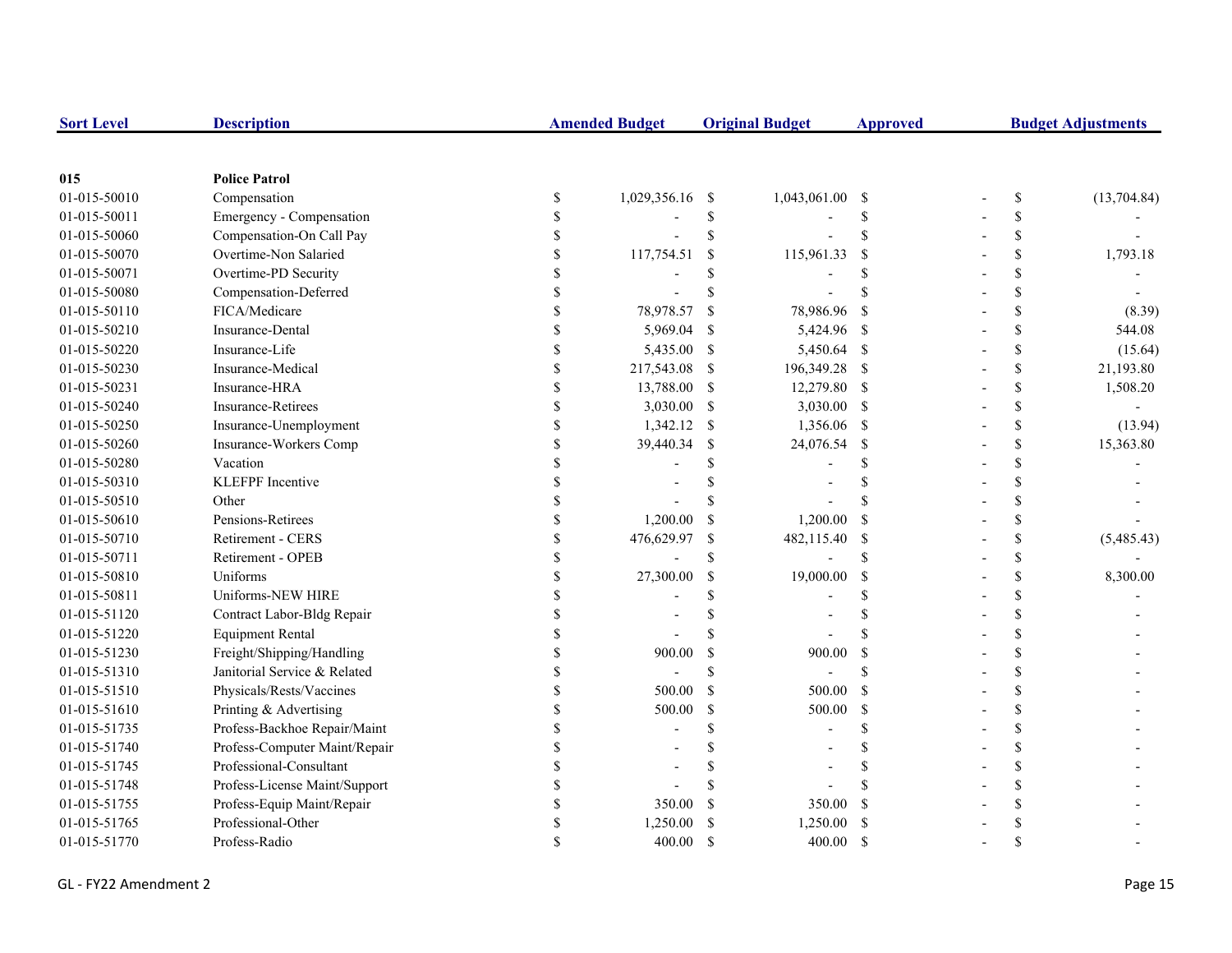| <b>Sort Level</b> | <b>Description</b>              | <b>Amended Budget</b> |               | <b>Original Budget</b> | <b>Approved</b> |  | <b>Budget Adjustments</b> |
|-------------------|---------------------------------|-----------------------|---------------|------------------------|-----------------|--|---------------------------|
| 01-015-51780      | Profess-Vehicle Repair/Maint    | 29,000.00             | -S            | 20,000.00              | -S              |  | 9,000.00                  |
| 01-015-51790      | Mobile Data Terminal            |                       |               |                        |                 |  |                           |
| 01-015-51850      | <b>Test Analysis</b>            |                       |               |                        |                 |  |                           |
| 01-015-51910      | Utilities-Electric              |                       |               |                        |                 |  |                           |
| 01-015-51920      | Utilities-Nat Gas/Propane       |                       |               |                        |                 |  |                           |
| 01-015-51940      | Utilities-Communications        | 1,860.00              |               | 1,860.00               |                 |  |                           |
| 01-015-51950      | Utilities-Water/Sewer           |                       |               |                        |                 |  |                           |
| 01-015-52020      | Supplies-Bldg Maint/Repair      |                       |               |                        |                 |  |                           |
| 01-015-52060      | Supplies-Computer/Copier/Print  | 1,600.00              |               | 1,600.00               |                 |  |                           |
| 01-015-52110      | Equipment (Under \$2,000 Each)  | 6,000.00              | S             | 6,000.00               |                 |  |                           |
| 01-015-52120      | Supplies-Equip Maint/Repair     |                       |               |                        |                 |  |                           |
| 01-015-52125      | <b>Equipment Backup Weapons</b> |                       |               |                        |                 |  |                           |
| 01-015-52130      | Firearms & Training             | 17,000.00             |               | 17,000.00              |                 |  |                           |
| 01-015-52135      | K-9 Program Costs               | 3,000.00              |               | 3,000.00               |                 |  |                           |
| 01-015-52250      | Fuel, Oil, Fluids               | 54,000.00             | -S            | 54,000.00              |                 |  |                           |
| 01-015-52350      | Supplies-Janitorial             |                       |               |                        |                 |  |                           |
| 01-015-52700      | Supplies-Office                 |                       |               |                        |                 |  |                           |
| 01-015-52750      | Supplies-Other                  | 1,000.00              |               | 1,000.00               |                 |  |                           |
| 01-015-52810      | Photo, Video & Related          | 100.00                | \$.           | 100.00                 |                 |  |                           |
| 01-015-52840      | Postage-Meter & Related         | 55.00                 | S             | 55.00                  | -S              |  |                           |
| 01-015-52865      | Supplies-Safety/Protective      | 5,300.00              | <sup>\$</sup> | 5,300.00               | -8              |  |                           |
| 01-015-52890      | Software                        | 250.00                | \$.           | 250.00                 |                 |  |                           |
| 01-015-52950      | Vehicle-Supplies Repair/Maint   | 1,000.00              | S             | 1,000.00               |                 |  |                           |
| 01-015-53450      | Coffee, Tea & Related           |                       |               |                        |                 |  |                           |
| 01-015-53460      | Conference/Train/School         | 6,942.00              | <sup>\$</sup> | 3,000.00               |                 |  | 3,942.00                  |
| 01-015-53470      | Dues & Subscriptions            | 750.00                | <sup>\$</sup> | 750.00                 |                 |  |                           |
| 01-015-53500      | Easements                       |                       |               |                        |                 |  |                           |
| 01-015-53600      | Miscellaneous                   | 100.00                | <sup>\$</sup> | 100.00                 |                 |  |                           |
| 01-015-53850      | Travel/Lodging/Meals            | 10,000.00             |               | 10,000.00              |                 |  |                           |
| 015               | <b>Police Patrol</b>            | 2.159,623.80          | -8            | 2,117,206.97           | -S              |  | 42,416.83                 |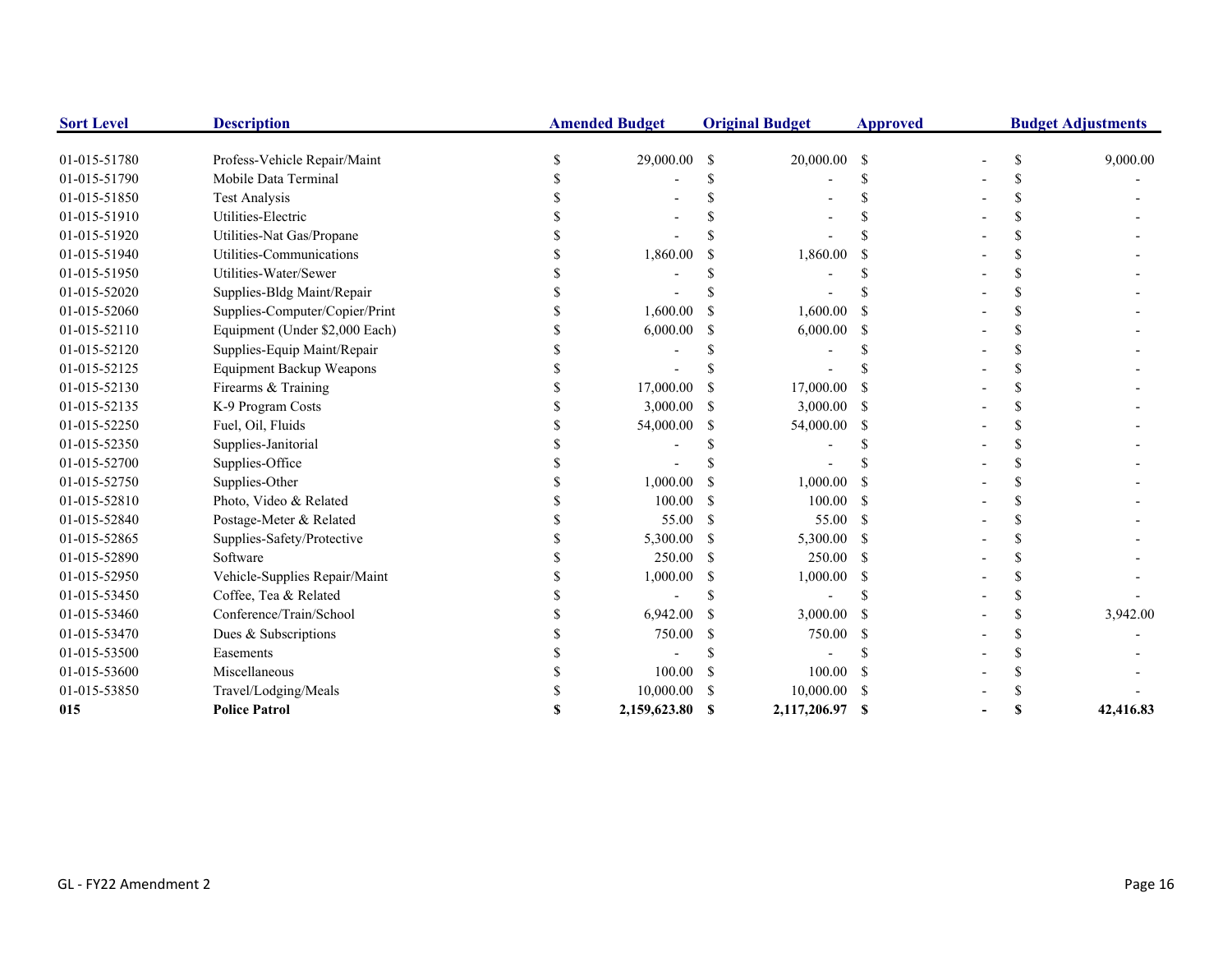| <b>Sort Level</b> | <b>Description</b>               |             | <b>Amended Budget</b> |                           | <b>Original Budget</b> | <b>Approved</b>           | <b>Budget Adjustments</b> |    |            |
|-------------------|----------------------------------|-------------|-----------------------|---------------------------|------------------------|---------------------------|---------------------------|----|------------|
|                   |                                  |             |                       |                           |                        |                           |                           |    |            |
| 016               | <b>Police Admin Non Sworn</b>    |             |                       |                           |                        |                           |                           |    |            |
| 01-016-50010      | Compensation                     | $\$$        | 60,171.84             | - \$                      | 60,119.84 \$           |                           |                           | \$ | 52.00      |
| 01-016-50011      | Emergency - Compensation         | \$          |                       | \$                        |                        | <sup>\$</sup>             |                           | \$ |            |
| 01-016-50060      | Compensation-On Call Pay         | \$          |                       | \$                        |                        | $\mathcal{S}$             |                           | \$ |            |
| 01-016-50070      | Overtime-Non Salaried            | \$          | 482.33                | <sup>\$</sup>             | 475.09                 | <sup>\$</sup>             |                           | \$ | 7.24       |
| 01-016-50080      | Compensation-Deferred            | \$          |                       | \$                        |                        | <sup>\$</sup>             |                           | \$ |            |
| 01-016-50110      | FICA/Medicare                    | \$          | 4,176.04              | $\boldsymbol{\mathsf{S}}$ | 4,385.68               | $\mathcal{S}$             |                           | \$ | (209.64)   |
| 01-016-50210      | Insurance-Dental                 | \$          | 271.20                | $\mathcal{S}$             | 271.20                 | $\mathbf{s}$              |                           | \$ |            |
| 01-016-50220      | Insurance-Life                   | \$          | 317.71                | $\mathcal{S}$             | 312.00                 | <sup>\$</sup>             |                           | \$ | 5.71       |
| 01-016-50230      | Insurance-Medical                | \$          |                       |                           |                        | £.                        |                           | \$ |            |
| 01-016-50231      | Insurance-HRA                    | \$          |                       |                           |                        |                           |                           | \$ |            |
| 01-016-50240      | <b>Insurance-Retirees</b>        | \$          |                       |                           |                        |                           |                           | \$ |            |
| 01-016-50250      | Insurance-Unemployment           | \$          | 70.97                 | $\mathcal{S}$             | 70.90                  | <sup>\$</sup>             |                           | \$ | 0.07       |
| 01-016-50260      | Insurance-Workers Comp           | \$          |                       | \$                        | 1,378.52               | $\boldsymbol{\mathsf{S}}$ |                           | \$ | (1,378.52) |
| 01-016-50280      | Vacation                         |             |                       |                           |                        | $\mathcal{S}$             |                           | \$ |            |
| 01-016-50510      | Other                            |             |                       |                           |                        |                           |                           | \$ |            |
| 01-016-50610      | Pensions-Retirees                | \$          |                       |                           |                        | $\mathbf S$               |                           | \$ |            |
| 01-016-50710      | Retirement - CERS                | \$          | 12,146.58             | <sup>\$</sup>             | 12,098.84              | <sup>\$</sup>             |                           | \$ | 47.74      |
| 01-016-50711      | Retirement - OPEB                | \$          |                       | S                         |                        | <sup>\$</sup>             |                           | \$ |            |
| 01-016-50810      | Uniforms                         |             |                       |                           |                        | \$                        |                           | \$ |            |
| 01-016-50811      | Uniforms-NEW HIRE                |             |                       |                           |                        | $\mathbf{\hat{S}}$        |                           | \$ |            |
| 01-016-51120      | Contract Labor-Bldg Repair       | \$          |                       |                           |                        | S                         |                           | \$ |            |
| 01-016-51220      | <b>Equipment Rental</b>          | \$          |                       |                           |                        | \$                        |                           | \$ |            |
| 01-016-51221      | <b>Technology Lease Payments</b> | \$          |                       |                           |                        | S                         |                           | \$ |            |
| 01-016-51230      | Freight/Shipping/Handling        | \$          |                       |                           |                        | $\mathbf S$               |                           | \$ |            |
| 01-016-51310      | Janitorial Service & Related     | \$          | 9,000.00              | <sup>\$</sup>             | 9,000.00               | \$                        |                           | \$ |            |
| 01-016-51510      | Physicals/Rests/Vaccines         | \$          |                       |                           |                        | \$                        |                           | \$ |            |
| 01-016-51610      | Printing & Advertising           |             |                       |                           |                        |                           |                           | \$ |            |
| 01-016-51735      | Profess-Backhoe Repair/Maint     | \$          |                       |                           |                        | £.                        |                           | \$ |            |
| 01-016-51740      | Profess-Computer Maint/Repair    | \$          |                       |                           |                        |                           |                           | \$ |            |
| 01-016-51745      | Professional-Consultant          |             |                       |                           |                        |                           |                           | \$ |            |
| 01-016-51748      | Profess-License Maint/Support    | \$          | 25,000.00             | S                         | 25,000.00              | <sup>\$</sup>             |                           | \$ |            |
| 01-016-51755      | Profess-Equip Maint/Repair       | \$          | 1,200.00              | S                         |                        | $\mathcal{S}$             |                           | \$ | 1,200.00   |
| 01-016-51763      | Profess-Central Dispatch         | \$          |                       |                           |                        |                           |                           | \$ |            |
| 01-016-51765      | Professional-Other               | \$          | 500.00                |                           |                        |                           |                           | \$ | 500.00     |
| 01-016-51780      | Profess-Vehicle Repair/Maint     | $\mathbf S$ |                       | $\mathbf S$               |                        | $\mathcal{S}$             |                           | \$ |            |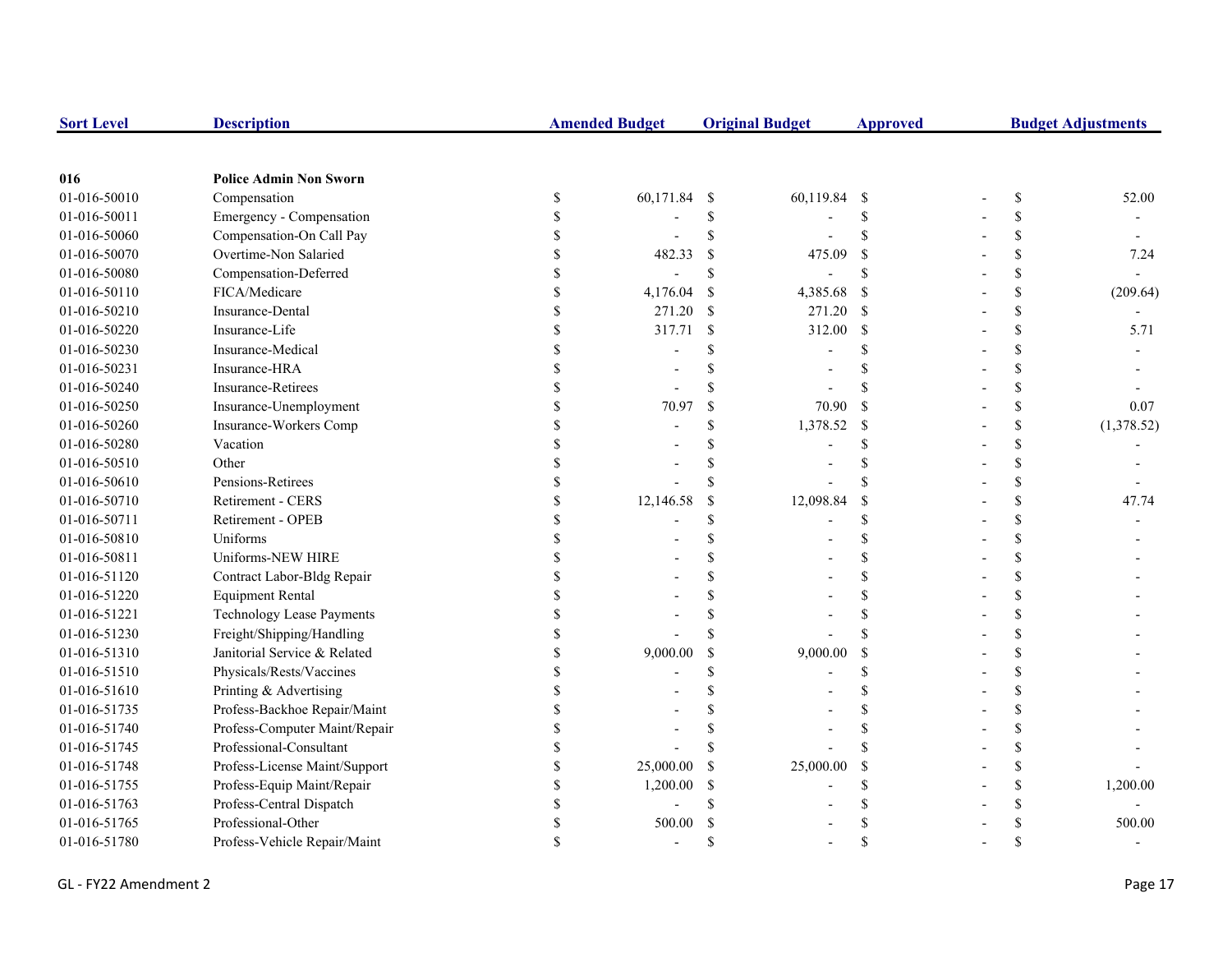| <b>Sort Level</b>            | <b>Description</b>                         | <b>Amended Budget</b> |               | <b>Original Budget</b> | <b>Approved</b> |  | <b>Budget Adjustments</b> |
|------------------------------|--------------------------------------------|-----------------------|---------------|------------------------|-----------------|--|---------------------------|
|                              |                                            |                       |               |                        |                 |  |                           |
| 01-016-51850<br>01-016-51910 | <b>Test Analysis</b><br>Utilities-Electric |                       |               |                        |                 |  |                           |
|                              |                                            | 7,000.00<br>900.00    | \$.           | 7,000.00               |                 |  |                           |
| 01-016-51920                 | Utilities-Nat Gas/Propane                  |                       | S             | 900.00                 | -8              |  |                           |
| 01-016-51940                 | Utilities-Communications                   | 20,925.00             | -S            | 20,400.00              | -\$             |  | 525.00                    |
| 01-016-51950                 | Utilities-Water/Sewer                      | 1,260.00              | \$.           | 1,260.00               | -\$             |  |                           |
| 01-016-52020                 | Supplies-Bldg Maint/Repair                 | 1,500.00              | -S            | 1,500.00               |                 |  |                           |
| 01-016-52060                 | Supplies-Computer/Copier/Print             | 2,500.00              | <sup>\$</sup> | 2,000.00               | -S              |  | 500.00                    |
| 01-016-52110                 | Equipment (Under \$2,000 Each)             | 1,000.00              | <sup>\$</sup> | 1,000.00               | -S              |  |                           |
| 01-016-52120                 | Supplies-Equip Maint/Repair                | 300.00                | S             | 300.00                 | -S              |  |                           |
| 01-016-52250                 | Fuel, Oil, Fluids                          |                       |               |                        |                 |  |                           |
| 01-016-52350                 | Supplies-Janitorial                        | 1,500.00              |               | 1,500.00               |                 |  |                           |
| 01-016-52700                 | Supplies-Office                            | 2,500.00              | <sup>\$</sup> | 2,500.00               |                 |  |                           |
| 01-016-52750                 | Supplies-Other                             | 500.00                | S             | 400.00                 | -S              |  | 100.00                    |
| 01-016-52840                 | Postage-Meter & Related                    | 500.00                | S             | 500.00                 | -S              |  |                           |
| 01-016-52865                 | Supplies-Safety/Protective                 |                       |               |                        |                 |  |                           |
| 01-016-52890                 | Software                                   | 2,300.00              |               | 500.00                 |                 |  | 1,800.00                  |
| 01-016-52950                 | Vehicle-Supplies Repair/Maint              |                       |               |                        |                 |  |                           |
| 01-016-53450                 | Coffee, Tea & Related                      | 300.00                | \$            | 300.00                 |                 |  |                           |
| 01-016-53460                 | Conference/Train/School                    |                       |               |                        |                 |  |                           |
| 01-016-53470                 | Dues & Subscriptions                       |                       |               |                        |                 |  |                           |
| 01-016-53500                 | Easements                                  |                       |               |                        |                 |  |                           |
| 01-016-53600                 | Miscellaneous                              | 450.00                |               | 450.00                 |                 |  |                           |
| 01-016-53850                 | Travel/Lodging/Meals                       |                       |               |                        |                 |  |                           |
| 01-016-61500                 | Depreciation                               |                       |               |                        |                 |  |                           |
| 01-016-76100                 | <b>Buildings - Police</b>                  | 278,300.00            | \$            | 264,000.00             |                 |  | 14,300.00                 |
| 01-016-76200                 | Equipment - Police                         | 42,750.00             | S             | 36,343.00              |                 |  | 6,407.00                  |
| 01-016-76300                 | Land & Improvmnts - Police                 |                       |               |                        |                 |  |                           |
| 01-016-76400                 | Plant In Service - Police                  |                       |               |                        |                 |  |                           |
| 01-016-76500                 | Vehicles - Police                          | 314,860.00            |               | 144,260.00             |                 |  | 170,600.00                |
| 016                          | <b>Police Admin Non Sworn</b>              | 792,681.66            |               | 598,225.07             | -S              |  | 194,456.59                |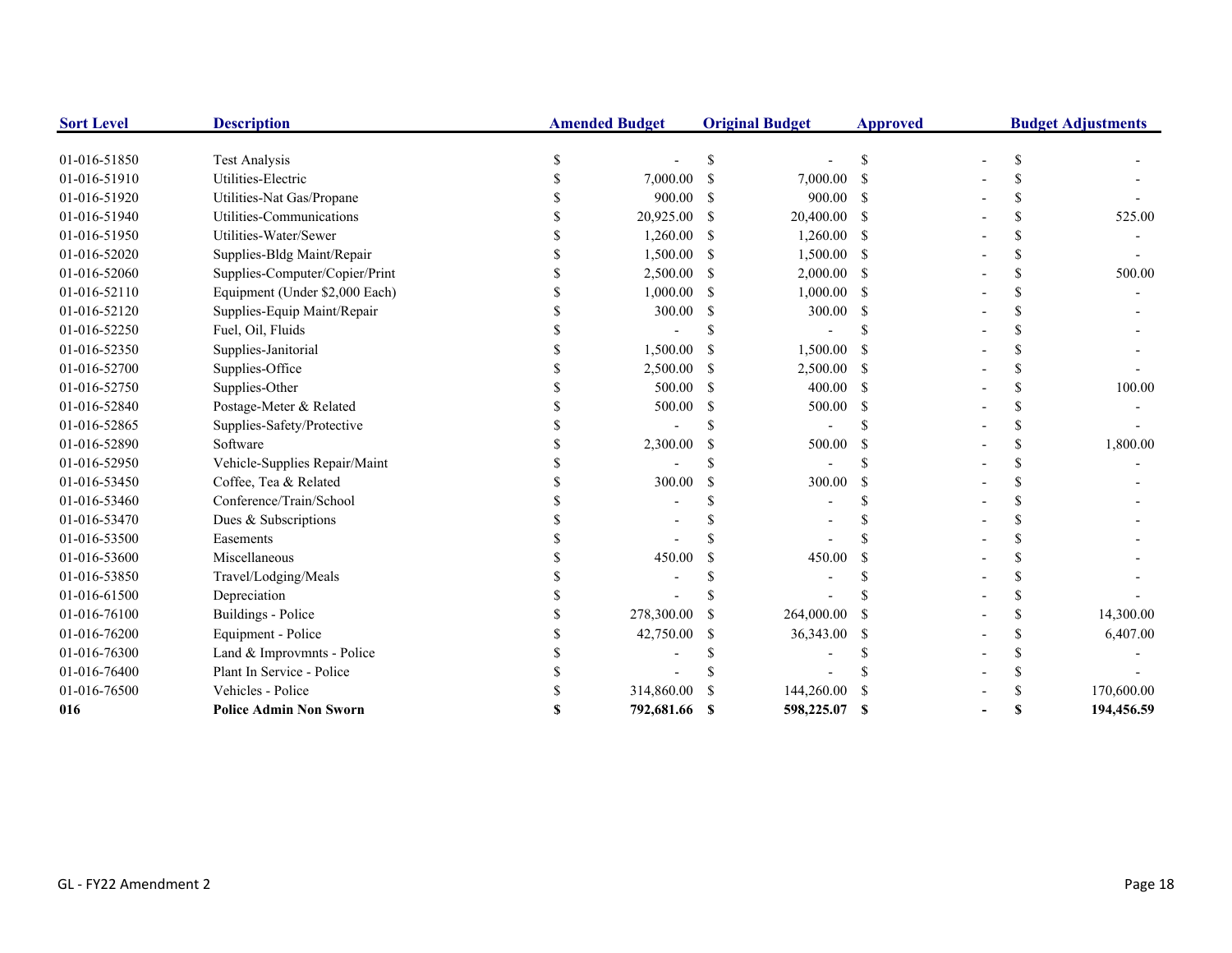| <b>Sort Level</b> | <b>Description</b>               |    | <b>Amended Budget</b> |               | <b>Original Budget</b> | <b>Approved</b> | <b>Budget Adjustments</b> |            |  |
|-------------------|----------------------------------|----|-----------------------|---------------|------------------------|-----------------|---------------------------|------------|--|
|                   |                                  |    |                       |               |                        |                 |                           |            |  |
| 017               | <b>Code Enforcement</b>          |    |                       |               |                        |                 |                           |            |  |
| 01-017-50010      | Compensation                     | \$ | 56,827.53             | -\$           | 56,458.88              | - \$            | \$                        | 368.65     |  |
| 01-017-50011      | Emergency - Compensation         | \$ |                       | \$            |                        | <sup>\$</sup>   | \$                        |            |  |
| 01-017-50060      | Compensation-On Call Pay         |    |                       | \$            |                        | <sup>\$</sup>   | \$                        |            |  |
| 01-017-50070      | Overtime-Non Salaried            |    |                       |               |                        | $\mathcal{S}$   | \$                        |            |  |
| 01-017-50080      | Compensation-Deferred            |    |                       | \$            |                        | $\mathcal{S}$   | \$                        |            |  |
| 01-017-50110      | FICA/Medicare                    |    | 3,912.58              | <sup>\$</sup> | 3,994.12               | <sup>\$</sup>   | \$                        | (81.54)    |  |
| 01-017-50210      | Insurance-Dental                 |    | 271.32                | -S            | 271.20 \$              |                 | \$                        | 0.12       |  |
| 01-017-50220      | Insurance-Life                   |    | 300.05                | -\$           | 279.76 \$              |                 | \$                        | 20.29      |  |
| 01-017-50230      | Insurance-Medical                |    | 7,691.88              | <sup>\$</sup> | 7,692.00 \$            |                 | \$                        | (0.12)     |  |
| 01-017-50231      | Insurance-HRA                    | \$ | 528.00                | <sup>\$</sup> | 527.80 \$              |                 | \$                        | 0.20       |  |
| 01-017-50240      | <b>Insurance-Retirees</b>        | \$ |                       | \$            |                        | \$.             | \$                        |            |  |
| 01-017-50250      | Insurance-Unemployment           | \$ | 66.49                 | <sup>\$</sup> | 66.06                  | -S              | \$                        | 0.43       |  |
| 01-017-50260      | Insurance-Workers Comp           | S  |                       | \$            | 1,304.81 \$            |                 | \$                        | (1,304.81) |  |
| 01-017-50280      | Vacation                         |    |                       | \$            |                        | <sup>\$</sup>   | \$                        |            |  |
| 01-017-50710      | Retirement - CERS                |    | 14,506.52             | <sup>\$</sup> | 14,407.12              | <sup>\$</sup>   | \$                        | 99.40      |  |
| 01-017-50711      | Retirement - OPEB                |    |                       | \$            |                        | \$              | \$                        |            |  |
| 01-017-50810      | Uniforms                         |    |                       |               |                        | \$.             | \$                        |            |  |
| 01-017-51221      | <b>Technology Lease Payments</b> |    | 340.07                | <sup>\$</sup> | 340.07                 | <sup>S</sup>    | \$                        | 0.00       |  |
| 01-017-51230      | Freight/Shipping/Handling        |    | 100.00                | <sup>\$</sup> | 100.00                 | - \$            | \$                        |            |  |
| 01-017-51610      | Printing & Advertising           |    | 500.00                | \$            | 500.00                 | - \$            | \$                        |            |  |
| 01-017-51745      | Professional-Consultant          |    |                       | \$            |                        | <sup>\$</sup>   | \$                        |            |  |
| 01-017-51748      | Profess-License Maint/Support    | S  |                       | \$            |                        | \$              | \$                        |            |  |
| 01-017-51765      | Professional-Other               | S  |                       | \$.           |                        |                 | \$                        |            |  |
| 01-017-51780      | Profess-Vehicle Repair/Maint     | \$ | 2,300.00              | -S            | 250.00                 | -S              | \$                        | 2,050.00   |  |
| 01-017-51860      | Tree Maintenance                 | S  | 500.00                | -S            | 500.00 \$              |                 | \$                        |            |  |
| 01-017-51940      | Utilities-Communications         | S  | 600.00                | <sup>\$</sup> | $600.00$ \$            |                 | \$                        |            |  |
| 01-017-52110      | Equipment (Under \$2,000 Each)   |    | 750.00                | <sup>\$</sup> | 750.00 \$              |                 | \$                        |            |  |
| 01-017-52250      | Fuel, Oil, Fluids                |    | 1,250.00              | $\mathbb{S}$  | $1,250.00$ \$          |                 | \$                        |            |  |
| 01-017-52700      | Supplies-Office                  |    | 50.00                 | <sup>\$</sup> | 50.00                  | $\mathbf{s}$    | \$                        |            |  |
| 01-017-52840      | Postage-Meter & Related          |    |                       | \$            |                        | <sup>\$</sup>   | \$                        |            |  |
| 01-017-52890      | Software                         |    | 150.00                | <sup>\$</sup> | 150.00                 | - S             | \$                        |            |  |
| 01-017-52950      | Vehicle-Supplies Repair/Maint    |    | 100.00                | -S            | 100.00                 | - \$            | \$                        |            |  |
| 01-017-53460      | Conference/Train/School          |    | 1,000.00              | <sup>S</sup>  | $1,000.00$ \$          |                 | \$                        |            |  |
| 01-017-53470      | Dues & Subscriptions             |    | 310.00                | <sup>S</sup>  | 310.00                 | - \$            | \$                        |            |  |
| 01-017-53600      | Miscellaneous                    |    | 250.00                | <sup>S</sup>  | 250.00                 | -S              | $\mathbf{\hat{S}}$        |            |  |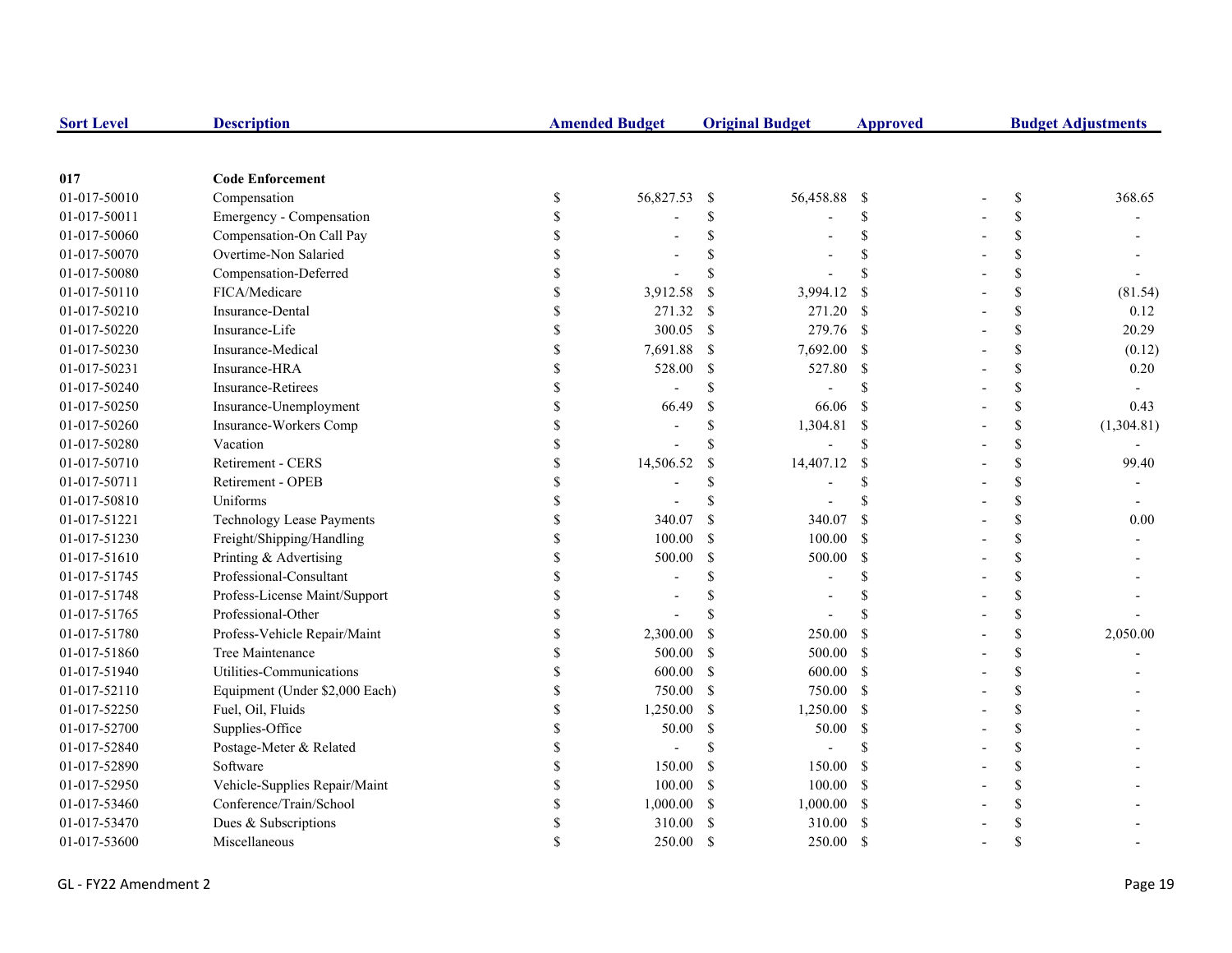| <b>Sort Level</b> | <b>Description</b>   | <b>Amended Budget</b> |           | <b>Original Budget</b> |                          | Approved |                          | <b>Budget Adjustments</b> |          |
|-------------------|----------------------|-----------------------|-----------|------------------------|--------------------------|----------|--------------------------|---------------------------|----------|
| 01-017-53850      | Travel/Lodging/Meals |                       | 1.000.00  |                        | .000.00                  |          |                          |                           |          |
| 01-017-61500      | Depreciation         |                       |           |                        | $\overline{\phantom{0}}$ |          | $\overline{\phantom{0}}$ |                           |          |
| 017               | Code Enforcement     |                       | 93.304.44 |                        | 92,151.82                |          | $\overline{\phantom{0}}$ |                           | 1.152.62 |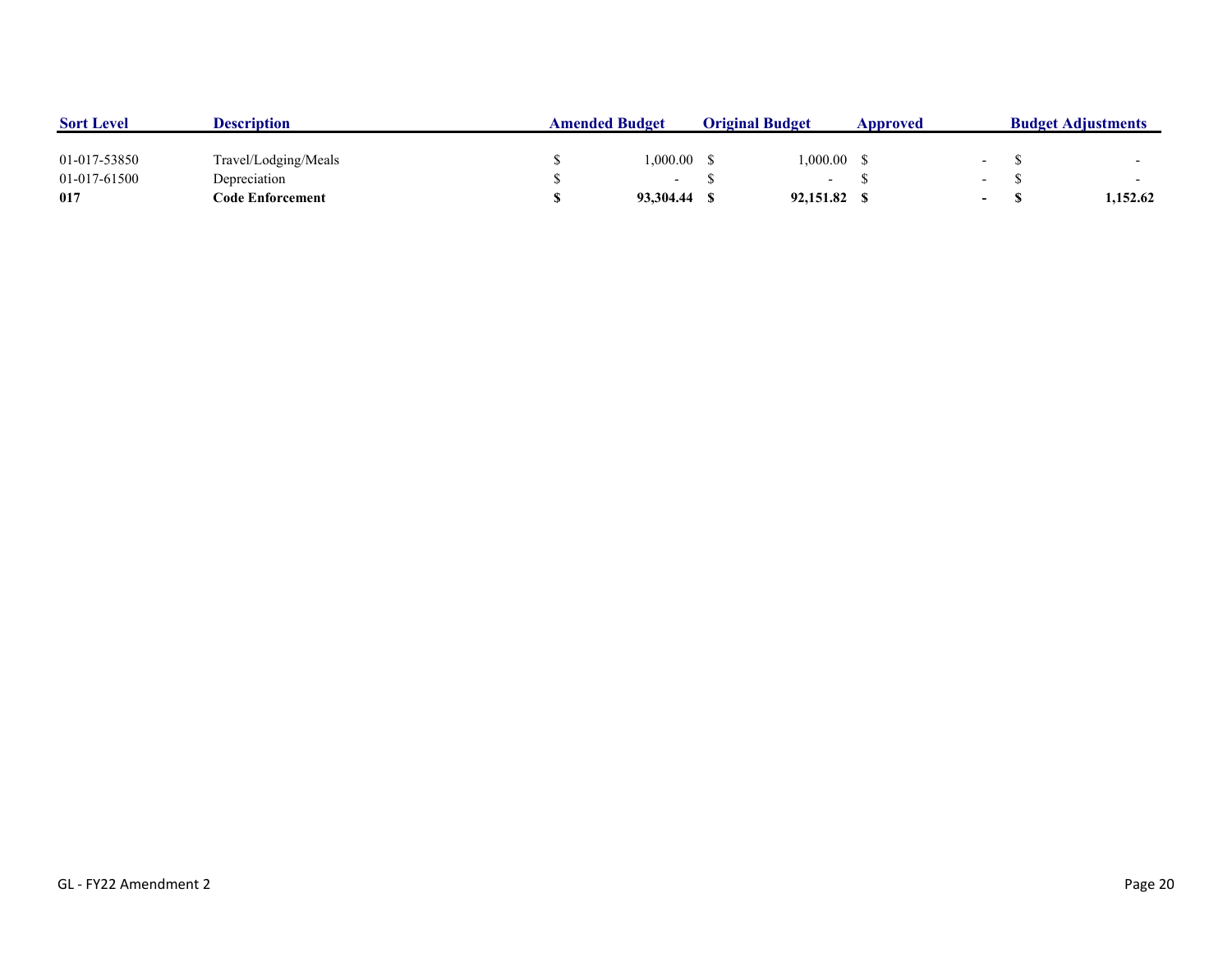| <b>Sort Level</b> | <b>Description</b>             | <b>Amended Budget</b> |        | <b>Original Budget</b> |        | <b>Approved</b> |  | <b>Budget Adjustments</b> |  |  |
|-------------------|--------------------------------|-----------------------|--------|------------------------|--------|-----------------|--|---------------------------|--|--|
|                   |                                |                       |        |                        |        |                 |  |                           |  |  |
| 018               | <b>Fire Admin</b>              |                       |        |                        |        |                 |  |                           |  |  |
| 01-018-50010      | Compensation                   | \$                    |        | $\mathbb{S}$           |        | \$              |  | \$                        |  |  |
| 01-018-50060      | Compensation-On Call Pay       |                       |        | $\mathcal{S}$          |        | \$              |  |                           |  |  |
| 01-018-50070      | Overtime-Non Salaried          |                       |        | \$                     |        | \$              |  |                           |  |  |
| 01-018-50080      | Compensation-Deferred          |                       |        | <sup>\$</sup>          |        | \$              |  |                           |  |  |
| 01-018-50110      | FICA/Medicare                  |                       |        | <sup>\$</sup>          |        | \$              |  |                           |  |  |
| 01-018-50210      | Insurance-Dental               |                       |        | <sup>\$</sup>          |        | \$              |  |                           |  |  |
| 01-018-50220      | Insurance-Life                 |                       |        | \$                     |        | \$              |  |                           |  |  |
| 01-018-50230      | Insurance-Medical              |                       |        | \$                     |        | \$              |  |                           |  |  |
| 01-018-50240      | <b>Insurance-Retirees</b>      |                       |        | <sup>\$</sup>          |        | \$              |  |                           |  |  |
| 01-018-50250      | Insurance-Unemployment         |                       |        | <sup>\$</sup>          |        | \$              |  | \$                        |  |  |
| 01-018-50260      | Insurance-Workers Comp         |                       |        | <sup>\$</sup>          |        | \$              |  |                           |  |  |
| 01-018-50280      | Vacation                       |                       |        | $\mathcal{S}$          |        | \$              |  |                           |  |  |
| 01-018-50510      | Other                          |                       |        | $\mathcal{S}$          |        | \$              |  |                           |  |  |
| 01-018-50610      | Pensions-Retirees              |                       |        | $\mathcal{S}$          |        | \$              |  |                           |  |  |
| 01-018-50710      | Retirement - CERS              |                       |        | <sup>\$</sup>          |        | \$              |  |                           |  |  |
| 01-018-50810      | Uniforms                       |                       |        | <sup>\$</sup>          |        | \$              |  |                           |  |  |
| 01-018-51120      | Contract Labor-Bldg Repair     |                       |        | <sup>\$</sup>          |        | \$              |  |                           |  |  |
| 01-018-51220      | <b>Equipment Rental</b>        |                       |        | $\mathcal{S}$          |        | \$              |  |                           |  |  |
| 01-018-51230      | Freight/Shipping/Handling      |                       |        | \$                     |        | \$              |  |                           |  |  |
| 01-018-51310      | Janitorial Service & Related   |                       |        | \$                     |        | \$              |  |                           |  |  |
| 01-018-51510      | Physicals/Rests/Vaccines       |                       |        | <sup>\$</sup>          |        | \$              |  |                           |  |  |
| 01-018-51610      | Printing & Advertising         |                       |        | \$                     |        | \$              |  | \$                        |  |  |
| 01-018-51735      | Profess-Backhoe Repair/Maint   |                       |        | <sup>\$</sup>          |        | \$              |  |                           |  |  |
| 01-018-51740      | Profess-Computer Maint/Repair  |                       |        | <sup>\$</sup>          |        | \$              |  |                           |  |  |
| 01-018-51745      | Professional-Consultant        |                       |        | <sup>\$</sup>          |        | \$              |  |                           |  |  |
| 01-018-51755      | Profess-Equip Maint/Repair     |                       |        | $\mathcal{S}$          |        | \$              |  |                           |  |  |
| 01-018-51765      | Professional-Other             |                       |        | <sup>\$</sup>          |        | \$              |  |                           |  |  |
| 01-018-51780      | Profess-Vehicle Repair/Maint   |                       |        | $\mathcal{S}$          |        | \$              |  |                           |  |  |
| 01-018-51850      | <b>Test Analysis</b>           |                       |        | <sup>\$</sup>          |        | $\mathbf S$     |  |                           |  |  |
| 01-018-51910      | Utilities-Electric             |                       |        |                        |        | \$              |  |                           |  |  |
| 01-018-51920      | Utilities-Nat Gas/Propane      |                       |        |                        |        | \$              |  |                           |  |  |
| 01-018-51940      | Utilities-Communications       |                       |        |                        |        |                 |  |                           |  |  |
| 01-018-51950      | Utilities-Water/Sewer          |                       | 625.00 | $\mathcal{S}$          | 625.00 | \$              |  |                           |  |  |
| 01-018-52020      | Supplies-Bldg Maint/Repair     |                       |        | $\mathbf S$            |        |                 |  |                           |  |  |
| 01-018-52060      | Supplies-Computer/Copier/Print |                       |        | \$                     |        | \$              |  |                           |  |  |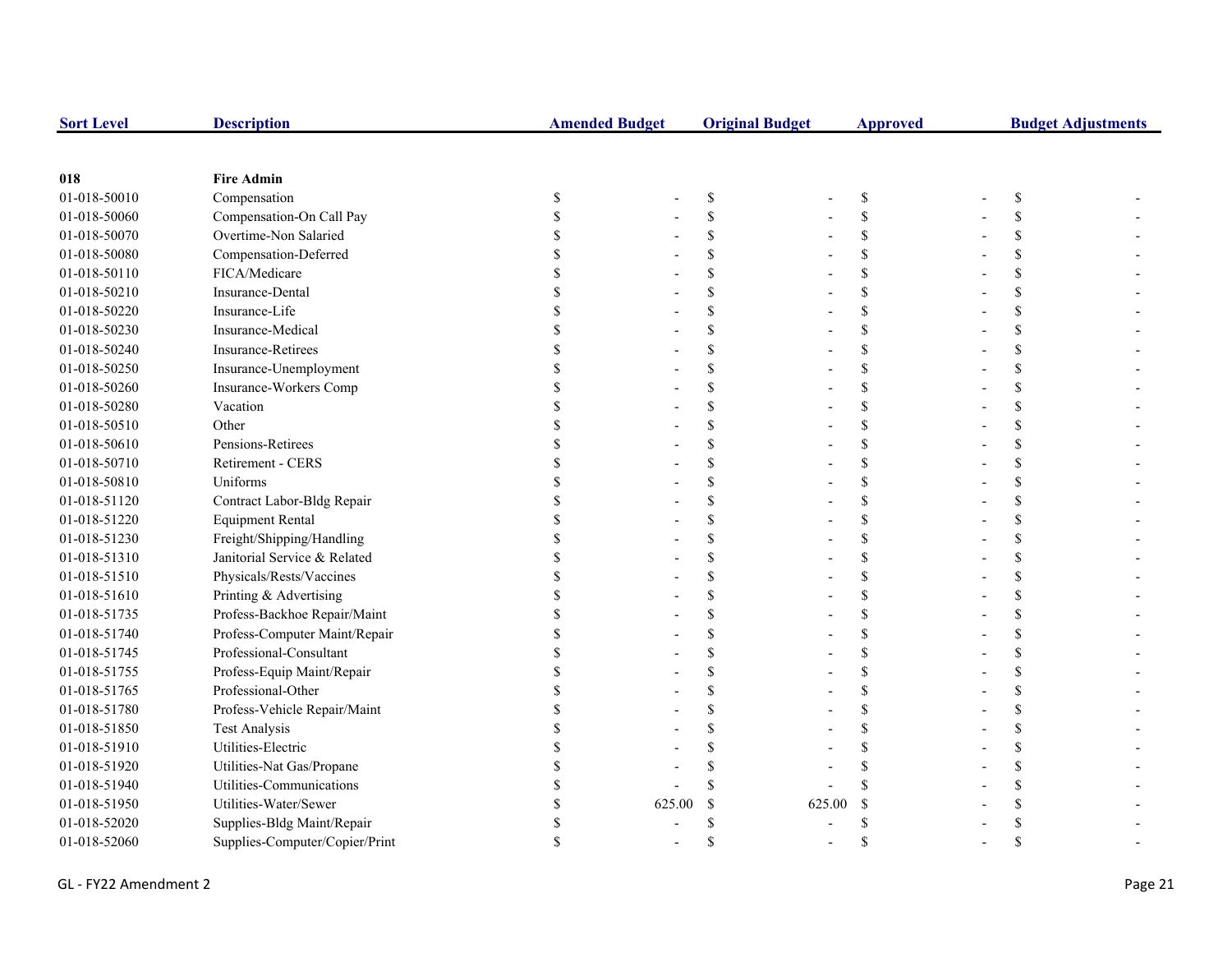| <b>Sort Level</b> | <b>Description</b>             | <b>Amended Budget</b> |        | <b>Original Budget</b> |        | <b>Approved</b> | <b>Budget Adjustments</b> |  |  |
|-------------------|--------------------------------|-----------------------|--------|------------------------|--------|-----------------|---------------------------|--|--|
|                   |                                |                       |        |                        |        |                 |                           |  |  |
| 01-018-52110      | Equipment (Under \$2,000 Each) |                       |        |                        |        |                 |                           |  |  |
| 01-018-52120      | Supplies-Equip Maint/Repair    |                       |        |                        |        |                 |                           |  |  |
| 01-018-52250      | Fuel, Oil, Fluids              |                       |        |                        |        |                 |                           |  |  |
| 01-018-52350      | Supplies-Janitorial            |                       |        |                        |        |                 |                           |  |  |
| 01-018-52700      | Supplies-Office                |                       |        |                        |        |                 |                           |  |  |
| 01-018-52750      | Supplies-Other                 |                       |        |                        |        |                 |                           |  |  |
| 01-018-52840      | Postage-Meter & Related        |                       |        |                        |        |                 |                           |  |  |
| 01-018-52865      | Supplies-Safety/Protective     |                       |        |                        |        |                 |                           |  |  |
| 01-018-52890      | Software                       |                       |        |                        |        |                 |                           |  |  |
| 01-018-52950      | Vehicle-Supplies Repair/Maint  |                       |        |                        |        |                 |                           |  |  |
| 01-018-53450      | Coffee, Tea & Related          |                       |        |                        |        |                 |                           |  |  |
| 01-018-53460      | Conference/Train/School        |                       |        |                        |        |                 |                           |  |  |
| 01-018-53470      | Dues & Subscriptions           |                       |        |                        |        |                 |                           |  |  |
| 01-018-53500      | Easements                      |                       |        |                        |        |                 |                           |  |  |
| 01-018-53600      | Miscellaneous                  |                       |        |                        |        |                 |                           |  |  |
| 01-018-53850      | Travel/Lodging/Meals           |                       |        |                        |        |                 |                           |  |  |
| 01-018-61500      | Depreciation                   |                       |        |                        |        |                 |                           |  |  |
| 01-018-77100      | Buildings - Fire               |                       |        |                        |        |                 |                           |  |  |
| 01-018-77200      | Equipment - Fire               |                       |        |                        |        |                 |                           |  |  |
| 01-018-77300      | Land & Improvmnts - Fire       |                       |        |                        |        |                 |                           |  |  |
| 01-018-77400      | Plant In Service - Fire        |                       |        |                        |        |                 |                           |  |  |
| 01-018-77500      | Vehicles - Fire                |                       |        |                        |        |                 |                           |  |  |
| 018               | <b>Fire Admin</b>              |                       | 625.00 |                        | 625.00 |                 |                           |  |  |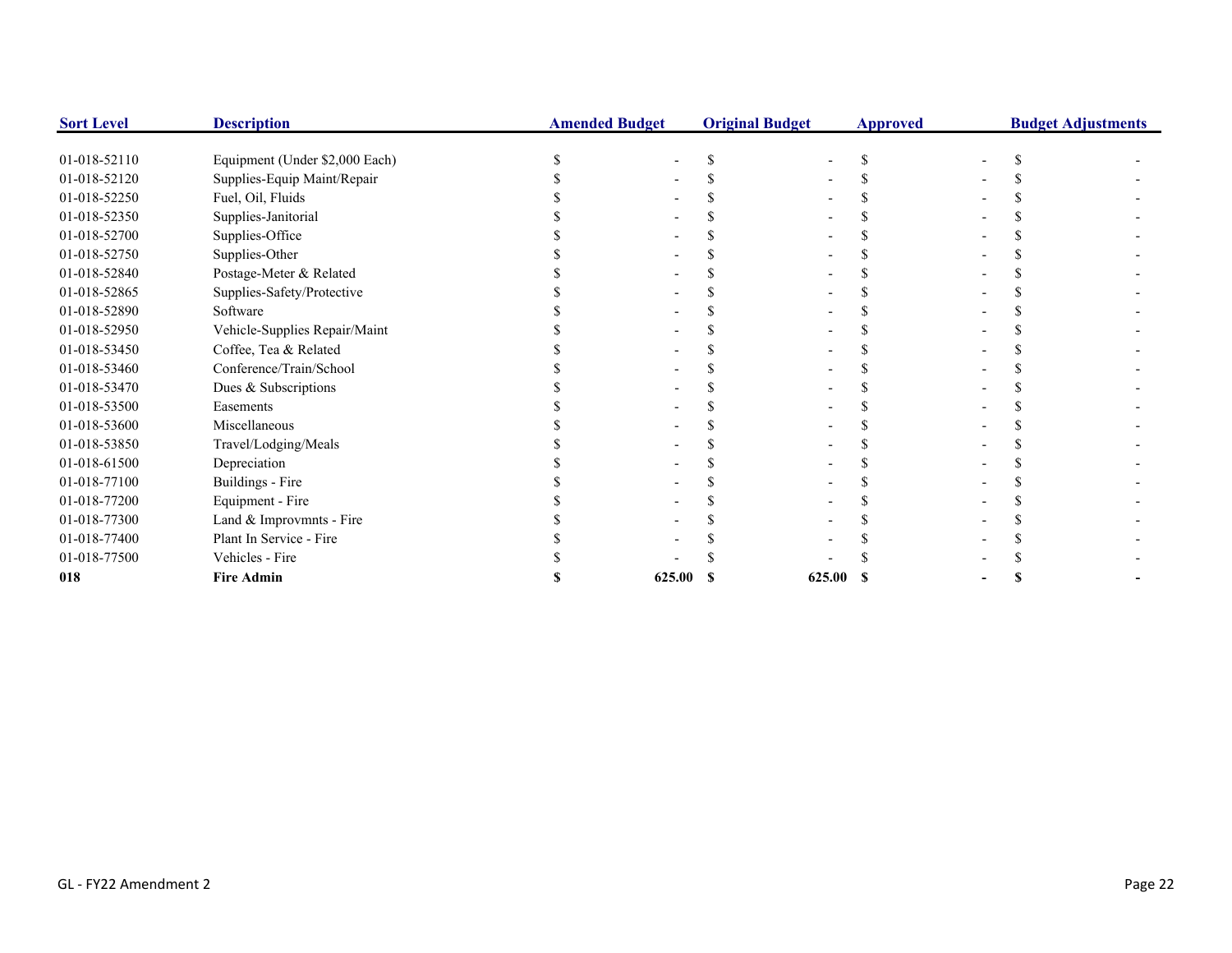| <b>Sort Level</b> | <b>Description</b>            | <b>Amended Budget</b> |                           | <b>Original Budget</b> | <b>Approved</b> | <b>Budget Adjustments</b> |  |  |
|-------------------|-------------------------------|-----------------------|---------------------------|------------------------|-----------------|---------------------------|--|--|
|                   |                               |                       |                           |                        |                 |                           |  |  |
| 019               | Firefighting                  |                       |                           |                        |                 |                           |  |  |
| 01-019-50010      | Compensation                  | \$                    | $\boldsymbol{\mathsf{S}}$ |                        | \$              | <sup>\$</sup>             |  |  |
| 01-019-50060      | Compensation-On Call Pay      |                       | \$                        |                        | \$              |                           |  |  |
| 01-019-50070      | Overtime-Non Salaried         |                       | \$                        |                        | \$              |                           |  |  |
| 01-019-50080      | Compensation-Deferred         |                       | <sup>\$</sup>             |                        | \$              |                           |  |  |
| 01-019-50110      | FICA/Medicare                 |                       | \$                        |                        | \$              |                           |  |  |
| 01-019-50210      | Insurance-Dental              |                       | \$                        |                        | \$              |                           |  |  |
| 01-019-50220      | Insurance-Life                |                       | <sup>\$</sup>             |                        | \$              |                           |  |  |
| 01-019-50230      | Insurance-Medical             |                       | <sup>\$</sup>             |                        | \$              |                           |  |  |
| 01-019-50240      | Insurance-Retirees            |                       | \$                        |                        | $\mathbf S$     |                           |  |  |
| 01-019-50250      | Insurance-Unemployment        |                       | $\mathcal{S}$             |                        | $\mathbf S$     |                           |  |  |
| 01-019-50260      | Insurance-Workers Comp        |                       | <sup>\$</sup>             |                        | \$              | S                         |  |  |
| 01-019-50280      | Vacation                      |                       | <sup>\$</sup>             |                        | \$              |                           |  |  |
| 01-019-50310      | <b>KLEFPF</b> Incentive       |                       | \$.                       |                        | \$              |                           |  |  |
| 01-019-50510      | Other                         |                       |                           |                        | \$              |                           |  |  |
| 01-019-50610      | Pensions-Retirees             |                       |                           |                        | $\mathbf S$     |                           |  |  |
| 01-019-50710      | Retirement - CERS             |                       |                           |                        | \$              |                           |  |  |
| 01-019-50810      | Uniforms                      |                       | <sup>\$</sup>             |                        | \$              |                           |  |  |
| 01-019-51100      | F-S Fire & Rescue Contract    | 291,200.02            | \$                        | 291,200.02             | <sup>\$</sup>   |                           |  |  |
| 01-019-51120      | Contract Labor-Bldg Repair    |                       | \$                        |                        | \$              |                           |  |  |
| 01-019-51220      | <b>Equipment Rental</b>       |                       | <sup>\$</sup>             |                        | \$              |                           |  |  |
| 01-019-51230      | Freight/Shipping/Handling     |                       | <sup>\$</sup>             |                        | \$              |                           |  |  |
| 01-019-51310      | Janitorial Service & Related  |                       | $\mathcal{S}$             |                        | \$              |                           |  |  |
| 01-019-51510      | Physicals/Rests/Vaccines      |                       | $\mathcal{S}$             |                        | \$              |                           |  |  |
| 01-019-51610      | Printing & Advertising        |                       | <sup>\$</sup>             |                        | \$              |                           |  |  |
| 01-019-51735      | Profess-Backhoe Repair/Maint  |                       | <sup>\$</sup>             |                        | \$              |                           |  |  |
| 01-019-51740      | Profess-Computer Maint/Repair |                       | \$                        |                        | \$              |                           |  |  |
| 01-019-51745      | Professional-Consultant       |                       | \$                        |                        | \$              |                           |  |  |
| 01-019-51755      | Profess-Equip Maint/Repair    |                       | \$                        |                        | \$              |                           |  |  |
| 01-019-51765      | Professional-Other            |                       | <sup>\$</sup>             |                        | \$              |                           |  |  |
| 01-019-51780      | Profess-Vehicle Repair/Maint  |                       | \$                        |                        | \$              |                           |  |  |
| 01-019-51850      | <b>Test Analysis</b>          |                       | \$                        |                        | \$              |                           |  |  |
| 01-019-51910      | Utilities-Electric            |                       | \$                        |                        | \$              |                           |  |  |
| 01-019-51920      | Utilities-Nat Gas/Propane     |                       |                           |                        | \$              |                           |  |  |
| 01-019-51940      | Utilities-Communications      |                       |                           |                        |                 |                           |  |  |
| 01-019-51950      | Utilities-Water/Sewer         |                       |                           |                        |                 |                           |  |  |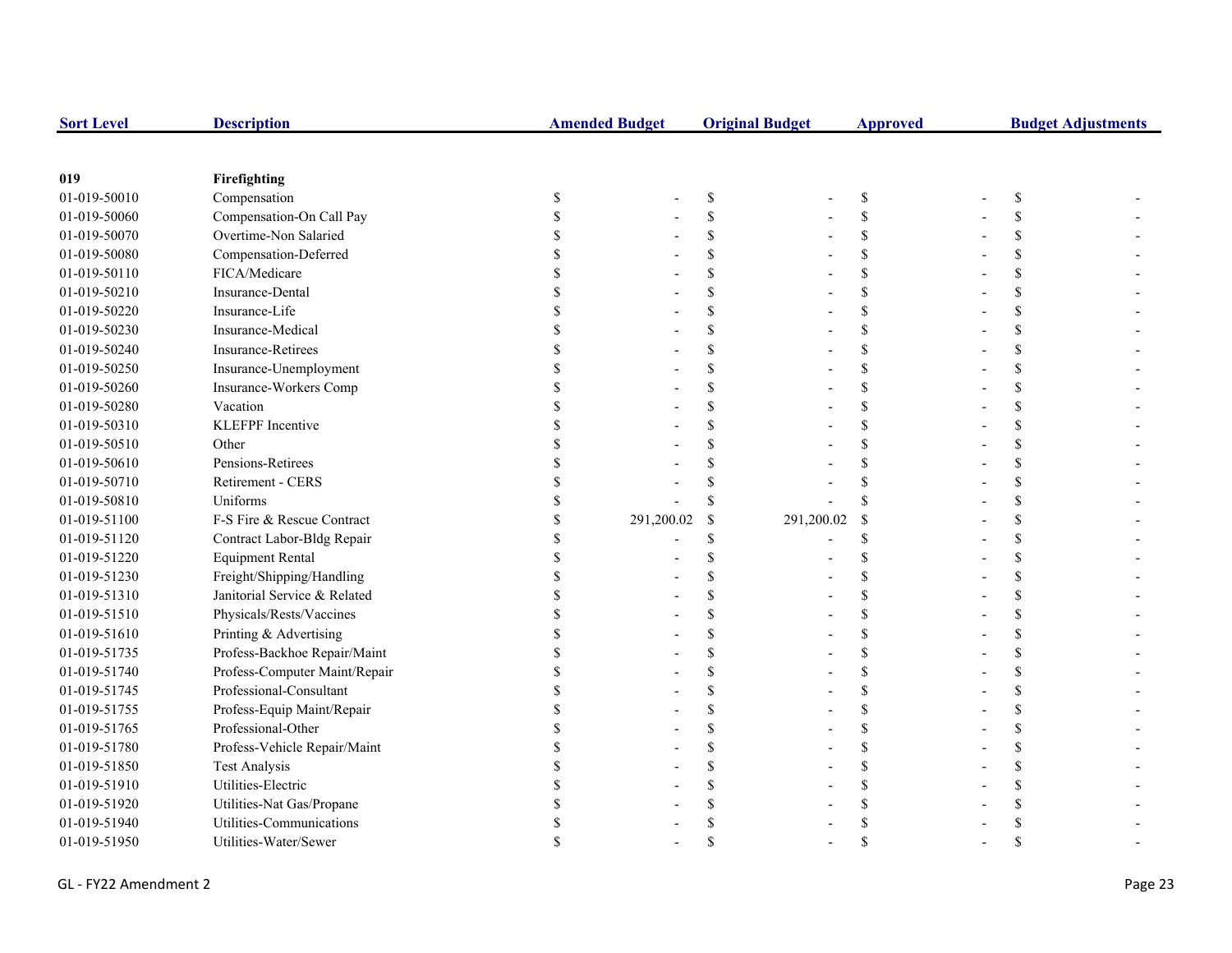| <b>Sort Level</b> | <b>Description</b>             | <b>Amended Budget</b> | <b>Original Budget</b> |               | <b>Approved</b> |  | <b>Budget Adjustments</b> |
|-------------------|--------------------------------|-----------------------|------------------------|---------------|-----------------|--|---------------------------|
|                   |                                |                       |                        |               |                 |  |                           |
| 01-019-52020      | Supplies-Bldg Maint/Repair     |                       |                        |               |                 |  |                           |
| 01-019-52060      | Supplies-Computer/Copier/Print |                       |                        |               |                 |  |                           |
| 01-019-52110      | Equipment (Under \$2,000 Each) |                       |                        |               |                 |  |                           |
| 01-019-52120      | Supplies-Equip Maint/Repair    |                       |                        |               |                 |  |                           |
| 01-019-52250      | Fuel, Oil, Fluids              |                       |                        |               |                 |  |                           |
| 01-019-52350      | Supplies-Janitorial            |                       |                        |               |                 |  |                           |
| 01-019-52700      | Supplies-Office                |                       |                        |               |                 |  |                           |
| 01-019-52750      | Supplies-Other                 |                       |                        |               |                 |  |                           |
| 01-019-52840      | Postage-Meter & Related        |                       |                        |               |                 |  |                           |
| 01-019-52865      | Supplies-Safety/Protective     |                       |                        |               |                 |  |                           |
| 01-019-52890      | Software                       |                       |                        |               |                 |  |                           |
| 01-019-52950      | Vehicle-Supplies Repair/Maint  |                       |                        |               |                 |  |                           |
| 01-019-53450      | Coffee, Tea & Related          |                       |                        |               |                 |  |                           |
| 01-019-53460      | Conference/Train/School        |                       |                        |               |                 |  |                           |
| 01-019-53470      | Dues & Subscriptions           |                       |                        |               |                 |  |                           |
| 01-019-53500      | Easements                      |                       |                        |               |                 |  |                           |
| 01-019-53600      | Miscellaneous                  |                       |                        |               |                 |  |                           |
| 01-019-53850      | Travel/Lodging/Meals           |                       |                        |               |                 |  |                           |
| 019               | Firefighting                   | 291,200.02            |                        | 291,200.02 \$ |                 |  |                           |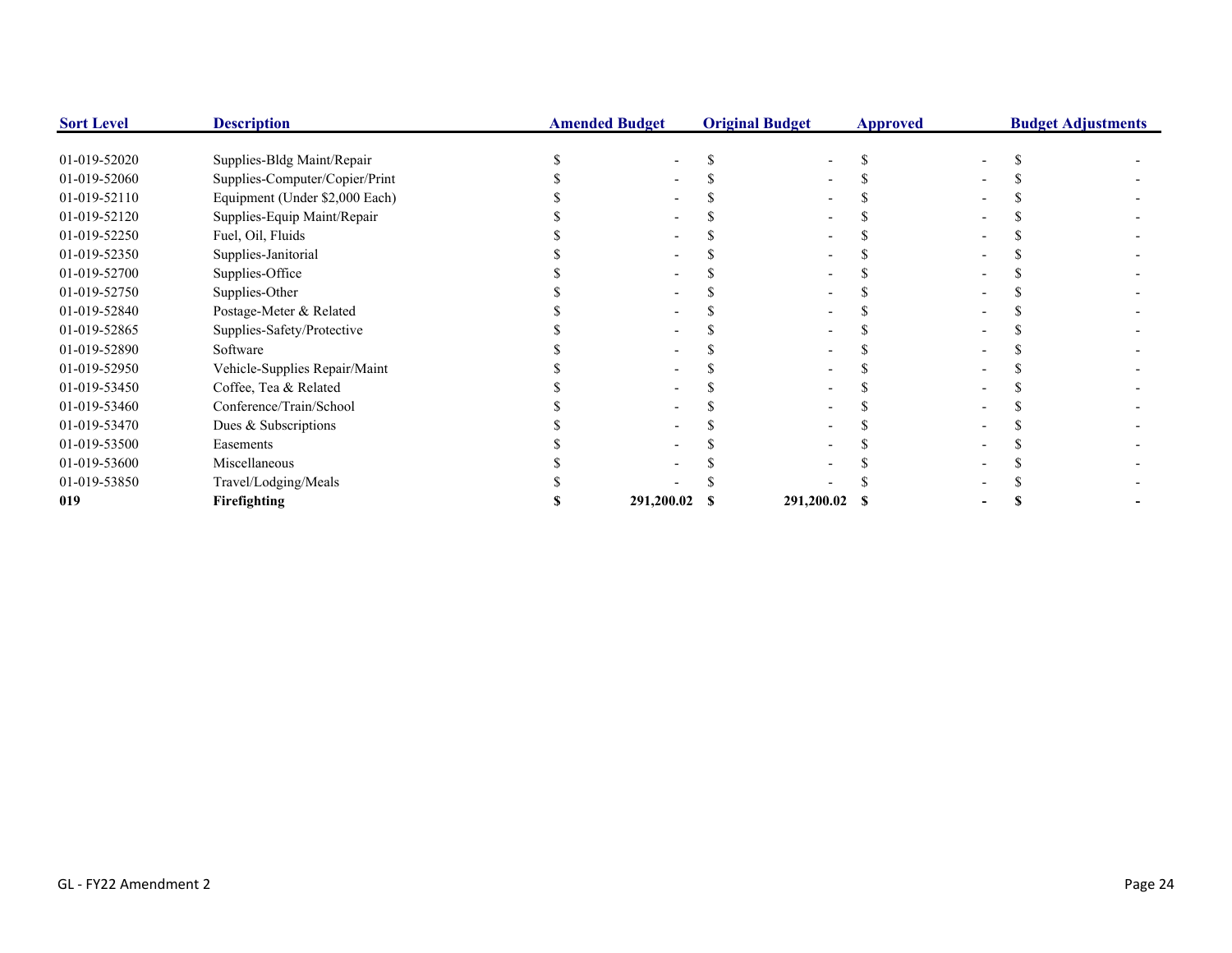| <b>Sort Level</b> | <b>Description</b>               |               | <b>Amended Budget</b> |               | <b>Original Budget</b> | <b>Approved</b>    | <b>Budget Adjustments</b> |              |             |
|-------------------|----------------------------------|---------------|-----------------------|---------------|------------------------|--------------------|---------------------------|--------------|-------------|
|                   |                                  |               |                       |               |                        |                    |                           |              |             |
| 020               | <b>Public Works/Streets</b>      |               |                       |               |                        |                    |                           |              |             |
| 01-020-50010      | Compensation                     | \$            | 300,197.60 \$         |               | 314,026.94 \$          |                    |                           | $\mathbb{S}$ | (13,829.34) |
| 01-020-50011      | Emergency - Compensation         | \$            |                       | \$            |                        | <sup>\$</sup>      |                           | \$           |             |
| 01-020-50060      | Compensation-On Call Pay         | \$            | 8,164.04              | $\mathcal{S}$ | 9,213.44 \$            |                    |                           | \$           | (1,049.40)  |
| 01-020-50070      | Overtime-Non Salaried            |               | 6,318.89              | <sup>\$</sup> | 6,742.87 \$            |                    |                           | \$           | (423.98)    |
| 01-020-50080      | Compensation-Deferred            |               |                       | $\mathbb{S}$  |                        | $\mathcal{S}$      |                           | \$           |             |
| 01-020-50110      | FICA/Medicare                    |               | 21,665.75             | -\$           | 22,899.76              | $\mathbf{s}$       |                           | \$           | (1,234.01)  |
| 01-020-50210      | Insurance-Dental                 | \$            | 1,763.67              | -\$           | 1,831.68 \$            |                    |                           | \$           | (68.01)     |
| 01-020-50220      | Insurance-Life                   | \$            | 1,585.04              | -S            | 1,498.12 \$            |                    |                           | \$           | 86.92       |
| 01-020-50230      | Insurance-Medical                | \$            | 82,008.12             | -S            | 83,931.96 \$           |                    |                           | \$           | (1,923.84)  |
| 01-020-50231      | Insurance-HRA                    | \$            | 4,894.50              | -\$           | 5,026.32 \$            |                    |                           | \$           | (131.82)    |
| 01-020-50240      | Insurance-Retirees               | \$            |                       | <sup>\$</sup> |                        | <sup>\$</sup>      |                           | $\mathbb{S}$ |             |
| 01-020-50250      | Insurance-Unemployment           | \$            | 368.18                | <sup>S</sup>  | 386.08                 | <sup>S</sup>       |                           | \$           | (17.90)     |
| 01-020-50260      | Insurance-Workers Comp           | \$            | 13,552.63             | <sup>\$</sup> | 7,243.56               | - \$               |                           | \$           | 6,309.07    |
| 01-020-50280      | Vacation                         |               |                       | \$            |                        | <sup>\$</sup>      |                           | \$           |             |
| 01-020-50310      | <b>KLEFPF</b> Incentive          |               |                       | \$            |                        | <sup>\$</sup>      |                           | \$           |             |
| 01-020-50510      | Other - Capitalized Labor        |               |                       |               |                        | <sup>\$</sup>      |                           | \$           |             |
| 01-020-50511      | Capitalized Matls & Equipment    |               |                       |               |                        | $\mathbf{\hat{S}}$ |                           | \$           |             |
| 01-020-50610      | Pensions-Retirees                |               |                       | \$.           |                        | $\mathbf S$        |                           | \$           |             |
| 01-020-50710      | Retirement - CERS                |               | 79,753.28             | <sup>\$</sup> | 81,452.28              | <sup>\$</sup>      |                           | \$           | (1,699.00)  |
| 01-020-50711      | Retirement - OPEB                | $\mathcal{S}$ |                       | \$.           |                        | $\mathbf{\hat{S}}$ |                           | \$           |             |
| 01-020-50810      | Uniforms                         | \$            | 2,500.00              | \$            | 2,500.00               | - \$               |                           | \$           |             |
| 01-020-50811      | Uniforms-NEW HIRE                | <sup>\$</sup> |                       | \$            |                        | <sup>\$</sup>      |                           | \$           |             |
| 01-020-50999      | Capitalized Labor                |               |                       | \$            | $(121,705.00)$ \$      |                    |                           | \$           | 121,705.00  |
| 01-020-51120      | Contract Labor-Bldg Repair       |               |                       | \$            |                        | <sup>\$</sup>      |                           | \$           |             |
| 01-020-51220      | <b>Equipment Rental</b>          |               |                       | $\mathcal{S}$ |                        |                    |                           | \$           |             |
| 01-020-51221      | <b>Technology Lease Payments</b> |               | 790.78                | $\mathcal{S}$ | 790.78                 | $\mathcal{S}$      |                           | \$           | (0.00)      |
| 01-020-51230      | Freight/Shipping/Handling        |               | 500.00                | $\mathbf S$   | 500.00                 | <sup>S</sup>       |                           | \$           |             |
| 01-020-51310      | Janitorial Service & Related     |               |                       | \$            |                        | $\mathcal{S}$      |                           | \$           |             |
| 01-020-51510      | Physicals/Rests/Vaccines         |               | 300.00                | -S            | 300.00                 | - \$               |                           | \$           |             |
| 01-020-51610      | Printing & Advertising           | \$            | 200.00                | -S            | $200.00$ \$            |                    |                           | \$           |             |
| 01-020-51735      | Profess-Backhoe Repair/Maint     | \$            | 22,000.00             | <sup>\$</sup> | 22,000.00              | -S                 |                           | \$           |             |
| 01-020-51740      | Profess-Computer Maint/Repair    | \$            |                       | \$            |                        | \$.                |                           | \$           |             |
| 01-020-51745      | Professional-Consultant          |               |                       |               |                        |                    |                           | \$           |             |
| 01-020-51748      | Profess-License Maint/Support    |               |                       |               |                        |                    |                           | \$           |             |
| 01-020-51755      | Profess-Equip Maint/Repair       | $\mathcal{S}$ | 10,000.00             | <sup>\$</sup> | 10,000.00              | <sup>\$</sup>      |                           | \$           |             |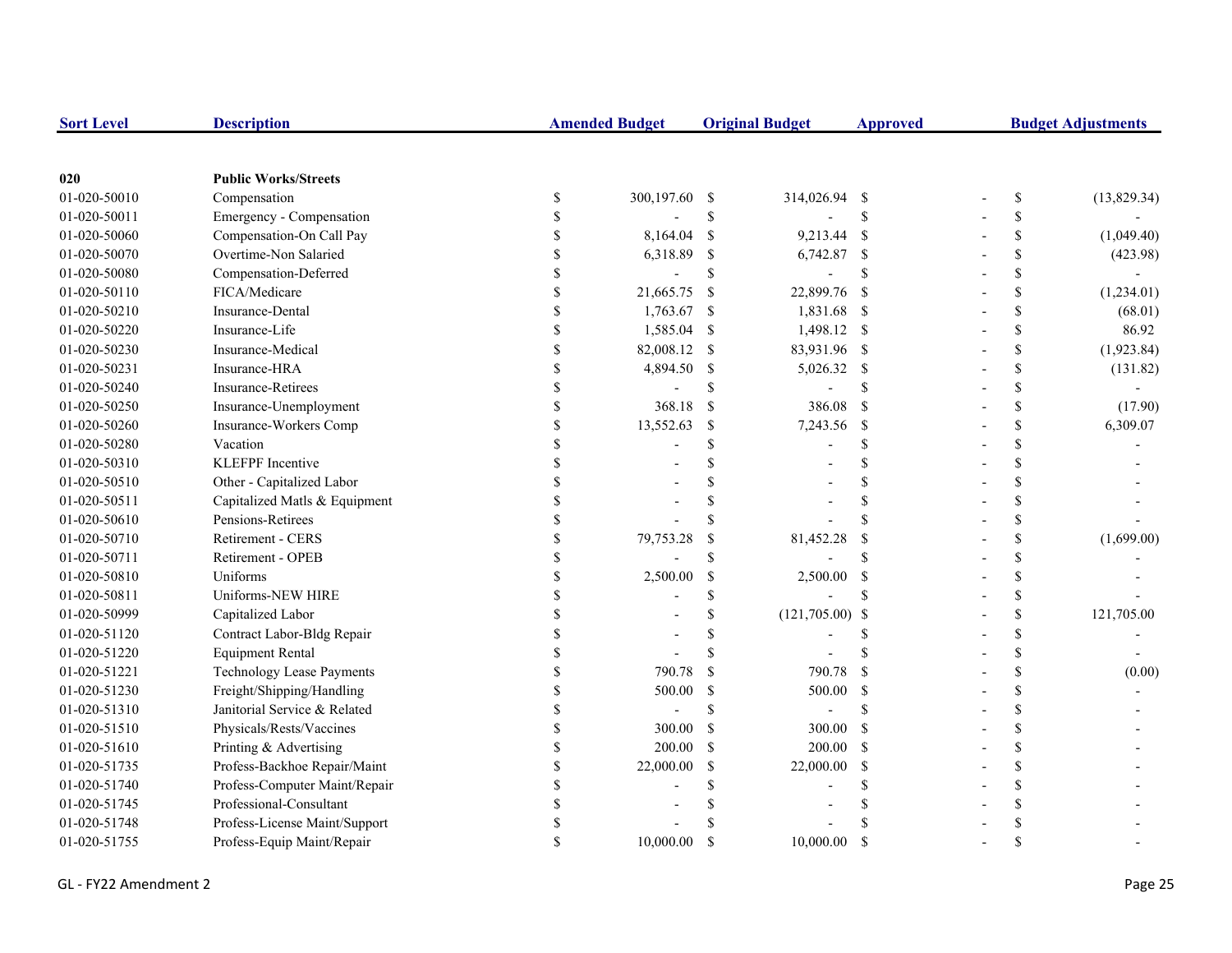| <b>Sort Level</b> | <b>Description</b>             | <b>Amended Budget</b> |            | <b>Original Budget</b> |              | <b>Approved</b>    | <b>Budget Adjustments</b> |               |            |
|-------------------|--------------------------------|-----------------------|------------|------------------------|--------------|--------------------|---------------------------|---------------|------------|
| 01-020-51765      | Professional-Other             | \$                    | 70,300.00  | -\$                    | 49,300.00 \$ |                    |                           | \$            | 21,000.00  |
| 01-020-51775      | Prof-Storm Sewer               | <sup>\$</sup>         |            | \$                     |              | $\mathsf{\$}$      |                           | \$            |            |
| 01-020-51780      | Profess-Vehicle Repair/Maint   | <sup>\$</sup>         | 10,500.00  | -S                     | 10,500.00    | \$                 |                           | \$            |            |
| 01-020-51835      | <b>Street Sweeping</b>         |                       |            |                        |              | \$.                |                           | \$            |            |
| 01-020-51850      | <b>Test Analysis</b>           |                       |            |                        |              |                    |                           | \$            |            |
| 01-020-51860      | Tree Maintenance               |                       | 15,500.00  | <sup>\$</sup>          | 15,500.00    | <sup>\$</sup>      |                           | \$            |            |
| 01-020-51910      | Utilities-Electric             |                       | 3,300.00   | -S                     | 1,000.00     | -S                 |                           | \$            | 2,300.00   |
| 01-020-51920      | Utilities-Nat Gas/Propane      | $\mathcal{S}$         | 4,000.00   | -\$                    | 4,000.00     | -S                 |                           | \$            |            |
| 01-020-51930      | Utilities- St Traffic Lights   | \$                    | 125,000.00 | -S                     | 125,000.00   | -S                 |                           | \$            |            |
| 01-020-51940      | Utilities-Communications       | \$                    | 7,400.00   | -S                     | 7,000.00     | -S                 |                           | \$            | 400.00     |
| 01-020-51950      | Utilities-Water/Sewer          | \$                    | 200.00     | <sup>\$</sup>          | 200.00       | <sup>\$</sup>      |                           | \$            |            |
| 01-020-52010      | Supplies-Backhoe Repair/Maint  | \$                    | 200.00     | \$                     |              | $\mathcal{S}$      |                           | \$            | 200.00     |
| 01-020-52013      | Supplies - Beautification      |                       |            |                        |              |                    |                           | \$            |            |
| 01-020-52015      | Supplies-Brush Program         |                       |            |                        |              |                    |                           | \$            |            |
| 01-020-52020      | Supplies-Bldg Maint/Repair     | <sup>\$</sup>         | 1,000.00   | -S                     | 2,000.00     | <sup>\$</sup>      |                           | \$            | (1,000.00) |
| 01-020-52060      | Supplies-Computer/Copier/Print |                       | 150.00     | \$                     | 150.00       | -S                 |                           | \$            |            |
| 01-020-52080      | Concrete                       |                       | 5,000.00   | -S                     | 5,000.00     | <sup>S</sup>       |                           | \$            |            |
| 01-020-52090      | Supplies - Asphalt             |                       | 7,000.00   | -S                     | 7,000.00     | -\$                |                           | \$            |            |
| 01-020-52110      | Equipment (Under \$2,000 Each) |                       | 3,500.00   | -S                     | 3,500.00 \$  |                    |                           | \$            |            |
| 01-020-52120      | Supplies-Equip Maint/Repair    |                       | 10,000.00  | -S                     | 4,500.00 \$  |                    |                           | \$            | 5,500.00   |
| 01-020-52250      | Fuel, Oil, Fluids              |                       | 17,620.00  | -S                     | 17,620.00    | <sup>\$</sup>      |                           | \$            |            |
| 01-020-52310      | Gravel/Rock                    | \$                    |            | \$                     |              | <sup>\$</sup>      |                           | \$            |            |
| 01-020-52311      | Supplies Yard Repairs          | \$                    | 4,500.00   | <sup>\$</sup>          | 4,500.00     | <sup>\$</sup>      |                           | \$            |            |
| 01-020-52330      | Herbicides                     | \$                    | 500.00     | S.                     | 500.00       | -S                 |                           | \$            |            |
| 01-020-52350      | Supplies-Janitorial            | \$                    | 500.00     | <sup>\$</sup>          | 500.00       | -S                 |                           | \$            |            |
| 01-020-52610      | Mosquito Control               | \$                    | 8,500.00   | -S                     | 8,500.00     | -\$                |                           | \$            |            |
| 01-020-52615      | Supplies-Mowing Program        |                       |            | $\mathcal{S}$          |              | $\mathcal{S}$      |                           | \$            |            |
| 01-020-52625      | Supplies-Code Enf Mowing/Clean |                       | 2,000.00   | -S                     |              | $\mathbf{\hat{S}}$ |                           | \$            | 2,000.00   |
| 01-020-52700      | Supplies-Office                |                       | 400.00     | <sup>\$</sup>          | 300.00       | <sup>\$</sup>      |                           | \$            | 100.00     |
| 01-020-52750      | Supplies-Other                 |                       | 6,400.00   | \$                     | 5,400.00     | \$                 |                           | \$            | 1,000.00   |
| 01-020-52840      | Postage-Meter & Related        |                       |            | \$                     |              | <sup>\$</sup>      |                           | \$            |            |
| 01-020-52865      | Supplies-Safety/Protective     |                       | 2,500.00   | -S                     | 2,500.00     | <sup>\$</sup>      |                           | \$            |            |
| 01-020-52867      | Salt & Snow Removal            |                       | 15,750.00  | -S                     | 15,750.00    | -\$                |                           | \$            |            |
| 01-020-52880      | Signs & Barricades             |                       | 11,500.00  | -\$                    | 12,500.00    | -\$                |                           | \$            | (1,000.00) |
| 01-020-52885      | Small Tools & Equipment        |                       | 500.00     | <sup>\$</sup>          | 500.00       | - \$               |                           | \$            |            |
| 01-020-52890      | Software                       |                       | 1,600.00   |                        | 1,600.00     | <sup>\$</sup>      |                           | <sup>\$</sup> |            |
| 01-020-52895      | Supplies-Storm Crew            |                       |            | \$.                    |              | $\mathcal{S}$      |                           | $\mathcal{S}$ |            |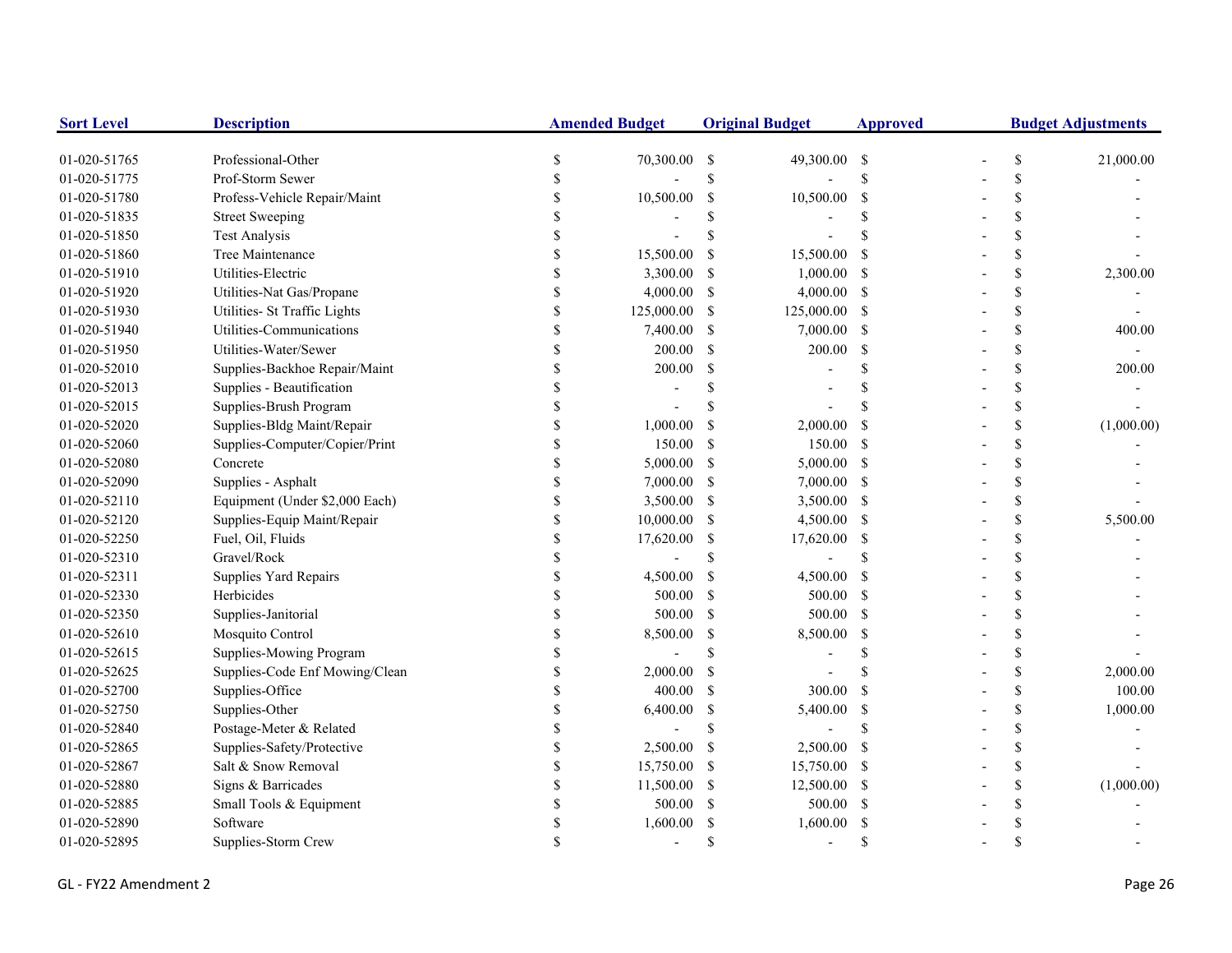| <b>Sort Level</b> | <b>Description</b>            | <b>Amended Budget</b> |              | <b>Original Budget</b> |               | <b>Approved</b> | <b>Budget Adjustments</b> |  |             |
|-------------------|-------------------------------|-----------------------|--------------|------------------------|---------------|-----------------|---------------------------|--|-------------|
| 01-020-52898      | Landfill Maintenance          |                       |              |                        |               |                 |                           |  |             |
| 01-020-52905      | Supplies-Leaf Program         |                       |              |                        |               |                 |                           |  |             |
| 01-020-52950      | Vehicle-Supplies Repair/Maint |                       | 2,000.00     |                        | $2,000.00$ \$ |                 |                           |  |             |
| 01-020-53450      | Coffee, Tea & Related         |                       | 200.00       | - 5                    | $400.00$ \$   |                 |                           |  | (200.00)    |
| 01-020-53460      | Conference/Train/School       |                       | 1,125.00     |                        | $1,125.00$ \$ |                 |                           |  |             |
| 01-020-53470      | Dues & Subscriptions          |                       | 700.00       |                        | 700.00 \$     |                 |                           |  |             |
| 01-020-53500      | Easements                     |                       |              |                        |               |                 |                           |  |             |
| 01-020-53600      | Miscellaneous                 |                       |              |                        |               |                 |                           |  |             |
| 01-020-53601      | Miscellaneous-Atmos St Repair |                       |              |                        |               |                 |                           |  |             |
| 01-020-53850      | Travel/Lodging/Meals          |                       | 1,000.00     |                        | 1,000.00      |                 |                           |  |             |
| 01-020-61500      | Depreciation                  |                       |              |                        |               |                 |                           |  |             |
| 01-020-75100      | Buildings - Pub Works         |                       |              |                        |               |                 |                           |  |             |
| 01-020-75200      | Equipment - Pub Works         |                       | 157,150.00   |                        | 233,500.00 \$ |                 |                           |  | (76,350.00) |
| 01-020-75300      | Land & Imprvmnts - Pub Works  |                       |              |                        |               |                 |                           |  |             |
| 01-020-75400      | Plant In Service - Pub Works  |                       |              |                        |               |                 |                           |  |             |
| 01-020-75500      | Vehicles - Pub Works          |                       |              |                        |               |                 |                           |  |             |
| 020               | <b>Public Works/Streets</b>   |                       | 1,054,057.49 |                        | 992,383.79 \$ |                 |                           |  | 61,673.70   |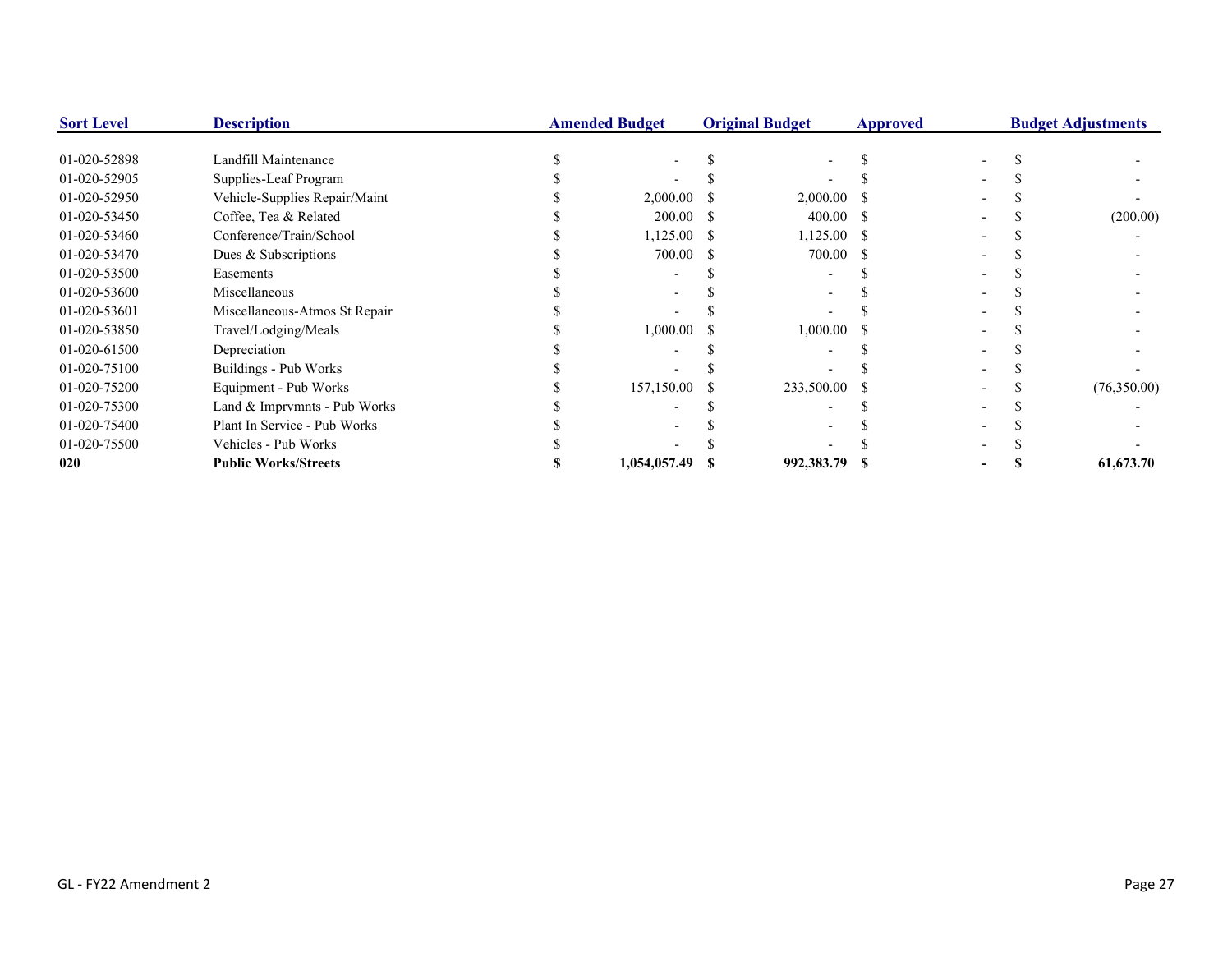| <b>Sort Level</b> | <b>Description</b>                    |              | <b>Amended Budget</b> |               | <b>Original Budget</b> | <b>Approved</b>    | <b>Budget Adjustments</b> |               |            |
|-------------------|---------------------------------------|--------------|-----------------------|---------------|------------------------|--------------------|---------------------------|---------------|------------|
|                   |                                       |              |                       |               |                        |                    |                           |               |            |
| 050               | <b>Community Services</b>             |              |                       |               |                        |                    |                           |               |            |
| 01-050-50010      | Compensation-Human Rights Com         | \$           | 8,408.99              | - \$          | 8,408.99 \$            |                    |                           | \$            | 0.00       |
| 01-050-50110      | FICA/Medicare-Human Rights Com        | \$           | 628.16 \$             |               | 628.16 \$              |                    |                           | \$            |            |
| 01-050-50250      | Insurance-Unemployment                | \$           | $\overline{a}$        | $\mathcal{S}$ | $\overline{a}$         | $\mathbf S$        |                           | \$            |            |
| 01-050-52725      | <b>Community Development Supplies</b> | \$           | 125,298.84            | -S            | 10,000.00              | <sup>S</sup>       |                           | \$            | 115,298.84 |
| 01-050-53375      | Character CTS/Proj Graduations        | $\mathbb{S}$ | 1,000.00              | S             |                        | <sup>\$</sup>      |                           | \$            | 1,000.00   |
| 01-050-56112      | Comm Action of So Ky                  | \$           | 200,000.00            | \$            |                        | S                  |                           | \$            | 200,000.00 |
| 01-050-56113      | United Way 2-1-1                      | \$           |                       |               |                        | $\mathbf{\hat{S}}$ |                           | \$            |            |
| 01-050-56115      | F-S Arts Council                      | \$           |                       |               |                        | S                  |                           | \$            |            |
| 01-050-56120      | <b>Bradd Aging Program</b>            | $\mathbf S$  |                       |               |                        |                    |                           | \$            |            |
| 01-050-56125      | Boys & Girls Club of F-S              | \$           | 50,000.00             | S             | 50,000.00              | <sup>\$</sup>      |                           | \$            |            |
| 01-050-56130      | F-S Chamber of Commerce               | $\$$         | 35,000.00             | <sup>\$</sup> | 35,000.00              | -\$                |                           | \$            |            |
| 01-050-56140      | F-S Planning & Zoning                 | $\mathbb{S}$ | 77,076.00             | \$            | 77,076.00 \$           |                    |                           | \$            |            |
| 01-050-56145      | Small Business Development Ctr        | \$           | 1,300.00              | <sup>\$</sup> | 1,300.00               | $\mathcal{S}$      |                           | \$            |            |
| 01-050-56150      | F-S Reniaissance                      | \$           |                       |               |                        | <sup>\$</sup>      |                           | \$            |            |
| 01-050-56152      | Tea 21 Match-FS Renaissance           | \$           |                       |               |                        | \$                 |                           | <sup>\$</sup> |            |
| 01-050-56165      | Franklin African/AM Museum            | \$           |                       |               |                        | <sup>\$</sup>      |                           | <sup>\$</sup> |            |
| 01-050-56167      | Franklin Human Rights Commiss         | \$           | 5,000.00              | \$            | 5,000.00               | \$                 |                           | \$            |            |
| 01-050-56168      | Human Rights Comm Payroll             |              |                       | \$.           |                        | \$                 |                           | \$            |            |
| 01-050-56169      | Human Rights Comm Unemp Ins           |              |                       |               |                        | <sup>\$</sup>      |                           | <sup>\$</sup> |            |
| 01-050-56170      | Good Samaritan                        |              |                       |               |                        | \$.                |                           | \$            |            |
| 01-050-56175      | Tourism                               |              |                       |               |                        | <sup>\$</sup>      |                           | \$            |            |
| 01-050-56176      | On Track Program                      | \$           |                       |               |                        | \$                 |                           | \$            |            |
| 01-050-56180      | Hope Harbor                           | \$           |                       |               |                        | $\mathbf{\hat{S}}$ |                           | \$            |            |
| 01-050-56200      | Parks & Recreation                    | \$           | 239,000.00            | \$            | 239,000.00             | <sup>\$</sup>      |                           | \$            |            |
| 01-050-56210      | F-S Fair Board                        | \$           |                       |               |                        | \$.                |                           | \$            |            |
| 01-050-56250      | F-S Pool Contingency                  |              |                       |               |                        |                    |                           | <sup>\$</sup> |            |
| 01-050-56255      | KY State Fair                         |              |                       |               |                        |                    |                           | <sup>\$</sup> |            |
| 01-050-56256      | Gallery on the Square                 | \$           |                       |               |                        | $\mathbf{\hat{S}}$ |                           | <sup>\$</sup> |            |
| 01-050-56260      | Southern KY Drug Task Force           | $\mathbb S$  | 20,000.00             | S             | 20,000.00              | <sup>S</sup>       |                           | \$            |            |
| 01-050-56263      | Simpson Co Historical Society         | \$           | 5,319.39              | \$            | 5,319.39               | <sup>\$</sup>      |                           | <sup>\$</sup> |            |
| 01-050-56264      | Animal Shelter                        |              |                       |               |                        | S                  |                           | <sup>\$</sup> |            |
| 01-050-56265      | Habitat for Humanity                  |              |                       |               |                        |                    |                           | <sup>\$</sup> |            |
| 01-050-56266      | Simp Co Sheriff-Animal Extract        | S            |                       |               |                        |                    |                           | \$            |            |
| 01-050-56267      | Public Parking Lease                  | \$           | 2,000.00              |               | 2,000.00               | $\mathcal{S}$      |                           | \$            |            |
| 01-050-56270      | <b>Community Projects</b>             | $\mathbb{S}$ | 13,800.00             | $\mathcal{S}$ | 13,800.00              | <sup>S</sup>       |                           | $\mathcal{S}$ |            |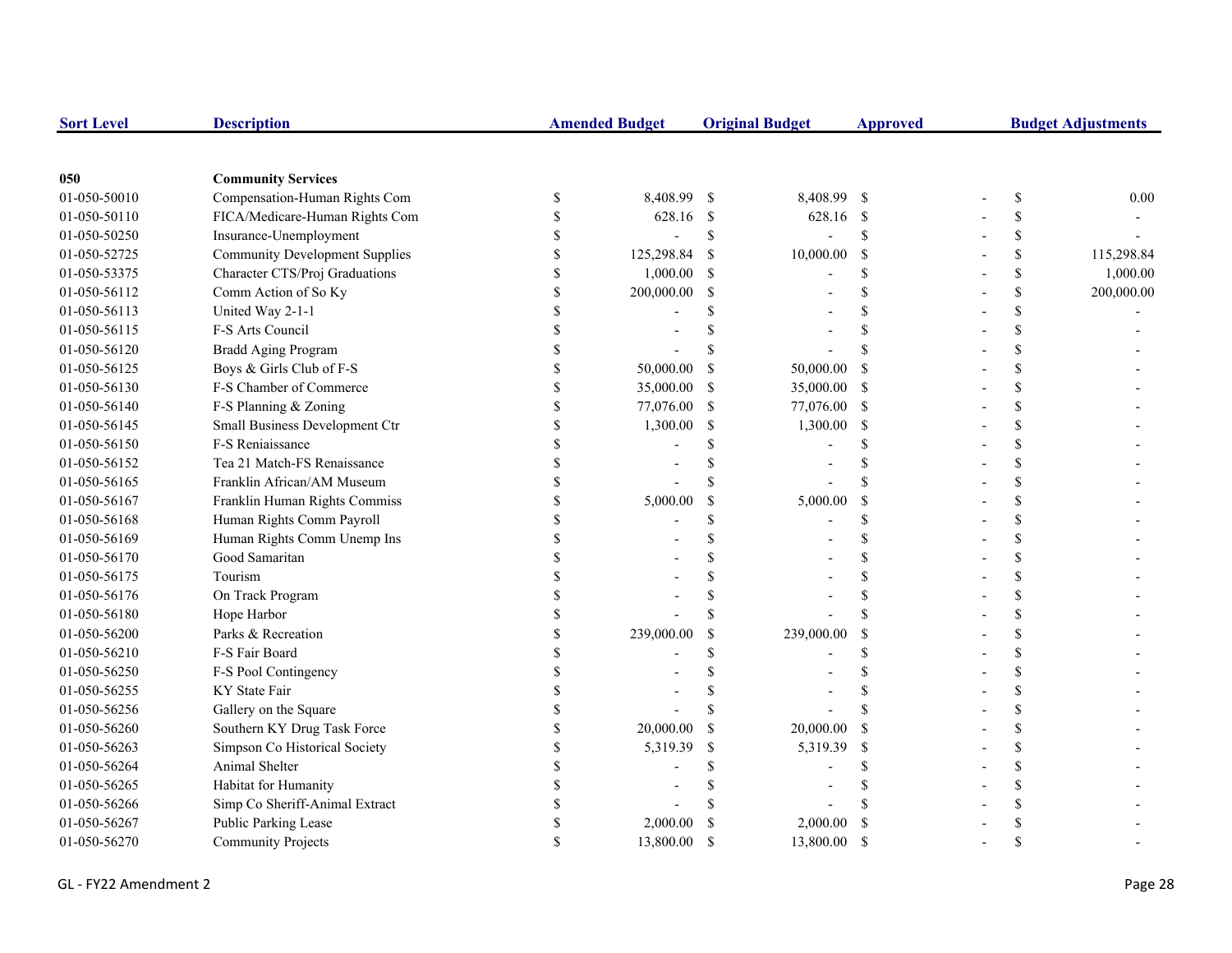| <b>Sort Level</b> | <b>Description</b>                 | <b>Amended Budget</b> |               | <b>Original Budget</b> |               | <b>Approved</b> | <b>Budget Adjustments</b> |  |            |  |
|-------------------|------------------------------------|-----------------------|---------------|------------------------|---------------|-----------------|---------------------------|--|------------|--|
| 01-050-56275      | Old Hospital Fire Costs            |                       |               |                        |               |                 |                           |  |            |  |
| 01-050-56280      | Old Hospital Grant Project         |                       |               |                        |               |                 |                           |  |            |  |
| 01-050-56281      | Grant - Local Grant Exp            |                       |               |                        |               |                 |                           |  |            |  |
| 01-050-56285      | <b>Emerg Communications System</b> |                       | 184,384.00    |                        |               |                 | $1.00\,$                  |  | 184,384.00 |  |
| 01-050-56300      | Fiscal Court - Jail Contrib        |                       | 63,000.00 \$  |                        | 63,000.00     |                 |                           |  |            |  |
| 01-050-56305      | School Resource Officer            |                       |               |                        |               |                 |                           |  |            |  |
| 01-050-56306      | Property Condemnation              |                       | 25,000.00 \$  |                        | 25,000.00 \$  |                 |                           |  |            |  |
| 01-050-56400      | Ind Auth-80/20 Occ Fee Rebate      |                       | 805,109.00 \$ |                        | 805,109.00 \$ |                 |                           |  |            |  |
| 01-050-56401      | Ind Auth-KBI Occ Fee Rebate        |                       | 86,250.00 \$  |                        | 86,250.00 \$  |                 |                           |  |            |  |
| 01-050-56402      | Ind Auth-80/20 PT Rebate           |                       | 53,000.00 \$  |                        | 53,000.00 \$  |                 |                           |  |            |  |
| 01-050-61500      | Depreciation                       |                       |               |                        |               |                 |                           |  |            |  |
| 01-050-78100      | Buildings - Comm Serv.             |                       |               |                        |               |                 |                           |  |            |  |
| 01-050-78200      | Equipment - Comm Serv              |                       | 25,225.00     |                        | 25,225.00     |                 |                           |  |            |  |
| 01-050-78300      | Land & Improvmnts-Comm Serv        |                       |               |                        |               |                 |                           |  |            |  |
| 01-050-78400      | Plant In Service - Comm Serv       |                       |               |                        |               |                 |                           |  |            |  |
| 01-050-78500      | Vehicles - Comm Serv               |                       |               |                        |               |                 |                           |  |            |  |
| 050               | <b>Community Services</b>          |                       | 2,025,799.38  |                        | 1,525,116.54  |                 |                           |  | 500,682.84 |  |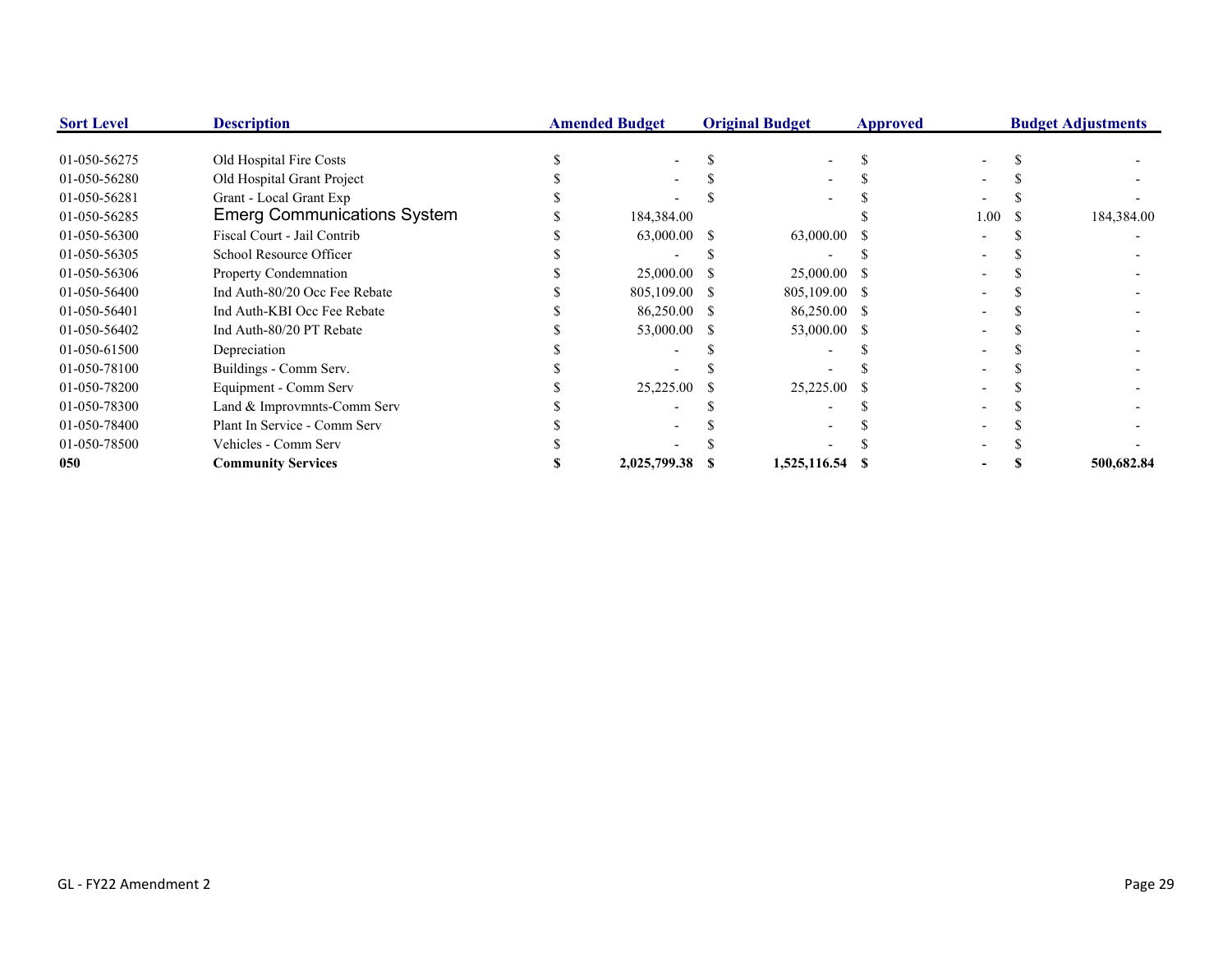| <b>Sort Level</b> | <b>Description</b>             | <b>Amended Budget</b> |  | <b>Original Budget</b> | <b>Approved</b> |             | <b>Budget Adjustments</b> |   |  |
|-------------------|--------------------------------|-----------------------|--|------------------------|-----------------|-------------|---------------------------|---|--|
|                   |                                |                       |  |                        |                 |             |                           |   |  |
| 071               | <b>Debt Service</b>            |                       |  |                        |                 |             |                           |   |  |
| 01-071-58110      | Admin Fees-General Government  | \$                    |  | \$                     |                 | \$          |                           | S |  |
| 01-071-58115      | Admin Fees-KLC Fire Station    |                       |  | \$                     |                 | \$          |                           |   |  |
| 01-071-58130      | Admin Fees-Pub Serv-Streets    |                       |  | $\mathbf S$            |                 | \$          |                           |   |  |
| 01-071-58135      | Admin Fee-KLC-PW-Storm Equip   |                       |  |                        |                 | \$          |                           |   |  |
| 01-071-58140      | Admin Fees-PW-Sidewalks        |                       |  |                        |                 | \$          |                           |   |  |
| 01-071-58155      | Admin Fees KLC 117 W Cedar     |                       |  |                        |                 | \$          |                           |   |  |
| 01-071-58160      | Admin Fees KLC Industrial Auth |                       |  |                        |                 | \$          |                           |   |  |
| 01-071-58172      | Admin Fees 2009 Bonds          |                       |  |                        |                 | \$          |                           |   |  |
| 01-071-58200      | Gain/Loss on Retirement Debt   |                       |  |                        |                 | \$          |                           |   |  |
| 01-071-58320      | Interest-GL KLC Fire Station   |                       |  |                        |                 | \$          |                           |   |  |
| 01-071-58321      | Interest-PEB9074650 Bays/Land  |                       |  | \$.                    |                 | \$          |                           |   |  |
| 01-071-58324      | Interest-GF KLC PW-Streets     |                       |  |                        |                 | \$          |                           |   |  |
| 01-071-58325      | Interest-KLC-PW-Storm Equip    |                       |  |                        |                 | \$          |                           |   |  |
| 01-071-58330      | Interest-PW-Sidewalks          |                       |  |                        |                 | \$          |                           |   |  |
| 01-071-58335      | Interest-GF-FBT 970383 SO ST   |                       |  |                        |                 | \$          |                           |   |  |
| 01-071-58337      | Interest Line of Credit FBT    |                       |  |                        |                 | $\mathbf S$ |                           |   |  |
| 01-071-58345      | Interest-KLC Regions Bank BLD  |                       |  |                        |                 | \$          |                           |   |  |
| 01-071-58350      | Interest-KIA C89-17 Dam Cap    |                       |  |                        |                 | \$          |                           |   |  |
| 01-071-58372      | Interest Huntington 2009 GO    |                       |  |                        |                 | \$          |                           |   |  |
| 01-071-58379      | Interest-Ind Auth World Color  |                       |  |                        |                 | \$          |                           |   |  |
| 01-071-58400      | Principal KLC Industrial Auth  |                       |  |                        |                 | \$          |                           |   |  |
| 01-071-58410      | Principal-GF KLC Fire Station  |                       |  |                        |                 | \$          |                           |   |  |
| 01-071-58411      | Prin-GF PEB9074650 Bays/Land   |                       |  | \$.                    |                 | \$          |                           |   |  |
| 01-071-58414      | Principal-GF KLC PW-Streets    |                       |  | \$.                    |                 | \$          |                           |   |  |
| 01-071-58415      | Principal-KLC-PW-Storm Equip   |                       |  | S                      |                 | \$          |                           |   |  |
| 01-071-58418      | Principal-GF-FBT 970383 SO ST  |                       |  |                        |                 | \$          |                           |   |  |
| 01-071-58425      | Principal-PW-Sidewalks         |                       |  |                        |                 | \$          |                           |   |  |
| 01-071-58435      | Principal-KLC Regions Bank     |                       |  |                        |                 | \$          |                           |   |  |
| 01-071-58437      | Principal Line of Credit FBT   |                       |  | $\mathbf S$            |                 | \$          |                           |   |  |
| 01-071-58458      | Principal-2009 GO Bond         |                       |  |                        |                 | \$          |                           |   |  |
| 01-071-58459      | Principal Ind Auth World Color |                       |  |                        |                 | \$          |                           |   |  |
| 01-071-58500      | Chase Loan Closing Costs       |                       |  |                        |                 | \$          |                           |   |  |
| 01-071-58510      | 2009 Bond Closing Costs        |                       |  |                        |                 |             |                           |   |  |
| 01-071-73547      | Amortization                   |                       |  |                        |                 |             |                           |   |  |
| 071               | <b>Debt Service</b>            |                       |  |                        |                 |             |                           |   |  |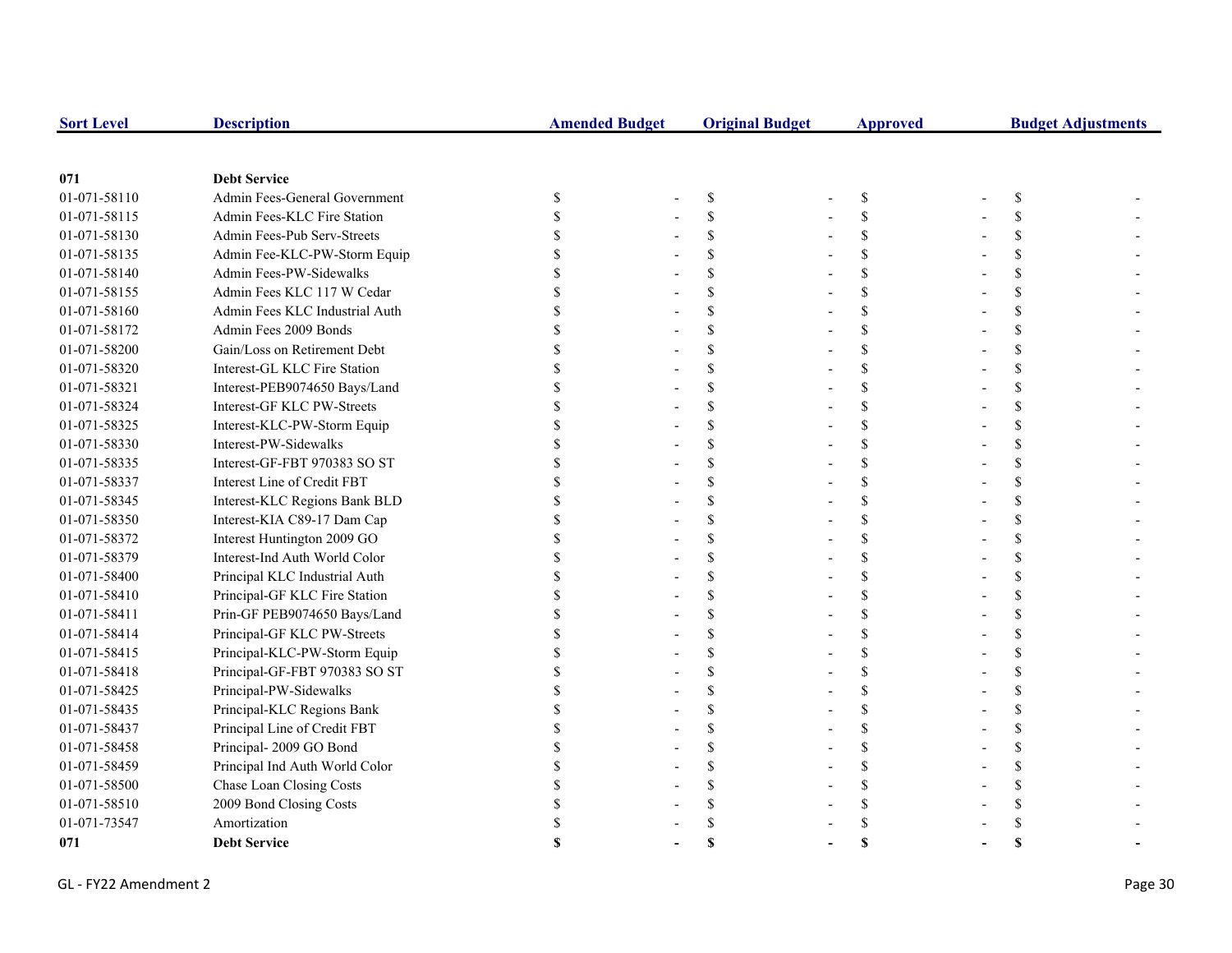| <b>Sort Level</b> | <b>Description</b>                    | <b>Amended Budget</b> | <b>Original Budget</b> | Approved |                          | <b>Budget Adjustments</b> |
|-------------------|---------------------------------------|-----------------------|------------------------|----------|--------------------------|---------------------------|
|                   |                                       |                       |                        |          |                          |                           |
| 073               | <b>Interfund Approp &amp; Trnsfrs</b> |                       |                        |          |                          |                           |
| 01-073-60121      | Transfer In From CDBG Fund            |                       |                        |          |                          |                           |
| 01-073-60600      | Fiber Optic Appropriation             | $\sim$                |                        |          |                          |                           |
| 01-073-62011      | Transfer Out - Fiber Fund             |                       |                        |          |                          |                           |
| 01-073-62100      | Cemetery Fund Appropriation           | 192,700.00 \$         | 192,700.00 \$          |          | $\overline{\phantom{0}}$ |                           |
| 01-073-62120      | CDBG Fund Appropriation               |                       |                        |          |                          |                           |
| 01-073-62200      | Municipal Util Appropriation          |                       |                        |          |                          |                           |
| 01-073-62300      | Sanitation Fund Appropriation         |                       |                        |          | -                        |                           |
| 01-073-62400      | Municipal Aid Appropriation           | 236,000.00 \$         | 236,000.00 \$          |          |                          |                           |
| 01-073-62700      | Stormwater Fund Appropriation         | 20,000.00 \$          | $20,000.00$ \$         |          | $\overline{\phantom{0}}$ |                           |
| 073               | <b>Interfund Approp &amp; Trnsfrs</b> | 448,700.00 \$         | 448,700.00 \$          |          | -                        |                           |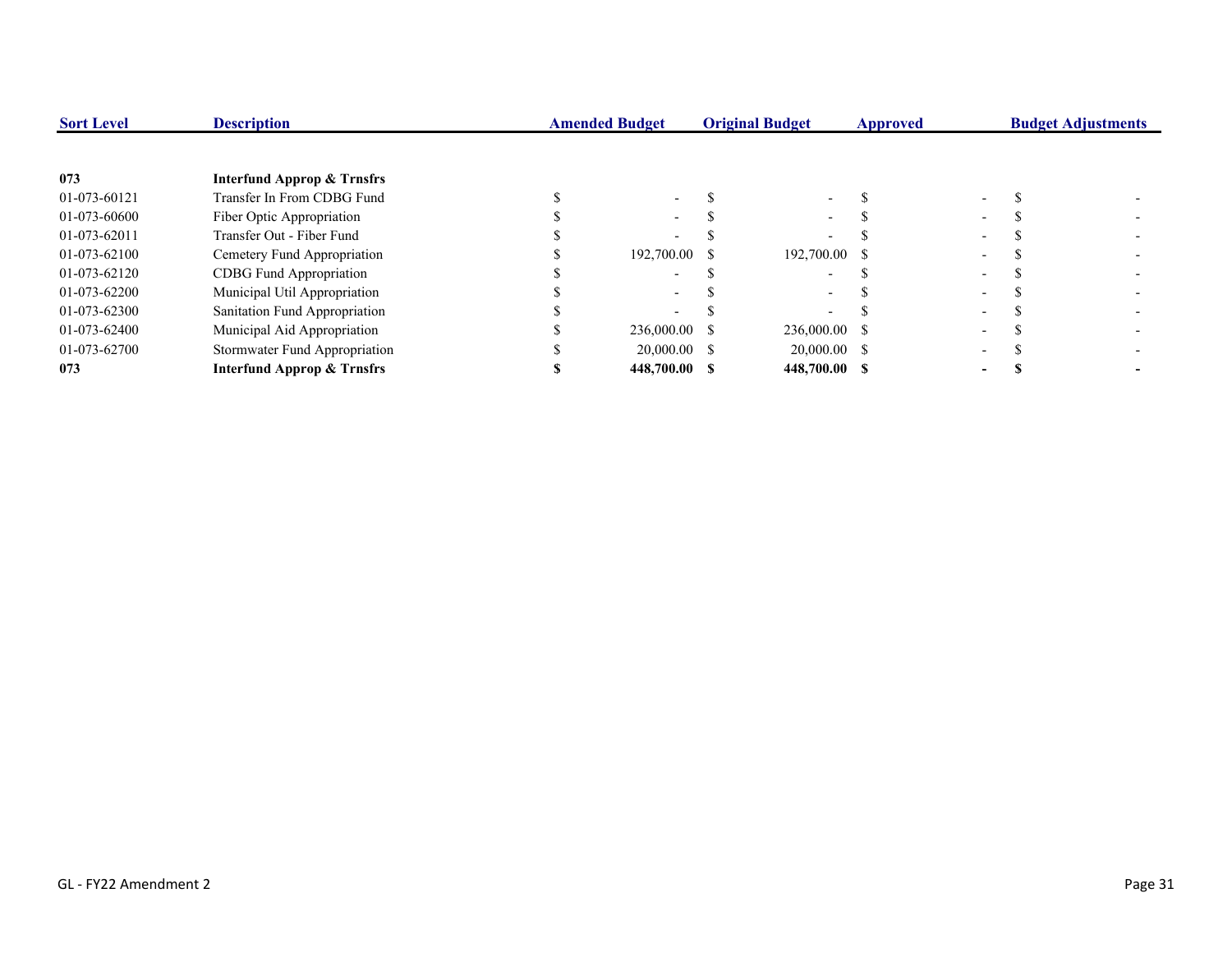| <b>Sort Level</b> | <b>Description</b> | <b>Amended Budget</b> |              | <b>Original Budget</b> |                 | Approved |                          | <b>Budget Adjustments</b> |  |
|-------------------|--------------------|-----------------------|--------------|------------------------|-----------------|----------|--------------------------|---------------------------|--|
|                   |                    |                       |              |                        |                 |          |                          |                           |  |
| Expense           | Expense            |                       | 9.336.986.65 |                        | 8,511,691.23 \$ |          | $\overline{\phantom{0}}$ | 825,295.42                |  |
| 01                | General Fund       |                       | 161,063.49   |                        | 369,354.14 \$   |          | $\sim$                   | (208, 290.65)             |  |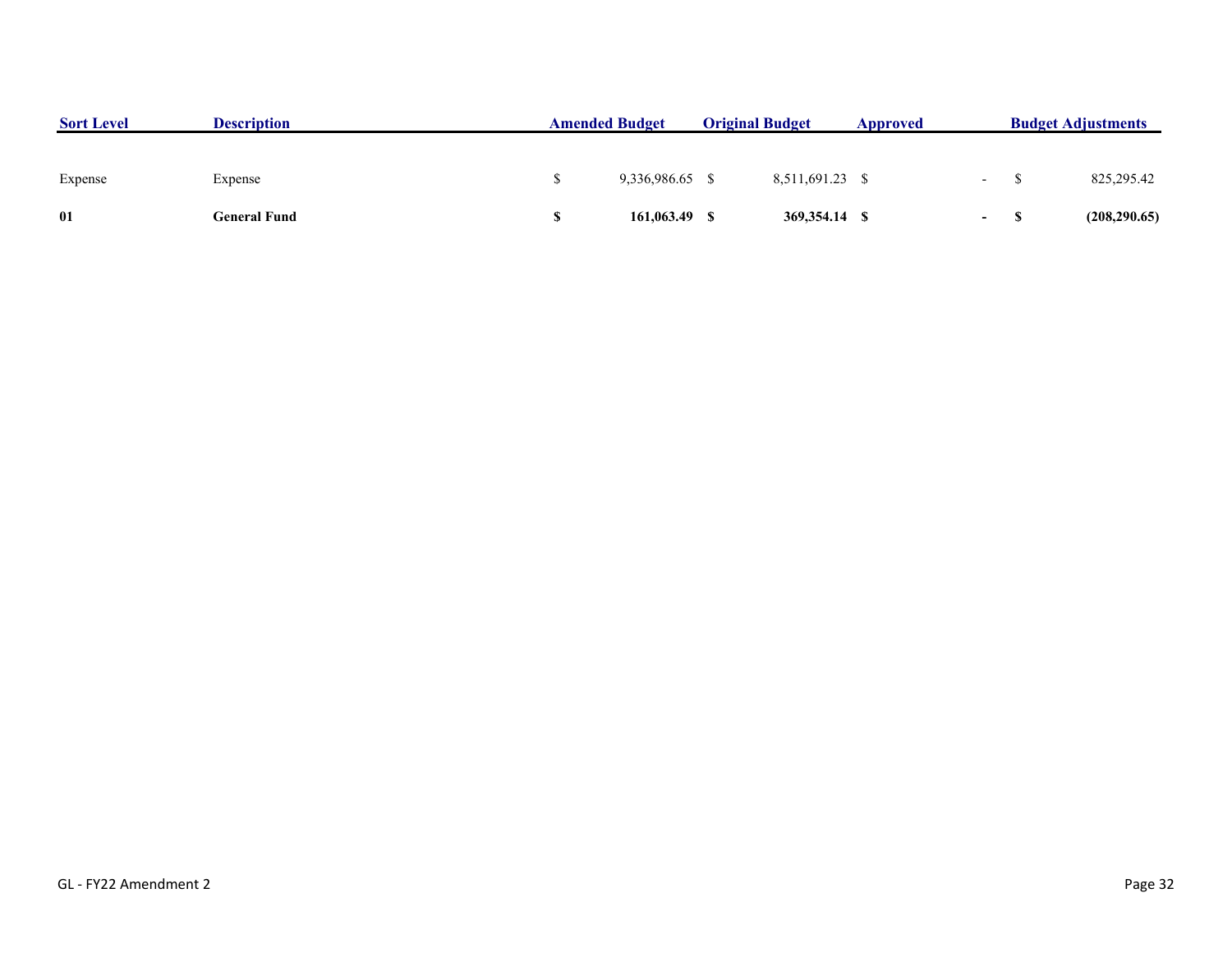| <b>Sort Level</b> | <b>Description</b>                  | <b>Amended Budget</b><br><b>Original Budget</b> |                  | <b>Approved</b>          | <b>Budget Adjustments</b> |  |  |        |
|-------------------|-------------------------------------|-------------------------------------------------|------------------|--------------------------|---------------------------|--|--|--------|
|                   |                                     |                                                 |                  |                          |                           |  |  |        |
|                   |                                     |                                                 |                  |                          |                           |  |  |        |
| 02                | <b>Franklin Municipal Utilities</b> |                                                 |                  |                          |                           |  |  |        |
| Revenue           | Revenue                             |                                                 |                  |                          |                           |  |  |        |
| 011               | <b>Administration</b>               |                                                 |                  |                          |                           |  |  |        |
| 02-011-40075      | Credit Card Fees                    |                                                 | $(25,000.00)$ \$ | $(25,000.00)$ \$         |                           |  |  |        |
| 02-011-40500      | Cash Over/Short                     |                                                 |                  | -                        |                           |  |  |        |
| 02-011-46160      | Insurance Proceeds/Incl Fire        |                                                 |                  |                          |                           |  |  |        |
| 02-011-46180      | Investment Income                   |                                                 | $(57,785.50)$ \$ | $(57,785.50)$ \$         |                           |  |  | (0.00) |
| 02-011-46181      | Gain/Loss on Investment             |                                                 |                  | $\overline{\phantom{0}}$ |                           |  |  |        |
| 02-011-46200      | Miscellaneous Income                |                                                 |                  |                          |                           |  |  |        |
| 02-011-46220      | Proceeds for Sale of Assets         |                                                 | $(8,700.00)$ \$  | $(8,700.00)$ \$          |                           |  |  |        |
| 02-011-46225      | Gain or Loss on Asset Disposal      |                                                 |                  |                          |                           |  |  |        |
| 02-011-48001      | Contributed Capital                 |                                                 |                  |                          |                           |  |  |        |
| 011               | <b>Administration</b>               |                                                 | $(91,485.50)$ \$ | $(91,485.50)$ \$         |                           |  |  | (0.00) |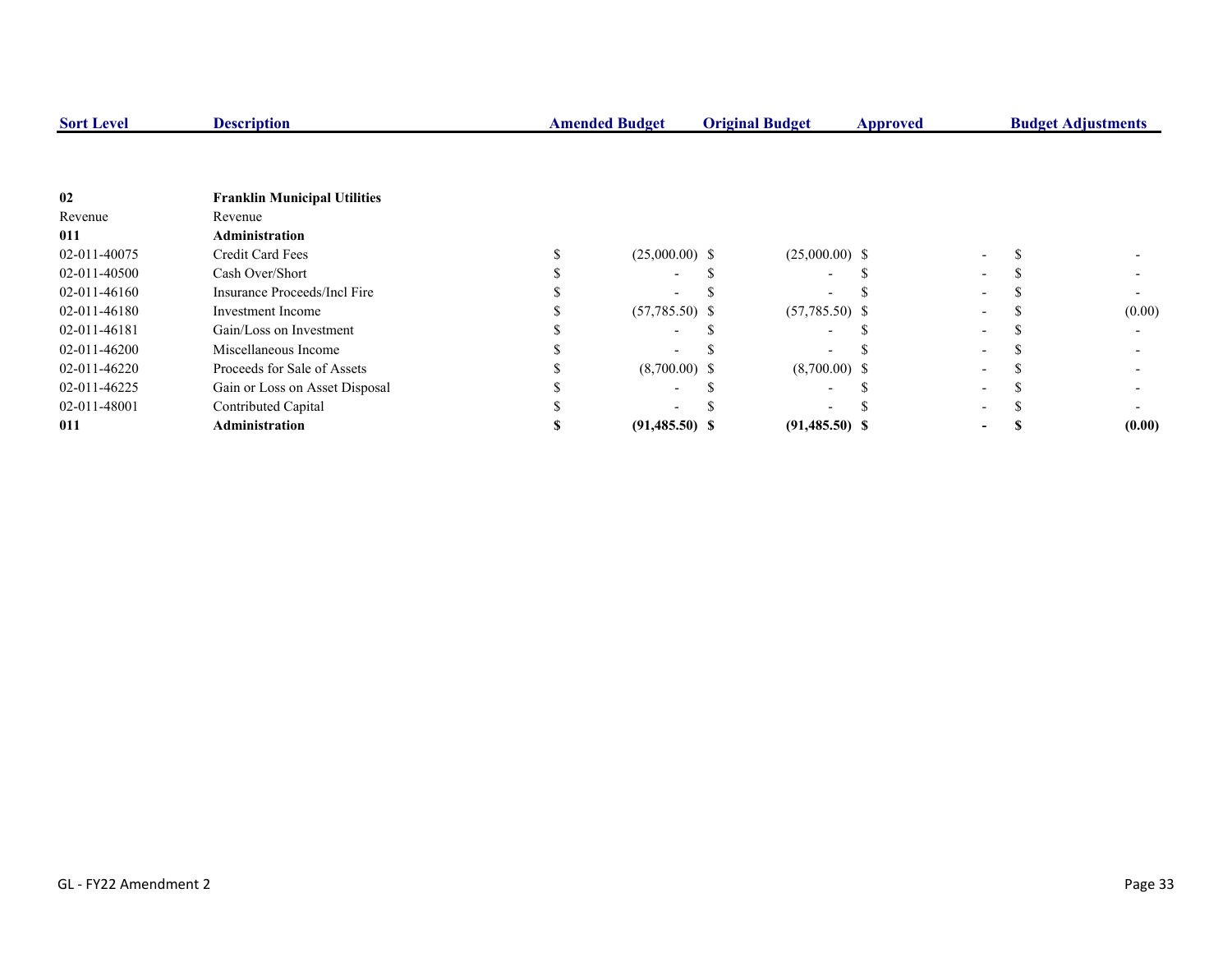| <b>Sort Level</b> | <b>Description</b>                  | <b>Amended Budget</b> |    | <b>Original Budget</b> | <b>Approved</b> | <b>Budget Adjustments</b> |  |
|-------------------|-------------------------------------|-----------------------|----|------------------------|-----------------|---------------------------|--|
|                   |                                     |                       |    |                        |                 |                           |  |
| 021               | <b>Water Production</b>             |                       |    |                        |                 |                           |  |
| 02-021-40050      | Allowance for Uncollectible AR      | 10,000.00             | -S | $10,000.00$ \$         |                 |                           |  |
| 02-021-40060      | <b>Bad Debt Account Collections</b> |                       |    |                        |                 |                           |  |
| 02-021-40070      | Disconnect/Reconnect Fees           | $(60,000.00)$ \$      |    | $(60,000.00)$ \$       |                 |                           |  |
| 02-021-40075      | <b>Credit Card Fees</b>             |                       |    |                        |                 |                           |  |
| 02-021-40150      | Penalty Charges                     | $(72,000.00)$ \$      |    | $(72,000.00)$ \$       |                 |                           |  |
| 02-021-40151      | Penalty Adjustments                 |                       |    |                        |                 |                           |  |
| 02-021-40210      | Water Sales-Inside-Residential      | $(1,232,688.00)$ \$   |    | $(1,232,688.00)$ \$    |                 |                           |  |
| 02-021-40211      | Water Sales-Inside-Commercial       | $(746,000.00)$ \$     |    | $(746,000.00)$ \$      |                 |                           |  |
| 02-021-40220      | Water Sales-Outside-Residentia      | $(432,000.00)$ \$     |    | $(432,000.00)$ \$      |                 |                           |  |
| 02-021-40221      | Water Sales-Outside-Commercial      | $(389,000.00)$ \$     |    | $(389,000.00)$ \$      |                 |                           |  |
| 02-021-40230      | Water Tap Fees                      | $(30,000.00)$ \$      |    | $(30,000.00)$ \$       |                 |                           |  |
| 02-021-40240      | Water Main Inspections              | $(2,500.00)$ \$       |    | $(2,500.00)$ \$        |                 |                           |  |
| 02-021-40500      | Cash Over/Short                     |                       |    |                        |                 |                           |  |
| 02-021-46160      | Insurance Proceeds/Incl Fire        |                       |    |                        |                 |                           |  |
| 02-021-46180      | <b>Investment Income</b>            |                       |    |                        |                 |                           |  |
| 02-021-46200      | Miscellaneous Income                | $(5,000.00)$ \$       |    | $(5,000.00)$ \$        |                 |                           |  |
| 02-021-46210      | <b>Enernoc Revenue</b>              | $(5,000.00)$ \$       |    | $(5,000.00)$ \$        |                 |                           |  |
| 02-021-46220      | Proceeds for Sale of Assets         |                       |    |                        |                 |                           |  |
| 02-021-46225      | Gain or Loss on Asset Disposal      |                       |    |                        |                 |                           |  |
| 02-021-47120      | Cost of Issuance Rebate             |                       |    |                        |                 |                           |  |
| 02-021-47130      | 2009 Bond Proceeds                  |                       |    |                        |                 |                           |  |
| 02-021-47150      | 2012 Bond Proceeds                  |                       |    |                        |                 |                           |  |
| 02-021-47360      | <b>State Govt Grant</b>             |                       |    |                        |                 |                           |  |
| 021               | <b>Water Production</b>             | $(2,964,188.00)$ \$   |    | $(2,964,188.00)$ \$    |                 |                           |  |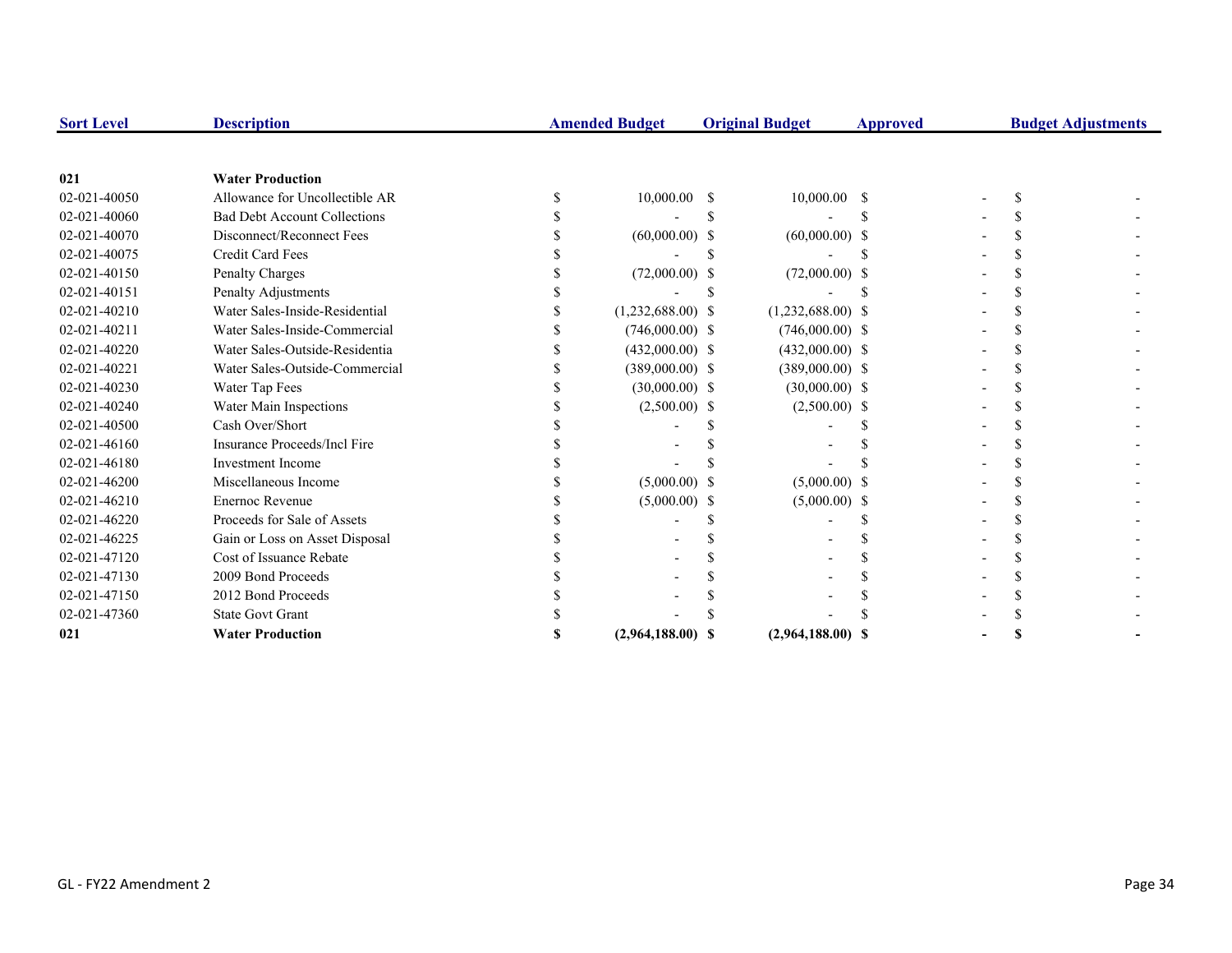| <b>Sort Level</b> | <b>Description</b>             | <b>Amended Budget</b> |                          | <b>Original Budget</b> |                          | Approved | <b>Budget Adjustments</b> |    |                          |
|-------------------|--------------------------------|-----------------------|--------------------------|------------------------|--------------------------|----------|---------------------------|----|--------------------------|
|                   |                                |                       |                          |                        |                          |          |                           |    |                          |
| 022               | <b>Water Distribution</b>      |                       |                          |                        |                          |          |                           |    |                          |
| 02-022-46200      | Miscellaneous Income           |                       | $\overline{\phantom{0}}$ |                        | $\overline{\phantom{a}}$ |          | $\sim$                    |    | $\overline{\phantom{0}}$ |
| 02-022-48000      | Contribution KY Transportation |                       | $\overline{\phantom{0}}$ |                        | $\overline{\phantom{0}}$ |          | $\sim$                    |    | $\overline{\phantom{0}}$ |
| 022               | <b>Water Distribution</b>      |                       | $\sim$                   |                        | $\overline{\phantom{0}}$ |          | $\sim$                    | J. | $\overline{\phantom{0}}$ |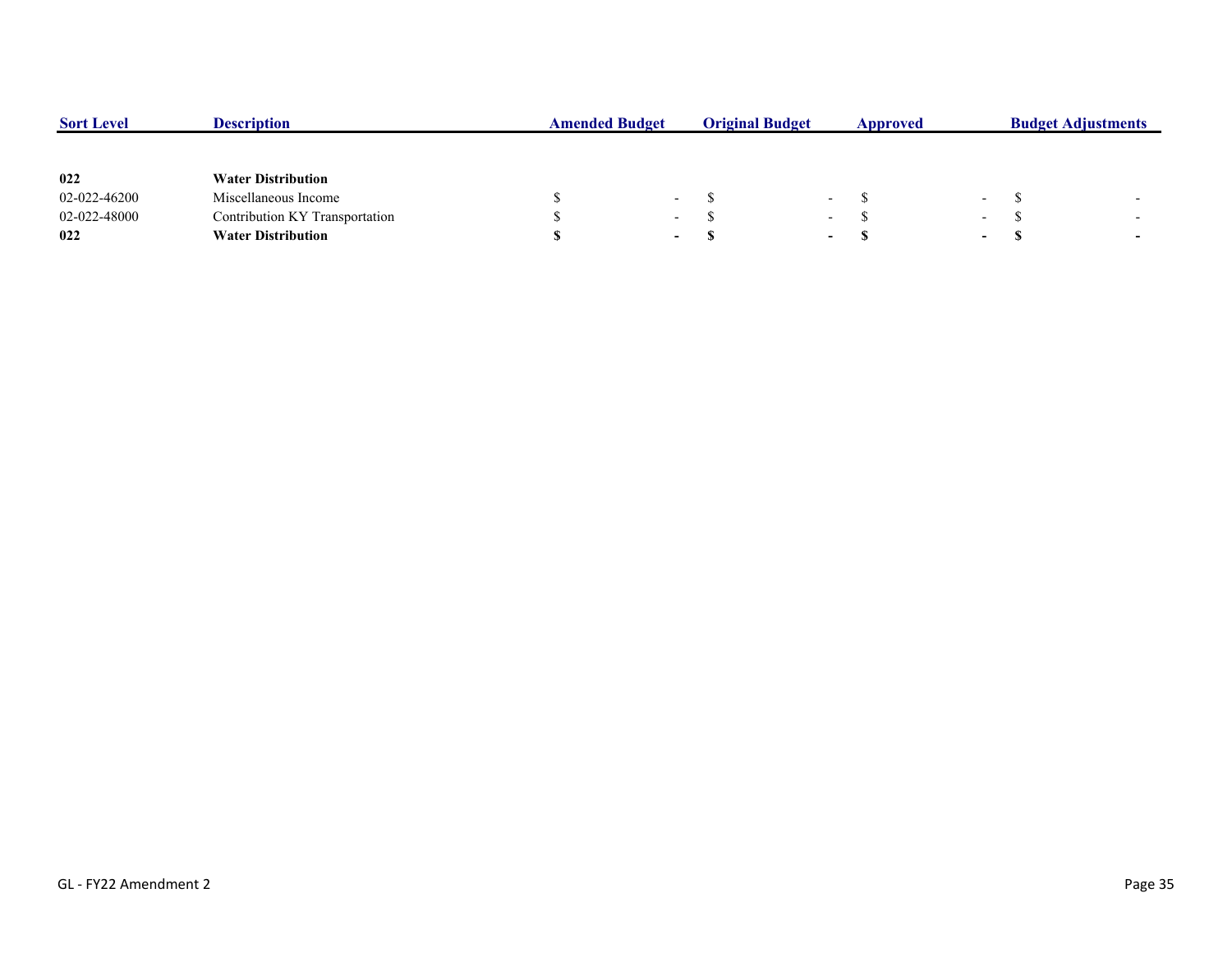| <b>Sort Level</b> | <b>Description</b>                  | <b>Amended Budget</b> |    | <b>Original Budget</b> | Approved      |  |  | <b>Budget Adjustments</b> |
|-------------------|-------------------------------------|-----------------------|----|------------------------|---------------|--|--|---------------------------|
|                   |                                     |                       |    |                        |               |  |  |                           |
| 024               | <b>Wastewater Treatment</b>         |                       |    |                        |               |  |  |                           |
| 02-024-40060      | <b>Bad Debt Account Collections</b> |                       |    |                        |               |  |  |                           |
| 02-024-40170      | Pretreat Fines/Penalties            |                       |    |                        |               |  |  |                           |
| 02-024-40190      | Surcharges-Compatibles              | $(14,000.00)$ \$      |    | $(14,000.00)$ \$       |               |  |  |                           |
| 02-024-40310      | Wastewater-Inside-Residential       | $(1,010,696.00)$ \$   |    | $(1,010,696.00)$ \$    |               |  |  |                           |
| 02-024-40311      | Wastewater-Inside-Commercial        | $(1,168,000.00)$ \$   |    | $(1,168,000.00)$ \$    |               |  |  |                           |
| 02-024-40320      | Wastewater-Outside-Residential      | $(107,000.00)$ \$     |    | $(107,000.00)$ \$      |               |  |  |                           |
| 02-024-40321      | Wastewater-Outside-Commercial       | $(244,000.00)$ \$     |    | $(244,000.00)$ \$      |               |  |  |                           |
| 02-024-40330      | Wastewater Tap Fees                 | $(10,000.00)$ \$      |    | $(10,000.00)$ \$       |               |  |  |                           |
| 02-024-40340      | Waste Coll System Inspections       | $(2,500.00)$ \$       |    | $(2,500.00)$ \$        |               |  |  |                           |
| 02-024-40350      | Allowance for Uncollectible AR      | 10,000.00             | -S | 10,000.00              | <sup>\$</sup> |  |  |                           |
| 02-024-46160      | Insurance Proceeds/Incl Fire        |                       |    |                        |               |  |  |                           |
| 02-024-46200      | Miscellaneous Income                |                       |    |                        |               |  |  |                           |
| 02-024-46220      | Proceeds for Sale of Assets         |                       |    |                        |               |  |  |                           |
| 02-024-46225      | Gain or Loss on Asset Disposal      |                       |    |                        |               |  |  |                           |
| 02-024-47140      | 2009 Bond Proceeds                  |                       |    |                        |               |  |  |                           |
| 02-024-47220      | <b>Industrial Authority Revenue</b> |                       |    |                        |               |  |  |                           |
| 02-024-47360      | <b>State Govt Grant</b>             |                       |    |                        |               |  |  |                           |
| 02-024-48000      | Contribution KY Transportation      |                       |    |                        |               |  |  |                           |
| 024               | <b>Wastewater Treatment</b>         | $(2,546,196.00)$ \$   |    | $(2,546,196.00)$ \$    |               |  |  |                           |
| Revenue           | Revenue                             | 5,601,869.50 \$       |    | 5,601,869.50 \$        |               |  |  | 0.00                      |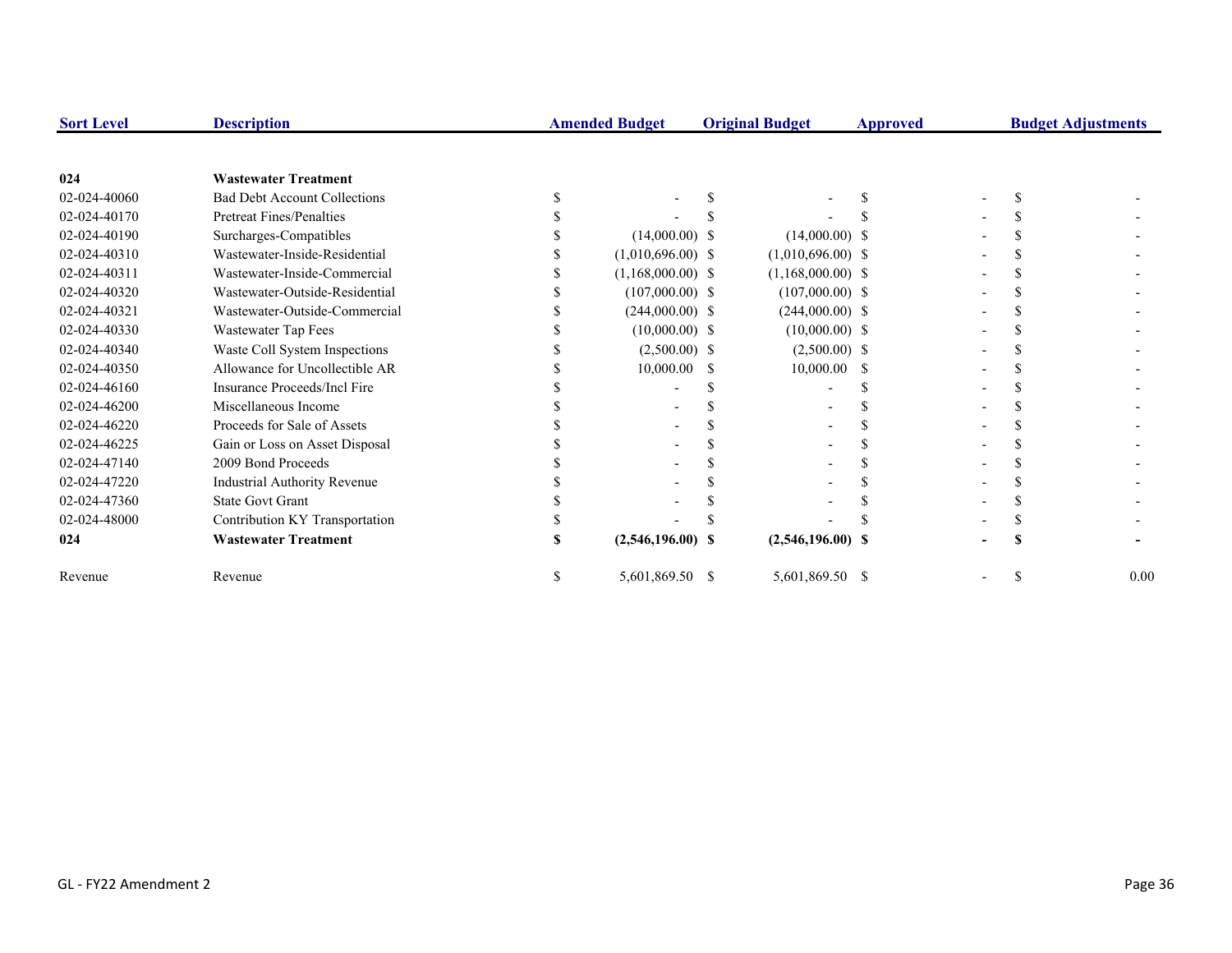| <b>Sort Level</b> | <b>Description</b>               |                    | <b>Amended Budget</b> |                           | <b>Original Budget</b> | <b>Approved</b> | <b>Budget Adjustments</b> |            |  |
|-------------------|----------------------------------|--------------------|-----------------------|---------------------------|------------------------|-----------------|---------------------------|------------|--|
|                   |                                  |                    |                       |                           |                        |                 |                           |            |  |
| Expense           | Expense                          |                    |                       |                           |                        |                 |                           |            |  |
| 011               | Administration                   |                    |                       |                           |                        |                 |                           |            |  |
| 02-011-50010      | Compensation                     | \$                 | 438,770.61            | -S                        | 419,901.60 \$          |                 | \$                        | 18,869.01  |  |
| 02-011-50011      | Emergency - Compensation         |                    |                       | \$                        |                        | \$              | \$                        |            |  |
| 02-011-50060      | Compensation-On Call Pay         | <sup>\$</sup>      |                       | \$                        | 5,471.72 \$            |                 | \$                        | (5,471.72) |  |
| 02-011-50070      | Overtime-Non Salaried            |                    | 7,372.80              | <sup>\$</sup>             | 7,145.16 \$            |                 | \$                        | 227.64     |  |
| 02-011-50080      | Compensation-Deferred            |                    | 6,360.65              | -\$                       | 6,217.64 \$            |                 | \$                        | 143.01     |  |
| 02-011-50110      | FICA/Medicare                    | $\mathbf{\hat{S}}$ | 30,716.97 \$          |                           | 30,015.96 \$           |                 | \$                        | 701.01     |  |
| 02-011-50210      | Insurance-Dental                 | \$                 | $1,907.31$ \$         |                           | 1,821.12 \$            |                 | \$                        | 86.19      |  |
| 02-011-50220      | Insurance-Life                   | \$                 | 2,339.99              | -\$                       | 2,185.14 \$            |                 | \$                        | 154.85     |  |
| 02-011-50230      | Insurance-Medical                | \$                 | 77,308.25             | -S                        | 77,708.28 \$           |                 | \$                        | (400.03)   |  |
| 02-011-50231      | Insurance-HRA                    | \$                 | 4,794.19              | -S                        | 4,760.08 \$            |                 | \$                        | 34.11      |  |
| 02-011-50250      | Insurance-Unemployment           | \$                 | 521.99                | $\boldsymbol{\mathsf{S}}$ | 501.90 \$              |                 | \$                        | 20.09      |  |
| 02-011-50260      | Insurance-Workers Comp           | \$                 | 571.30                | <sup>S</sup>              | 9,653.02 \$            |                 | \$                        | (9,081.72) |  |
| 02-011-50710      | Retirement - CERS                | \$                 | 120,235.65            | -S                        | 115,608.34             | -S              | \$                        | 4,627.31   |  |
| 02-011-50711      | Retirement - OPEB                |                    |                       | \$                        |                        | $\mathcal{S}$   | \$                        |            |  |
| 02-011-50810      | Uniforms                         |                    | 510.00                | $\mathcal{S}$             | 510.00                 | - \$            | \$                        |            |  |
| 02-011-51221      | <b>Technology Lease Payments</b> |                    | 1,655.39              | -S                        | 1,655.39               | - \$            | \$                        | (0.00)     |  |
| 02-011-51510      | Physicals/Rests/Vaccines         |                    | 100.00                | $\mathcal{S}$             | 100.00 S               |                 | \$                        |            |  |
| 02-011-51610      | Printing & Advertising           | \$                 | 100.00                | <sup>S</sup>              | $100.00$ \$            |                 | \$                        |            |  |
| 02-011-51745      | Professional-Consultant          | \$                 | 50,000.00             | -S                        | 50,000.00 \$           |                 | \$                        |            |  |
| 02-011-51748      | Profess-License Maint/Support    | \$                 | 14,880.00             | -\$                       | 14,880.00 \$           |                 | \$                        |            |  |
| 02-011-51780      | Profess-Vehicle Repair/Maint     | \$                 | 1,000.00              | -S                        | 800.00                 | $\mathbf{s}$    | \$                        | 200.00     |  |
| 02-011-51940      | Utilities-Communications         | \$                 | 3,120.00              | <sup>\$</sup>             |                        | $\mathcal{S}$   | \$                        | 3,120.00   |  |
| 02-011-52060      | Supplies-Computer/Copier/Print   | \$                 |                       | <sup>\$</sup>             |                        | $\mathcal{S}$   | \$                        |            |  |
| 02-011-52110      | Equipment (Under \$2,000 Each)   | \$                 |                       | \$                        |                        | $\mathcal{S}$   | \$                        |            |  |
| 02-011-52250      | Fuel, Oil, Fluids                | <sup>\$</sup>      | 1,000.00              | <sup>\$</sup>             | 1,000.00               | <sup>\$</sup>   | \$                        |            |  |
| 02-011-52700      | Supplies-Office                  |                    | 200.00                | <sup>\$</sup>             | $200.00$ \$            |                 | \$                        |            |  |
| 02-011-52750      | Supplies-Other                   | \$                 | 250.00                | $\mathbb{S}$              | 250.00 \$              |                 | \$                        |            |  |
| 02-011-52865      | Supplies-Safety/Protective       |                    | 450.00                | -S                        | 450.00 \$              |                 | \$                        |            |  |
| 02-011-52890      | Software                         |                    | 32,800.00             | <sup>\$</sup>             | 31,000.00 \$           |                 | \$                        | 1,800.00   |  |
| 02-011-53100      | <b>Bank Service Fees</b>         | \$                 | 1,500.00              | \$                        | 1,500.00               | - \$            | \$                        |            |  |
| 02-011-53101      | Fines & Penalties                | \$                 |                       | \$                        |                        | <sup>\$</sup>   | \$                        |            |  |
| 02-011-53200      | Credit Card Merchant Fees        | \$                 | 27,000.00             | -S                        | 27,000.00              | -S              | \$                        |            |  |
| 02-011-53460      | Conference/Train/School          | \$                 | 2,500.00              | S                         | 2,500.00               | - \$            | \$                        |            |  |
| 02-011-53470      | Dues & Subscriptions             |                    | 3,000.00              | <sup>\$</sup>             | 3,000.00               | -S              | $\mathbf S$               |            |  |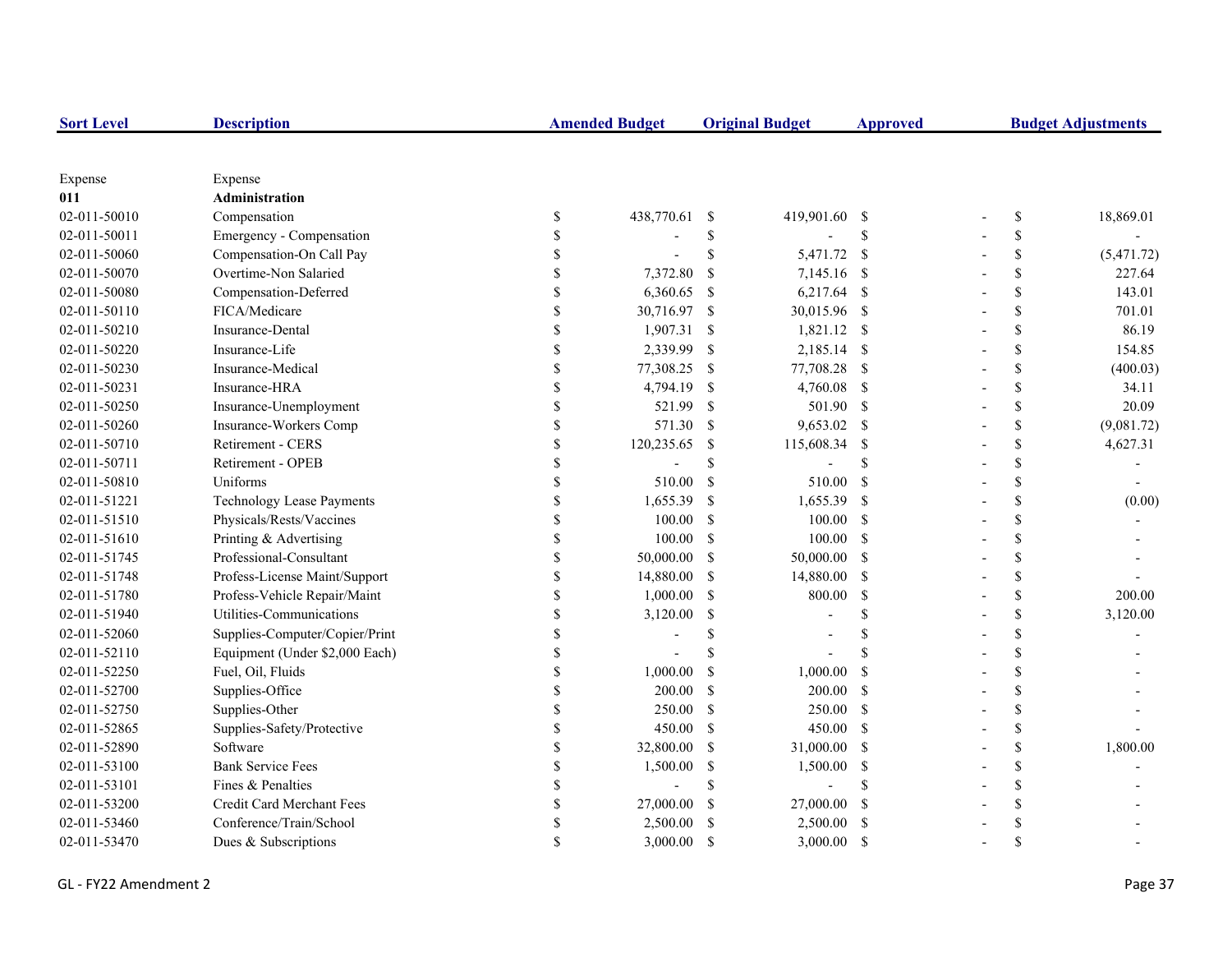| <b>Sort Level</b> | <b>Description</b>            | <b>Amended Budget</b> |               |    | <b>Original Budget</b> | <b>Approved</b> |  | <b>Budget Adjustments</b> |            |  |
|-------------------|-------------------------------|-----------------------|---------------|----|------------------------|-----------------|--|---------------------------|------------|--|
| 02-011-53850      | Travel/Lodging/Meals          |                       | $1,500.00$ \$ |    | $1,500.00$ \$          |                 |  |                           |            |  |
| 02-011-54200      | Insurance & Bonds             |                       | 116,760.65 \$ |    | 116,760.65 \$          |                 |  |                           | (0.00)     |  |
| 02-011-54300      | Ins. Claims/Deductibles       |                       |               |    |                        |                 |  |                           |            |  |
| 02-011-54490      | Judgements/Settlements        |                       |               |    |                        |                 |  |                           |            |  |
| 02-011-61500      | Depreciation                  |                       |               |    |                        |                 |  |                           |            |  |
| 02-011-73550      | Reserve for Capital Improvmnt |                       | 25,300.00     | -8 | 30,000.00 \$           |                 |  |                           | (4,700.00) |  |
| 02-011-75100      | Building - FMU Admin          |                       |               |    |                        |                 |  |                           |            |  |
| 02-011-75200      | Equipment - FMU Admin         |                       |               |    |                        |                 |  |                           |            |  |
| 02-011-75300      | Land & Imprymnts - FMU Admin  |                       |               |    |                        |                 |  |                           |            |  |
| 02-011-75400      | Plant-In-Service - FMU Admin  |                       |               |    |                        |                 |  |                           |            |  |
| 02-011-75500      | Vehicle - FMU Admin           |                       |               |    |                        |                 |  |                           |            |  |
| 011               | <b>Administration</b>         |                       | 974,525.76    |    | 964,196.00 \$          |                 |  |                           | 10,329.76  |  |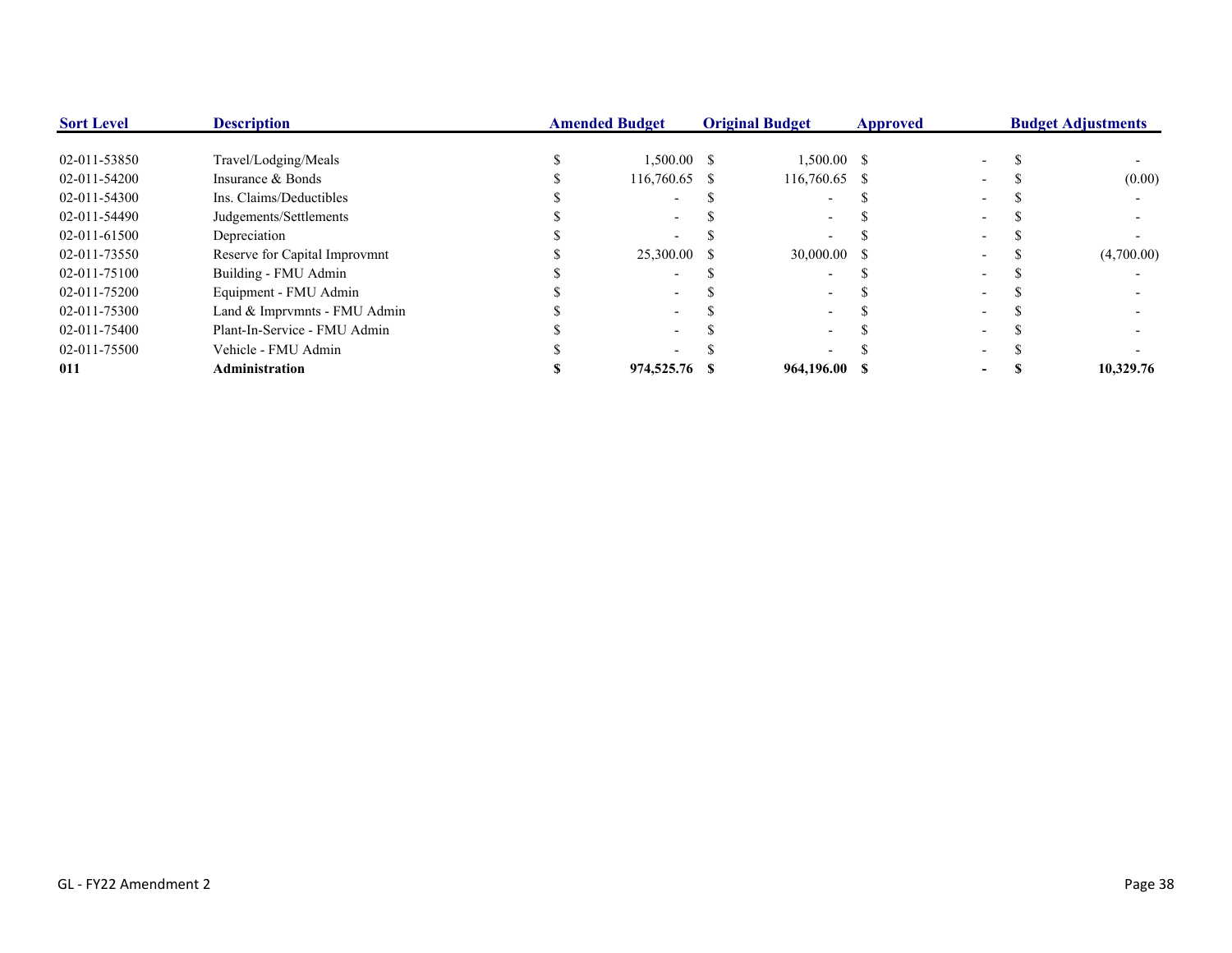| <b>Sort Level</b> | <b>Description</b>            |               | <b>Amended Budget</b>    |               | <b>Original Budget</b> | <b>Approved</b>    | <b>Budget Adjustments</b>                                             |              |  |
|-------------------|-------------------------------|---------------|--------------------------|---------------|------------------------|--------------------|-----------------------------------------------------------------------|--------------|--|
|                   |                               |               |                          |               |                        |                    |                                                                       |              |  |
| 021               | <b>Water Production</b>       |               |                          |               |                        |                    |                                                                       |              |  |
| 02-021-50010      | Compensation                  | $\$$          | 269,061.83               | -S            | 341,682.48 \$          |                    | $\mathbb{S}% _{t}\left( t\right) \equiv\mathbb{S}_{t}\left( t\right)$ | (72,620.65)  |  |
| 02-021-50011      | Emergency - Compensation      | \$            |                          | \$            |                        | <sup>\$</sup>      | \$                                                                    |              |  |
| 02-021-50060      | Compensation-On Call Pay      | S             |                          | \$            |                        | \$                 | \$                                                                    |              |  |
| 02-021-50070      | Overtime-Non Salaried         |               | 12,097.02                | \$            | 13,393.18              | <sup>\$</sup>      | \$                                                                    | (1,296.16)   |  |
| 02-021-50080      | Compensation-Deferred         |               | $\overline{\phantom{a}}$ | $\mathbb{S}$  |                        | <sup>\$</sup>      | \$                                                                    |              |  |
| 02-021-50110      | FICA/Medicare                 |               | 19,357.79                | -\$           | 24,337.86              | - \$               | \$                                                                    | (4,980.07)   |  |
| 02-021-50210      | Insurance-Dental              |               | 1,628.04                 | -S            | 1,803.31 \$            |                    | \$                                                                    | (175.27)     |  |
| 02-021-50220      | Insurance-Life                |               | 1,383.16 \$              |               | 1,771.19 \$            |                    | \$                                                                    | (388.03)     |  |
| 02-021-50230      | Insurance-Medical             |               | 65,362.65                | -\$           | 78,742.70 \$           |                    | \$                                                                    | (13,380.05)  |  |
| 02-021-50231      | Insurance-HRA                 | \$            | 3,825.25                 | -S            | 4,650.55 \$            |                    | \$                                                                    | (825.30)     |  |
| 02-021-50240      | <b>Insurance-Retirees</b>     | \$            |                          | \$            |                        | <sup>\$</sup>      | \$                                                                    |              |  |
| 02-021-50250      | Insurance-Unemployment        | \$            | 328.96                   | <sup>S</sup>  | 413.93                 | <sup>\$</sup>      | \$                                                                    | (84.97)      |  |
| 02-021-50260      | Insurance-Workers Comp        | \$            | 7,812.03                 | $\mathbb{S}$  | 7,822.70               | <sup>\$</sup>      | \$                                                                    | (10.67)      |  |
| 02-021-50280      | Vacation                      |               |                          | \$.           |                        | $\mathcal{S}$      | \$                                                                    |              |  |
| 02-021-50310      | <b>KLEFPF</b> Incentive       |               |                          |               |                        |                    | \$                                                                    |              |  |
| 02-021-50510      | Other                         |               |                          |               |                        | <sup>\$</sup>      | \$                                                                    |              |  |
| 02-021-50511      | Capitalized Matls & Equipment |               |                          |               |                        | $\mathcal{S}$      | \$                                                                    |              |  |
| 02-021-50610      | Pensions-Retirees             |               |                          |               |                        |                    | \$                                                                    |              |  |
| 02-021-50710      | Retirement - CERS             |               | 75,772.31                |               | 95,344.68              | \$                 | \$                                                                    | (19, 572.37) |  |
| 02-021-50711      | Retirement - OPEB             |               |                          | \$.           |                        | $\mathbf{\hat{S}}$ | \$                                                                    |              |  |
| 02-021-50810      | Uniforms                      |               | 2,800.00                 | <sup>\$</sup> | 2,800.00               | <sup>\$</sup>      | \$                                                                    |              |  |
| 02-021-50811      | Uniforms-NEW HIRE             | <sup>\$</sup> |                          | \$            |                        | <sup>\$</sup>      | \$                                                                    |              |  |
| 02-021-51120      | Contract Labor-Bldg Repair    | \$            |                          | \$            |                        | <sup>\$</sup>      | \$                                                                    |              |  |
| 02-021-51220      | <b>Equipment Rental</b>       |               |                          |               |                        |                    | \$                                                                    |              |  |
| 02-021-51221      | Technology Lease Payments     |               | 1,691.68                 | <sup>\$</sup> | 1,691.68               | <sup>\$</sup>      | \$                                                                    | (0.00)       |  |
| 02-021-51230      | Freight/Shipping/Handling     | \$            | 1,600.00                 | <sup>S</sup>  | 800.00                 | <sup>\$</sup>      | \$                                                                    | 800.00       |  |
| 02-021-51310      | Janitorial Service & Related  |               |                          | $\mathcal{S}$ |                        | $\mathbf{\hat{S}}$ | \$                                                                    |              |  |
| 02-021-51510      | Physicals/Rests/Vaccines      |               |                          | $\mathcal{S}$ |                        | \$.                | \$                                                                    |              |  |
| 02-021-51610      | Printing & Advertising        |               | 138.00                   | <sup>\$</sup> | 138.00                 | <sup>\$</sup>      | \$                                                                    |              |  |
| 02-021-51735      | Profess-Backhoe Repair/Maint  |               |                          | \$.           |                        | $\mathcal{S}$      | \$                                                                    |              |  |
| 02-021-51740      | Profess-Computer Maint/Repair |               |                          |               |                        | <sup>\$</sup>      | \$                                                                    |              |  |
| 02-021-51745      | Professional-Consultant       |               |                          |               |                        |                    | \$                                                                    |              |  |
| 02-021-51748      | Profess-License Maint/Support |               |                          |               | 900.00                 | <sup>\$</sup>      | \$                                                                    | (900.00)     |  |
| 02-021-51755      | Profess-Equip Maint/Repair    | \$.           | 43,000.00                |               | 40,000.00              | <sup>\$</sup>      | \$                                                                    | 3,000.00     |  |
| 02-021-51765      | Professional-Other            |               | 33,056.00                | $\mathcal{S}$ | 19,400.00              | <sup>\$</sup>      | \$                                                                    | 13,656.00    |  |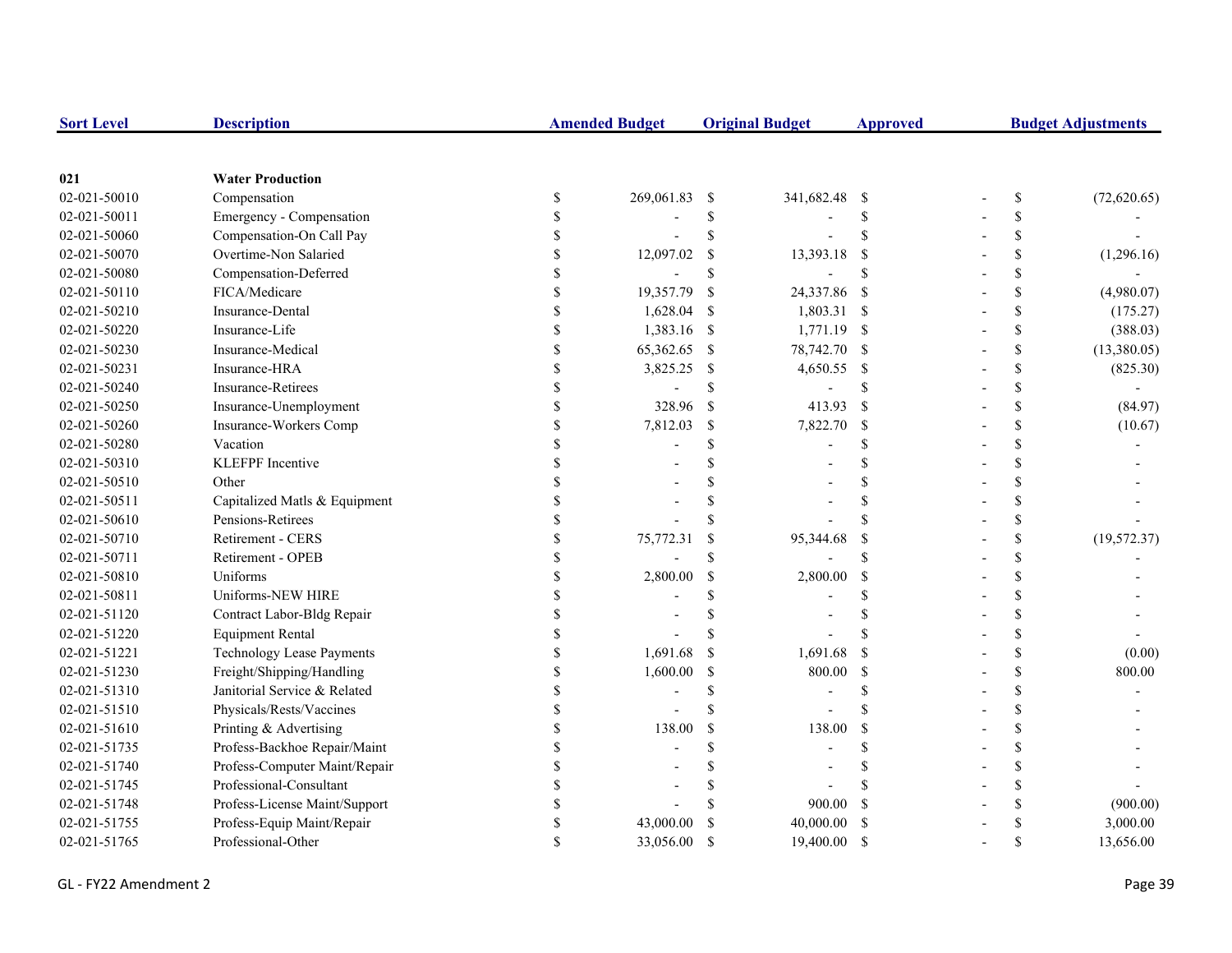| <b>Sort Level</b> | <b>Description</b>             | <b>Amended Budget</b> |               | <b>Original Budget</b>    |                | <b>Approved</b> | <b>Budget Adjustments</b> |               |            |
|-------------------|--------------------------------|-----------------------|---------------|---------------------------|----------------|-----------------|---------------------------|---------------|------------|
| 02-021-51780      | Profess-Vehicle Repair/Maint   | \$                    | $1,000.00$ \$ |                           | $1,000.00$ \$  |                 |                           | $\mathbb{S}$  |            |
| 02-021-51810      | Sludge Removal                 | \$                    | 30,985.00     | -\$                       | 34,000.00 \$   |                 |                           | $\mathcal{S}$ | (3,015.00) |
| 02-021-51850      | <b>Test Analysis</b>           | \$                    | 25,000.00     | -S                        | 25,000.00 \$   |                 |                           | \$            |            |
| 02-021-51910      | Utilities-Electric             | \$                    | 128,400.00    | -S                        | 128,400.00 \$  |                 |                           | $\mathcal{S}$ |            |
| 02-021-51920      | Utilities-Nat Gas/Propane      |                       | 3,500.00      | -S                        | 3,500.00 \$    |                 |                           | $\mathcal{S}$ |            |
| 02-021-51940      | Utilities-Communications       | \$                    | 5,825.00      | -S                        | 5,300.00 \$    |                 |                           | \$            | 525.00     |
| 02-021-51945      | Util-Telemtry                  | \$                    | 1,800.00      | -S                        | 1,800.00 \$    |                 |                           | $\mathsf{\$}$ |            |
| 02-021-51950      | Utilities-Water/Sewer          | \$                    |               | \$                        |                | <sup>\$</sup>   |                           | $\mathsf{\$}$ |            |
| 02-021-52020      | Supplies-Bldg Maint/Repair     | \$                    | 3,815.00      | <sup>\$</sup>             | 800.00         | -S              |                           | \$            | 3,015.00   |
| 02-021-52050      | Chlorine/Sodium Hypochlorite   | \$                    | 24,400.00     | -S                        | 23,000.00 \$   |                 |                           | $\mathbb S$   | 1,400.00   |
| 02-021-52060      | Supplies-Computer/Copier/Print | \$                    | 1,250.00      | -S                        | $1,250.00$ \$  |                 |                           | \$            |            |
| 02-021-52110      | Equipment (Under \$2,000 Each) | \$                    | 3,500.00      | -S                        | 3,500.00 \$    |                 |                           | \$            |            |
| 02-021-52120      | Supplies-Equip Maint/Repair    | \$                    | 2,200.00      | -S                        | $2,000.00$ \$  |                 |                           | \$            | 200.00     |
| 02-021-52160      | Fluoride                       | \$                    | 7,000.00      | -\$                       | $6,000.00$ \$  |                 |                           | \$            | 1,000.00   |
| 02-021-52170      | Liquid Carbon                  |                       | 3,000.00      | -\$                       | $3,000.00$ \$  |                 |                           | $\mathsf{\$}$ |            |
| 02-021-52250      | Fuel, Oil, Fluids              | <sup>\$</sup>         | 2,500.00      | -S                        | 2,500.00 \$    |                 |                           | $\mathcal{S}$ |            |
| 02-021-52350      | Supplies-Janitorial            |                       | 2,000.00      | <sup>\$</sup>             | $2,000.00$ \$  |                 |                           | $\mathcal{S}$ |            |
| 02-021-52360      | Equipment-Laboratory           |                       | 2,900.00      | -S                        | 2,900.00 \$    |                 |                           | $\mathcal{S}$ |            |
| 02-021-52370      | Supplies-Laboratory            | \$                    | 7,000.00      | -S                        | $7,000.00$ \$  |                 |                           | \$            |            |
| 02-021-52430      | Poly Phosphates                | \$                    | 16,000.00     | - \$                      | 16,000.00 \$   |                 |                           | $\mathsf{\$}$ |            |
| 02-021-52700      | Supplies-Office                | \$                    | 3,800.00      | -S                        | 1,300.00 \$    |                 |                           | $\mathsf{\$}$ | 2,500.00   |
| 02-021-52750      | Supplies-Other                 | \$                    | 2,000.00      | $\boldsymbol{\mathsf{S}}$ | $2,000.00$ \$  |                 |                           | \$            |            |
| 02-021-52840      | Postage-Meter & Related        | \$                    |               | \$                        |                | S               |                           | $\mathsf{\$}$ |            |
| 02-021-52850      | Sodium Permanganate            | \$                    | 8,000.00      | -S                        | 8,000.00 \$    |                 |                           | $\mathcal{S}$ |            |
| 02-021-52865      | Supplies-Safety/Protective     | \$                    | 3,000.00      | -S                        | 1,500.00 \$    |                 |                           | \$            | 1,500.00   |
| 02-021-52870      | <b>Settling Product</b>        | \$                    | 114,300.00    | -S                        | 101,000.00 \$  |                 |                           | \$            | 13,300.00  |
| 02-021-52890      | Software                       | \$                    |               | \$                        |                | \$              |                           | \$            |            |
| 02-021-52950      | Vehicle-Supplies Repair/Maint  | \$                    | 800.00        | <sup>\$</sup>             | 800.00         | -\$             |                           | $\mathcal{S}$ |            |
| 02-021-53450      | Coffee, Tea & Related          | <sup>\$</sup>         | 500.00        | <sup>\$</sup>             | $\overline{a}$ | <sup>\$</sup>   |                           | \$            | 500.00     |
| 02-021-53460      | Conference/Train/School        | \$                    | 4,000.00      | <sup>\$</sup>             | 4,000.00       | -S              |                           | $\mathcal{S}$ |            |
| 02-021-53470      | Dues & Subscriptions           |                       | 3,500.00      | \$                        | 3,500.00       | -\$             |                           | $\mathcal{S}$ |            |
| 02-021-53500      | Easements                      |                       |               | \$                        |                | <sup>\$</sup>   |                           | $\mathcal{S}$ |            |
| 02-021-53600      | Miscellaneous                  | \$                    | 750.00        | <sup>\$</sup>             | 750.00         | -S              |                           | $\mathcal{S}$ |            |
| 02-021-53850      | Travel/Lodging/Meals           | \$                    | 5,000.00      | <sup>\$</sup>             | 5,000.00       | -\$             |                           | $\mathsf{\$}$ |            |
| 02-021-54200      | Insurance & Bonds              | \$                    |               | \$                        |                | <sup>\$</sup>   |                           | $\mathbf S$   |            |
| 02-021-61500      | Depreciation                   | S                     |               |                           |                |                 |                           | \$            |            |
| 02-021-70100      | Building - Water Plant         |                       |               | \$                        |                | \$              |                           | $\mathcal{S}$ |            |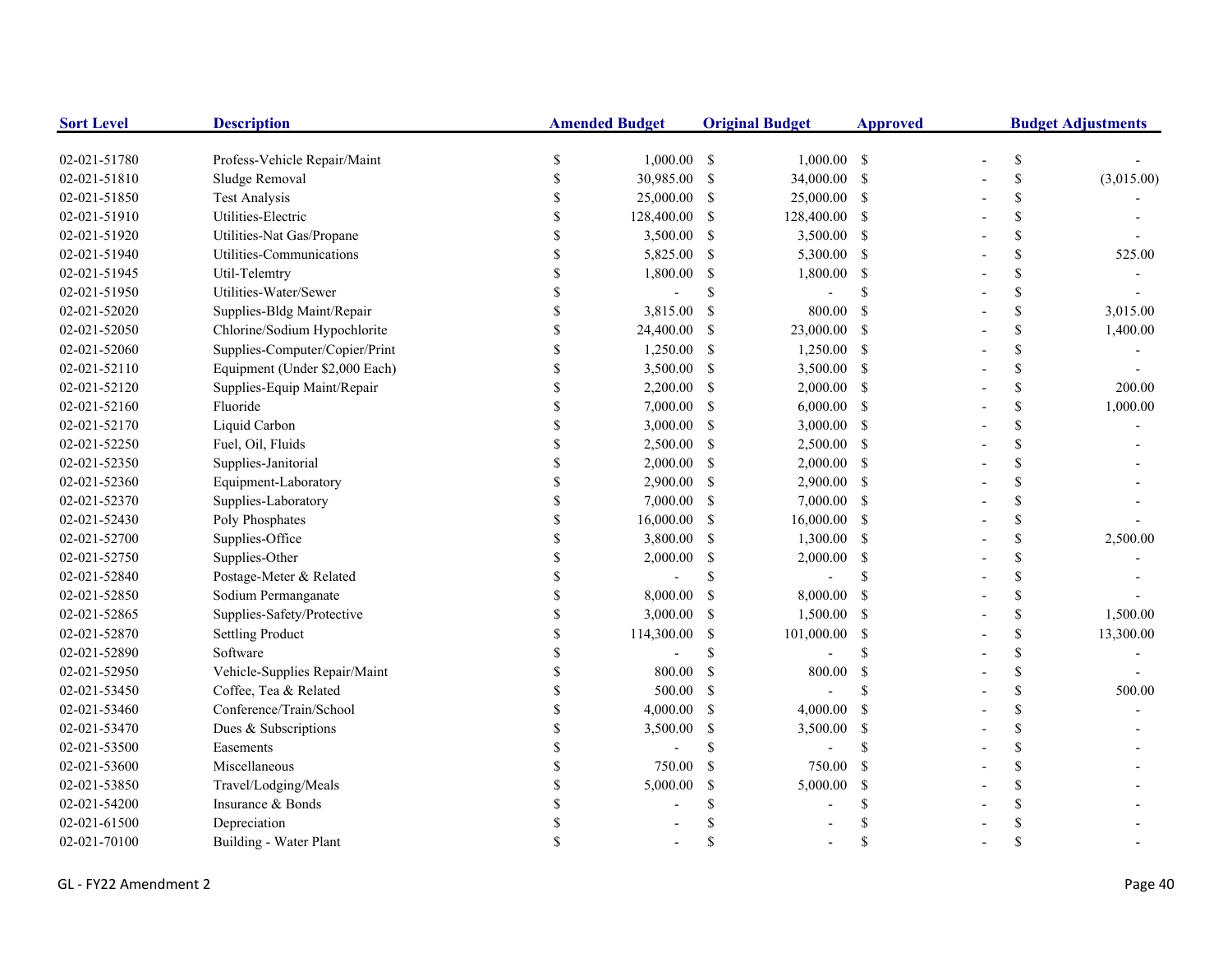| <b>Sort Level</b> | <b>Description</b>             | <b>Amended Budget</b> |               | <b>Original Budget</b> |                 | Approved |                  | <b>Budget Adjustments</b> |              |  |
|-------------------|--------------------------------|-----------------------|---------------|------------------------|-----------------|----------|------------------|---------------------------|--------------|--|
|                   |                                |                       |               |                        |                 |          |                  |                           |              |  |
| 02-021-70200      | Equipment - Water Plant        |                       | 36,703.00 \$  |                        | $10,882.00$ \$  |          | $\sim$ 100 $\mu$ |                           | 25,821.00    |  |
| 02-021-70300      | Land & Imprymnts - Water Plant |                       | $\sim$        |                        | $\sim$          |          | $\sim$ $-$       |                           |              |  |
| 02-021-70400      | Plant-In-Service - Water Plant |                       | $\sim$        |                        | 19.400.00 \$    |          | $\sim$ $-$       |                           | (19,400.00)  |  |
| 02-021-70500      | Vehicle - Water Plant          |                       | $\sim$        |                        | $\sim$          |          | $\sim$ 100 $\mu$ |                           |              |  |
| 021               | <b>Water Production</b>        |                       | 993,342.70 \$ |                        | 1,062,774.26 \$ |          | $\sim$ 100 $\mu$ |                           | (69, 431.56) |  |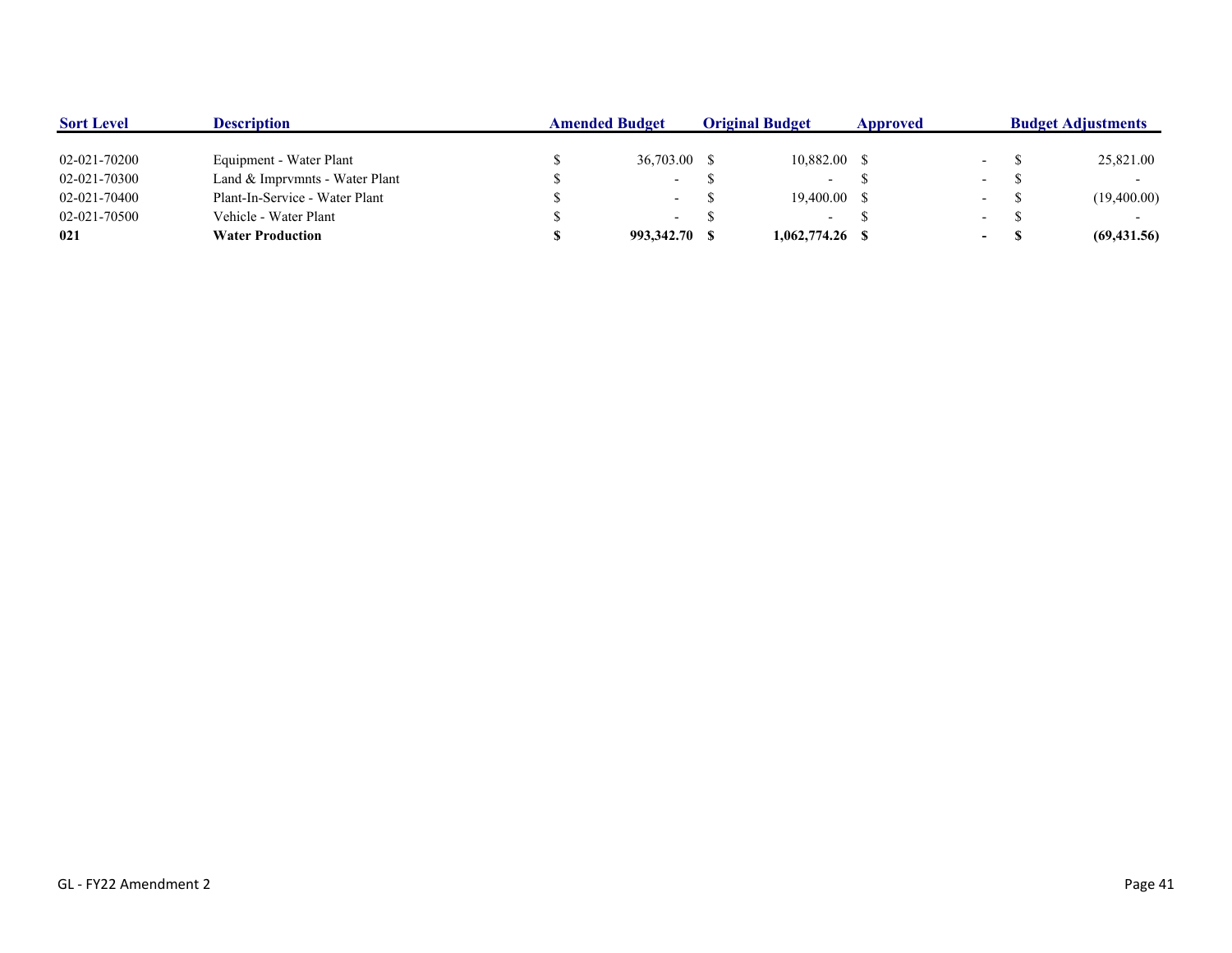| <b>Sort Level</b> | <b>Description</b>               |                    | <b>Amended Budget</b>    |               | <b>Original Budget</b> | <b>Approved</b> | <b>Budget Adjustments</b> |             |  |
|-------------------|----------------------------------|--------------------|--------------------------|---------------|------------------------|-----------------|---------------------------|-------------|--|
|                   |                                  |                    |                          |               |                        |                 |                           |             |  |
| 022               | <b>Water Distribution</b>        |                    |                          |               |                        |                 |                           |             |  |
| 02-022-50010      | Compensation                     | \$                 | 199,567.77               | -\$           | 204,123.24 \$          |                 | \$                        | (4,555.47)  |  |
| 02-022-50011      | Emergency - Compensation         | \$                 |                          | \$            |                        | $\mathbf S$     | \$                        |             |  |
| 02-022-50060      | Compensation-On Call Pay         | \$                 | 14,158.60                | <sup>\$</sup> | 11,952.26 \$           |                 | \$                        | 2,206.34    |  |
| 02-022-50070      | Overtime-Non Salaried            | <sup>\$</sup>      | 9,716.87                 | \$            | 8,236.23 \$            |                 | \$                        | 1,480.64    |  |
| 02-022-50080      | Compensation-Deferred            |                    | $\overline{\phantom{a}}$ | \$            |                        | \$              | \$                        |             |  |
| 02-022-50110      | FICA/Medicare                    | \$                 | 15,384.07                | \$            | 15,413.84              | - \$            | \$                        | (29.77)     |  |
| 02-022-50210      | Insurance-Dental                 | \$                 | 1,627.92                 | $\mathcal{S}$ | 1,226.88 \$            |                 | \$                        | 401.04      |  |
| 02-022-50220      | Insurance-Life                   | $\mathbf{\hat{S}}$ | 1,053.72                 | \$            | 1,064.44 \$            |                 | $\mathbf S$               | (10.72)     |  |
| 02-022-50230      | Insurance-Medical                | $\mathbf S$        | 63,621.12                | <sup>\$</sup> | 55,929.12 \$           |                 | $\mathbb{S}$              | 7,692.00    |  |
| 02-022-50231      | Insurance-HRA                    | \$                 | 4,518.00                 | <sup>\$</sup> | 5,880.16 \$            |                 | \$                        | (1,362.16)  |  |
| 02-022-50240      | Insurance-Retirees               | \$                 |                          | \$            |                        | \$              | \$                        |             |  |
| 02-022-50250      | Insurance-Unemployment           | \$                 | 261.43                   | <sup>\$</sup> | 262.44                 | -\$             | \$                        | (1.01)      |  |
| 02-022-50260      | Insurance-Workers Comp           | \$                 | 5,194.39                 | \$            | 4,701.31               | -S              | \$                        | 493.08      |  |
| 02-022-50280      | Vacation                         |                    |                          | $\mathcal{S}$ |                        | \$              | \$                        |             |  |
| 02-022-50510      | Capitalized Labor                |                    |                          | \$            |                        | \$              | \$                        |             |  |
| 02-022-50511      | Capitalized Matls & Equipment    |                    |                          | <sup>\$</sup> |                        | \$              | \$                        |             |  |
| 02-022-50610      | Pensions-Retirees                |                    |                          | \$            |                        | \$              |                           |             |  |
| 02-022-50710      | Retirement - CERS                |                    | 60,217.95                | $\mathcal{S}$ | 60,452.08              | <sup>\$</sup>   | \$                        | (234.13)    |  |
| 02-022-50711      | Retirement - OPEB                | $\mathcal{S}$      |                          | \$            |                        | \$              | $\mathcal{S}$             |             |  |
| 02-022-50810      | Uniforms                         | $\mathbf{\hat{S}}$ | 2,000.00                 | $\mathcal{S}$ | 2,000.00               | $\mathcal{S}$   | $\mathbf S$               |             |  |
| 02-022-50811      | Uniforms-NEW HIRE                | \$                 |                          | <sup>\$</sup> |                        | \$              | \$                        |             |  |
| 02-022-50999      | Capitalized Labor                | <sup>\$</sup>      |                          | \$            |                        | \$              | \$                        |             |  |
| 02-022-51120      | Contract Labor-Bldg Repair       | \$                 | 500.00                   | <sup>\$</sup> | 500.00                 | $\mathcal{S}$   | \$                        |             |  |
| 02-022-51220      | <b>Equipment Rental</b>          | \$                 | 1,200.00                 | <sup>\$</sup> | 1,200.00               | - \$            | \$                        |             |  |
| 02-022-51221      | <b>Technology Lease Payments</b> | \$                 | 1,462.99                 | <sup>\$</sup> | 1,462.99 \$            |                 | \$                        | (0.00)      |  |
| 02-022-51230      | Freight/Shipping/Handling        | \$                 | 1,500.00                 | <sup>\$</sup> | 1,000.00               | $\mathcal{S}$   | \$                        | 500.00      |  |
| 02-022-51310      | Janitorial Service & Related     |                    |                          | \$            |                        | \$              | \$                        |             |  |
| 02-022-51510      | Physicals/Rests/Vaccines         |                    | 500.00                   | <sup>\$</sup> | 500.00                 | -S              |                           |             |  |
| 02-022-51610      | Printing & Advertising           | $\mathcal{S}$      | 2,000.00                 | \$            | 2,000.00 \$            |                 | \$                        |             |  |
| 02-022-51735      | Profess-Backhoe Repair/Maint     | $\mathbf{\hat{S}}$ | 3,000.00                 | \$            | 3,000.00               | - \$            | $\mathcal{S}$             |             |  |
| 02-022-51740      | Profess-Computer Maint/Repair    | $\mathbf S$        |                          | $\mathcal{S}$ |                        | \$              | $\mathcal{S}$             |             |  |
| 02-022-51745      | Professional-Consultant          | \$                 | 10,000.00                | \$            | 10,000.00              | -S              | \$                        |             |  |
| 02-022-51748      | Profess-License Maint/Support    | <sup>\$</sup>      |                          | <sup>\$</sup> |                        | \$              |                           |             |  |
| 02-022-51755      | Profess-Equip Maint/Repair       |                    | 5,000.00                 | <sup>\$</sup> | 7,000.00               | <sup>\$</sup>   |                           | (2,000.00)  |  |
| 02-022-51765      | Professional-Other               | \$                 | 26,600.00                | <sup>S</sup>  | 41,600.00              | -S              | <sup>\$</sup>             | (15,000.00) |  |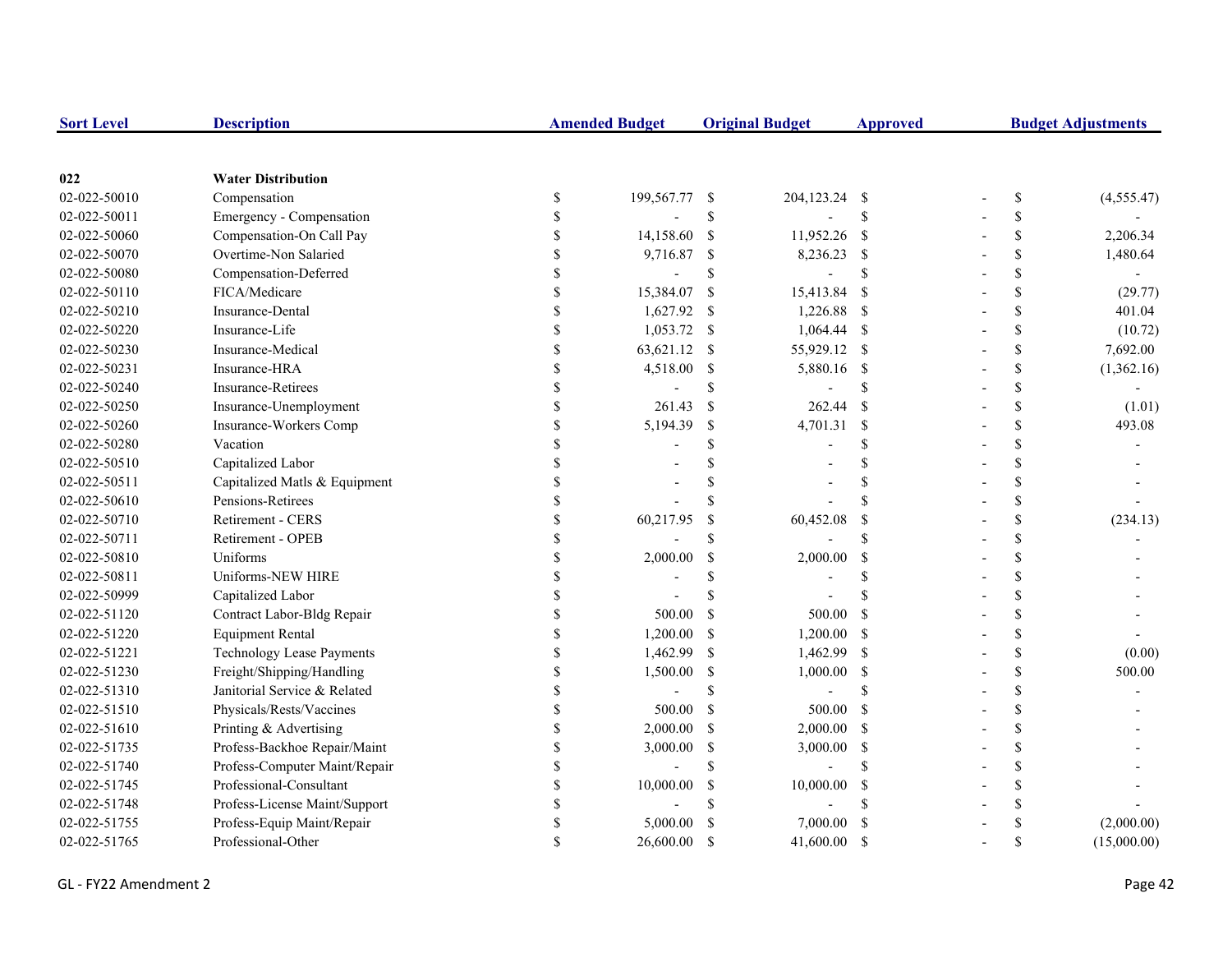| <b>Sort Level</b> | <b>Description</b>                  | <b>Amended Budget</b> |             | <b>Original Budget</b> |                | <b>Approved</b> | <b>Budget Adjustments</b> |                           |            |
|-------------------|-------------------------------------|-----------------------|-------------|------------------------|----------------|-----------------|---------------------------|---------------------------|------------|
| 02-022-51780      | Profess-Vehicle Repair/Maint        | $\$$                  | 7,000.00 \$ |                        | 7,000.00 \$    |                 |                           | $\mathbb{S}$              |            |
| 02-022-51850      | <b>Test Analysis</b>                | \$                    | 300.00      | - \$                   | 300.00 \$      |                 |                           | \$                        |            |
| 02-022-51910      | Utilities-Electric                  | \$                    | 4,750.00    | -S                     | 4,750.00 \$    |                 |                           | \$                        |            |
| 02-022-51920      | Utilities-Nat Gas/Propane           | \$                    | 2,000.00    | -S                     | $2,000.00$ \$  |                 |                           | \$                        |            |
| 02-022-51940      | Utilities-Communications            |                       | 6,450.00    | \$                     | $6,050.00$ \$  |                 |                           | $\boldsymbol{\mathsf{S}}$ | 400.00     |
| 02-022-51950      | Utilities-Water/Sewer               | \$                    | 250.00      | -\$                    | $250.00$ \$    |                 |                           | \$                        |            |
| 02-022-51999      | <b>Capitalized Contractual Svcs</b> | \$                    |             | <sup>\$</sup>          |                | \$              |                           | \$                        |            |
| 02-022-52010      | Supplies-Backhoe Repair/Maint       | \$                    | 2,500.00    | <sup>\$</sup>          | 4,500.00       | -\$             |                           | \$                        | (2,000.00) |
| 02-022-52020      | Supplies-Bldg Maint/Repair          | \$                    | 4,000.00    | S                      | 4,000.00 \$    |                 |                           | $\mathcal{S}$             |            |
| 02-022-52060      | Supplies-Computer/Copier/Print      | \$                    | 900.00      | <sup>\$</sup>          | 900.00         | -\$             |                           | \$                        |            |
| 02-022-52080      | Concrete                            | \$                    |             | S                      |                | <sup>\$</sup>   |                           | $\boldsymbol{\mathsf{S}}$ |            |
| 02-022-52090      | Supplies - Asphalt                  | \$                    |             |                        |                |                 |                           | \$                        |            |
| 02-022-52110      | Equipment (Under \$2,000 Each)      | \$                    | 5,000.00    | <sup>\$</sup>          | 5,000.00       | -S              |                           | \$                        |            |
| 02-022-52120      | Supplies-Equip Maint/Repair         | \$                    | 3,000.00    | -S                     | $3,000.00$ \$  |                 |                           | $\boldsymbol{\mathsf{S}}$ |            |
| 02-022-52140      | Fittings-Brass/Copper               | \$                    | 12,500.00   | -S                     | 7,500.00 \$    |                 |                           | \$                        | 5,000.00   |
| 02-022-52145      | Pipe Fittings                       | \$                    | 7,200.00    | -S                     | 3,200.00 \$    |                 |                           | \$                        | 4,000.00   |
| 02-022-52250      | Fuel, Oil, Fluids                   | \$                    | 16,200.00   | <sup>\$</sup>          | $16,200.00$ \$ |                 |                           | \$                        |            |
| 02-022-52310      | Gravel/Rock                         |                       | 8,500.00    | \$                     | 8,500.00 \$    |                 |                           | \$                        |            |
| 02-022-52311      | Supplies Yard Repairs               |                       |             | <sup>\$</sup>          |                | \$              |                           | \$                        |            |
| 02-022-52340      | <b>Hydrant Supplies</b>             | \$                    | 7,500.00    | -S                     | 7,500.00 \$    |                 |                           | $\mathsf{\$}$             |            |
| 02-022-52350      | Supplies-Janitorial                 | \$                    | 1,000.00    | -S                     | $1,000.00$ \$  |                 |                           | $\mathcal{S}$             |            |
| 02-022-52510      | Meter Boxes                         | \$                    | 3,000.00    | -\$                    | $3,000.00$ \$  |                 |                           | \$                        |            |
| 02-022-52515      | Meter-Erts                          | \$                    | 63,961.00   | -S                     | 36,300.00 \$   |                 |                           | $\mathbb S$               | 27,661.00  |
| 02-022-52520      | Meter Related Other                 | \$                    | 4,000.00    | -\$                    | $4,000.00$ \$  |                 |                           | $\mathbb S$               |            |
| 02-022-52530      | Meters Setters & Risers             | \$                    | 11,000.00   | -\$                    | 15,000.00 \$   |                 |                           | $\boldsymbol{\mathsf{S}}$ | (4,000.00) |
| 02-022-52550      | Meters                              | \$                    | 122,700.00  | - \$                   | 63,700.00 \$   |                 |                           | $\boldsymbol{\mathsf{S}}$ | 59,000.00  |
| 02-022-52560      | Meters, Large                       | \$                    | 20,000.00   | -\$                    | 15,000.00 \$   |                 |                           | $\boldsymbol{\mathsf{S}}$ | 5,000.00   |
| 02-022-52700      | Supplies-Office                     | <sup>\$</sup>         | 500.00      | -S                     | 500.00 \$      |                 |                           | \$                        |            |
| 02-022-52750      | Supplies-Other                      | \$                    | 2,500.00    | -\$                    | $2,500.00$ \$  |                 |                           | \$                        |            |
| 02-022-52820      | PVC Pipe/Tubing                     | \$                    | 3,000.00    | <sup>\$</sup>          | $3,000.00$ \$  |                 |                           | \$                        |            |
| 02-022-52825      | Pipe Clamps                         |                       | 2,000.00    | \$                     | $2,000.00$ \$  |                 |                           | \$                        |            |
| 02-022-52840      | Postage-Meter & Related             | \$                    | 100.00      | -S                     | $100.00$ \$    |                 |                           | $\mathcal{S}$             |            |
| 02-022-52865      | Supplies-Safety/Protective          | \$                    | 2,250.00    | -\$                    | 2,250.00 \$    |                 |                           | $\mathsf{\$}$             |            |
| 02-022-52880      | Signs & Barricades                  | \$                    | 2,000.00    | -S                     | $2,000.00$ \$  |                 |                           | $\mathbf S$               |            |
| 02-022-52885      | Small Tools & Equipment             | <sup>\$</sup>         | 4,000.00    | -S                     | $3,000.00$ \$  |                 |                           | \$                        | 1,000.00   |
| 02-022-52890      | Software                            | <sup>\$</sup>         | 70,500.00   |                        | 70,500.00      | -S              |                           | \$                        |            |
| 02-022-52920      | <b>Tapping Saddles</b>              |                       | 2,000.00    | <sup>\$</sup>          | $2,000.00$ \$  |                 |                           | \$                        |            |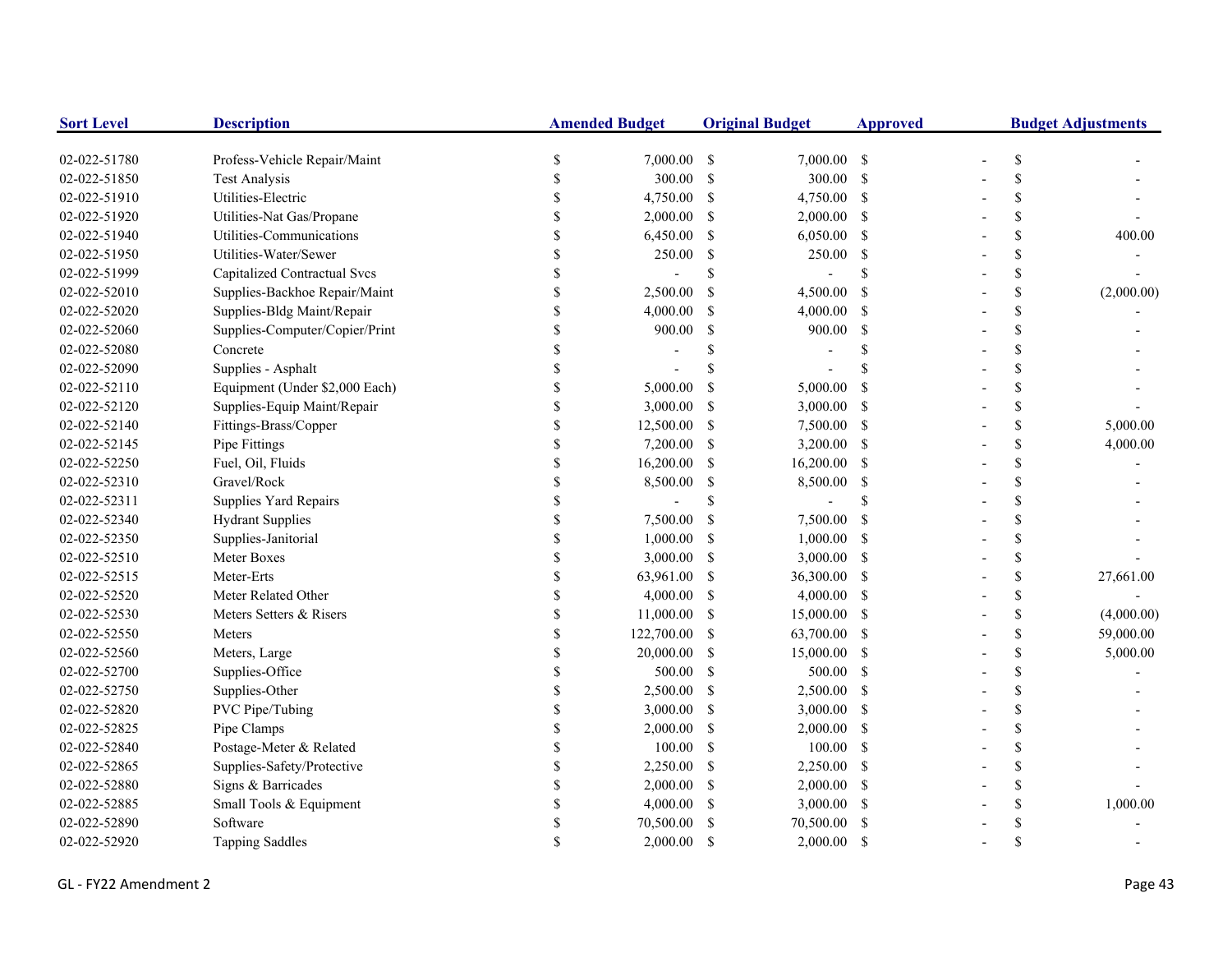| <b>Sort Level</b> | <b>Description</b>             | <b>Amended Budget</b> |    | <b>Original Budget</b> | <b>Approved</b> | <b>Budget Adjustments</b> |             |
|-------------------|--------------------------------|-----------------------|----|------------------------|-----------------|---------------------------|-------------|
|                   |                                |                       |    |                        |                 |                           |             |
| 02-022-52935      | Valve Boxes/Risers             | 600.00 \$             |    | 600.00 S               |                 |                           |             |
| 02-022-52950      | Vehicle-Supplies Repair/Maint  | 3,000.00              |    | 3,000.00               |                 |                           |             |
| 02-022-52955      | Inventory Adjustment           |                       |    |                        |                 |                           |             |
| 02-022-52999      | Capitalized Matls & Supplies   |                       |    |                        |                 |                           |             |
| 02-022-53450      | Coffee, Tea & Related          | 250.00                |    | 250.00                 |                 |                           |             |
| 02-022-53460      | Conference/Train/School        | 2,000.00              | -S | $2,000.00$ \$          |                 |                           |             |
| 02-022-53470      | Dues & Subscriptions           | 2,500.00 \$           |    | $2,500.00$ \$          |                 |                           |             |
| 02-022-53500      | Easements                      | 600.00                |    | 600.00                 |                 |                           |             |
| 02-022-53600      | Miscellaneous                  |                       |    |                        |                 |                           |             |
| 02-022-53850      | Travel/Lodging/Meals           | 2,600.00              |    | 2,600.00               |                 |                           |             |
| 02-022-54200      | Insurance & Bonds              |                       |    |                        |                 |                           |             |
| 02-022-61500      | Depreciation                   |                       |    |                        |                 |                           |             |
| 02-022-71100      | Building - Water Distrib       |                       |    |                        |                 |                           |             |
| 02-022-71200      | Equipment - Water Distrib      | 46,350.00             |    | 60,000.00              |                 |                           | (13,650.00) |
| 02-022-71300      | Land & Improvmnts - Wtr Distrb |                       |    |                        |                 |                           |             |
| 02-022-71400      | Plant-In-Service - Wtr Distrib | 159,833.00            |    | 159,833.00             |                 |                           |             |
| 02-022-71500      | Vehicle - Water Distrib        |                       |    |                        |                 |                           |             |
| 022               | <b>Water Distribution</b>      | 1,049,378.82          |    | 977,387.99 \$          |                 |                           | 71,990.83   |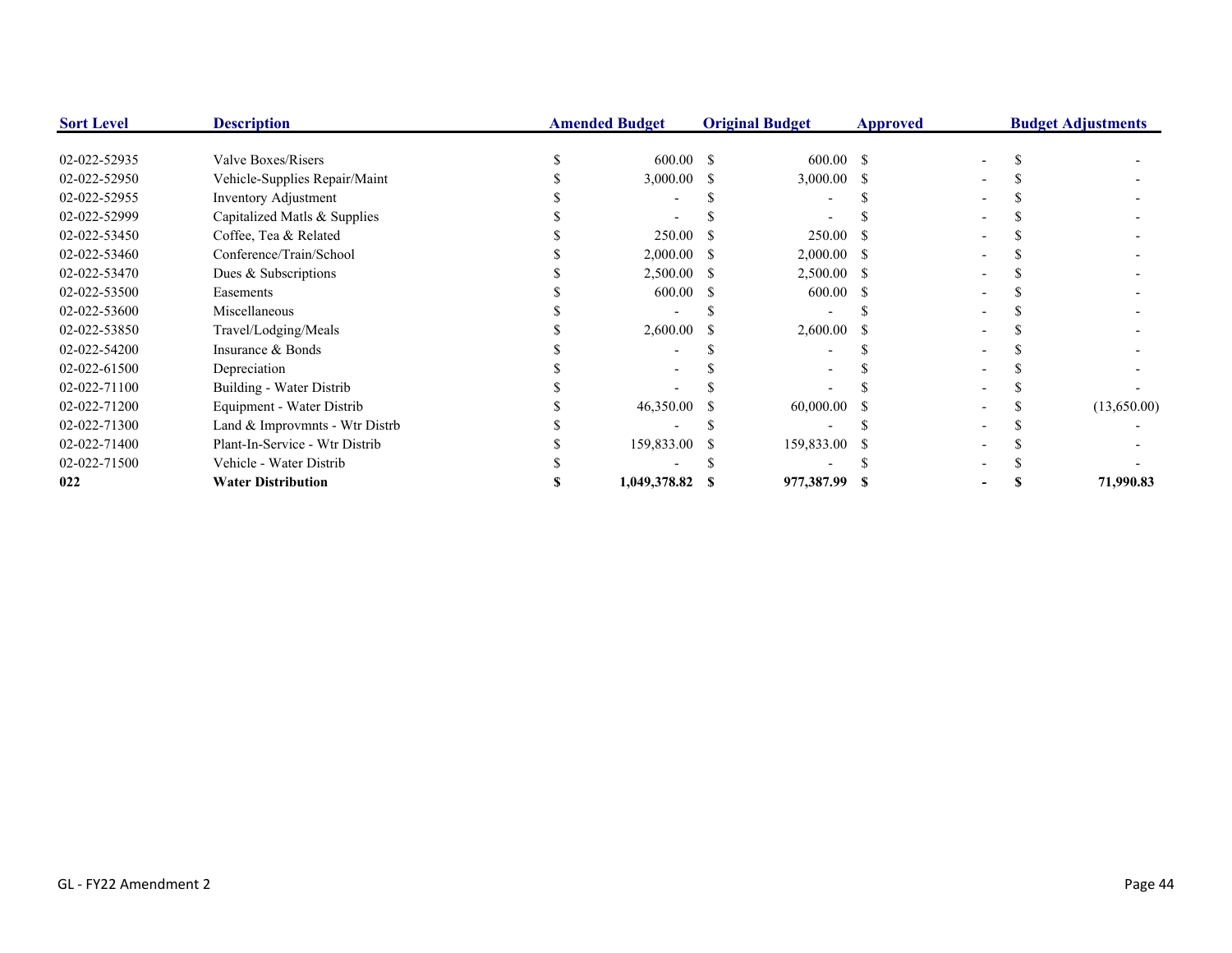| <b>Sort Level</b> | <b>Description</b>          | <b>Amended Budget</b> |        | <b>Original Budget</b> |                          | <b>Approved</b> |        | <b>Budget Adjustments</b> |  |
|-------------------|-----------------------------|-----------------------|--------|------------------------|--------------------------|-----------------|--------|---------------------------|--|
|                   |                             |                       |        |                        |                          |                 |        |                           |  |
| 023               | Meter Reading & Mainentance |                       |        |                        |                          |                 |        |                           |  |
| 02-023-61500      | Depreciation                |                       | $\sim$ |                        | $\overline{\phantom{0}}$ |                 | $\sim$ |                           |  |
| 023               | Meter Reading & Mainentance |                       | $\sim$ |                        | $\overline{\phantom{0}}$ |                 | $\sim$ |                           |  |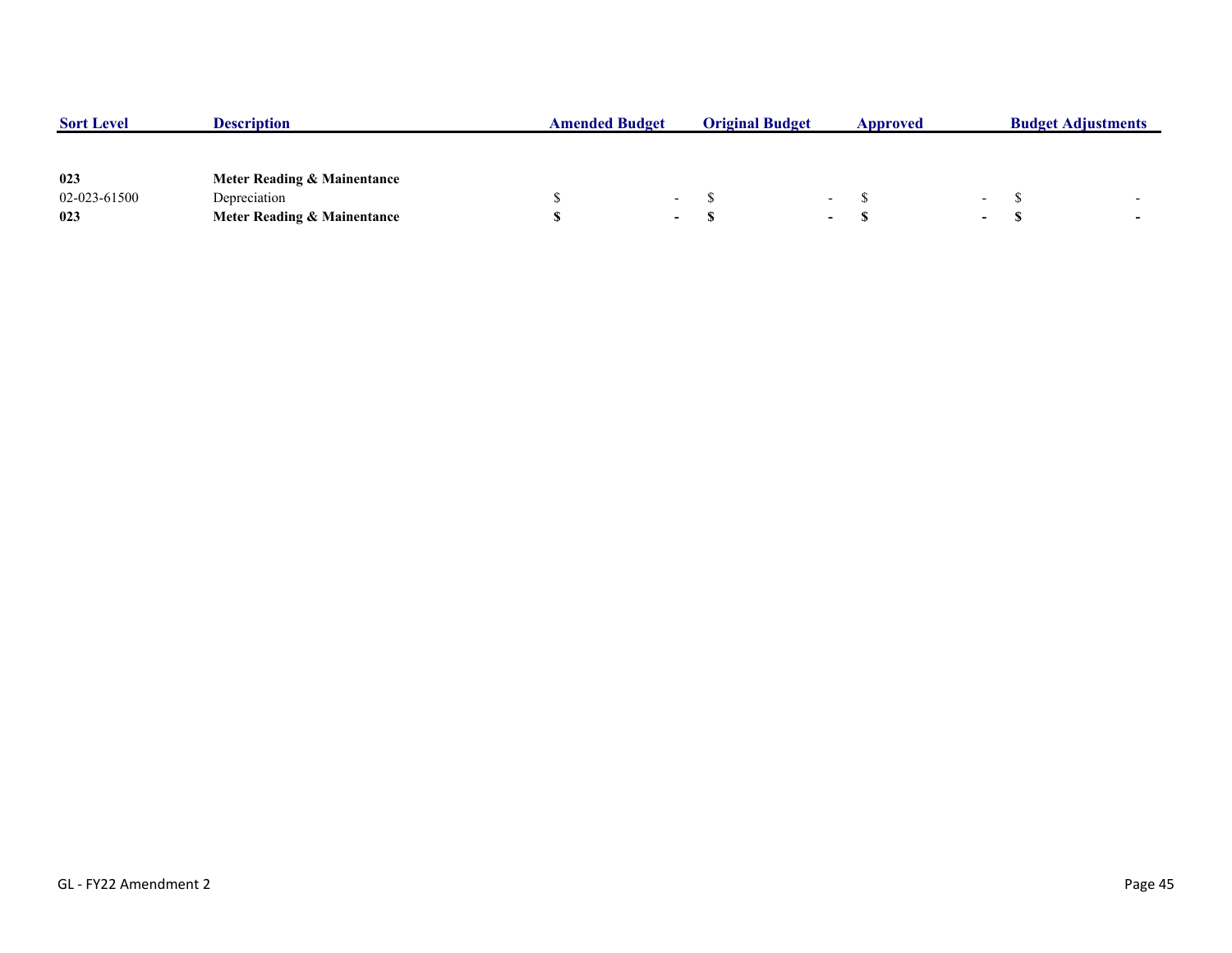| <b>Sort Level</b> | <b>Description</b>               |                    | <b>Amended Budget</b> |               | <b>Original Budget</b> | <b>Approved</b> | <b>Budget Adjustments</b> |             |            |
|-------------------|----------------------------------|--------------------|-----------------------|---------------|------------------------|-----------------|---------------------------|-------------|------------|
|                   |                                  |                    |                       |               |                        |                 |                           |             |            |
| 024               | <b>Wastewater Treatment</b>      |                    |                       |               |                        |                 |                           |             |            |
| 02-024-50010      | Compensation                     | \$                 | 274,402.02 \$         |               | 269,478.68 \$          |                 |                           | \$          | 4,923.34   |
| 02-024-50011      | Emergency - Compensation         | \$                 |                       | $\mathbb{S}$  |                        | \$              |                           | \$          |            |
| 02-024-50060      | Compensation-On Call Pay         | \$                 | 18,741.32 \$          |               | 18,024.46 \$           |                 |                           | \$          | 716.86     |
| 02-024-50070      | Overtime-Non Salaried            | \$                 | 28,780.16             | -S            | 28,458.13 \$           |                 |                           | \$          | 322.03     |
| 02-024-50080      | Compensation-Deferred            | \$                 |                       | \$            |                        | <sup>\$</sup>   |                           | \$          |            |
| 02-024-50110      | FICA/Medicare                    | \$                 | 22,164.43             | -S            | 21,567.00              | <sup>S</sup>    |                           | \$          | 597.43     |
| 02-024-50210      | Insurance-Dental                 | \$                 | 1,627.80              | -S            | 1,628.16 \$            |                 |                           | \$          | (0.36)     |
| 02-024-50220      | Insurance-Life                   | \$                 | 1,448.84 \$           |               | 1,406.60 \$            |                 |                           | $\mathbf S$ | 42.24      |
| 02-024-50230      | Insurance-Medical                | \$                 | 103,423.08            | <sup>\$</sup> | 103,423.68 \$          |                 |                           | \$          | (0.60)     |
| 02-024-50231      | Insurance-HRA                    | \$                 | 5,418.00              | <sup>\$</sup> | 5,418.40 \$            |                 |                           | \$          | (0.40)     |
| 02-024-50240      | <b>Insurance-Retirees</b>        | \$                 | 6,944.28              | -S            | 6,944.28 \$            |                 |                           | \$          |            |
| 02-024-50250      | Insurance-Unemployment           | \$                 | 376.65                | -\$           | 369.67 \$              |                 |                           | \$          | 6.98       |
| 02-024-50260      | Insurance-Workers Comp           | \$                 | 8,551.88              | -S            | 6,213.56               | - \$            |                           | \$          | 2,338.32   |
| 02-024-50280      | Vacation                         | \$                 |                       | \$            |                        | \$              |                           | \$          |            |
| 02-024-50511      | Capitalized Matls & Equipment    | $\mathbf{\hat{S}}$ |                       | $\mathcal{S}$ |                        | $\mathcal{S}$   |                           | \$          |            |
| 02-024-50610      | Pensions-Retirees                | \$                 | 2,400.00              | <sup>\$</sup> | 2,400.00               | <sup>S</sup>    |                           | \$          |            |
| 02-024-50710      | <b>Retirement - CERS</b>         | \$                 | 86,758.38             | \$            | 85,151.56              | - \$            |                           | \$          | 1,606.82   |
| 02-024-50711      | Retirement - OPEB                | \$                 |                       | \$            |                        | <sup>\$</sup>   |                           | \$          |            |
| 02-024-50810      | Uniforms                         | \$                 | 1,552.00              | <sup>\$</sup> | 2,775.00               | $\mathcal{S}$   |                           | \$          | (1,223.00) |
| 02-024-50811      | Uniforms-NEW HIRE                | \$                 |                       | <sup>\$</sup> |                        | <sup>\$</sup>   |                           | \$          |            |
| 02-024-51120      | Contract Labor-Bldg Repair       | \$                 | 4,200.00              | $\mathcal{S}$ | 3,000.00               | $\mathcal{S}$   |                           | \$          | 1,200.00   |
| 02-024-51220      | <b>Equipment Rental</b>          | \$                 | 1,000.00              | <sup>\$</sup> | 1,000.00               | -S              |                           | \$          |            |
| 02-024-51221      | <b>Technology Lease Payments</b> | $\mathbb S$        | 1,168.78              | -S            | 1,168.77 \$            |                 |                           | \$          | 0.01       |
| 02-024-51230      | Freight/Shipping/Handling        | \$                 | 2,700.00              | -S            | 2,700.00 \$            |                 |                           | \$          |            |
| 02-024-51510      | Physicals/Rests/Vaccines         | \$                 | 210.00                | <sup>\$</sup> | 210.00 \$              |                 |                           | \$          |            |
| 02-024-51610      | Printing & Advertising           | \$                 | 600.00                | \$            | $2,000.00$ \$          |                 |                           | \$          | (1,400.00) |
| 02-024-51735      | Profess-Backhoe Repair/Maint     | \$                 | 2,700.00              | $\mathbb{S}$  | 2,700.00               | $\mathcal{S}$   |                           | \$          |            |
| 02-024-51740      | Profess-Computer Maint/Repair    | \$                 |                       | \$            |                        | <sup>\$</sup>   |                           | \$          |            |
| 02-024-51745      | Professional-Consultant          | \$                 |                       |               |                        | \$              |                           | \$          |            |
| 02-024-51748      | Profess-License Maint/Support    | \$                 |                       |               |                        | \$              |                           | \$          |            |
| 02-024-51755      | Profess-Equip Maint/Repair       | \$                 | 16,000.00             | <sup>\$</sup> | 16,000.00              | <sup>\$</sup>   |                           | \$          |            |
| 02-024-51762      | Prof-Lift Station Repair         | \$                 | 15,000.00             | -\$           | 15,000.00              | -\$             |                           | \$          |            |
| 02-024-51765      | Professional-Other               | \$                 | 75,000.00             | <sup>\$</sup> | 55,000.00 \$           |                 |                           | \$          | 20,000.00  |
| 02-024-51780      | Profess-Vehicle Repair/Maint     | \$                 | 6,500.00              | <sup>\$</sup> | 6,500.00               | -S              |                           | \$          |            |
| 02-024-51810      | Sludge Removal                   | $\mathbf{\hat{S}}$ | 75,000.00             | <sup>\$</sup> | 75,000.00              | <sup>\$</sup>   |                           | \$          |            |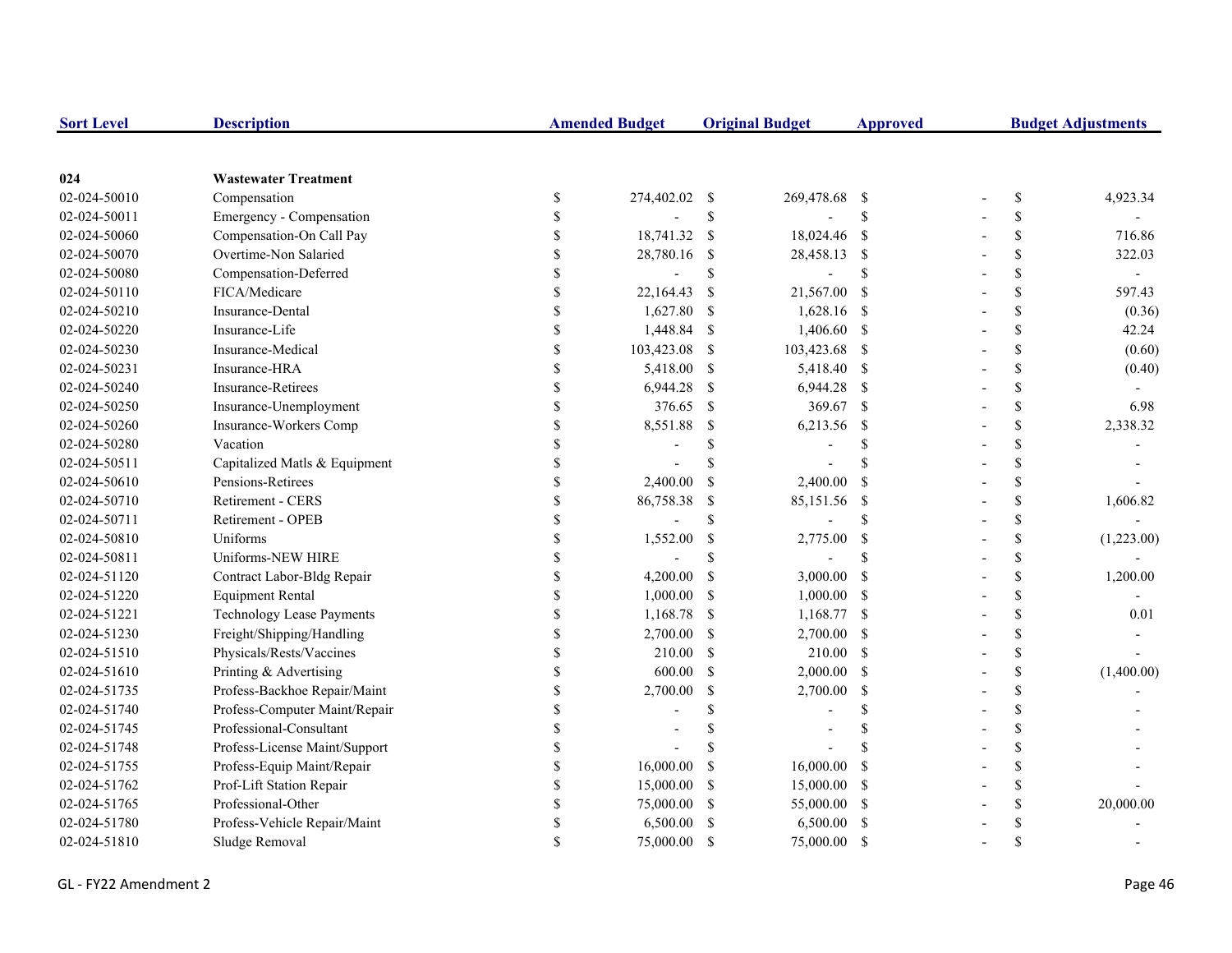| <b>Sort Level</b> | <b>Description</b>             |                    | <b>Amended Budget</b> |               | <b>Original Budget</b>   | <b>Approved</b> | <b>Budget Adjustments</b> |              |             |
|-------------------|--------------------------------|--------------------|-----------------------|---------------|--------------------------|-----------------|---------------------------|--------------|-------------|
| 02-024-51850      | <b>Test Analysis</b>           | \$                 | 33,500.00 \$          |               | 33,500.00 \$             |                 |                           | \$           |             |
| 02-024-51910      | Utilities-Electric             | \$                 | 157,000.00            | -S            | 157,000.00 \$            |                 |                           | \$           |             |
| 02-024-51920      | Utilities-Nat Gas/Propane      | S                  | 200.00                | -S            | $\overline{\phantom{0}}$ | \$              |                           | \$           | 200.00      |
| 02-024-51940      | Utilities-Communications       |                    | 19,825.00             | -S            | 12,300.00                | -S              |                           | \$           | 7,525.00    |
| 02-024-51950      | Utilities-Water/Sewer          |                    | 12,600.00             | -S            | 12,600.00 \$             |                 |                           | \$           |             |
| 02-024-52010      | Supplies-Backhoe Repair/Maint  | $\mathbf S$        | 800.00                | -S            | 500.00 \$                |                 |                           | \$           | 300.00      |
| 02-024-52020      | Supplies-Bldg Maint/Repair     | $\mathbf{\hat{S}}$ | 1,000.00              | -S            | $1,000.00$ \$            |                 |                           | \$           |             |
| 02-024-52050      | Chlorine/Sodium Hypochlorite   | $\mathbf S$        | 65,000.00             | \$            | 85,000.00 \$             |                 |                           | $\mathbb{S}$ | (20,000.00) |
| 02-024-52055      | Poly Aluminum Chloride         | $\mathbf S$        |                       | \$            |                          | S               |                           | \$           |             |
| 02-024-52060      | Supplies-Computer/Copier/Print | $\mathbb{S}$       | 1,350.00              | -S            | 1,350.00                 | -\$             |                           | \$           |             |
| 02-024-52110      | Equipment (Under \$2,000 Each) | \$                 | 2,300.00              | -S            | 2,300.00 \$              |                 |                           | \$           |             |
| 02-024-52120      | Supplies-Equip Maint/Repair    | \$                 | 50,700.00             | -S            | 50,700.00 \$             |                 |                           | \$           |             |
| 02-024-52250      | Fuel, Oil, Fluids              | S                  | 9,500.00              | -S            | 9,500.00 \$              |                 |                           | \$           |             |
| 02-024-52310      | Gravel/Rock                    |                    | 4,700.00              | -S            | $3,700.00$ \$            |                 |                           | \$           | 1,000.00    |
| 02-024-52320      | Grout                          |                    | 175.00                | -S            | 175.00 \$                |                 |                           | \$           |             |
| 02-024-52350      | Supplies-Janitorial            |                    | 800.00                | -S            | 800.00 \$                |                 |                           | \$           |             |
| 02-024-52355      | Lift Station-Sply Maint/Repair |                    | 14,000.00             | <sup>\$</sup> | $12,000.00$ \$           |                 |                           | \$           | 2,000.00    |
| 02-024-52360      | Equipment-Laboratory           |                    | 1,500.00              | -S            | 1,500.00 \$              |                 |                           | \$           |             |
| 02-024-52370      | Supplies-Laboratory            |                    | 2,500.00              | -S            | 2,500.00 \$              |                 |                           | \$           |             |
| 02-024-52440      | Manholes                       |                    | 758.00                | -S            | 10,000.00 \$             |                 |                           | \$           | (9,242.00)  |
| 02-024-52620      | Odor Control                   | $\mathbf S$        | 1,200.00              | -S            | $1,200.00$ \$            |                 |                           | \$           |             |
| 02-024-52700      | Supplies-Office                | $\mathbf S$        | 1,350.00              | -S            | 1,350.00 \$              |                 |                           | \$           |             |
| 02-024-52750      | Supplies-Other                 | \$                 | 2,500.00              | -S            | 1,500.00 \$              |                 |                           | \$           | 1,000.00    |
| 02-024-52820      | PVC Pipe                       | \$                 | 5,000.00              | <sup>\$</sup> | 3,500.00 \$              |                 |                           | \$           | 1,500.00    |
| 02-024-52830      | Polymers                       | \$                 | 14,500.00             | -S            | 14,500.00 \$             |                 |                           | \$           |             |
| 02-024-52840      | Postage-Meter & Related        | S                  |                       | \$            |                          | <sup>\$</sup>   |                           | \$           |             |
| 02-024-52855      | Risers                         |                    | 800.00                | <sup>S</sup>  | 800.00                   | -S              |                           | \$           |             |
| 02-024-52865      | Supplies-Safety/Protective     |                    | 4,500.00              | <sup>\$</sup> | $4,500.00$ \$            |                 |                           | \$           |             |
| 02-024-52875      | Sewer Solvent                  | S                  | 32,000.00             | <sup>\$</sup> | 32,000.00 \$             |                 |                           | \$           |             |
| 02-024-52880      | Signs & Barricades             |                    | 1,000.00              | -S            | $1,000.00$ \$            |                 |                           | \$           |             |
| 02-024-52885      | Small Tools & Equipment        |                    | 2,800.00              | -S            | 2,800.00 \$              |                 |                           | \$           |             |
| 02-024-52890      | Software                       |                    | 3,100.00              | -S            | $3,100.00$ \$            |                 |                           | \$           |             |
| 02-024-52900      | Sulfur Dioxide                 |                    | 5,000.00              | -\$           | 10,200.00 \$             |                 |                           | \$           | (5,200.00)  |
| 02-024-52920      | <b>Tapping Saddles</b>         |                    | 850.00                | <sup>\$</sup> | 650.00 \$                |                 |                           | \$           | 200.00      |
| 02-024-52950      | Vehicle-Supplies Repair/Maint  | \$                 | 3,500.00              | \$            | 3,500.00                 | -\$             |                           | \$           |             |
| 02-024-53101      | Fines & Penalties              |                    |                       |               |                          | £.              |                           | \$           |             |
| 02-024-53450      | Cofee, Tea & Related           |                    | 500.00                | <sup>\$</sup> |                          | \$.             |                           | \$           | 500.00      |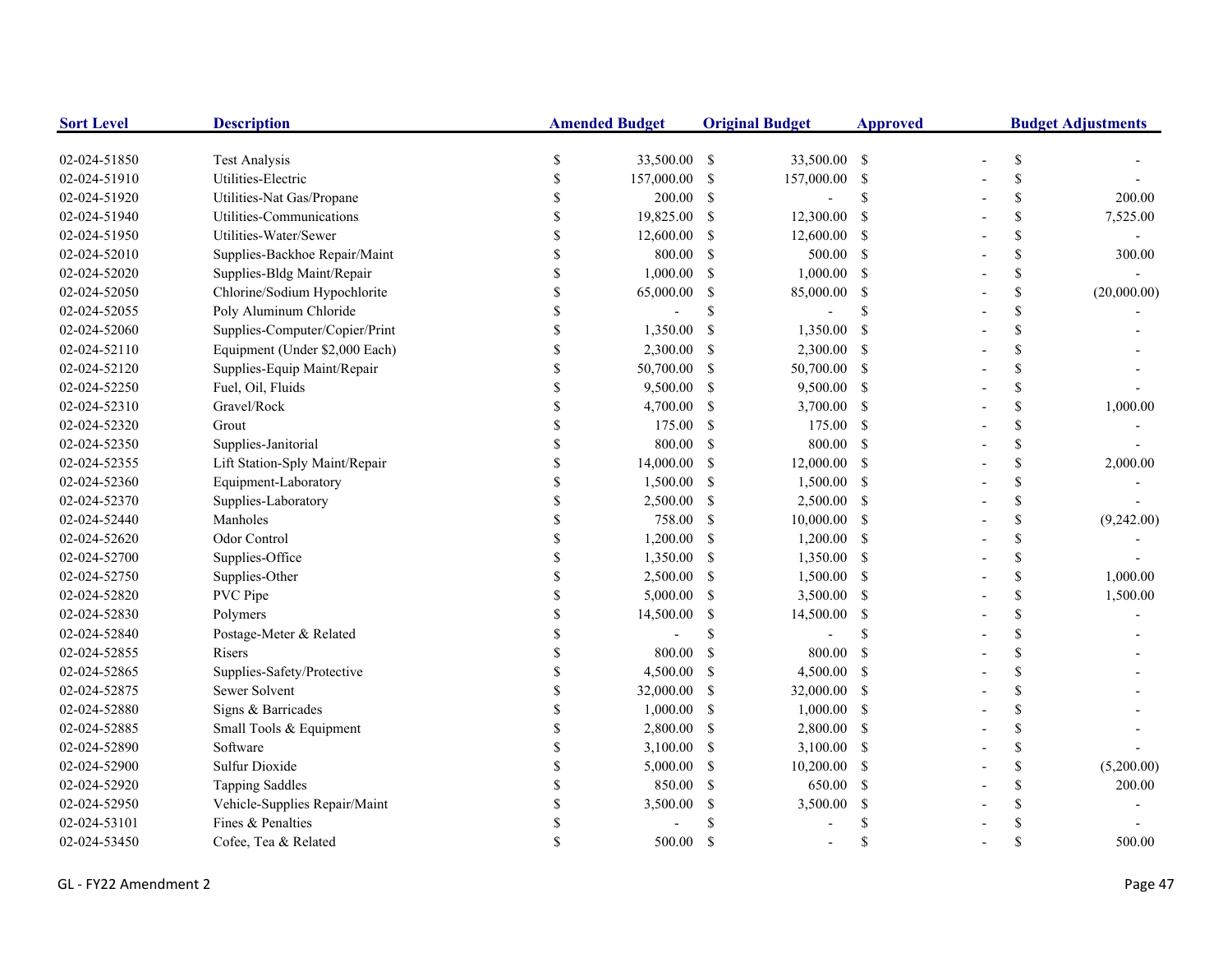| <b>Sort Level</b> | <b>Description</b>             | <b>Amended Budget</b> |                 | <b>Original Budget</b> |  | Approved |  | <b>Budget Adjustments</b> |  |
|-------------------|--------------------------------|-----------------------|-----------------|------------------------|--|----------|--|---------------------------|--|
|                   |                                |                       |                 |                        |  |          |  |                           |  |
| 02-024-53460      | Conference/Train/School        |                       | $2,000.00$ \$   | $2,000.00$ \$          |  |          |  |                           |  |
| 02-024-53470      | Dues & Subscriptions           |                       | $1,500.00$ \$   | $1,500.00$ \$          |  |          |  |                           |  |
| 02-024-53500      | Easements                      |                       | $1,350.00$ \$   | 1,350.00 \$            |  |          |  |                           |  |
| 02-024-53600      | Miscellaneous                  |                       | 500.00 S        |                        |  |          |  | 500.00                    |  |
| 02-024-53850      | Travel/Lodging/Meals           |                       | $3,000.00$ \$   | $3,000.00$ \$          |  |          |  |                           |  |
| 02-024-54200      | Insurance & Bonds              |                       |                 |                        |  |          |  |                           |  |
| 02-024-54400      | Profess-Other Legal            |                       |                 |                        |  |          |  |                           |  |
| 02-024-61500      | Depreciation                   |                       |                 |                        |  |          |  |                           |  |
| 02-024-72100      | Building - Wastewater Plant    |                       |                 | 246,172.00 \$          |  |          |  | (246, 172.00)             |  |
| 02-024-72200      | Equipment - Wastewater Plant   |                       | 246,172.00 \$   | $16,000.00$ \$         |  |          |  | 230,172.00                |  |
| 02-024-72300      | Land & Imprymnts - Waste Plant |                       |                 |                        |  |          |  |                           |  |
| 02-024-72400      | Plant-In-Service - Waste Plant |                       |                 | 595,147.40 \$          |  |          |  | (595, 147.40)             |  |
| 02-024-72500      | Vehicle - Wastewater Plant     |                       |                 |                        |  |          |  |                           |  |
| 024               | <b>Wastewater Treatment</b>    |                       | 1.473.997.62 \$ | 2,075,732.35 \$        |  |          |  | (601, 734, 73)            |  |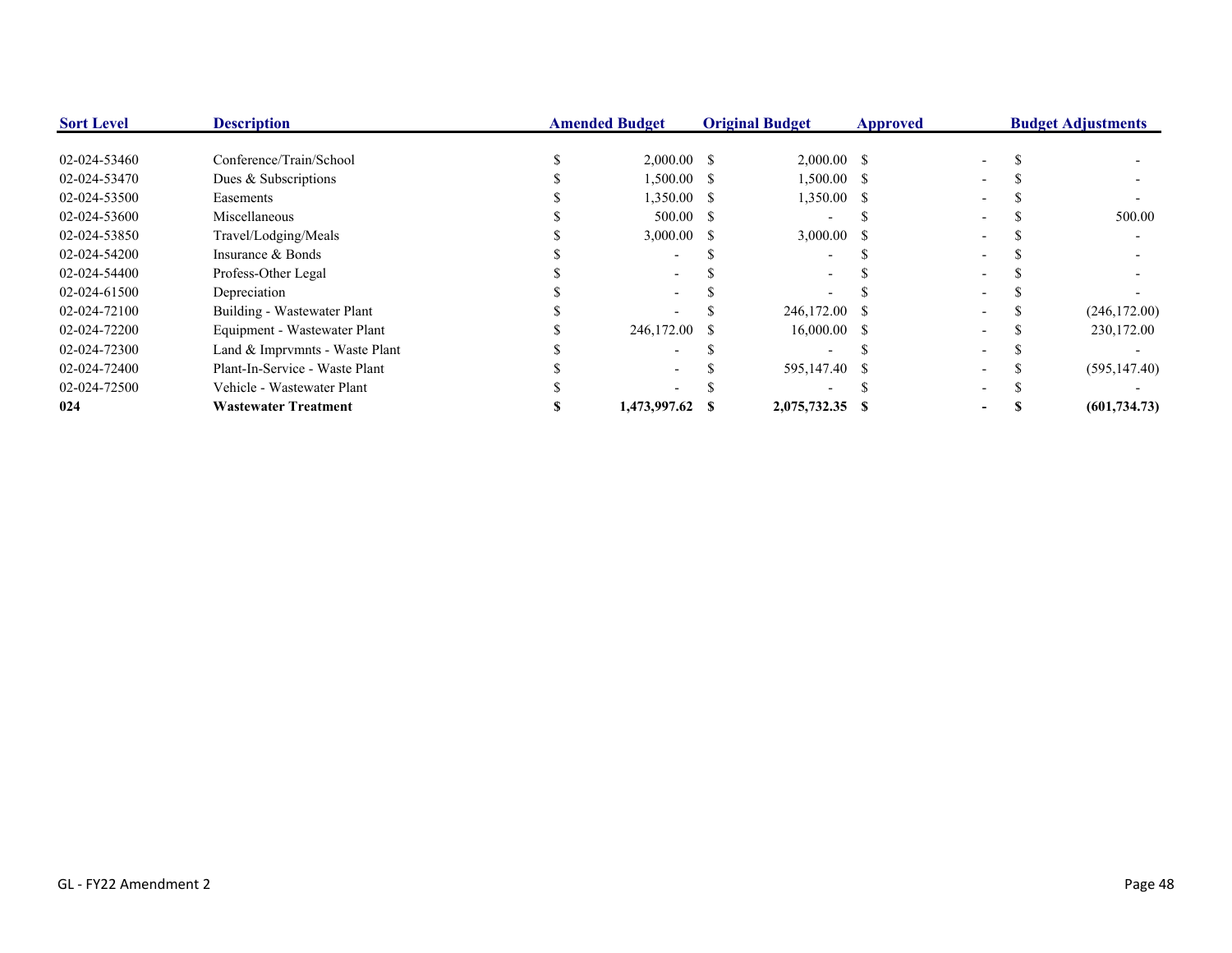| <b>Sort Level</b> | <b>Description</b>            | <b>Amended Budget</b> |                          | <b>Original Budget</b> |                          | <b>Approved</b> |        | <b>Budget Adjustments</b> |
|-------------------|-------------------------------|-----------------------|--------------------------|------------------------|--------------------------|-----------------|--------|---------------------------|
|                   |                               |                       |                          |                        |                          |                 |        |                           |
| 026               | <b>Collection Rehab</b>       |                       |                          |                        |                          |                 |        |                           |
| 02-026-61500      | Depreciation                  |                       | $\sim$                   |                        | $\overline{\phantom{a}}$ |                 | $\sim$ |                           |
| 02-026-73100      | Building - Coll/Rehab         |                       | $\sim$                   |                        | $\overline{\phantom{0}}$ |                 | $\sim$ |                           |
| 02-026-73200      | Equipment - Coll/Rehab        |                       | $\sim$                   |                        | $\overline{\phantom{a}}$ |                 | $\sim$ |                           |
| 02-026-73300      | Land & Improvmnts-Coll/Rehab  |                       | $\overline{\phantom{0}}$ |                        | $\overline{\phantom{a}}$ |                 | $\sim$ |                           |
| 02-026-73400      | Plant-In-Service - Coll/Rehab |                       | 636,150.00 \$            |                        | $\overline{\phantom{a}}$ |                 | $\sim$ | 636,150.00                |
| 02-026-73500      | Vehicle - Coll/Rehab          |                       | $\overline{\phantom{0}}$ |                        | $\overline{\phantom{0}}$ |                 | $\sim$ |                           |
| 026               | <b>Collection Rehab</b>       |                       | 636,150.00 \$            |                        | $\overline{\phantom{a}}$ |                 | $\sim$ | 636,150.00                |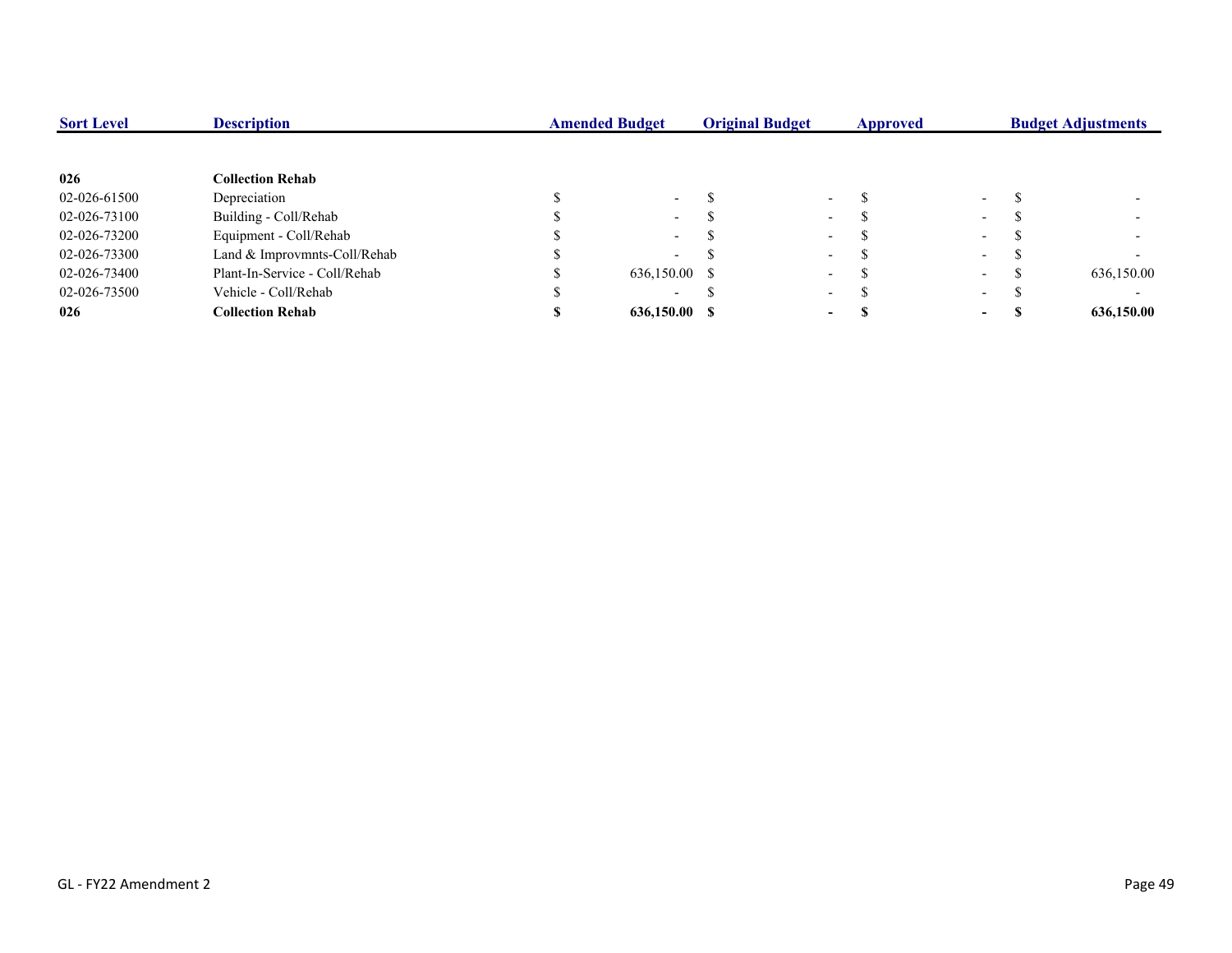| <b>Sort Level</b> | <b>Description</b>             | <b>Amended Budget</b> |    | <b>Original Budget</b> | <b>Approved</b> | <b>Budget Adjustments</b> |  |
|-------------------|--------------------------------|-----------------------|----|------------------------|-----------------|---------------------------|--|
|                   |                                |                       |    |                        |                 |                           |  |
| 071               | <b>Debt Service</b>            |                       |    |                        |                 |                           |  |
| 02-071-58150      | Admin Fees-W KIA/KLC/BNDS/Note |                       |    |                        |                 |                           |  |
| 02-071-58155      | Admin Fees KIA                 | 3,060.00              |    | 3,060.00               |                 |                           |  |
| 02-071-58156      | <b>Bond Issue Costs</b>        |                       |    |                        |                 |                           |  |
| 02-071-58200      | Gain/Loss on Retirement Debt   |                       |    |                        |                 |                           |  |
| 02-071-58332      | <b>Interest-Meter Deposits</b> | 1,680.00              |    | 1,680.00               |                 |                           |  |
| 02-071-58350      | Interest-KIA C89-17 Dam Cap    |                       |    |                        |                 |                           |  |
| 02-071-58352      | Interest-KIA A92-05 BLT Press  |                       |    |                        |                 |                           |  |
| 02-071-58354      | Interest-KIA A94-18 WW Upgrade |                       |    |                        |                 |                           |  |
| 02-071-58360      | Interst-W KLC Wtr Line Lease   |                       |    |                        |                 |                           |  |
| 02-071-58365      | Interest-2004 Dam Bonds        |                       |    |                        |                 |                           |  |
| 02-071-58370      | Interest-KLC Leases & Bonds    | 35,160.00             |    | 35,160.00              |                 |                           |  |
| 02-071-58372      | Interest-2009 W&S Bonds        |                       |    |                        |                 |                           |  |
| 02-071-58375      | Interest-2012 W&S Bonds        | 84,194.00             | -S | 84,194.00              |                 |                           |  |
| 02-071-58440      | Principal-KIA A92-05 BLT Press |                       |    |                        |                 |                           |  |
| 02-071-58442      | Principal-KIA C89-17 Dam Cap   |                       |    |                        |                 |                           |  |
| 02-071-58444      | Principal-KIA A94-18 WW Upgrde |                       |    |                        |                 |                           |  |
| 02-071-58450      | Principal-W KLC Wtr Line Lease |                       |    |                        |                 |                           |  |
| 02-071-58452      | Principal-2004 Dam Bonds       |                       |    |                        |                 |                           |  |
| 02-071-58453      | Principal-2002 Bonds           |                       |    |                        |                 |                           |  |
| 02-071-58455      | Principal-2000 KLC Lease       |                       |    |                        |                 |                           |  |
| 02-071-58458      | Principal-2009 W&S Bonds       |                       |    |                        |                 |                           |  |
| 02-071-58460      | Principal-2016D W&S Bond       | 50,000.00             |    | 50,000.00              |                 |                           |  |
| 02-071-58475      | Principal-2012 W&S Bonds       | 160,000.00            | S  | 160,000.00             |                 |                           |  |
| 02-071-73547      | Amortization                   |                       |    |                        |                 |                           |  |
| 071               | <b>Debt Service</b>            | 334,094.00 \$         |    | 334,094.00             | -S              |                           |  |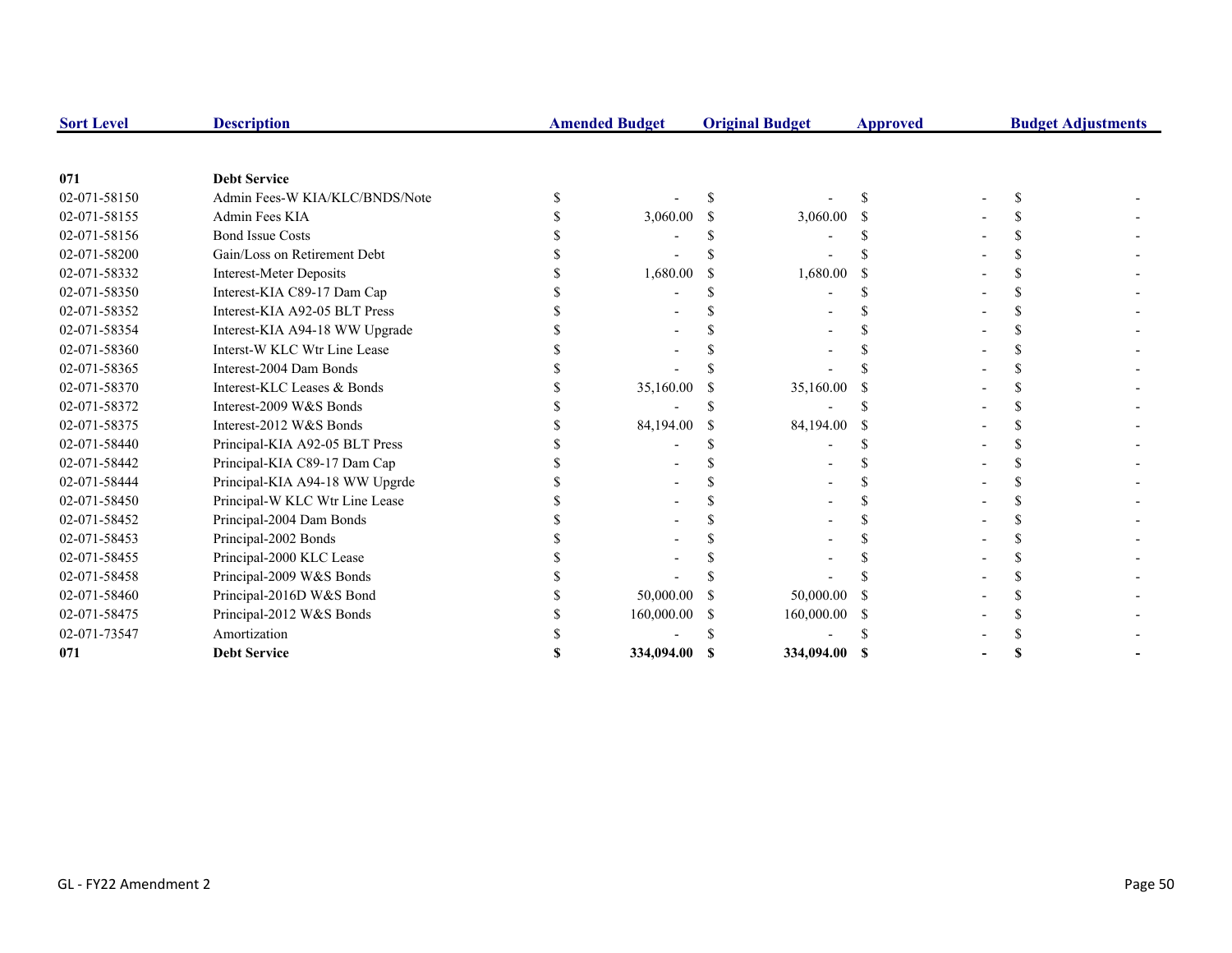| <b>Sort Level</b> | <b>Description</b>                    | <b>Amended Budget</b><br><b>Original Budget</b> |                    | <b>Approved</b>          |  |                  | <b>Budget Adjustments</b> |                          |
|-------------------|---------------------------------------|-------------------------------------------------|--------------------|--------------------------|--|------------------|---------------------------|--------------------------|
|                   |                                       |                                                 |                    |                          |  |                  |                           |                          |
| 073               | <b>Interfund Approp &amp; Trnsfrs</b> |                                                 |                    |                          |  |                  |                           |                          |
| 02-073-60300      | Water Division-Overhead               |                                                 | 130,773.60 \$      | 130,773.60 \$            |  | $\sim$ 100 $\mu$ | J.                        |                          |
| 02-073-60400      | Wastewater Div-Overhead               |                                                 | 130,773.60 \$      | 130,773.60 \$            |  | $\sim$ $-$       |                           |                          |
| 02-073-62010      | Transfer Out - General Fund           |                                                 | $\sim$             | $\sim$                   |  | $\sim$           |                           | $\overline{\phantom{0}}$ |
| 02-073-62013      | Transfer In - Municipal Aid           |                                                 | $\sim$             | $\overline{\phantom{a}}$ |  | $\sim$           |                           | $\overline{\phantom{0}}$ |
| 073               | <b>Interfund Approp &amp; Trnsfrs</b> | S                                               | 261,547.20 \$      | 261,547.20 \$            |  | $\sim$           | Э                         |                          |
| Expense           | Expense                               | JЭ.                                             | 5,723,036.10 \$    | 5,675,731.80 \$          |  | $\sim$           | S.                        | 47,304.30                |
| 02                | <b>Franklin Municipal Utilities</b>   | S                                               | $(121, 166.60)$ \$ | $(73,862.30)$ \$         |  | $\sim$           |                           | (47,304.29)              |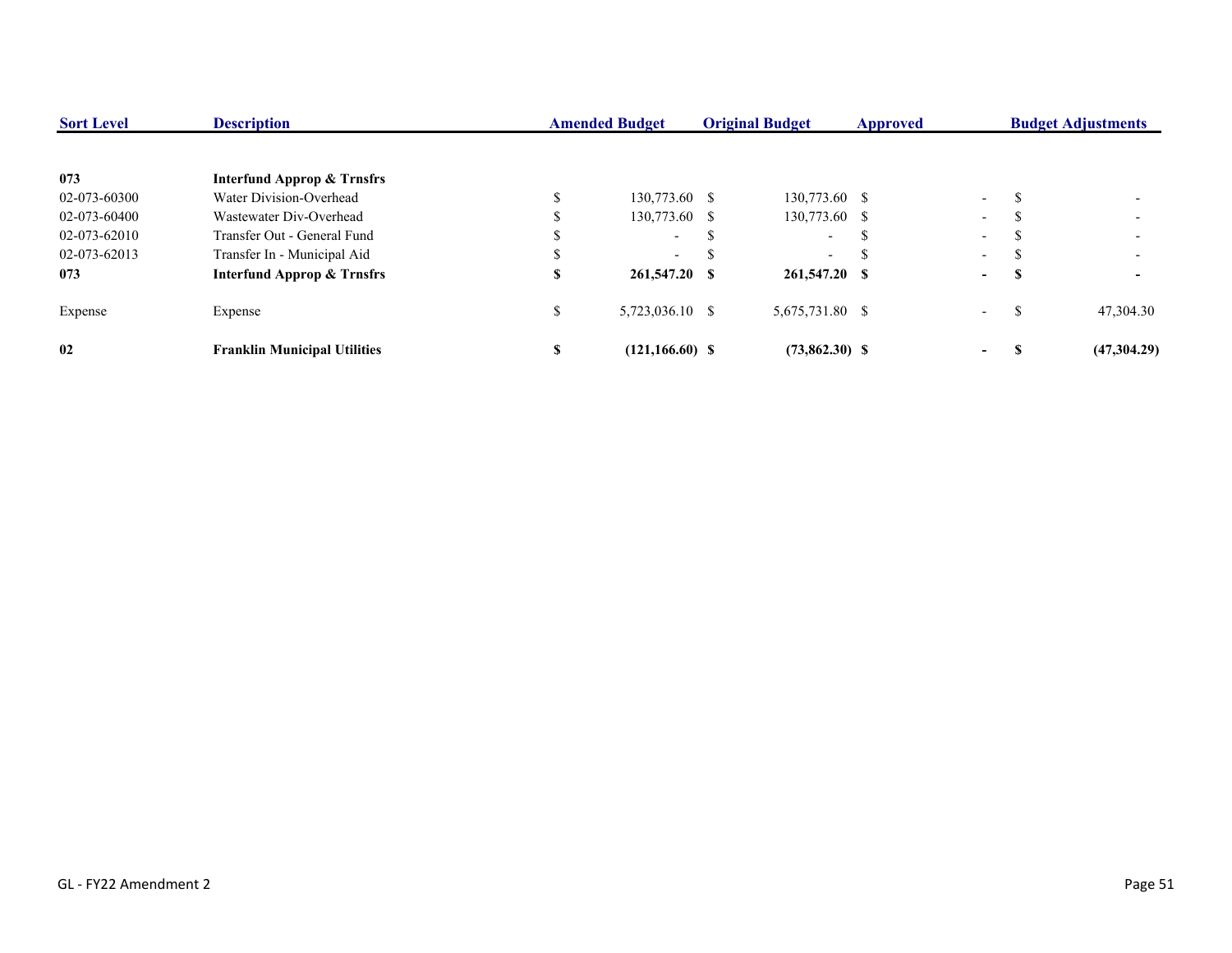| <b>Sort Level</b> | <b>Description</b>             |    | <b>Amended Budget</b> | <b>Original Budget</b> | Approved |   | <b>Budget Adjustments</b> |
|-------------------|--------------------------------|----|-----------------------|------------------------|----------|---|---------------------------|
|                   |                                |    |                       |                        |          |   |                           |
| 0 <sub>3</sub>    | <b>Sanitation</b>              |    |                       |                        |          |   |                           |
| Revenue           | Revenue                        |    |                       |                        |          |   |                           |
| 030               | <b>Sanitation</b>              |    |                       |                        |          |   |                           |
| 03-030-40030      | <b>Collection Fee</b>          |    | $(23,400.00)$ \$      | $(23,400.00)$ \$       |          |   |                           |
| 03-030-40040      | Comm Business Dumpsters        |    |                       |                        |          |   |                           |
| 03-030-40050      | Allowance for Uncollectible AR |    |                       |                        |          |   |                           |
| 03-030-40080      | <b>Franchise Fees</b>          |    | $(233,000.00)$ \$     | $(233,000.00)$ \$      |          |   |                           |
| 03-030-40090      | Residential/Business-Manual    |    | $(819, 144.00)$ \$    | $(819, 144.00)$ \$     |          |   |                           |
| 03-030-40100      | Comm-Industries                |    |                       |                        |          |   |                           |
| 03-030-40160      | Penalty Charges                |    | $(16,800.00)$ \$      | $(16,800.00)$ \$       |          |   |                           |
| 03-030-46180      | <b>Investment Income</b>       |    | $(3,853.58)$ \$       | $(3,853.58)$ \$        |          |   |                           |
| 03-030-46200      | Miscellaneous Income           |    |                       |                        |          |   |                           |
| 03-030-46220      | Proceeds for Sale of Assets    |    |                       |                        |          |   |                           |
| 03-030-46225      | Gain or Loss on Asset Disposal |    |                       |                        |          |   |                           |
| 030               | <b>Sanitation</b>              | S  | $(1,096,197.58)$ \$   | $(1,096,197.58)$ \$    |          | S |                           |
| Revenue           | Revenue                        | S. | 1,096,197.58 \$       | 1,096,197.58 \$        |          | Ъ |                           |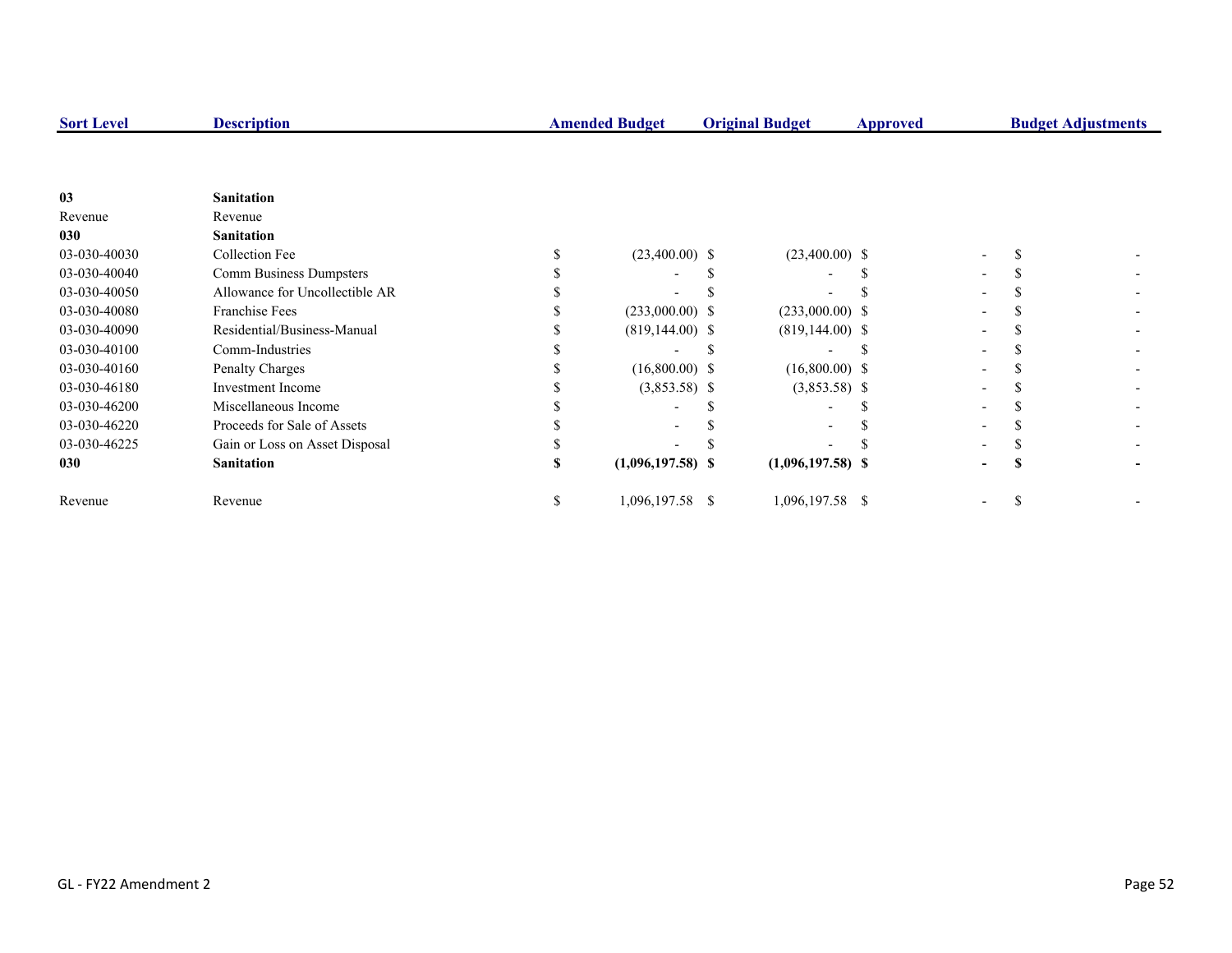| <b>Sort Level</b> | <b>Description</b>                    |              | <b>Amended Budget</b> |                           | <b>Original Budget</b> | <b>Approved</b>           |               | <b>Budget Adjustments</b> |
|-------------------|---------------------------------------|--------------|-----------------------|---------------------------|------------------------|---------------------------|---------------|---------------------------|
|                   |                                       |              |                       |                           |                        |                           |               |                           |
| Expense           | Expense                               |              |                       |                           |                        |                           |               |                           |
| 010               | Legislative                           |              |                       |                           |                        |                           |               |                           |
| 03-010-52955      | Inventory Adjustment                  | \$           |                       | S                         |                        | \$                        | S             |                           |
| 010               | Legislative                           | $\mathbf{s}$ |                       | $\boldsymbol{\mathsf{S}}$ |                        | S                         | \$            |                           |
| 030               | <b>Sanitation</b>                     |              |                       |                           |                        |                           |               |                           |
| 03-030-50240      | <b>Insurance-Retirees</b>             |              |                       |                           |                        | S                         | \$.           |                           |
| 03-030-50610      | Pensions-Retirees                     |              |                       | <sup>\$</sup>             |                        |                           | \$.           |                           |
| 03-030-51250      | Garbage Hauler Contract               |              | 784,055.28            | <sup>\$</sup>             | 784,055.28             | -S                        |               |                           |
| 03-030-51757      | Professional Landfill                 |              |                       | <sup>\$</sup>             |                        | \$.                       | \$            |                           |
| 03-030-53010      | <b>Bad Debts</b>                      |              |                       | <sup>\$</sup>             |                        | \$                        |               |                           |
| 03-030-53600      | Miscellaneous                         |              |                       |                           |                        |                           | \$            |                           |
| 03-030-61500      | Depreciation                          |              |                       |                           |                        |                           | \$.           |                           |
| 030               | <b>Sanitation</b>                     | \$           | 784,055.28            | \$                        | 784,055.28 \$          |                           | \$            |                           |
| 071               | <b>Debt Service</b>                   |              |                       |                           |                        |                           |               |                           |
| 03-071-58436      | Principal-Sanit KLC Incin             | \$           |                       | \$                        |                        | \$                        | \$            |                           |
| 03-071-73547      | Amortization                          | \$           |                       | $\mathbb S$               |                        | \$                        | \$            |                           |
| 071               | <b>Debt Service</b>                   | $\mathbf S$  |                       | \$                        |                        | $\boldsymbol{\mathsf{s}}$ | $\mathbf{s}$  |                           |
| 073               | <b>Interfund Approp &amp; Trnsfrs</b> |              |                       |                           |                        |                           |               |                           |
| 03-073-60200      | Administrative Overhead               | \$           | 276,454.09 \$         |                           | 276,454.09 \$          |                           | \$            |                           |
| 073               | <b>Interfund Approp &amp; Trnsfrs</b> | $\mathbf{s}$ | 276,454.09 \$         |                           | 276,454.09 \$          |                           | S             |                           |
| Expense           | Expense                               | $\mathbb{S}$ | 1,060,509.37 \$       |                           | 1,060,509.37 \$        |                           | <sup>\$</sup> |                           |
| 03                | <b>Sanitation</b>                     | \$           | 35,688.21 \$          |                           | 35,688.21 \$           |                           | \$            |                           |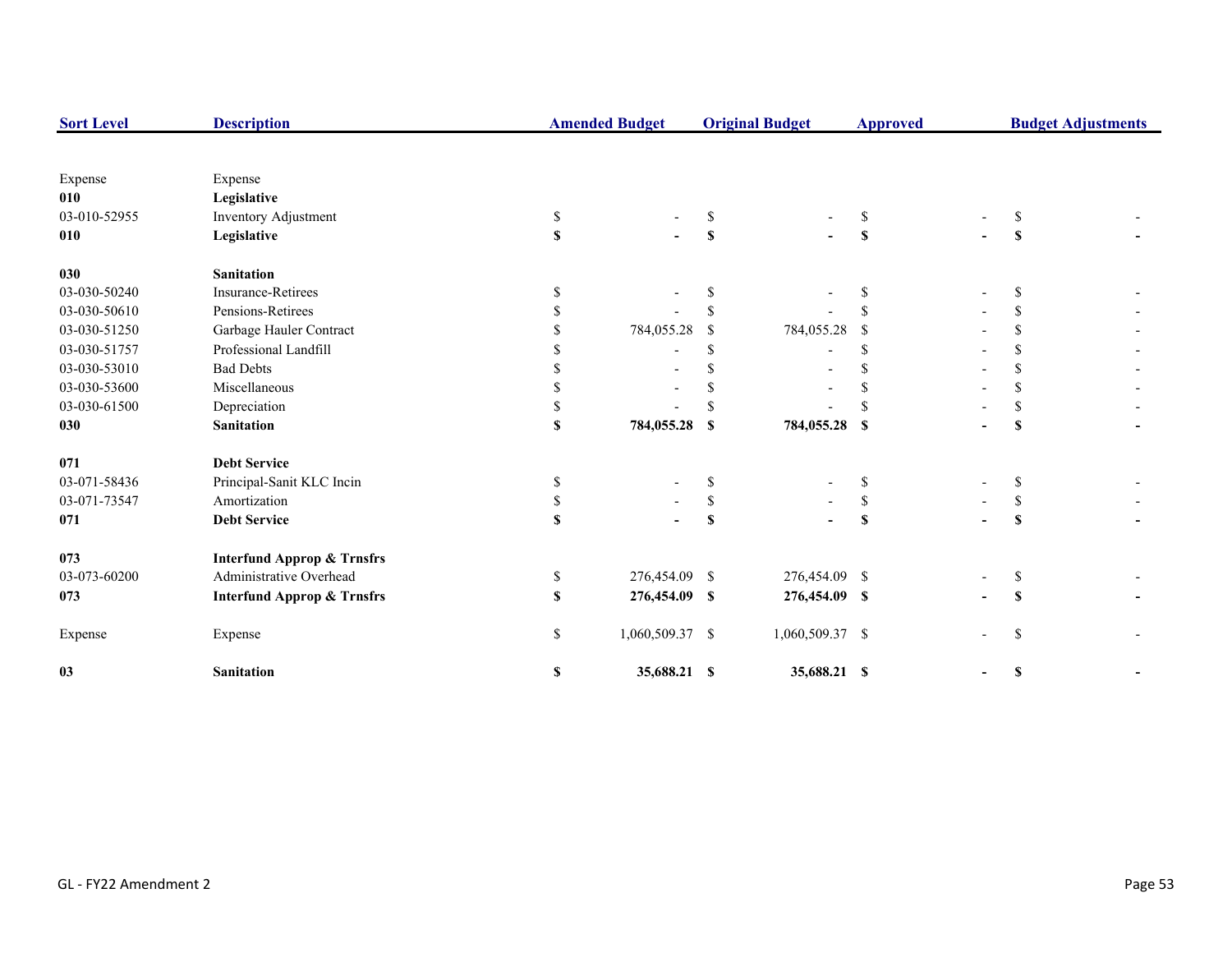| <b>Sort Level</b> | <b>Description</b>               | <b>Original Budget</b><br><b>Amended Budget</b> |        |   | <b>Approved</b>          |    | <b>Budget Adjustments</b> |   |  |
|-------------------|----------------------------------|-------------------------------------------------|--------|---|--------------------------|----|---------------------------|---|--|
|                   |                                  |                                                 |        |   |                          |    |                           |   |  |
| 05                | <b>CDBG Economic Development</b> |                                                 |        |   |                          |    |                           |   |  |
| Revenue           | Revenue                          |                                                 |        |   |                          |    |                           |   |  |
| 050               | <b>Community Services</b>        |                                                 |        |   |                          |    |                           |   |  |
| 05-050-40050      | Bad Debt Expense CDBG            |                                                 | $\sim$ |   | $\sim$                   |    | $\sim$                    |   |  |
| 05-050-46180      | <b>Investment Income</b>         |                                                 | $\sim$ |   | $\sim$                   |    | $\sim$                    |   |  |
| 05-050-47160      | J D Novitec Note Receivable      |                                                 | $\sim$ |   | $\sim$                   |    | $\sim$                    |   |  |
| 050               | <b>Community Services</b>        |                                                 | $\sim$ |   | $\sim$                   |    | $\sim$                    | э |  |
| Revenue           | Revenue                          |                                                 | $\sim$ | ъ | $\overline{\phantom{a}}$ | £. | $\overline{\phantom{a}}$  | ъ |  |
| 05                | <b>CDBG Economic Development</b> |                                                 |        |   |                          |    | $\sim$                    |   |  |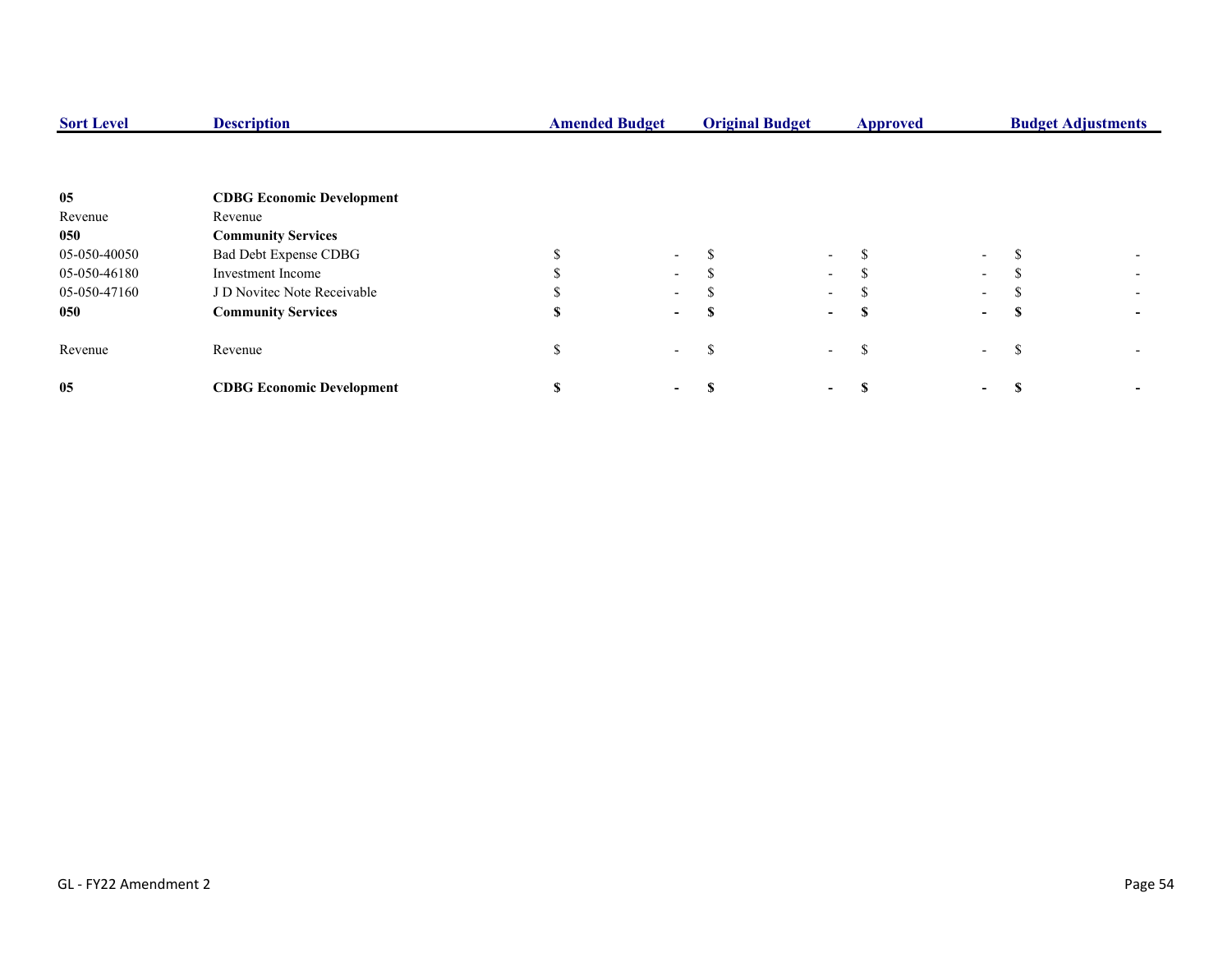| <b>Sort Level</b> | <b>Description</b>                  | <b>Amended Budget</b>   |               | <b>Original Budget</b> | <b>Approved</b> |               | <b>Budget Adjustments</b> |
|-------------------|-------------------------------------|-------------------------|---------------|------------------------|-----------------|---------------|---------------------------|
|                   |                                     |                         |               |                        |                 |               |                           |
|                   |                                     |                         |               |                        |                 |               |                           |
| 06<br>Revenue     | <b>Municpal Aid</b><br>Revenue      |                         |               |                        |                 |               |                           |
| 060               | <b>Municipal Aid</b>                |                         |               |                        |                 |               |                           |
| 06-060-46160      | Ky Tax Rebate                       | \$                      | <sup>\$</sup> |                        | \$              | <sup>\$</sup> |                           |
| 06-060-46180      | Investment Income                   | \$<br>$(666.89)$ \$     |               | $(666.89)$ \$          |                 | \$            |                           |
| 06-060-46220      | Proceeds for Sale of Assets         | \$                      | \$            |                        | S               | \$            |                           |
| 06-060-46225      | Gain or Loss on Asset Disposal      | \$                      | <sup>\$</sup> |                        | S               | \$            |                           |
| 06-060-47160      | Ky Tax Rebate                       | \$<br>$(170,770.00)$ \$ |               | $(170,770.00)$ \$      |                 | \$            |                           |
| 06-060-47161      | KY Tax Rebate                       | \$                      | \$            |                        | S               | \$            |                           |
| 06-060-47165      | Ky Special Grant                    | \$                      |               |                        | S               | \$            |                           |
| 06-060-47170      | Special Mun/Aid Disc Bond           | \$                      |               |                        |                 | \$            |                           |
| 06-060-47180      | LGEAF/Coal/Mineral                  | \$<br>$(18,000.00)$ \$  |               | $(18,000.00)$ \$       |                 | \$            |                           |
| 06-060-47270      | Appropriation-General Fund          | \$<br>$(236,000.00)$ \$ |               | $(236,000.00)$ \$      |                 | \$            |                           |
| 06-060-48100      | <b>Contribution Infrastr Assets</b> | \$                      | \$            |                        | <sup>\$</sup>   | \$            |                           |
| 060               |                                     | \$                      |               |                        |                 |               |                           |
|                   | <b>Municipal Aid</b>                | $(425, 436.89)$ \$      |               | $(425, 436.89)$ \$     |                 | \$            |                           |
| Revenue           | Revenue                             | \$<br>425,436.89 \$     |               | 425,436.89 \$          |                 | \$            |                           |
| Expense           | Expense                             |                         |               |                        |                 |               |                           |
| 060               | <b>Municipal Aid</b>                |                         |               |                        |                 |               |                           |
| 06-060-51765      | Professional - Other                | \$<br>35,000.00 \$      |               | 35,000.00 \$           |                 | \$            |                           |
| 06-060-51766      | Professional-Street Rep/Maint       | \$<br>15,000.00         | <sup>\$</sup> | 15,000.00 \$           |                 | \$            |                           |
| 06-060-51830      | Street Paving Ky Tax Rebate         | \$<br>136,000.00        | \$            | 136,000.00 \$          |                 | \$            |                           |
| 06-060-51840      | Street Paving-SP Mun/Aid Disc       | \$                      | \$            | $\overline{a}$         | \$              | \$            |                           |
| 06-060-52090      | Supplies - Curbs                    | \$                      | \$            |                        | S               | \$            |                           |
| 06-060-52500      | Supplies-Sidewalks & Curbs          | \$<br>45,000.00         | <sup>\$</sup> | 45,000.00              | \$              | \$            |                           |
| 06-060-52890      | <b>GIS Program</b>                  | \$                      | \$            |                        | \$              | \$            |                           |
| 06-060-52897      | Supplies-Streets                    | \$                      | \$            |                        | \$              | \$            |                           |
| 06-060-61500      | Depreciation                        | \$                      | \$            |                        | \$              | \$            |                           |
| 06-060-79300      | <b>Street Construction</b>          | \$                      | \$            |                        | \$              | \$            |                           |
| 06-060-79330      | <b>Street Equipment</b>             | \$                      |               |                        | S               | \$            |                           |
| 06-060-79500      | Street - Vehicles                   | \$                      |               |                        | \$              | \$            |                           |
| 060               | <b>Municipal Aid</b>                | \$<br>231,000.00        | <b>S</b>      | 231,000.00             | - \$            | S             |                           |

**073 Interfund Approp & Trnsfrs**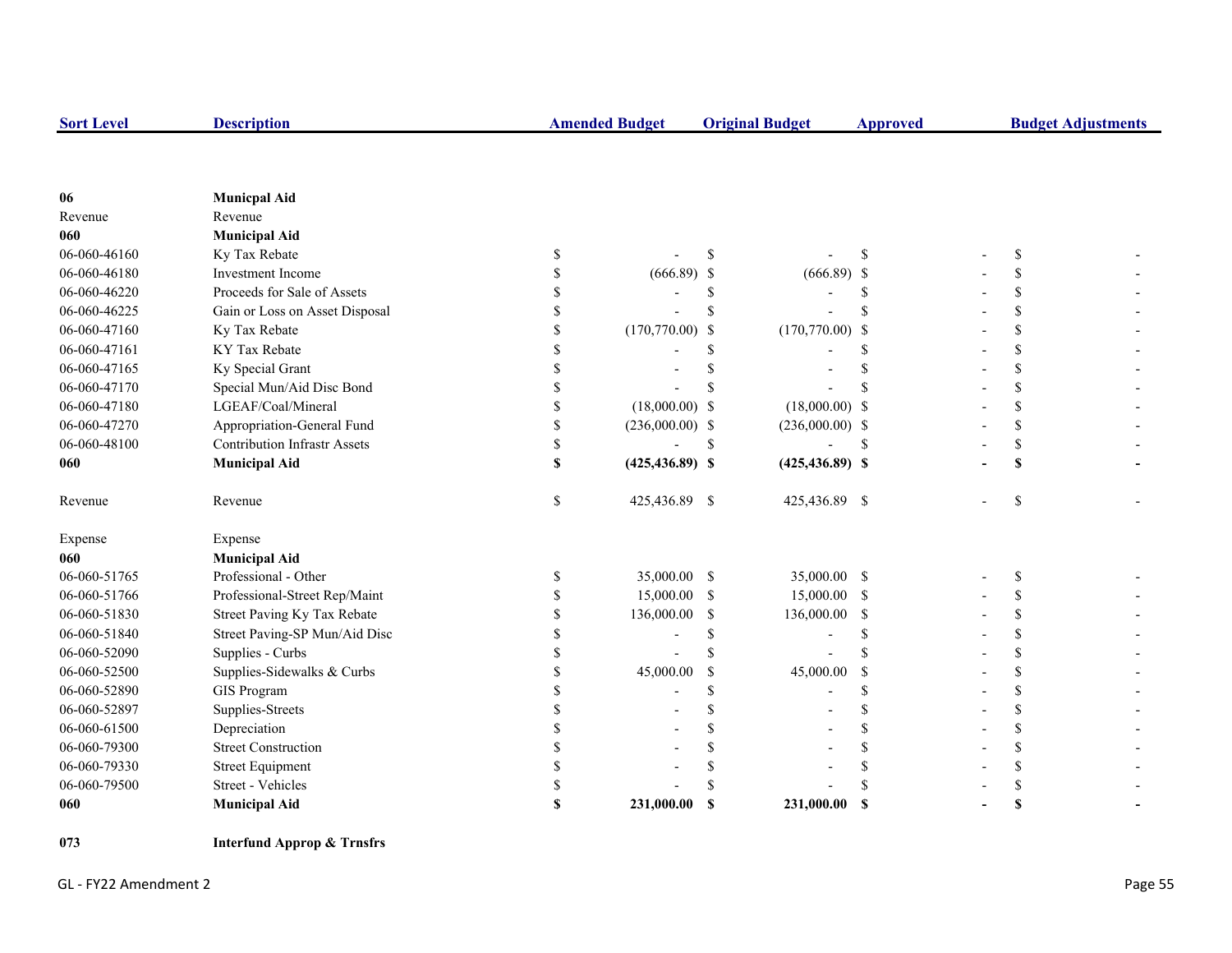| <b>Sort Level</b> | <b>Description</b>                    | <b>Amended Budget</b> |               | <b>Original Budget</b> |                          | Approved |                          | <b>Budget Adjustments</b> |  |
|-------------------|---------------------------------------|-----------------------|---------------|------------------------|--------------------------|----------|--------------------------|---------------------------|--|
| 06-073-60500      | Municipal Aid Appropriation           |                       | 194,087.74 \$ |                        | 194,087.74 \$            |          | $\overline{\phantom{0}}$ |                           |  |
| 06-073-62012      | Transfer Out - Utility Fund           |                       | $\sim$        |                        | $\overline{\phantom{0}}$ |          | $\overline{\phantom{0}}$ |                           |  |
| 073               | <b>Interfund Approp &amp; Trnsfrs</b> |                       | 194,087.74 \$ |                        | 194,087.74 \$            |          | $\sim$                   |                           |  |
| Expense           | Expense                               |                       | 425,087.74 \$ |                        | 425,087.74 \$            |          | $\overline{a}$           |                           |  |
| 06                | <b>Municpal Aid</b>                   |                       | 349.15 \$     |                        | 349.15 \$                |          | $\sim$                   |                           |  |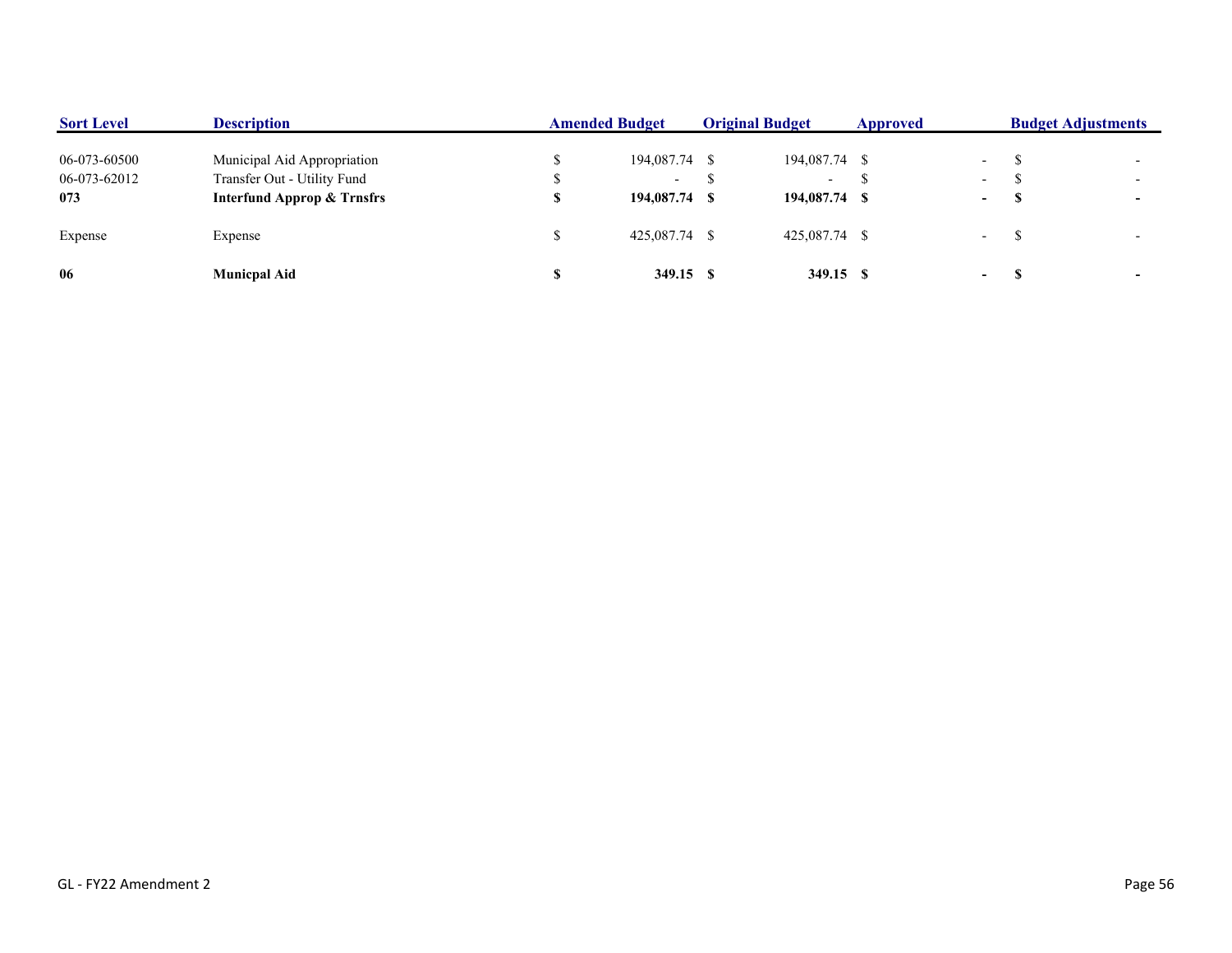| <b>Sort Level</b> | <b>Description</b>            | <b>Amended Budget</b> |                          | <b>Original Budget</b> |                          | <b>Budget Adjustments</b><br><b>Approved</b> |                          |               |  |
|-------------------|-------------------------------|-----------------------|--------------------------|------------------------|--------------------------|----------------------------------------------|--------------------------|---------------|--|
|                   |                               |                       |                          |                        |                          |                                              |                          |               |  |
| ${\bf 08}$        | <b>Frances M Harris Trust</b> |                       |                          |                        |                          |                                              |                          |               |  |
| Revenue           | Revenue                       |                       |                          |                        |                          |                                              |                          |               |  |
| 080               | <b>Trust</b>                  |                       |                          |                        |                          |                                              |                          |               |  |
| 08-080-46180      | Investment Income             | S.                    |                          |                        |                          |                                              | $\overline{\phantom{a}}$ |               |  |
| 080               | <b>Trust</b>                  | $\mathbf{s}$          | -                        | S                      | $\sim$                   | \$                                           | $\blacksquare$           | -S            |  |
| Revenue           | Revenue                       | \$                    | $\overline{\phantom{0}}$ | \$                     | $\overline{\phantom{a}}$ | <sup>\$</sup>                                | $\overline{a}$           | -S            |  |
| Expense           | Expense                       |                       |                          |                        |                          |                                              |                          |               |  |
| 080               | <b>Trust</b>                  |                       |                          |                        |                          |                                              |                          |               |  |
| 08-080-51140      | Landscaping                   |                       | $\overline{\phantom{a}}$ |                        | $\overline{\phantom{a}}$ |                                              | $\overline{\phantom{a}}$ |               |  |
| 08-080-53600      | Miscellaneous                 |                       | $\overline{\phantom{0}}$ |                        | $\sim$                   |                                              | $\overline{\phantom{a}}$ |               |  |
| 08-080-61500      | Depreciation                  |                       |                          |                        | $\overline{\phantom{a}}$ |                                              |                          |               |  |
| 080               | <b>Trust</b>                  | \$.                   | $\overline{\phantom{0}}$ | S                      | $\blacksquare$           | S                                            | $\overline{\phantom{0}}$ | -S            |  |
| Expense           | Expense                       | \$                    | $\overline{\phantom{0}}$ | \$                     | $\overline{\phantom{a}}$ | \$                                           | $\overline{\phantom{a}}$ | <sup>\$</sup> |  |
| 08                | <b>Frances M Harris Trust</b> | \$                    |                          | \$                     |                          | S                                            | $\blacksquare$           | <b>S</b>      |  |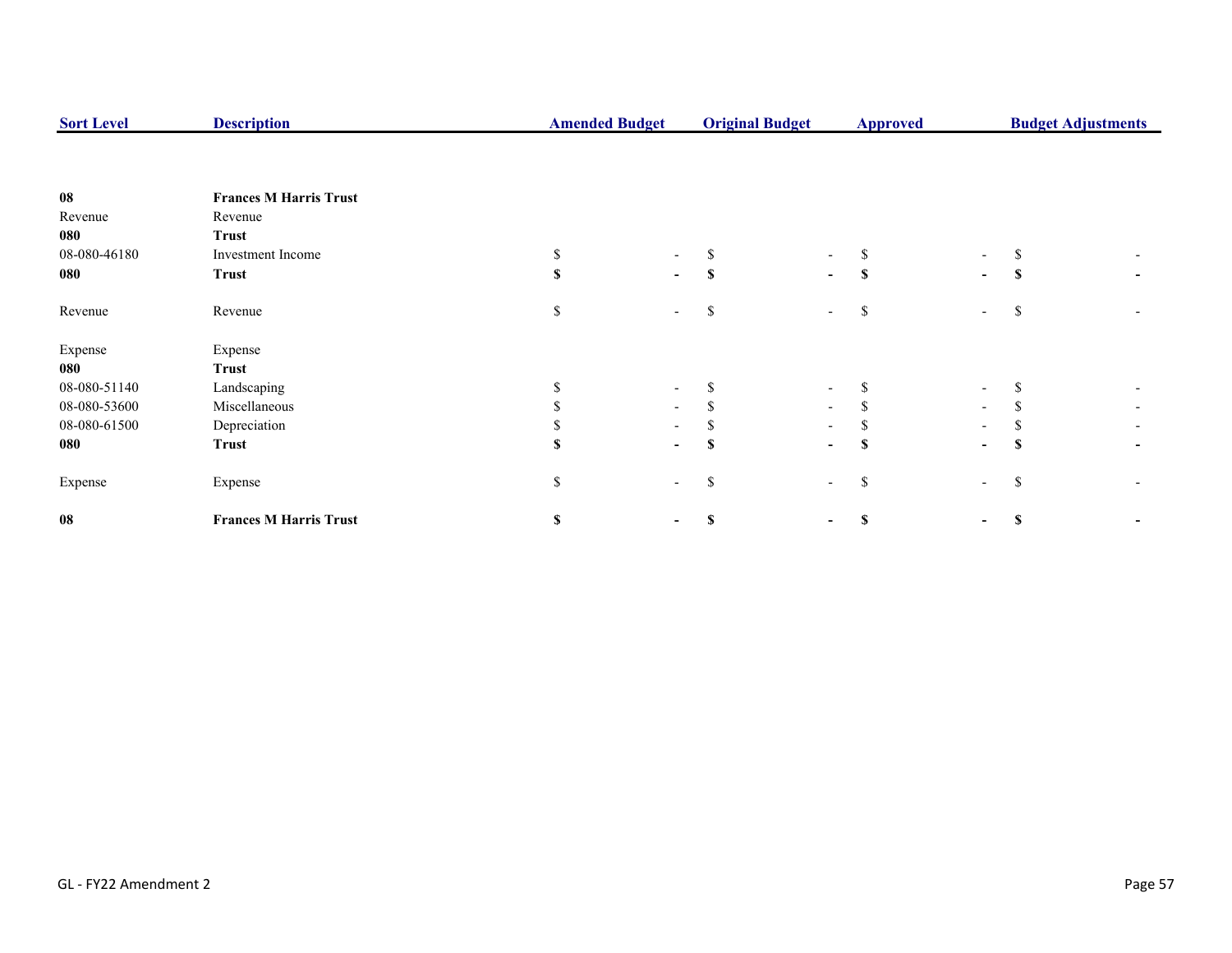| <b>Sort Level</b> | <b>Description</b>                    |     | <b>Amended Budget</b> |    | <b>Original Budget</b>   | <b>Budget Adjustments</b><br><b>Approved</b> |                          |     |  |
|-------------------|---------------------------------------|-----|-----------------------|----|--------------------------|----------------------------------------------|--------------------------|-----|--|
|                   |                                       |     |                       |    |                          |                                              |                          |     |  |
| 09                | <b>Perpetual Care</b>                 |     |                       |    |                          |                                              |                          |     |  |
| Revenue           | Revenue                               |     |                       |    |                          |                                              |                          |     |  |
| 090               | <b>Perpetual Care</b>                 |     |                       |    |                          |                                              |                          |     |  |
| 09-090-40110      | Perpetual Care/Lot Sales              | \$. | $(8,400.00)$ \$       |    | $(8,400.00)$ \$          |                                              | $\overline{\phantom{a}}$ |     |  |
| 09-090-40111      | Perpetual Care - Other Income         |     |                       | S. |                          |                                              |                          |     |  |
| 09-090-46180      | Investment Income                     |     | $(3,297.76)$ \$       |    | $(3,297.76)$ \$          |                                              |                          |     |  |
| 09-090-46181      | Gain/Loss on Investment               |     |                       |    | $\overline{\phantom{a}}$ |                                              |                          |     |  |
| 09-090-47500      | Perpetual Care Bequest                |     |                       |    |                          |                                              |                          |     |  |
| 090               | <b>Perpetual Care</b>                 | S   | $(11,697.76)$ \$      |    | $(11,697.76)$ \$         |                                              | $\overline{\phantom{a}}$ |     |  |
| Revenue           | Revenue                               | \$  | 11,697.76 \$          |    | 11,697.76 \$             |                                              | $\overline{\phantom{a}}$ | S.  |  |
| Expense           | Expense                               |     |                       |    |                          |                                              |                          |     |  |
| 073               | <b>Interfund Approp &amp; Trnsfrs</b> |     |                       |    |                          |                                              |                          |     |  |
| 09-073-62100      | Cemetery Fund Appropriation           | \$  | $3,000.00$ \$         |    | $3,000.00$ \$            |                                              |                          |     |  |
| 073               | <b>Interfund Approp &amp; Trnsfrs</b> | \$  | $3,000.00$ \$         |    | $3,000.00$ \$            |                                              | $\blacksquare$           | S   |  |
| Expense           | Expense                               | \$  | $3,000.00$ \$         |    | $3,000.00$ \$            |                                              | $\overline{\phantom{a}}$ | \$. |  |
| 09                | <b>Perpetual Care</b>                 | S   | 8,697.76 \$           |    | 8,697.76 \$              |                                              |                          | S   |  |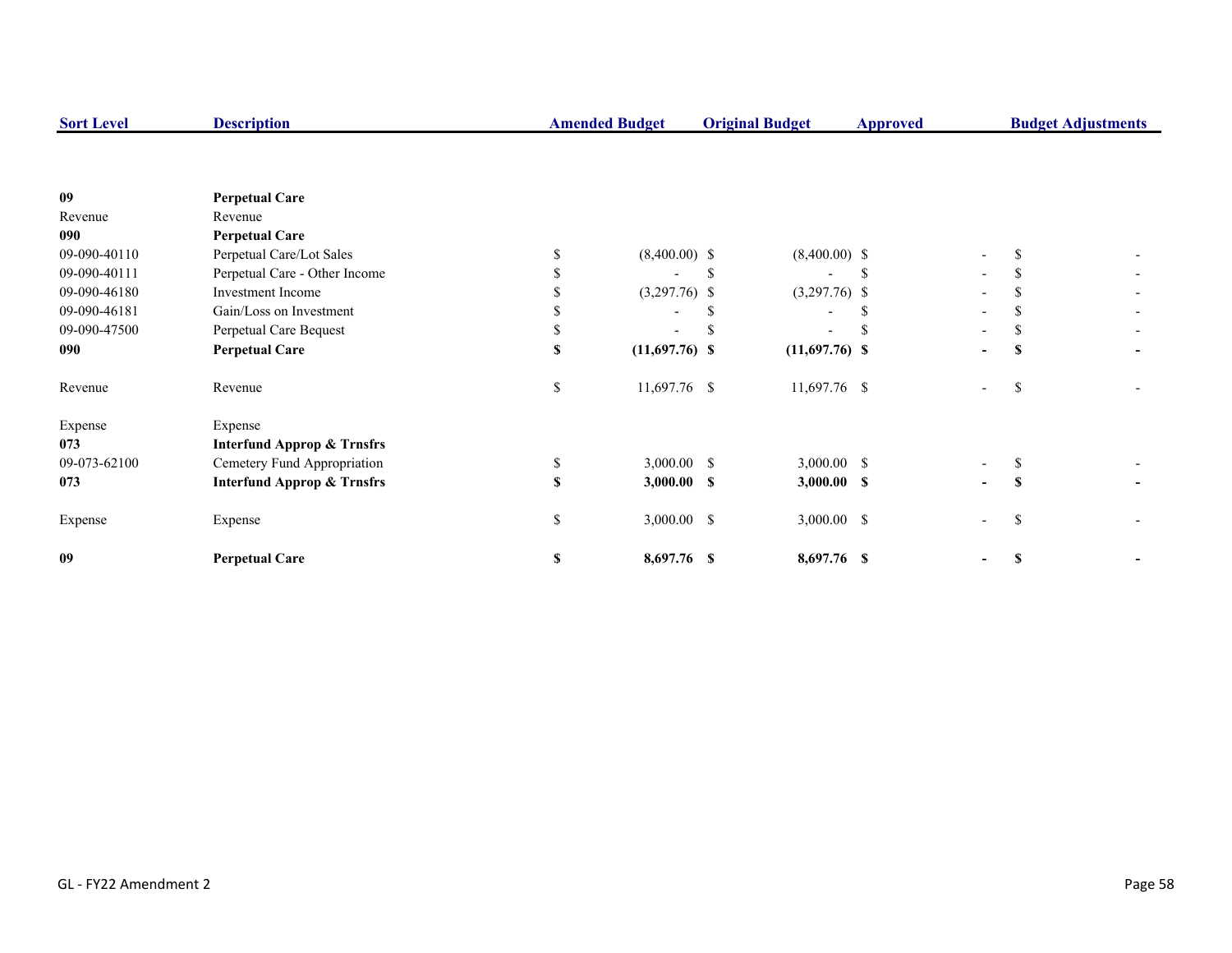| <b>Sort Level</b> | <b>Description</b>                    | <b>Amended Budget</b> |                   | <b>Original Budget</b> |                   | <b>Approved</b> |  | <b>Budget Adjustments</b> |  |
|-------------------|---------------------------------------|-----------------------|-------------------|------------------------|-------------------|-----------------|--|---------------------------|--|
|                   |                                       |                       |                   |                        |                   |                 |  |                           |  |
| 10                | Cemetary                              |                       |                   |                        |                   |                 |  |                           |  |
| Revenue           | Revenue                               |                       |                   |                        |                   |                 |  |                           |  |
| <b>100</b>        | Cemetary                              |                       |                   |                        |                   |                 |  |                           |  |
| 10-100-40050      | Allowance for Uncollectible AR        |                       |                   |                        |                   |                 |  |                           |  |
| 10-100-40075      | Credit Card Fees                      |                       |                   |                        |                   |                 |  |                           |  |
| 10-100-40120      | Lot Sales                             |                       | $(40,000.00)$ \$  |                        | $(40,000.00)$ \$  |                 |  |                           |  |
| 10-100-40130      | Memorials Received                    |                       |                   |                        |                   |                 |  |                           |  |
| 10-100-40135      | Spears Bequest-Beauty/Upkeep          |                       |                   |                        |                   |                 |  |                           |  |
| 10-100-40140      | Open/Close Graves                     |                       | $(40,000.00)$ \$  |                        | $(40,000.00)$ \$  |                 |  |                           |  |
| 10-100-46180      | <b>Investment Income</b>              |                       | $(281.16)$ \$     |                        | $(281.16)$ \$     |                 |  |                           |  |
| 10-100-46200      | Miscellaneous Income                  |                       |                   |                        |                   |                 |  |                           |  |
| 10-100-46220      | Proceeds for Sale of Assets           |                       |                   |                        |                   |                 |  |                           |  |
| 10-100-46225      | Gain or Loss on Asset Disposal        |                       |                   |                        |                   |                 |  |                           |  |
| 10-100-47270      | Appropriation-General Fund            |                       | $(192,700.00)$ \$ |                        | $(192,700.00)$ \$ |                 |  |                           |  |
| 10-100-47275      | Appropriation-Perp Care               | S                     | $(3,000.00)$ \$   |                        | $(3,000.00)$ \$   |                 |  |                           |  |
| <b>100</b>        | Cemetary                              | \$                    | $(275,981.16)$ \$ |                        | $(275,981.16)$ \$ |                 |  |                           |  |
| Revenue           | Revenue                               | \$                    | 275,981.16 \$     |                        | 275,981.16 \$     |                 |  | \$.                       |  |
| Expense           | Expense                               |                       |                   |                        |                   |                 |  |                           |  |
| 073               | <b>Interfund Approp &amp; Trnsfrs</b> |                       |                   |                        |                   |                 |  |                           |  |
| 10-073-60100      | Cemetery Overhead                     | \$                    | 46,977.40         | -S                     | 46,977.40 \$      |                 |  |                           |  |
| 073               | <b>Interfund Approp &amp; Trnsfrs</b> | \$                    | 46,977.40 \$      |                        | 46,977.40 \$      |                 |  |                           |  |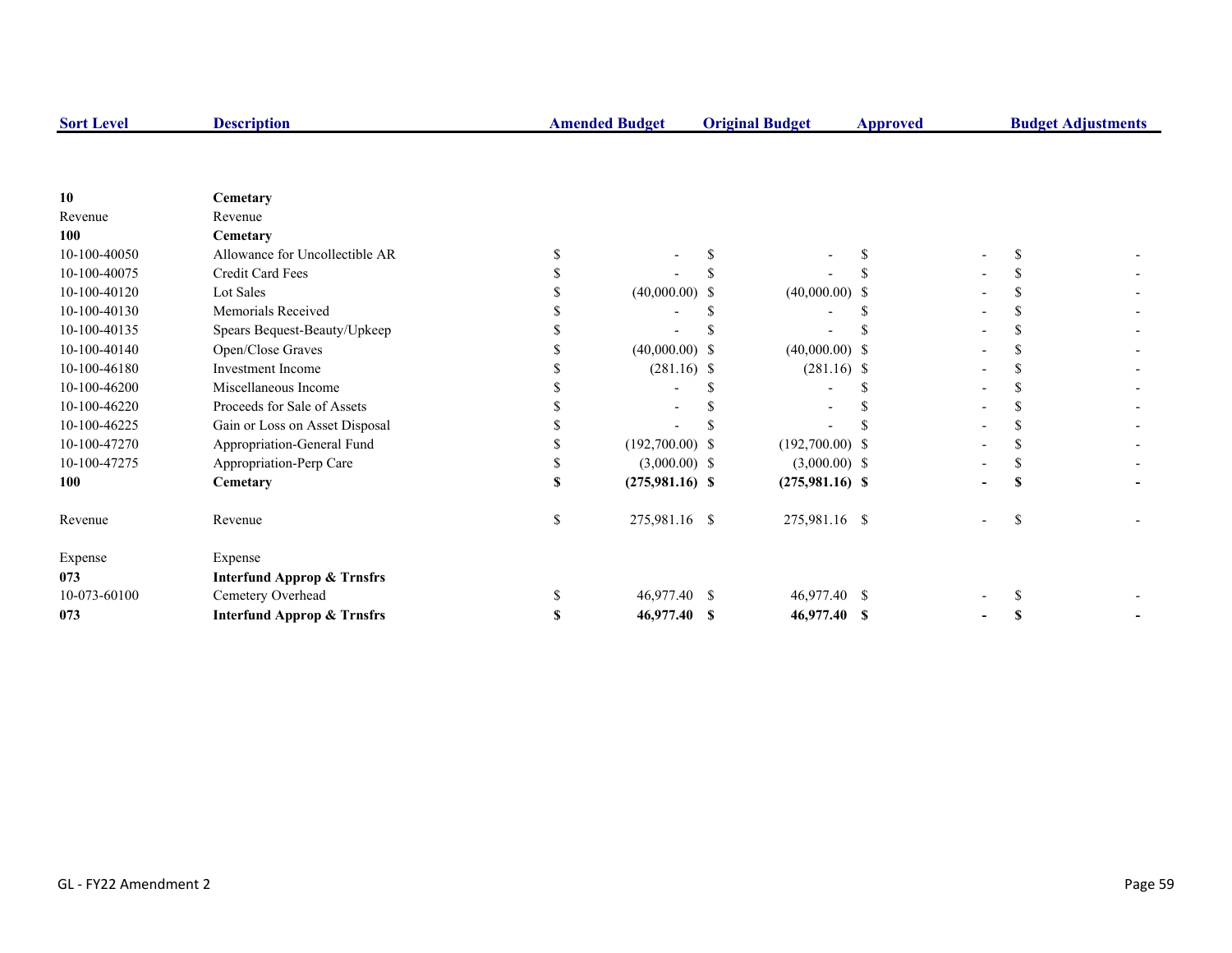| <b>Sort Level</b> | <b>Description</b>                  |              | <b>Amended Budget</b> |               | <b>Original Budget</b> | <b>Approved</b> |  |               | <b>Budget Adjustments</b> |
|-------------------|-------------------------------------|--------------|-----------------------|---------------|------------------------|-----------------|--|---------------|---------------------------|
|                   |                                     |              |                       |               |                        |                 |  |               |                           |
| 100               | Cemetary                            |              |                       |               |                        |                 |  |               |                           |
| 10-100-50010      | Compensation                        | \$           |                       | \$            |                        | \$              |  | \$            |                           |
| 10-100-50110      | FICA/Medicare                       | $\mathbf S$  |                       | $\mathcal{S}$ |                        | \$              |  | \$.           |                           |
| 10-100-50240      | Insurance-Retirees                  | S            | 4,017.00              | \$            | 4,017.00               | -S              |  | \$            |                           |
| 10-100-50250      | Insurance-Unemployment              | S            |                       | \$.           |                        | \$              |  | \$            |                           |
| 10-100-50260      | Insurance-Workers Comp              | S            |                       | \$            |                        | \$              |  | \$            |                           |
| 10-100-50610      | Pensions-Retirees                   | S            | 1,200.00              | <sup>\$</sup> | 1,200.00               | $\mathcal{S}$   |  | \$            |                           |
| 10-100-51125      | <b>Contract Labor-Delk Services</b> | $\mathbf S$  | 188,700.00            | \$            | 188,700.00             | $\mathcal{S}$   |  | \$            |                           |
| 10-100-51221      | <b>Technology Lease Payments</b>    | $\mathbf S$  | 340.07                | -S            | 340.07                 | -S              |  | \$            |                           |
| 10-100-51310      | Janitorial Service & Related        | \$           | 1,200.00              | $\mathcal{S}$ | 1,200.00               | $\mathcal{S}$   |  | \$            |                           |
| 10-100-51748      | Profess-License Maint/Support       | $\mathbf S$  | 77.00                 | - \$          | 77.00                  | -S              |  | \$            |                           |
| 10-100-51765      | Professional-Other                  | \$           | 5,000.00              | $\mathcal{S}$ | 5,000.00               | $\mathcal{S}$   |  | \$            |                           |
| 10-100-51860      | Tree Maintenance                    | $\mathbf S$  | 6,000.00              | -\$           | 6,000.00               | -S              |  | \$            |                           |
| 10-100-51940      | Utilities-Communications            | \$           | 828.00                | $\mathcal{S}$ | 828.00                 | $\mathcal{S}$   |  | \$            |                           |
| 10-100-51950      | Utilities-Water/Sewer               | $\mathbf S$  | 375.00                | \$            | 375.00                 | <sup>S</sup>    |  | \$            |                           |
| 10-100-52110      | Equipment (Under \$2,000 Each)      | S            |                       | \$            |                        | \$              |  | \$            |                           |
| 10-100-52120      | Supplies-Equip Maint/Repair         | S            |                       | \$            |                        | \$              |  | \$            |                           |
| 10-100-52330      | Herbicides                          | S            |                       | \$            |                        | \$              |  | \$            |                           |
| 10-100-52750      | Supplies-Other                      | $\mathbf S$  | 2,000.00              | <sup>\$</sup> | 2,000.00               | <sup>\$</sup>   |  | \$            |                           |
| 10-100-52890      | Software                            | \$           | 17.00                 | \$            | 17.00                  | \$              |  | \$            |                           |
| 10-100-52925      | Trees/Schrubs/Flowers               | S            |                       | \$            |                        | \$              |  | \$            |                           |
| 10-100-53200      | Credit Card Merchant Fees           | S            |                       | \$            |                        | \$              |  | \$            |                           |
| 10-100-53470      | Dues & Subscriptions                | S            | 34.00                 | <sup>\$</sup> | 34.00                  | -\$             |  | \$            |                           |
| 10-100-53600      | Miscellaneous                       | S            | 10.00                 | <sup>\$</sup> | 10.00                  | $\mathcal{S}$   |  | \$            |                           |
| 10-100-53700      | Perpetual Care                      | S            | 8,000.00              | $\mathcal{S}$ | 8,000.00               | -\$             |  | \$            |                           |
| 10-100-54200      | Insurance & Bonds                   | S            | 903.83                | \$            | 903.83                 | <sup>S</sup>    |  | \$            |                           |
| 10-100-61500      | Depreciation                        | S            |                       | \$            |                        | <sup>\$</sup>   |  | \$            |                           |
| 10-100-79600      | Cemetery Equipment                  | S            |                       | \$            | 10,000.00              | -S              |  | \$            | (10,000.00)               |
| 10-100-79700      | Land Improvmnts                     | \$           |                       | \$            |                        | \$              |  | \$            |                           |
| 100               | Cemetary                            | $\mathbf{s}$ | 218,701.90 \$         |               | 228,701.90 \$          |                 |  | \$            | (10,000.00)               |
| Expense           | Expense                             | $\mathbf S$  | 265,679.30 \$         |               | 275,679.30 \$          |                 |  | <sup>\$</sup> | (10,000.00)               |
| 10                | Cemetary                            | S            | 10,301.86 \$          |               | 301.86 \$              |                 |  | \$            | 10,000.00                 |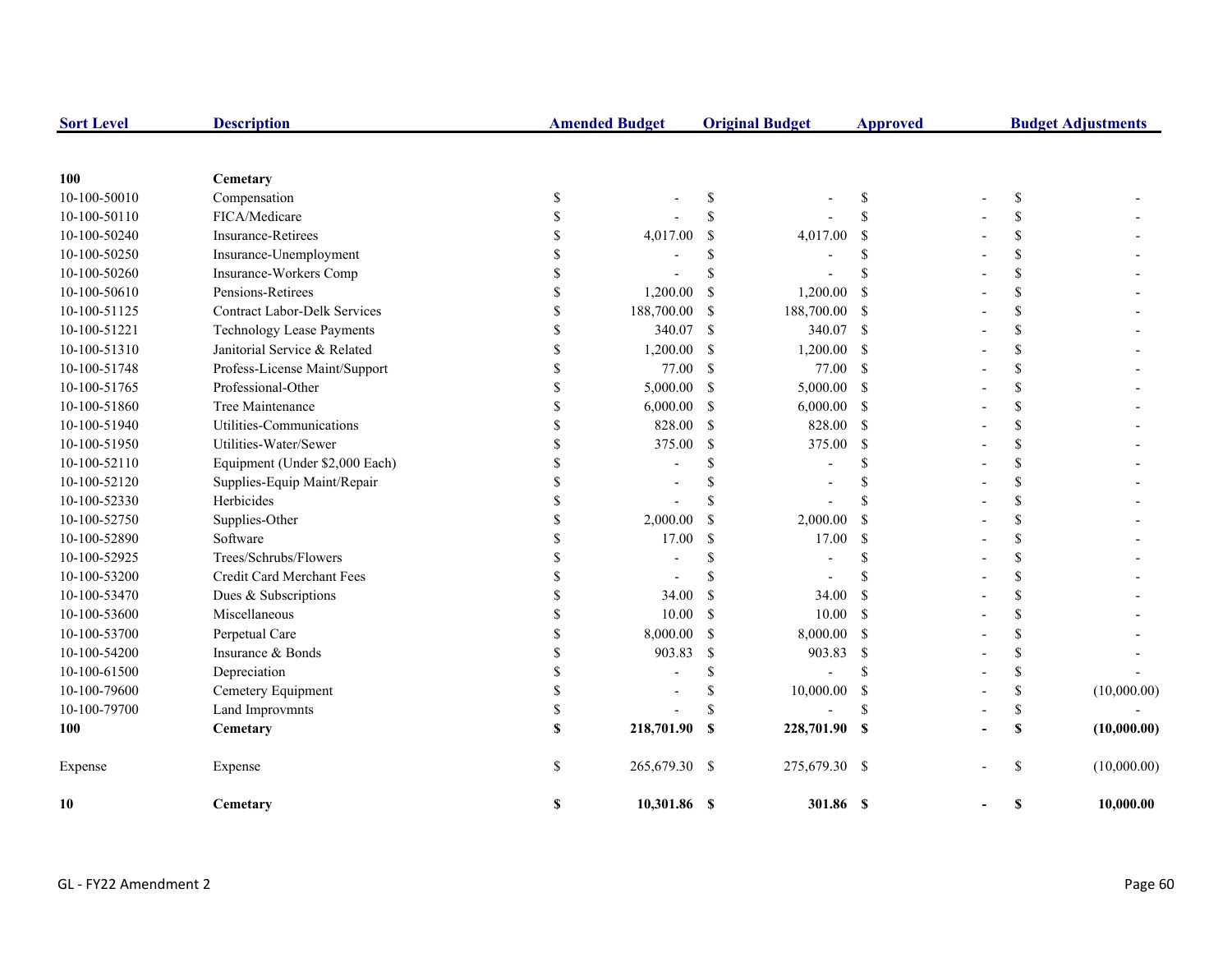| <b>Sort Level</b> | <b>Description</b>                    |    | <b>Amended Budget</b> |              | <b>Original Budget</b> | <b>Approved</b> |  | <b>Budget Adjustments</b> |  |
|-------------------|---------------------------------------|----|-----------------------|--------------|------------------------|-----------------|--|---------------------------|--|
|                   |                                       |    |                       |              |                        |                 |  |                           |  |
| 12                | <b>CDBG Harristown</b>                |    |                       |              |                        |                 |  |                           |  |
| Revenue           | Revenue                               |    |                       |              |                        |                 |  |                           |  |
| 120               | <b>CDBG Harristown</b>                |    |                       |              |                        |                 |  |                           |  |
| 12-120-43338      | <b>State Grant</b>                    | S  |                       | S            |                        | \$              |  | <sup>\$</sup>             |  |
| 12-120-47155      | Harristown CDBG                       | \$ |                       | \$           |                        | \$              |  | <sup>\$</sup>             |  |
| 12-120-47170      | Program Income                        | \$ |                       | \$           |                        | S.              |  | S                         |  |
| 120               | <b>CDBG Harristown</b>                | \$ |                       | S            |                        | $\mathbf S$     |  | \$                        |  |
| Revenue           | Revenue                               | \$ |                       | \$           |                        | $\mathbb{S}$    |  | \$                        |  |
| Expense           | Expense                               |    |                       |              |                        |                 |  |                           |  |
| 073               | <b>Interfund Approp &amp; Trnsfrs</b> |    |                       |              |                        |                 |  |                           |  |
| 12-073-60120      | CDBG Fund Transfer In From GF         | S  |                       | \$           |                        | S               |  | S                         |  |
| 12-073-62010      | Transfer Out - General Fund           | S  |                       | $\mathbb{S}$ |                        | S               |  | \$                        |  |
| 073               | <b>Interfund Approp &amp; Trnsfrs</b> | \$ |                       | S            |                        | S               |  | S                         |  |
| 120               | <b>CDBG</b> Harristown                |    |                       |              |                        |                 |  |                           |  |
| 12-120-51006      | Acquistition Phase II                 | S  |                       | \$           |                        | <sup>\$</sup>   |  | S                         |  |
| 12-120-51757      | Professional Landfill                 |    |                       | \$           |                        |                 |  | S                         |  |
| 12-120-51765      | Professional-Other                    |    |                       | \$.          |                        | <sup>\$</sup>   |  | \$                        |  |
| 12-120-51830      | <b>Street Paving CDBG</b>             |    |                       |              |                        | <sup>\$</sup>   |  | <sup>\$</sup>             |  |
| 12-120-52500      | Supplies-Sidewalks                    |    |                       | \$           |                        | \$              |  | \$                        |  |
| 12-120-56270      | <b>Community Projects</b>             | \$ |                       | S            |                        | \$              |  | \$                        |  |
| 120               | <b>CDBG</b> Harristown                |    |                       | S            |                        | S               |  | $\mathbf S$               |  |
| Expense           | Expense                               | S. |                       | \$           |                        | \$              |  | \$                        |  |
| 12                | <b>CDBG Harristown</b>                | \$ |                       | \$           |                        | \$              |  | \$                        |  |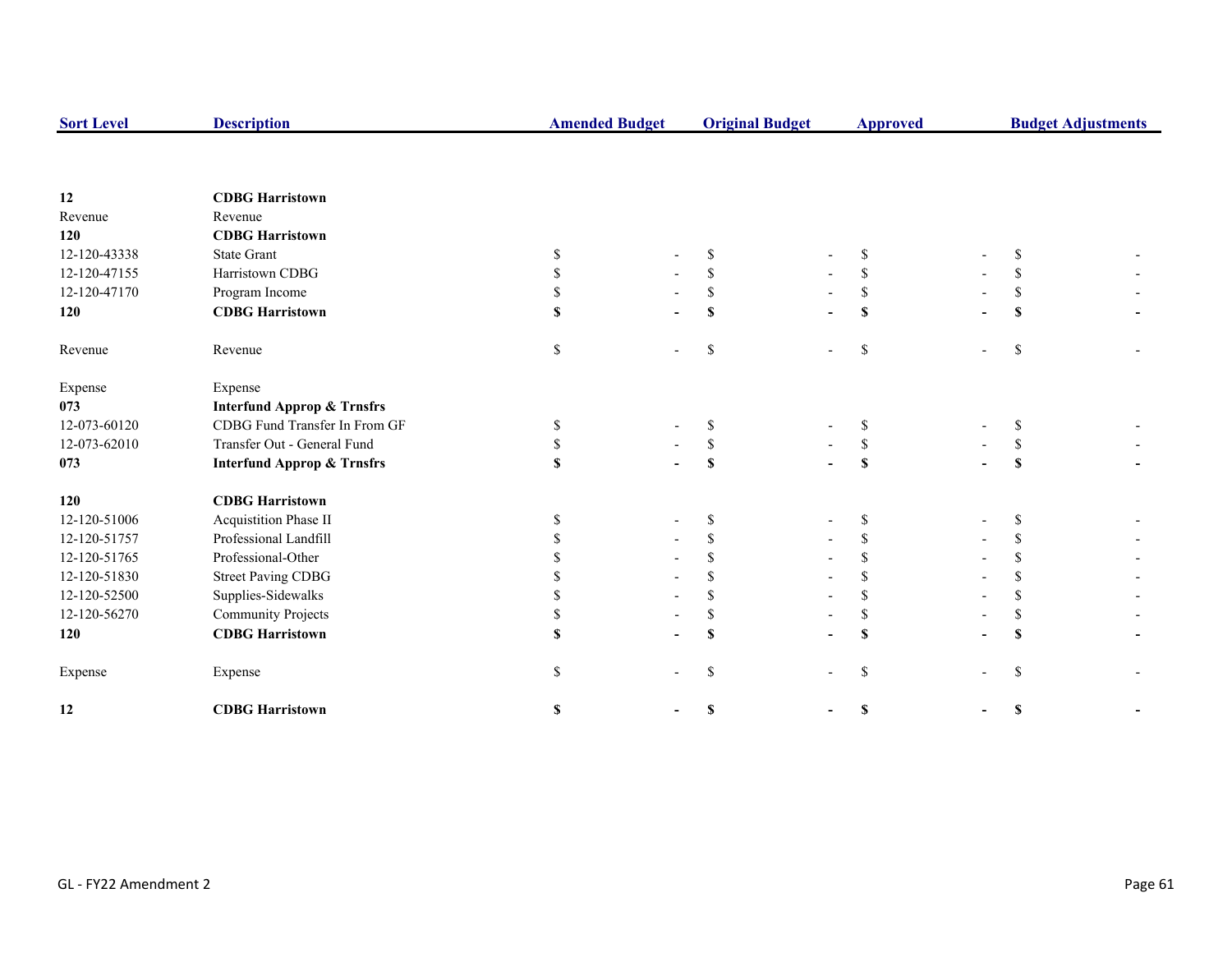| <b>Sort Level</b> | <b>Description</b>             | <b>Amended Budget</b> |  | <b>Original Budget</b> | Approved |                          | <b>Budget Adjustments</b> |  |
|-------------------|--------------------------------|-----------------------|--|------------------------|----------|--------------------------|---------------------------|--|
|                   |                                |                       |  |                        |          |                          |                           |  |
| 13                | <b>Stormwater</b>              |                       |  |                        |          |                          |                           |  |
| Revenue           | Revenue                        |                       |  |                        |          |                          |                           |  |
| 130               | <b>Stormwater</b>              |                       |  |                        |          |                          |                           |  |
| 13-130-40050      | Allowance for Uncollectible AR |                       |  |                        |          | $\overline{\phantom{0}}$ |                           |  |
| 13-130-40160      | Penalty Charges                | $(2,000.00)$ \$       |  | $(2,000.00)$ \$        |          | $\overline{\phantom{0}}$ |                           |  |
| 13-130-40600      | <b>Stormwater Fees</b>         | $(254,800.00)$ \$     |  | $(254,800.00)$ \$      |          |                          |                           |  |
| 13-130-46180      | Investment Income              | $(6,570.89)$ \$       |  | $(6,570.89)$ \$        |          |                          |                           |  |
| 13-130-46181      | Gain/Loss on Investment        |                       |  |                        |          |                          |                           |  |
| 13-130-46220      | Proceeds for Sale of Assets    |                       |  |                        |          |                          |                           |  |
| 13-130-46225      | Gain or Loss on Asset Disposal |                       |  |                        |          |                          |                           |  |
| 13-130-47270      | Appropriation-General Fund     | $(20,000.00)$ \$      |  | $(20,000.00)$ \$       |          |                          |                           |  |
| 13-130-47280      | Appropriation-Cemetary         | $(12,327.94)$ \$      |  | $(12,327.94)$ \$       |          |                          |                           |  |
| 130               | <b>Stormwater</b>              | $(295,698.83)$ \$     |  | $(295, 698.83)$ \$     |          | -                        |                           |  |
| Revenue           | Revenue                        | 295,698.83 \$         |  | 295,698.83 \$          |          |                          |                           |  |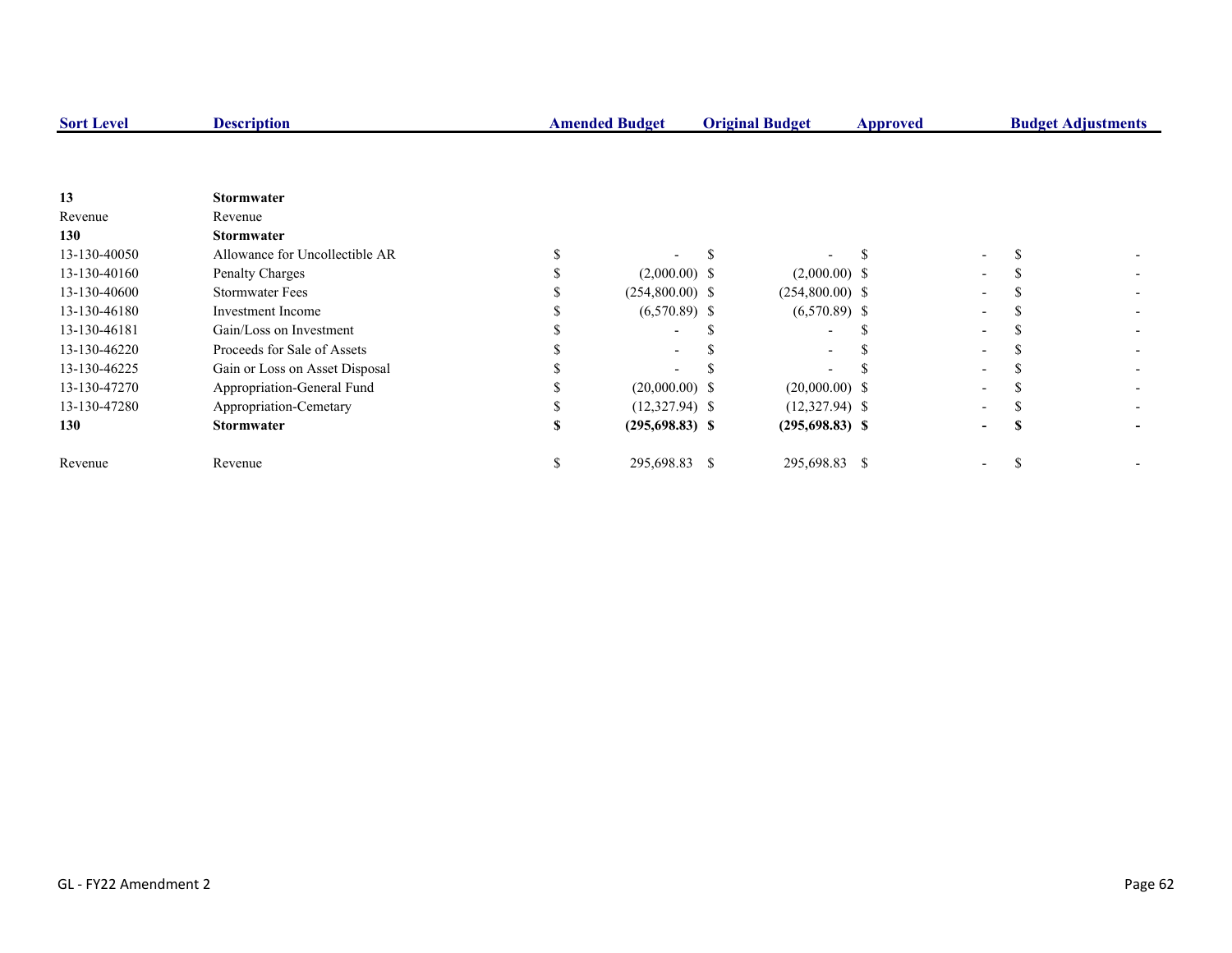| <b>Sort Level</b> | <b>Description</b>  | <b>Amended Budget</b> |                  | <b>Original Budget</b> |        | Approved |                          | <b>Budget Adjustments</b> |  |  |
|-------------------|---------------------|-----------------------|------------------|------------------------|--------|----------|--------------------------|---------------------------|--|--|
|                   |                     |                       |                  |                        |        |          |                          |                           |  |  |
| Expense           | Expense             |                       |                  |                        |        |          |                          |                           |  |  |
| 071               | <b>Debt Service</b> |                       |                  |                        |        |          |                          |                           |  |  |
| 13-071-73547      | Amortization        |                       | $\sim$ $-$       |                        | $\sim$ |          | $\overline{\phantom{0}}$ |                           |  |  |
| 071               | <b>Debt Service</b> |                       | $\sim$ 100 $\mu$ |                        | $\sim$ |          | $\sim$                   |                           |  |  |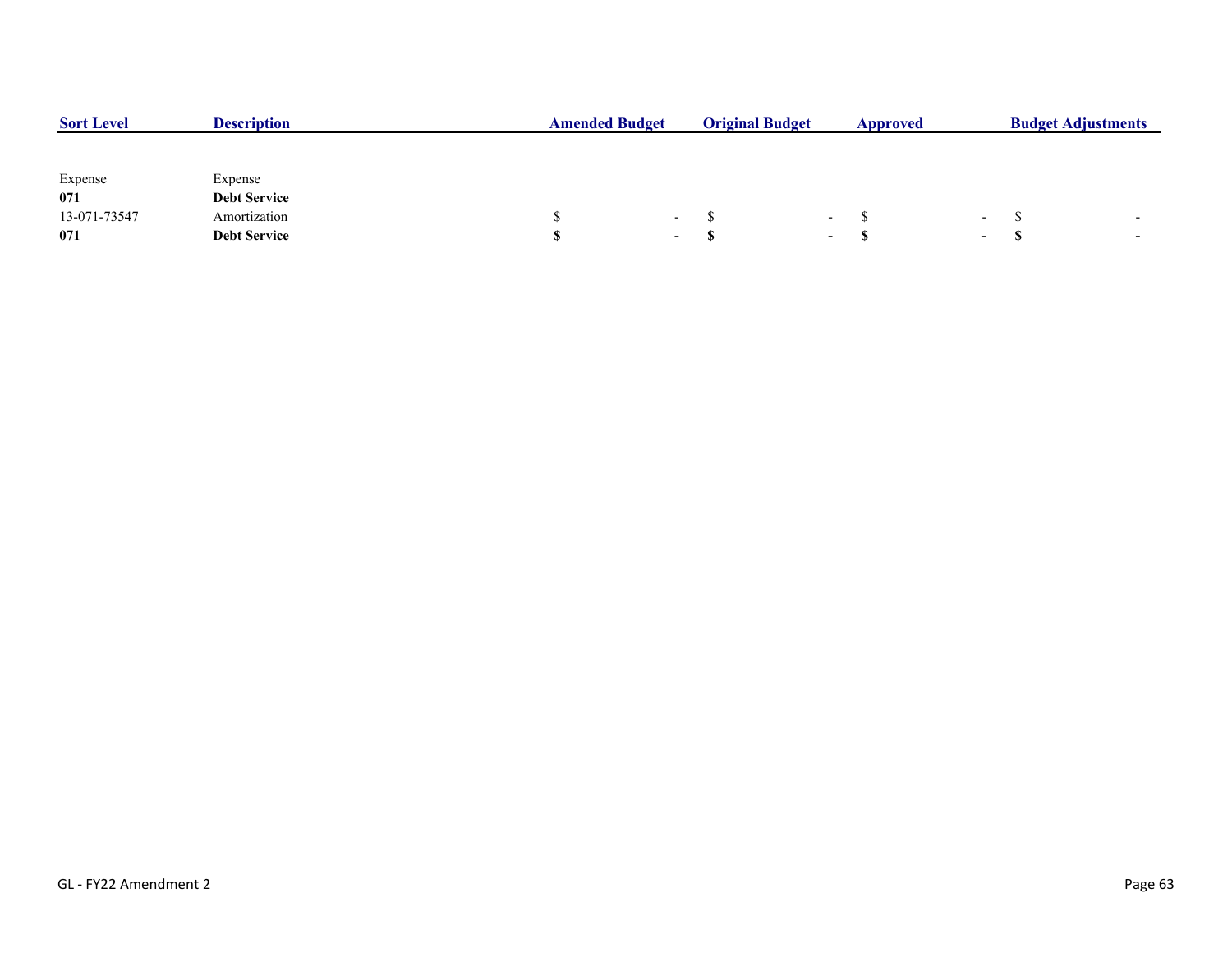| <b>Sort Level</b> | <b>Description</b>                    | <b>Amended Budget</b> |              | <b>Original Budget</b> |              | Approved |                  | <b>Budget Adjustments</b> |                          |
|-------------------|---------------------------------------|-----------------------|--------------|------------------------|--------------|----------|------------------|---------------------------|--------------------------|
|                   |                                       |                       |              |                        |              |          |                  |                           |                          |
|                   |                                       |                       |              |                        |              |          |                  |                           |                          |
| 073               | <b>Interfund Approp &amp; Trnsfrs</b> |                       |              |                        |              |          |                  |                           |                          |
| 13-073-62010      | Transfer Out - General Fund           |                       | 38,048.24 \$ |                        | 38,048.24 \$ |          | <b>Contract</b>  |                           |                          |
| 073               | <b>Interfund Approp &amp; Trnsfrs</b> |                       | 38,048.24    |                        | 38,048.24 \$ |          | $\sim$ 100 $\mu$ |                           | $\overline{\phantom{0}}$ |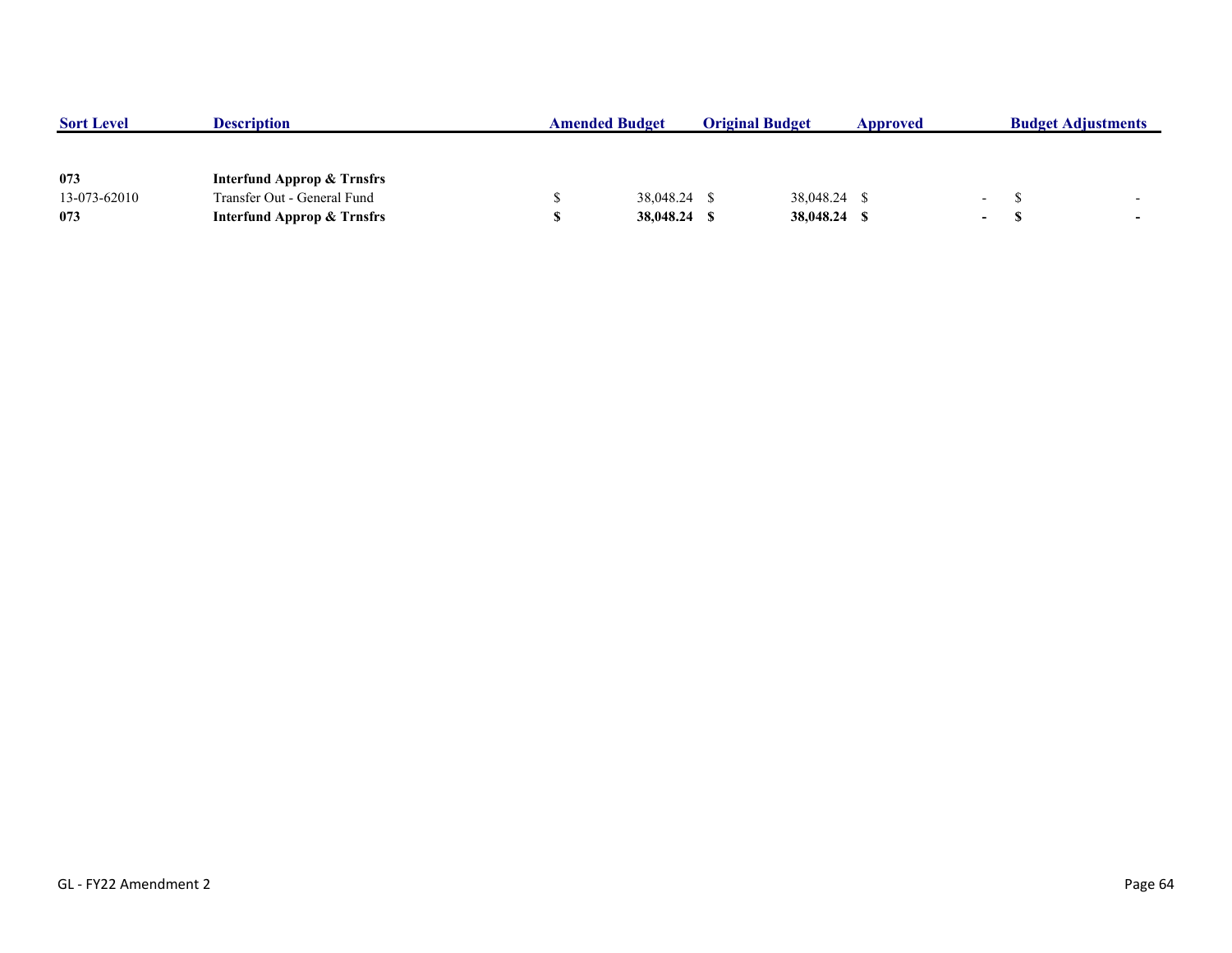| <b>Sort Level</b> | <b>Description</b>               |               | <b>Amended Budget</b> |               | <b>Original Budget</b> | <b>Approved</b>    | <b>Budget Adjustments</b> |                          |  |
|-------------------|----------------------------------|---------------|-----------------------|---------------|------------------------|--------------------|---------------------------|--------------------------|--|
|                   |                                  |               |                       |               |                        |                    |                           |                          |  |
| 130               | <b>Stormwater</b>                |               |                       |               |                        |                    |                           |                          |  |
| 13-130-50010      | Compensation                     | \$            | 86,132.51 \$          |               | 86,152.08              | - \$               | \$                        | (19.57)                  |  |
| 13-130-50011      | Emergency - Compensation         | \$            |                       | $\mathbb{S}$  |                        | \$                 | \$                        |                          |  |
| 13-130-50060      | Compensation-On Call Pay         | \$            | 4,427.62              | $\mathcal{S}$ | 4,257.60 \$            |                    | \$                        | 170.02                   |  |
| 13-130-50070      | Overtime-Non Salaried            |               | 4,493.41              | \$            | 4,439.07 \$            |                    | \$                        | 54.34                    |  |
| 13-130-50080      | Compensation-Deferred            |               | $\overline{a}$        | $\mathcal{S}$ |                        | \$                 | \$                        | $\overline{\phantom{a}}$ |  |
| 13-130-50110      | FICA/Medicare                    | \$            | 6,544.44              | \$            | 6,454.24               | - \$               | \$                        | 90.20                    |  |
| 13-130-50210      | Insurance-Dental                 | \$            | 542.52                | -\$           | 542.40 \$              |                    | \$                        | 0.12                     |  |
| 13-130-50220      | Insurance-Life                   | $\mathbf S$   | 454.78                | $\mathcal{S}$ | 449.28 \$              |                    | \$                        | 5.50                     |  |
| 13-130-50230      | Insurance-Medical                | \$            | 23,347.80             | <sup>\$</sup> | 23,348.16 \$           |                    | \$                        | (0.36)                   |  |
| 13-130-50231      | Insurance-HRA                    | \$            | 1,506.00              | \$            | 1,505.92 \$            |                    | \$                        | 0.08                     |  |
| 13-130-50240      | <b>Insurance-Retirees</b>        | \$            |                       | \$            |                        | <sup>\$</sup>      | \$                        |                          |  |
| 13-130-50250      | Insurance-Unemployment           | \$            | 111.21                | $\mathbb{S}$  | 110.97                 | - \$               | \$                        | 0.24                     |  |
| 13-130-50260      | Insurance-Workers Comp           | <sup>\$</sup> | 5,183.13              | \$            | 1,985.52               | $\mathbf{\hat{s}}$ | \$                        | 3,197.61                 |  |
| 13-130-50280      | Vacation                         |               | $\overline{a}$        | $\mathcal{S}$ |                        | \$                 | \$                        |                          |  |
| 13-130-50710      | Retirement - CERS                |               | 25,616.93             | $\mathcal{S}$ | 25,561.64              | -S                 | \$                        | 55.29                    |  |
| 13-130-50711      | Retirement - OPEB                |               |                       | $\mathbf S$   |                        | <sup>\$</sup>      | \$                        |                          |  |
| 13-130-50810      | Uniforms                         |               | 500.00                | \$            | 500.00                 | -S                 | \$                        |                          |  |
| 13-130-50811      | Uniforms-NEW HIRE                |               |                       | \$            |                        | <sup>\$</sup>      | \$                        |                          |  |
| 13-130-51220      | <b>Equipment Rental</b>          | \$            |                       | \$            |                        | \$                 | \$                        |                          |  |
| 13-130-51221      | <b>Technology Lease Payments</b> | \$.           |                       | $\mathcal{S}$ |                        | \$.                | \$                        |                          |  |
| 13-130-51230      | Freight/Shipping/Handling        | \$            | 50.00                 | $\mathcal{S}$ | 50.00                  | $\mathcal{S}$      | \$                        |                          |  |
| 13-130-51510      | Physicals/Rests/Vaccines         | \$            | 100.00                | <sup>\$</sup> | 100.00                 | - \$               | \$                        |                          |  |
| 13-130-51745      | Professional-Consultant          | <sup>\$</sup> | 44,000.00             | \$            | 44,000.00              | $\mathbf{s}$       | \$                        |                          |  |
| 13-130-51748      | Profess-License Maint/Support    | <sup>\$</sup> |                       | $\mathbf S$   |                        | \$                 | \$                        |                          |  |
| 13-130-51755      | Profess-Equip Maint/Repair       | <sup>\$</sup> | 3,500.00              | $\mathcal{S}$ | 3,500.00 \$            |                    | \$                        |                          |  |
| 13-130-51765      | Professional-Other               | <sup>\$</sup> | 20,000.00             | \$            | 20,000.00              | - \$               | \$                        |                          |  |
| 13-130-51775      | Prof-Storm Sewer                 |               | $\overline{a}$        | $\mathcal{S}$ |                        | $\mathbf S$        | \$                        |                          |  |
| 13-130-51780      | Profess-Vehicle Repair/Maint     | \$            | 3,000.00              | <sup>\$</sup> | $3,000.00$ \$          |                    | \$                        |                          |  |
| 13-130-51860      | Tree Maintenance                 |               | 3,000.00              | <sup>\$</sup> | $3,000.00$ \$          |                    | \$                        |                          |  |
| 13-130-51940      | Utilities-Communications         |               | 1,300.00              | \$            | 1,300.00               | - \$               | \$                        |                          |  |
| 13-130-52020      | Supplies-Bldg Maint/Repair       | \$            |                       | \$            |                        | \$                 | \$                        |                          |  |
| 13-130-52110      | Equipment (Under \$2,000 Each)   | \$            | 500.00                | <sup>\$</sup> | 500.00                 | - \$               | \$                        |                          |  |
| 13-130-52120      | Supplies-Equip Maint/Repair      | \$            | 1,500.00              | <sup>\$</sup> | 1,500.00 \$            |                    | \$                        |                          |  |
| 13-130-52250      | Fuel, Oil, Fluids                | \$            | 6,500.00              | <sup>\$</sup> | $6,500.00$ \$          |                    | \$                        |                          |  |
| 13-130-52310      | Gravel/Rock                      |               | 5,000.00              | <sup>\$</sup> | 5,000.00               | - \$               | \$                        |                          |  |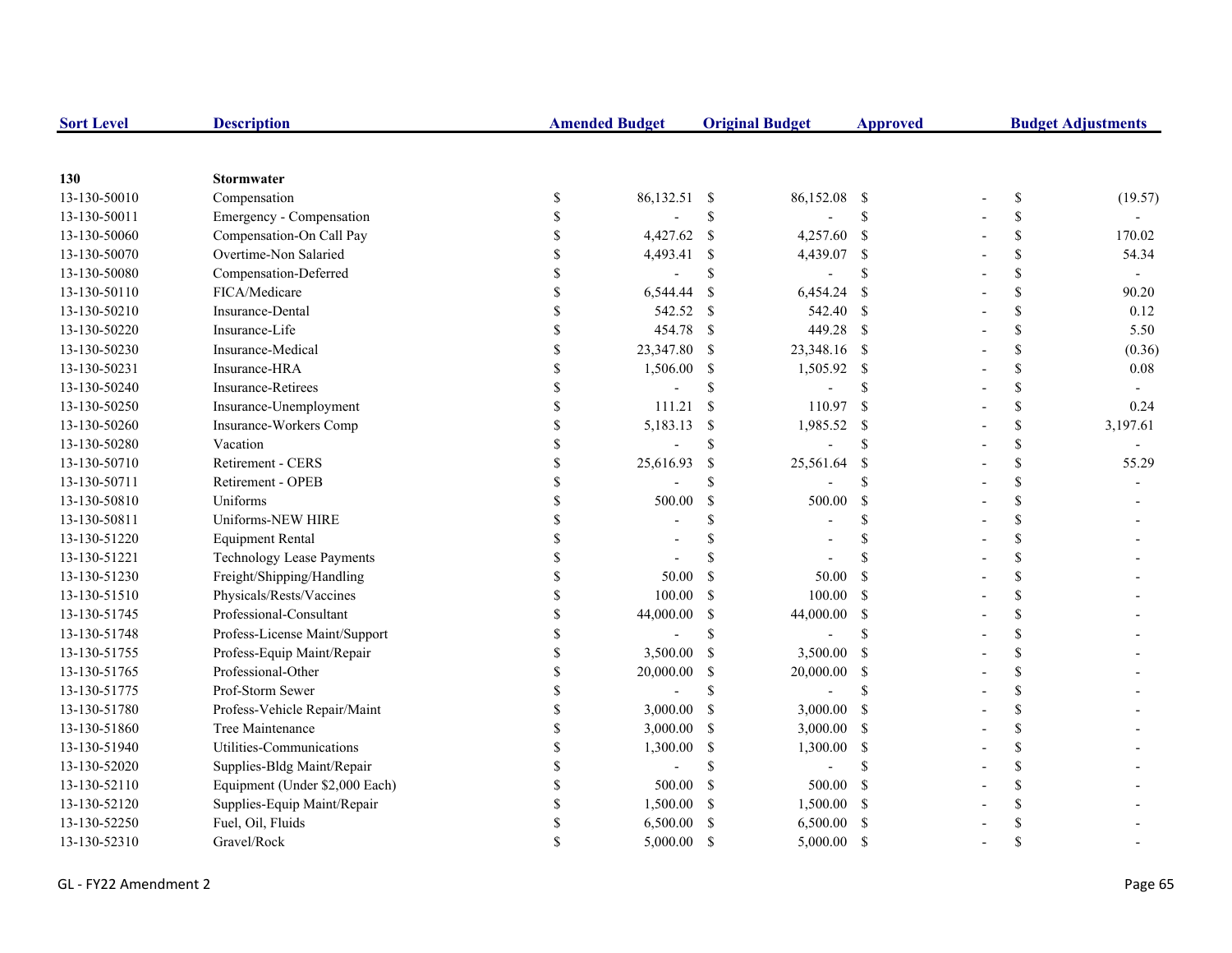| <b>Sort Level</b> | <b>Description</b>             |   | <b>Amended Budget</b> |               | <b>Original Budget</b> | <b>Approved</b> | <b>Budget Adjustments</b> |            |  |
|-------------------|--------------------------------|---|-----------------------|---------------|------------------------|-----------------|---------------------------|------------|--|
| 13-130-52311      | Supplies Yard Repairs          |   | 2,500.00              | <sup>\$</sup> | 2,500.00 \$            |                 | \$                        |            |  |
| 13-130-52330      | Herbicides                     |   | 500.00                | S             | 500.00                 | \$.             |                           |            |  |
| 13-130-52700      | Supplies-Office                |   |                       |               |                        |                 |                           |            |  |
| 13-130-52750      | Supplies-Other                 |   |                       |               |                        |                 |                           |            |  |
| 13-130-52840      | Postage-Meter & Related        |   |                       |               |                        |                 |                           |            |  |
| 13-130-52865      | Supplies-Safety/Protective     |   | 800.00                |               | 800.00                 |                 |                           |            |  |
| 13-130-52880      | Signs & Barricades             |   |                       |               |                        |                 |                           |            |  |
| 13-130-52890      | Software                       |   | 350.00                | -S            | 350.00                 | <sup>\$</sup>   |                           |            |  |
| 13-130-52895      | Supplies-Storm Crew            |   | 7,500.00              |               | 7,500.00               | -S              |                           |            |  |
| 13-130-52950      | Vehicle-Supplies Repair/Maint  |   | 850.00                | -S            | 850.00                 | -S              |                           |            |  |
| 13-130-53460      | Conference/Train/School        |   | 350.00                | -S            | 350.00                 | -S              | S                         |            |  |
| 13-130-53470      | Dues & Subscriptions           |   | 60.00                 | -S            | 60.00                  | S               |                           |            |  |
| 13-130-53500      | Easements                      |   |                       |               |                        |                 |                           |            |  |
| 13-130-53600      | Miscellaneous                  |   |                       |               |                        |                 |                           |            |  |
| 13-130-53850      | Travel/Lodging/Meals           |   |                       |               |                        |                 |                           |            |  |
| 13-130-54200      | Insurance & Bonds              |   | 256.09                | -S            | 256.09                 | <b>S</b>        | S                         | (0.00)     |  |
| 13-130-54490      | Judgements/Settlements         |   |                       |               |                        |                 |                           |            |  |
| 13-130-61500      | Depreciation                   |   |                       |               |                        |                 |                           |            |  |
| 13-130-71313      | Land & Improvmnts - Stormwater |   |                       |               |                        |                 |                           |            |  |
| 13-130-71413      | Plant-In-Service - Stormwater  |   |                       |               |                        |                 |                           |            |  |
| 13-130-71513      | Vehicle - Stormwater           |   |                       |               |                        |                 |                           |            |  |
| 13-130-72113      | Buildling - Stormwater         |   |                       |               |                        |                 |                           |            |  |
| 13-130-72213      | Equipment - Stormwater         |   |                       |               |                        |                 |                           |            |  |
| 13-130-73550      | Reserve for Capital Improvmnt  |   |                       |               |                        |                 |                           |            |  |
| 130               | <b>Stormwater</b>              |   | 260,476.43            | -S            | 256,922.97             | <b>S</b>        |                           | 3,553.46   |  |
| Expense           | Expense                        |   | 298,524.67 \$         |               | 294,971.21 \$          |                 | S                         | 3,553.46   |  |
| 13                | <b>Stormwater</b>              | S | $(2,825.84)$ \$       |               | 727.62 \$              |                 | S                         | (3,553.46) |  |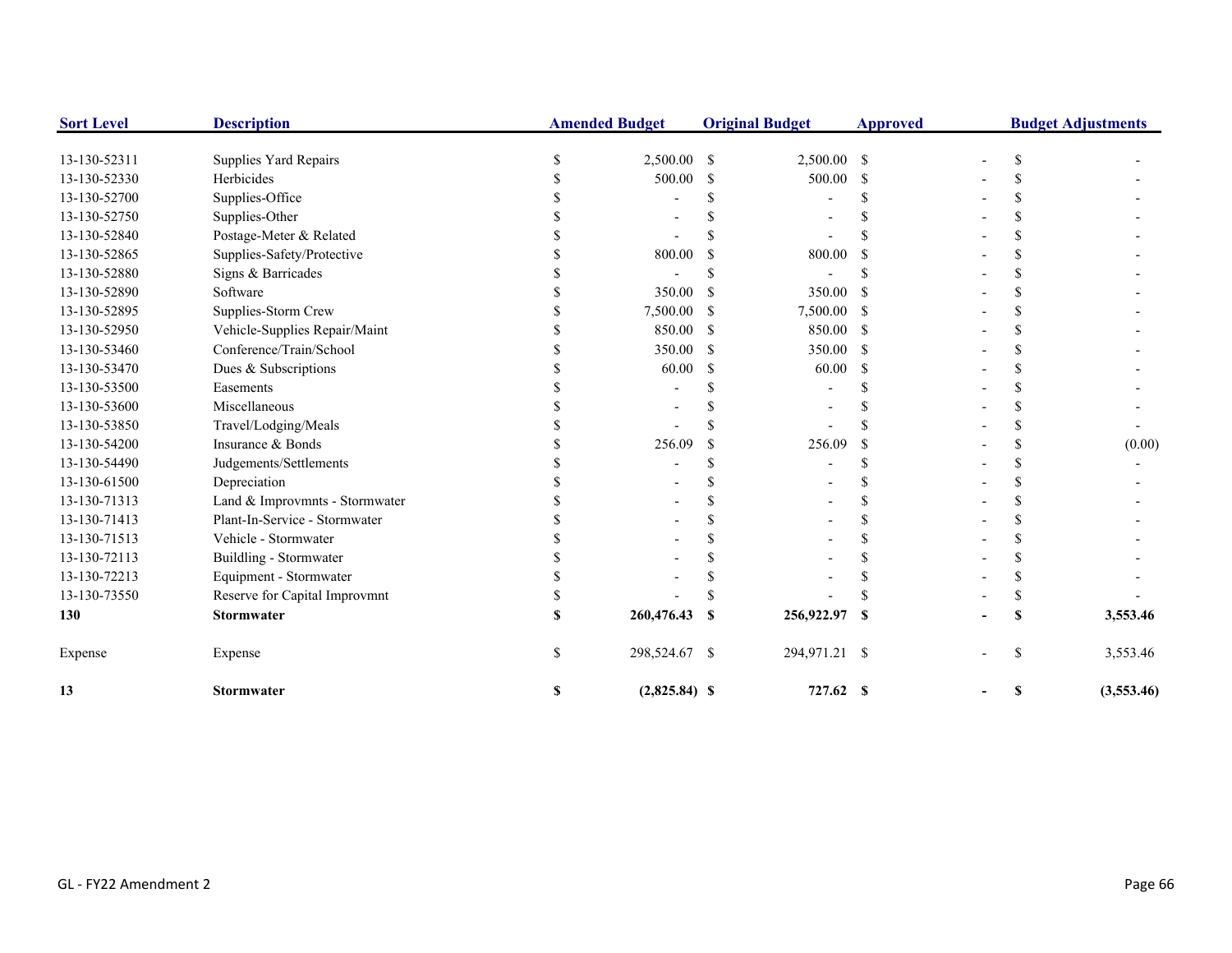| <b>Sort Level</b> | <b>Description</b>             | <b>Amended Budget</b> |                          | <b>Original Budget</b> |                          | <b>Approved</b> |                          | <b>Budget Adjustments</b> |  |  |
|-------------------|--------------------------------|-----------------------|--------------------------|------------------------|--------------------------|-----------------|--------------------------|---------------------------|--|--|
|                   |                                |                       |                          |                        |                          |                 |                          |                           |  |  |
| 14                | 911 Fund (Pyble to Fiscal Ct)  |                       |                          |                        |                          |                 |                          |                           |  |  |
| Revenue           | Revenue                        |                       |                          |                        |                          |                 |                          |                           |  |  |
| 140               | <b>911 Fee</b>                 |                       |                          |                        |                          |                 |                          |                           |  |  |
| 14-140-40050      | Allowance for Uncollectible AR |                       |                          |                        | -                        | \$              | $\overline{\phantom{a}}$ |                           |  |  |
| 14-140-48500      | 911 Fees                       |                       | $\sim$                   | Ж,                     | $\sim$                   | S.              | $\overline{\phantom{a}}$ | ъ                         |  |  |
| 140               | <b>911 Fee</b>                 |                       | $\overline{\phantom{0}}$ |                        | $\overline{\phantom{0}}$ | \$              | $\blacksquare$           |                           |  |  |
| Revenue           | Revenue                        | \$                    |                          | ъ                      | $\overline{\phantom{a}}$ | \$              | $\overline{\phantom{a}}$ | S                         |  |  |
| Expense           | Expense                        |                       |                          |                        |                          |                 |                          |                           |  |  |
| 140               | <b>911 Fee</b>                 |                       |                          |                        |                          |                 |                          |                           |  |  |
| 14-140-51251      | 911 Fees (Due to Fiscal Ct)    |                       |                          |                        | $\overline{\phantom{0}}$ | S               | $\sim$                   |                           |  |  |
| 140               | <b>911 Fee</b>                 |                       | $\sim$                   | <b>S</b>               | $\blacksquare$           | S               | $\overline{\phantom{0}}$ | S                         |  |  |
| Expense           | Expense                        | \$                    |                          | S                      | $\sim$                   | \$              | $\overline{\phantom{a}}$ | S                         |  |  |
| 14                | 911 Fund (Pyble to Fiscal Ct)  | S                     |                          |                        | -                        | \$              | ۰.                       |                           |  |  |